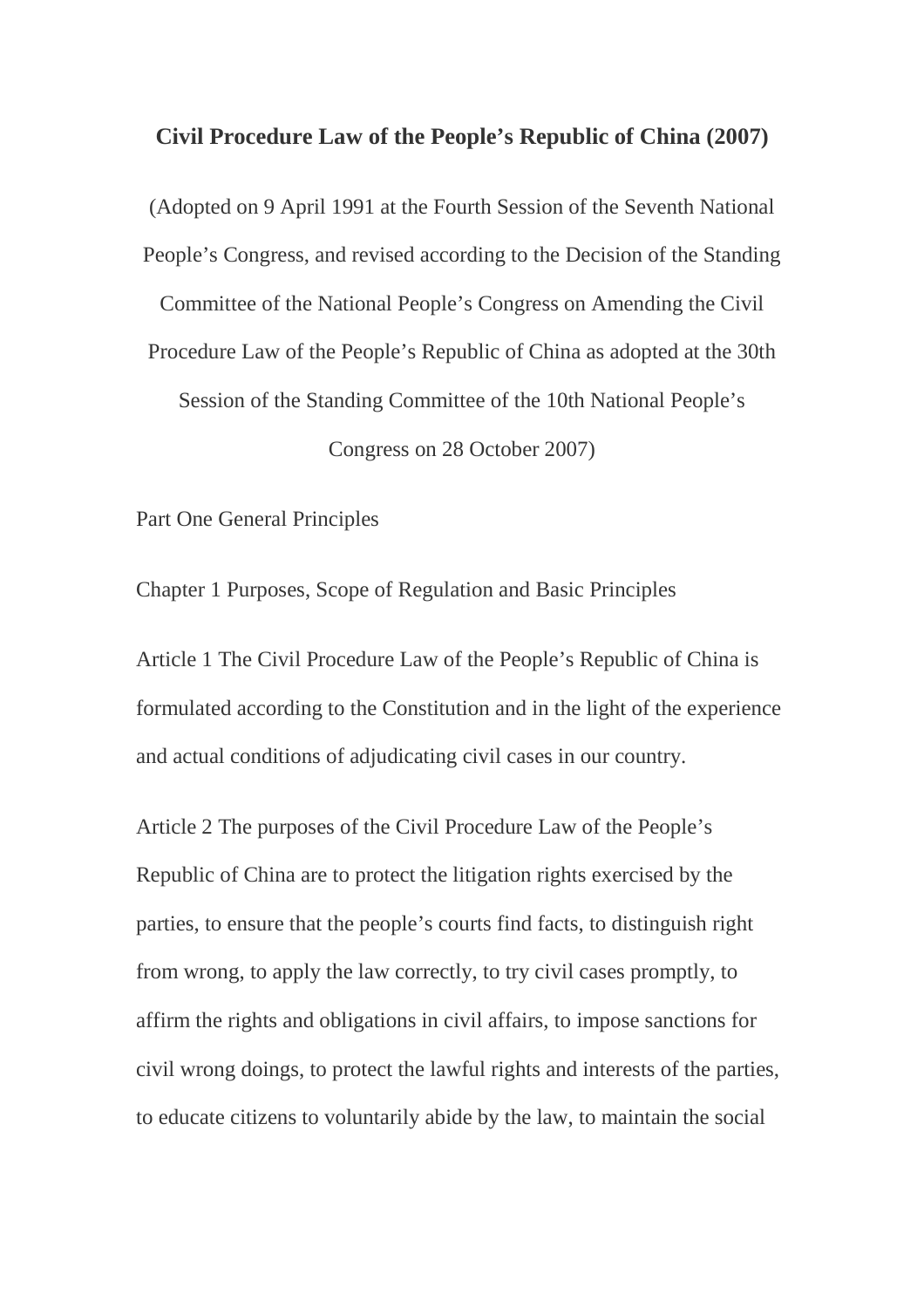and economic order, and to guarantee the smooth progress of the socialist construction.

Article 3 The provisions of this Law shall apply to all the civil litigation accepted by people's courts regarding disputes over the status of property and personal relations among citizens, legal persons, or other organizations respectively and mutually between citizens, legal persons, or other organizations.

Article 4 All those who involve in civil lawsuits within the territory of the People's Republic of China must abide by this Law.

Article 5 Foreign nationals, stateless persons, foreign enterprises, or organizations, which initiate or respond to lawsuits in people's courts, shall have the same litigation rights and obligations as the citizens, legal persons, or other organizations of the People's Republic of China.

Should the courts of a foreign country impose restrictions on the civil litigation rights of the citizens, legal persons, or other organizations of the People's Republic of China, the people's courts of the People's Republic of China shall follow the principle of reciprocity regarding the civil litigation rights of the citizens, enterprises, or organizations of that foreign country.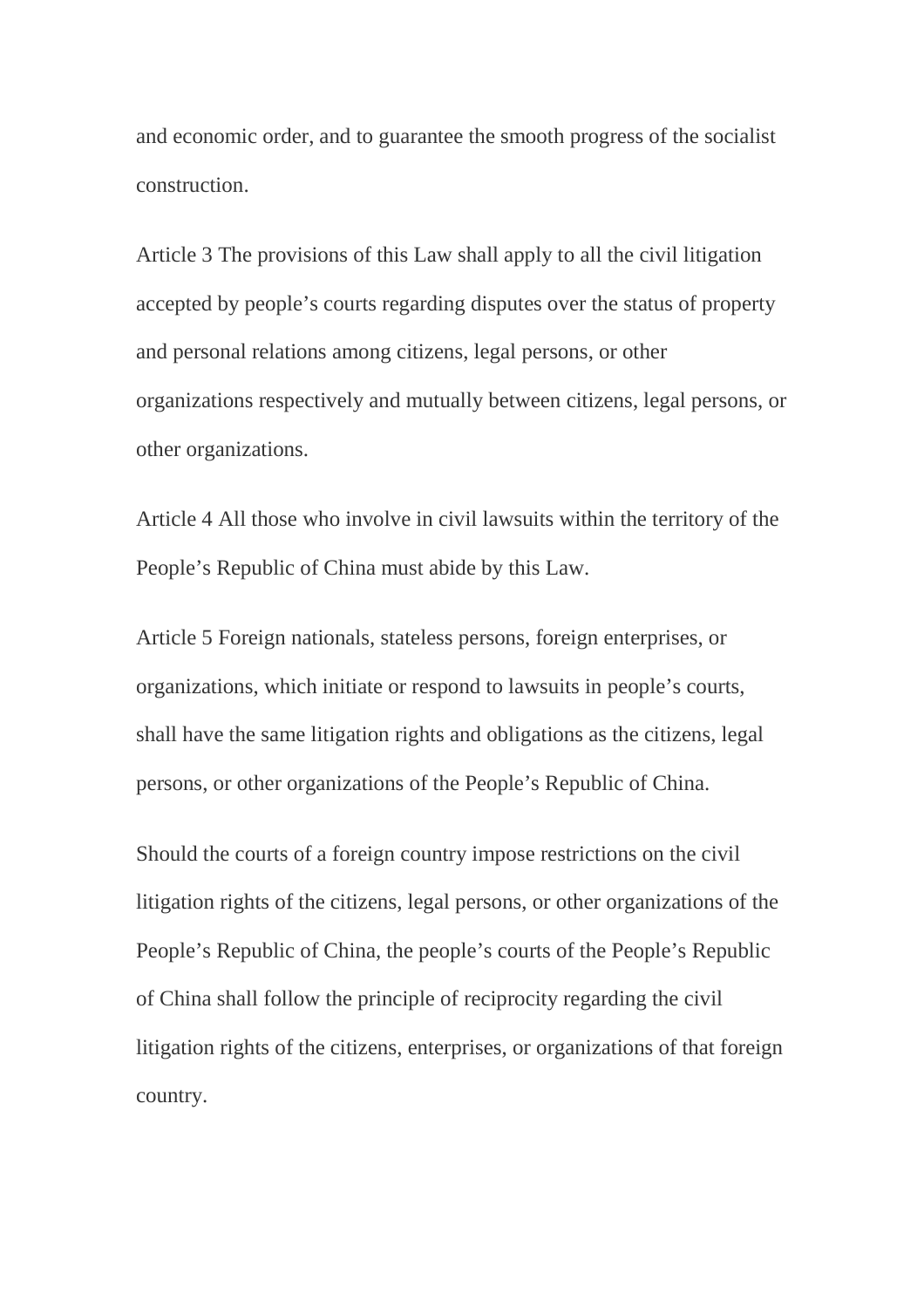Article 6 The adjudication authority over civil cases shall be exercised by the people's courts only.

The people's courts shall adjudicate civil cases independently according to law, and shall not be subject to any interference from an administrative organ, public organization, or individual.

Article 7 The people's courts must take the facts as the basis and take the law as the criterion when adjudicating civil cases.

Article 8 All parties to a civil litigation shall have equal litigation rights. The people's courts shall, when adjudicating civil cases, guarantee and facilitate all parties to exercise their litigation rights, and apply the law equally to all parties.

Article 9 When adjudicating civil cases, the people's courts may mediate the disputes according to the principles of voluntariness and lawfulness; if a mediation agreement can not be reached, the courts shall render judgments without delay.

Article 10 When adjudicating civil cases, the people's courts shall apply the systems of collegial panel, recusal, public trial, and ¡°two trials and the second one is final $\pm$ .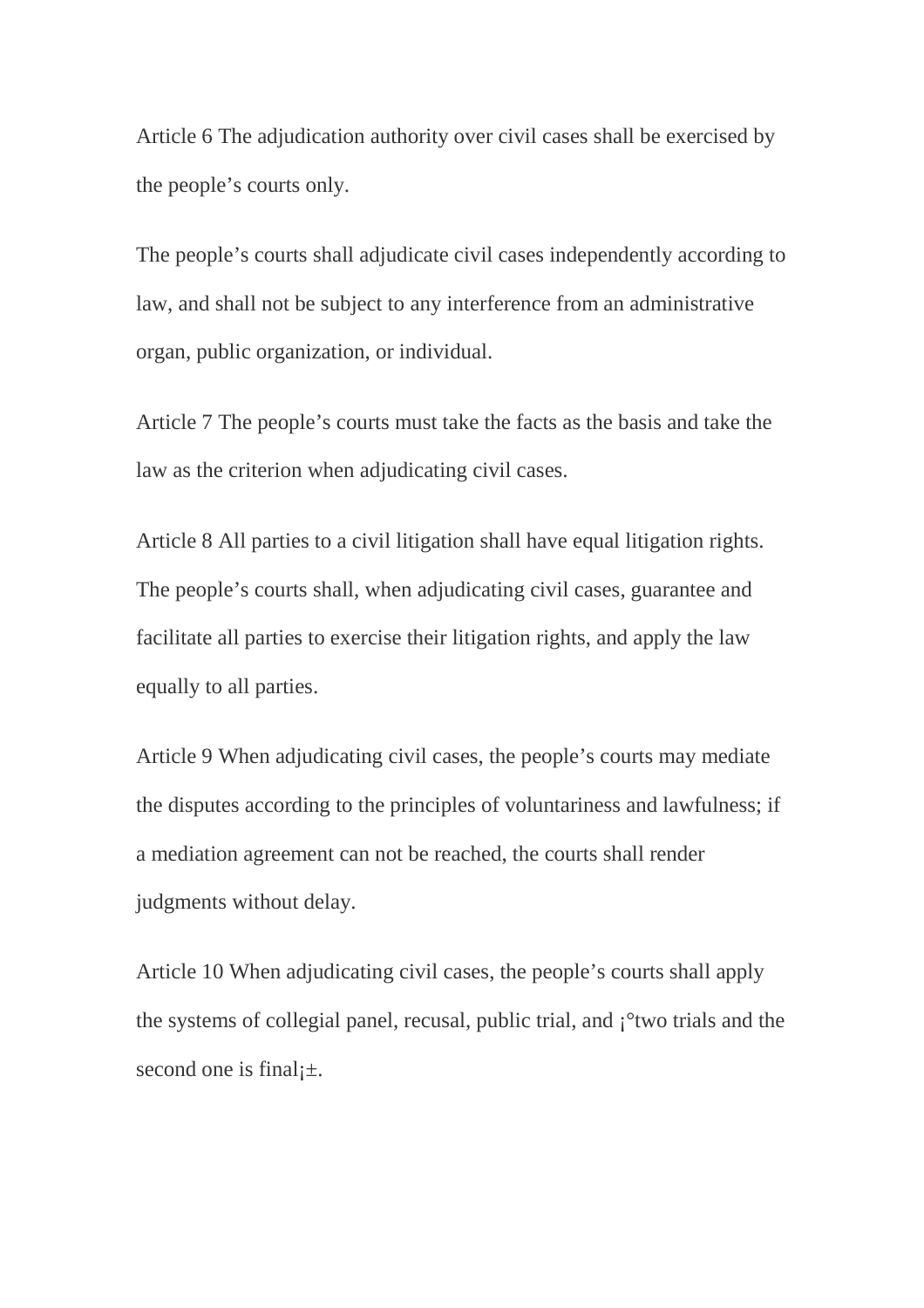Article 11 Chinese citizens of all ethnicities shall have the right to use their native spoken and written languages in civil proceedings.

In the areas where an ethnic minority is concentrated or a number of different ethnic nationalities live together, the people's courts shall conduct hearings and publish legal documents in the spoken and written languages commonly used by these people.

The people's courts shall provide translations for any litigation participants who are not familiar with the spoken or written languages commonly used by the local people.

Article 12 When adjudicating civil cases by the people's court, the parties shall have the right to engage in argument.

Article 13 The parties to a civil litigation shall be entitled, within the scope stipulated by law, to dispose their rights of civil affairs and litigation.

Article 14 The people's procuratorates shall have the right to exercise legal supervision over the civil proceedings.

Article 15 If the civil rights and interests of the state, a collective, or an individual have been infringed, a state organ, public organization, enterprise, or institution may support the injured unit or individual to initiate legal action in a people's court.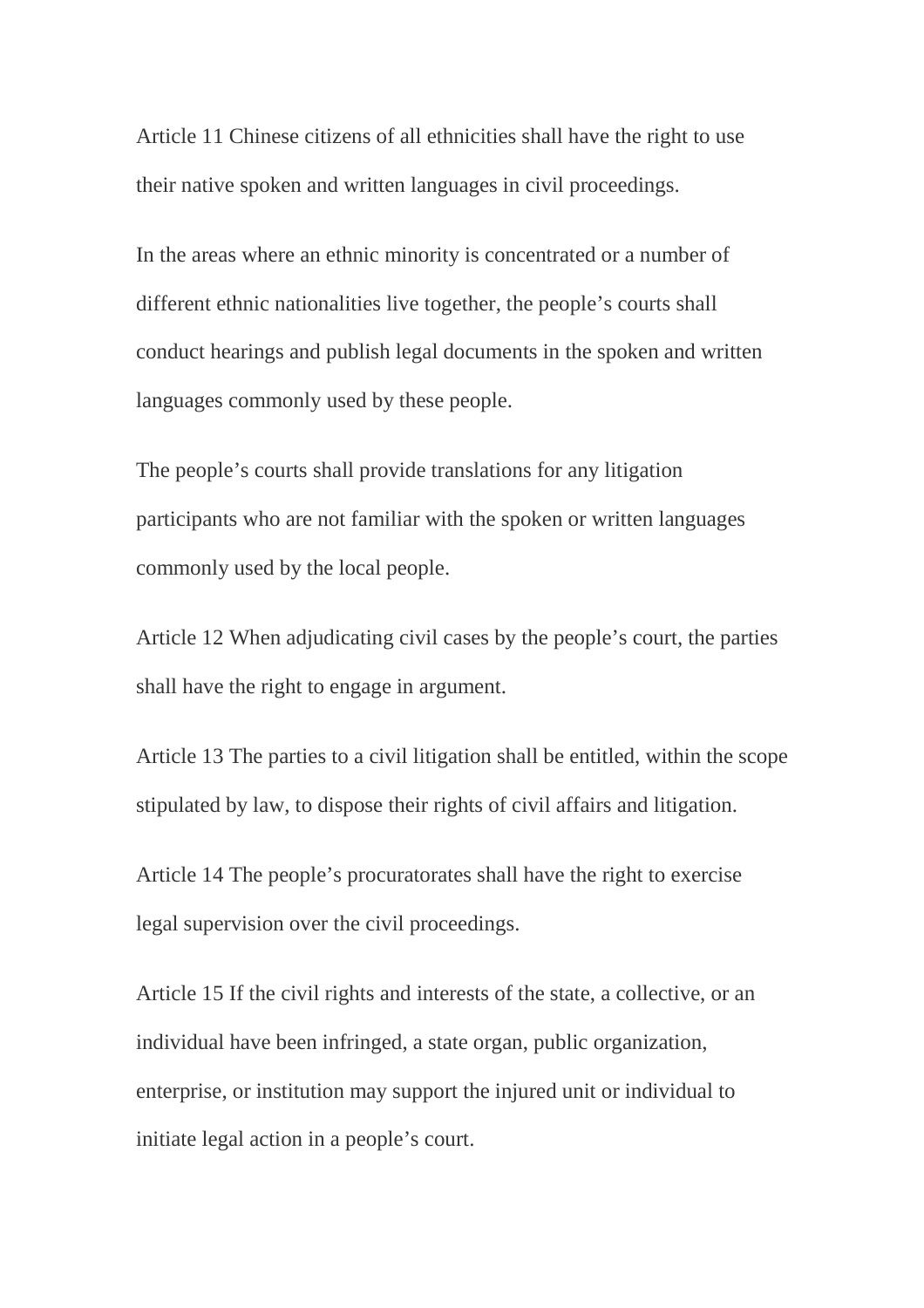Article 16 The People's Conciliation Committees are the organizations for mass to mediate civil disputes derived from private citizens under the guidance of basic people's governments and the basic people's courts.

The People's Conciliation Committees shall conduct all mediations according to legal provisions and the principle of voluntariness. All concerned parties shall enforce mediation agreement. Where any concerned parties refuse mediation, fail to reach a mediation agreement, or retract a mediation agreement, they may initiate legal proceedings in a people's court.

If a People's Conciliation Committee violates the law when mediating civil disputes, the people's court shall correct it.

Article 17 The people's congresses of the national autonomous areas may formulate some accommodating or supplementary provisions according to the principles of the Constitution and this Law and based on the specific circumstances of their localities. Such provisions made by an autonomous region shall be submitted to the Standing Committee of the National People's Congress for approval. The provisions made by an autonomous prefecture or autonomous county shall be submitted to the standing committee of the people's congress of the relevant autonomous region or province for approval and to the Standing Committee of the National People's Congress for the record.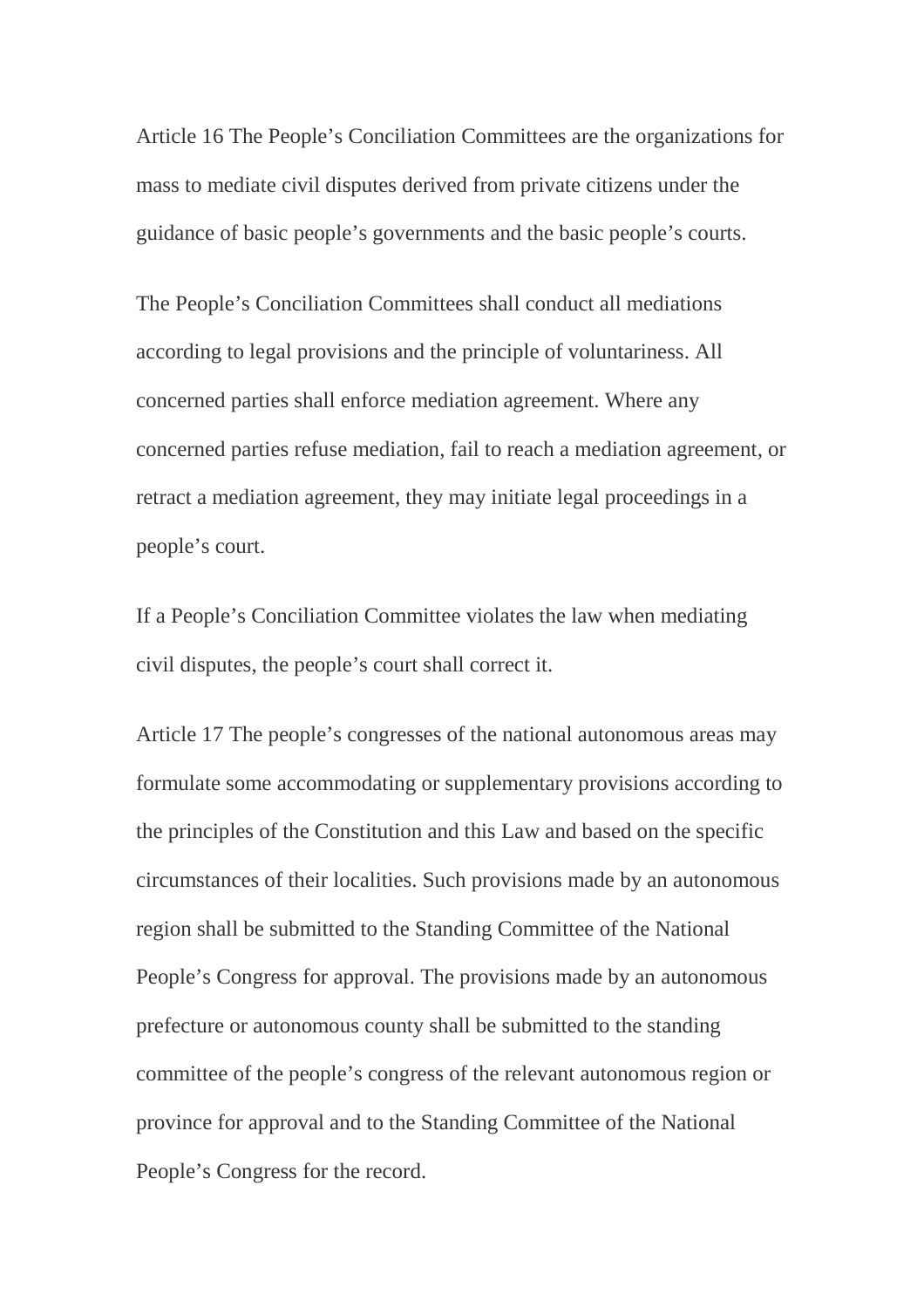## Chapter 2 Jurisdiction

Section 1 Jurisdiction by Levels of Courts

Article 18 A basic people's court shall have jurisdiction as the court of first instance over civil cases, unless otherwise stipulated in this Law.

Article 19 An intermediate people's court shall have jurisdiction as courts of first instance over the following civil cases:

(1)Major cases involving foreign elements;

(2)Cases that have major impacts in the area of its jurisdiction; and

(3)Cases under the jurisdiction of the intermediate people's courts as determined by the Supreme People's Court.

Article 20 A higher people's courts shall have jurisdiction as the court of first instance over civil cases that have major impacts on the areas of its jurisdiction.

Article 21The Supreme People's Court shall have jurisdiction as the court of first instance over the following civil cases:

(1)Cases that have major impacts on the whole country; and

(2)Cases that the Supreme People's Court deems should be adjudicated by itself.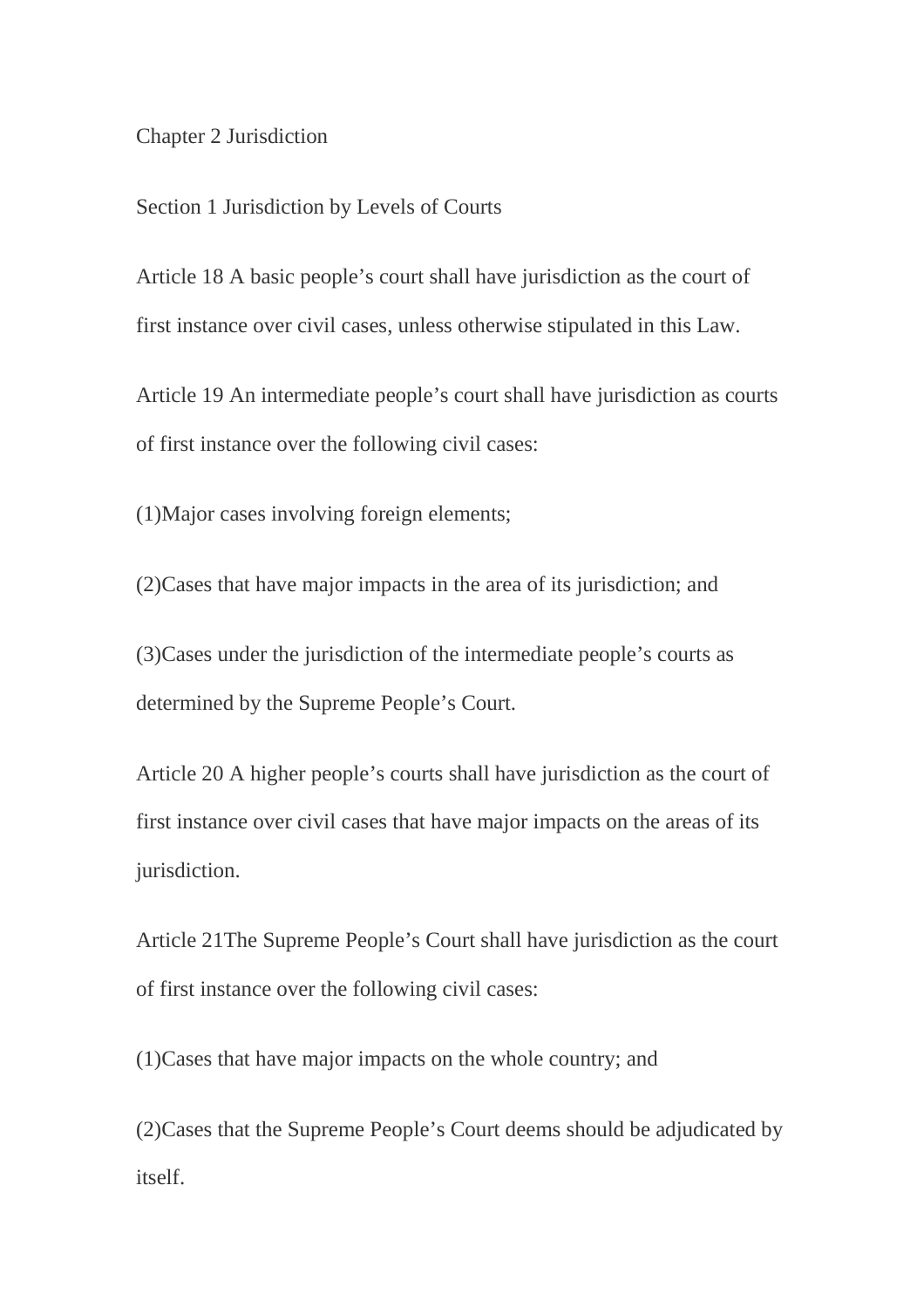## Section 2 Territorial Jurisdiction

Article 22 A civil lawsuit brought against a citizen shall be under the jurisdiction of the people's court located in the place where the defendant has his domicile; if the defendant's domicile is different from his habitual residence, the lawsuit shall be under the jurisdiction of the people's court located in the place of his habitual residence.

A civil lawsuit brought against a legal person or an organization shall be under the jurisdiction of the people's court located in the place where the defendant has its domicile.

Where the domiciles or habitual residences of several defendants in the same lawsuit are in the areas under the jurisdiction of two or more people's courts, all of those people's courts shall have jurisdiction over the lawsuit.

Article 23 The civil litigations described below shall be under the jurisdiction of the people's court located in the place where the plaintiff has his domicile; if the plaintiff's domicile is different from his habitual residence, the lawsuit shall be under the jurisdiction of the people' court located in the place of the plaintiff's habitual residence. The relevant civil litigations are: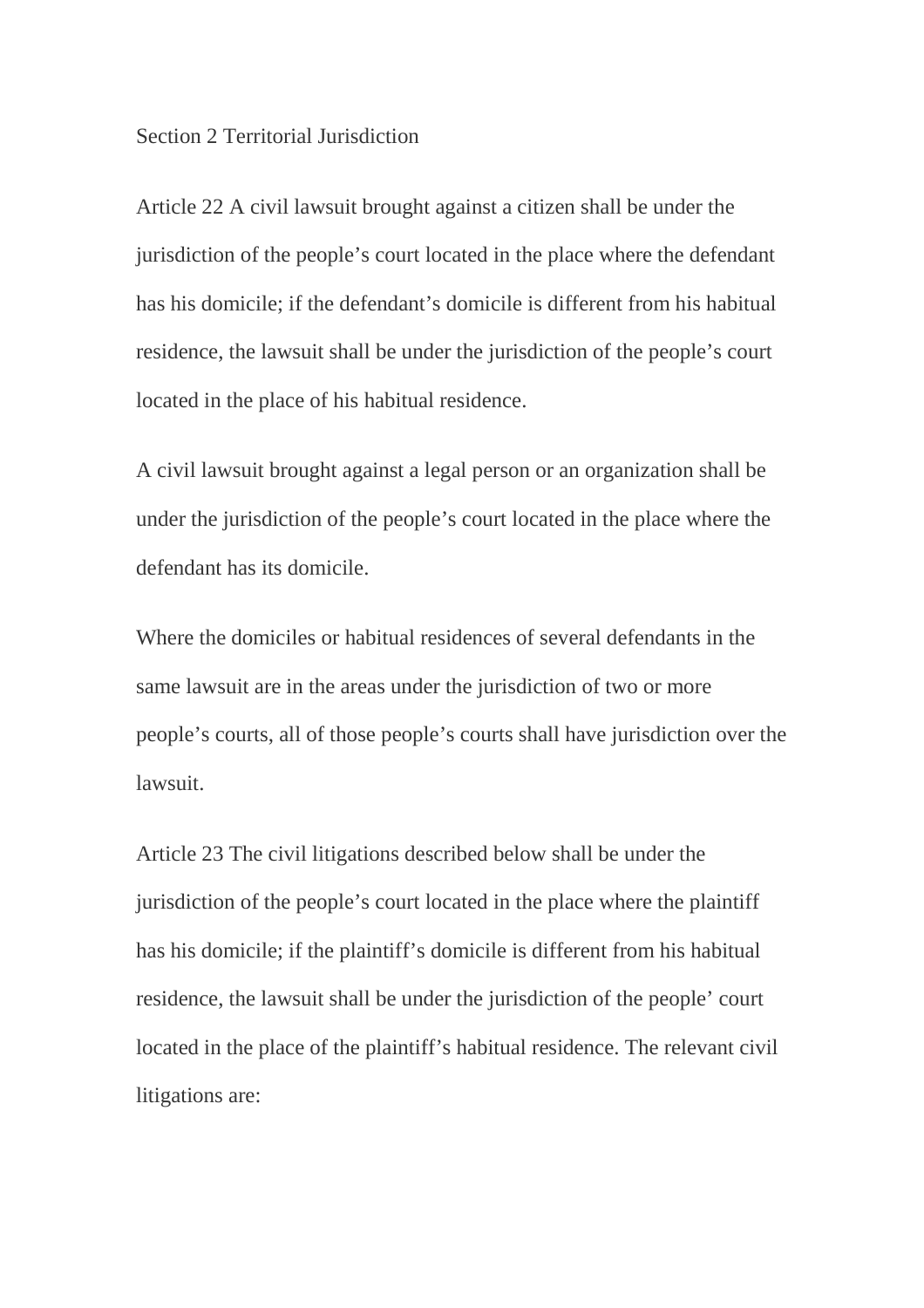(1)Litigations concerning the status of persons who do not reside within the territory of the People's Republic of China;

(2)Litigations concerning the status of persons whose whereabouts are unknown or whom have been declared missing;

(3)Litigations brought against the persons who are undergoing reeducation through labor; and

(4)Litigations brought against persons who are in imprisonment.

Article 24 A lawsuit brought about a contract dispute shall be under the jurisdiction of the people's court located in the place where the defendant has his domicile or where the contract is performed.

Article 25 The parties to a contract may, through the written contract, choose a people's court, which located in the place where the defendant would have his domicile, the contract would be performed, the contract would be signed, the plaintiff would have his domicile, or the subject of the contract would be located, to have jurisdiction over the case, as long as this jurisdiction choice does not violate the provisions of this Law regarding the Jurisdiction by Level and the Exclusive Jurisdiction.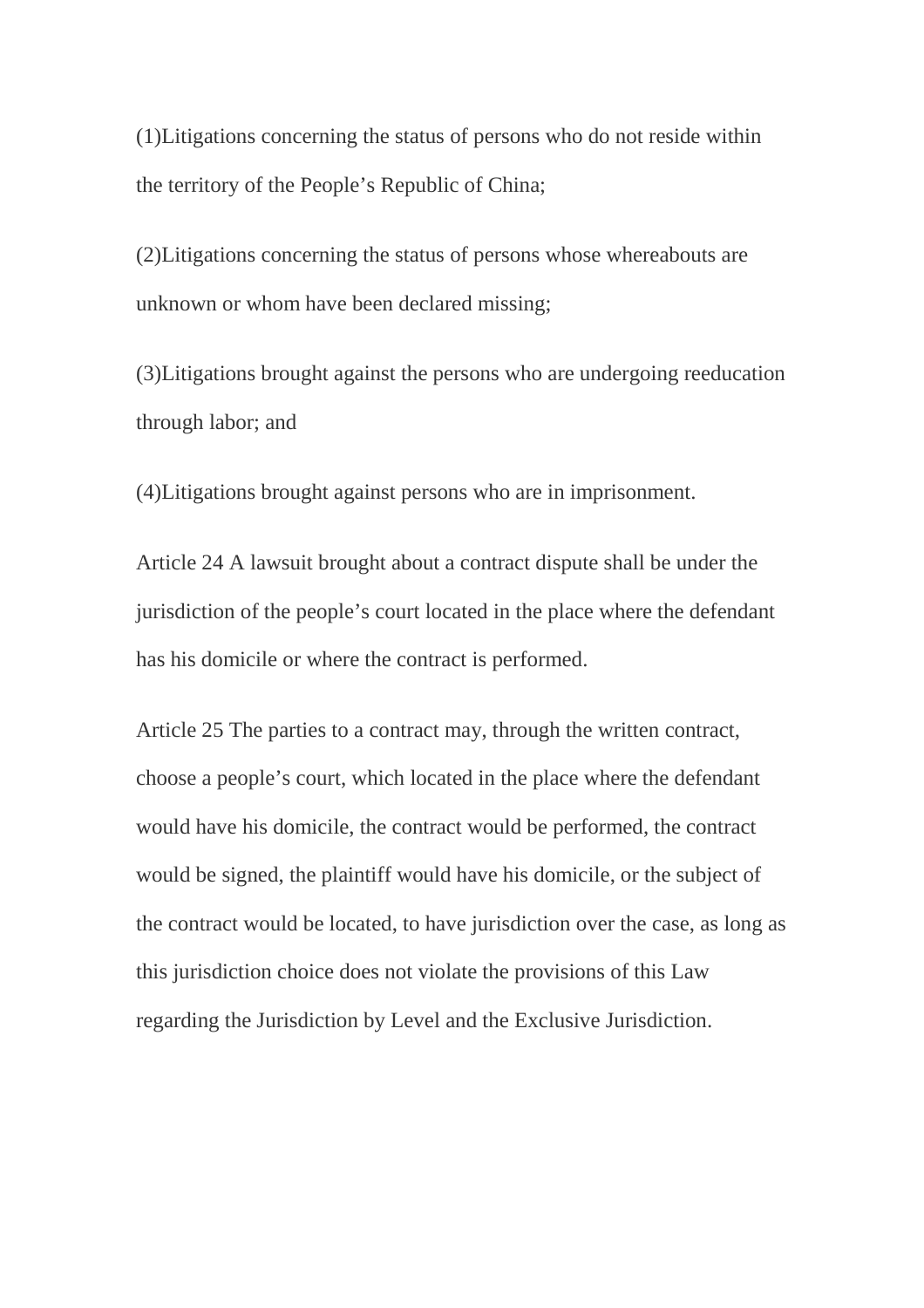Article 26 A lawsuit brought for insurance contract dispute shall be under the jurisdiction of the people's court located in the place where the defendant has his domicile or where the insured subject matter is located.

Article 27 A lawsuit brought for a negotiable instrument dispute shall be under the jurisdiction of the people's court located in the place where the negotiable instrument is to be paid or where the defendant has his domicile.

Article 28 A lawsuit brought for a dispute over transportation contract via railway, highway, water, air, or combined transportation shall be under the jurisdiction of the people's court located in the place of the departure or the destination, or where the defendant has his domicile.

Article 29 A lawsuit brought for a tortious act shall be under the jurisdiction of the people's court located in the place where the infringing act took place or where the defendant has his domicile.

Article 30 A lawsuit to claim damages caused by a railway, highway, water, or aviation transportation accident shall be under the jurisdiction of the people's court located in the place where the accident took place, where the vehicle or ship first arrived after the accident, where the aircraft first landed after the accident, or where the defendant has his domicile.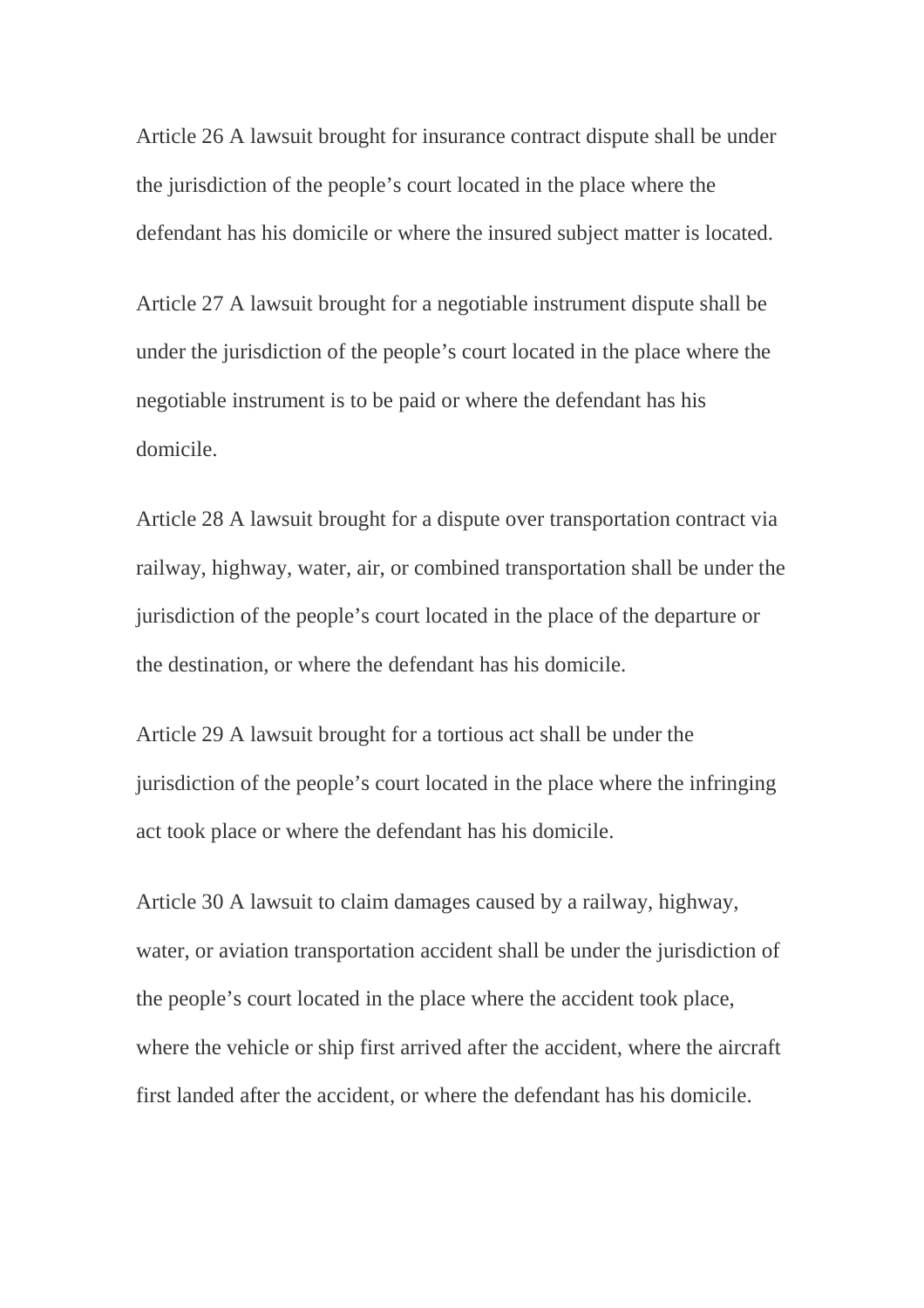Article 31 A lawsuit brought for damages caused by a ship collision or any other maritime accident shall be under the jurisdiction of the people's court located in the place where the collision took place or where the collision ship first docked after the accident or where the ship at fault was detained, or where the defendant has his domicile.

Article 32 A lawsuit brought for a maritime salvage shall be under the jurisdiction of the people's court located in the place where the salvage took place or where the salvaged vessel first docked after the disaster.

Article 33 A lawsuit brought for a general average shall be under the jurisdiction of the people's court located in the place where the ship first docked after the general average adjustment took place or the adjustment thereof was conducted or where the voyage ended.

Article 34 The following cases shall be under the exclusive jurisdiction of the people's courts herein specified:

(1)A lawsuit brought for real estate shall be under the jurisdiction of the people's court located in the place where the real estate is located;

(2)A lawsuit concerning harbor operations shall be under the jurisdiction of the people's court located in the place where the harbor is located; and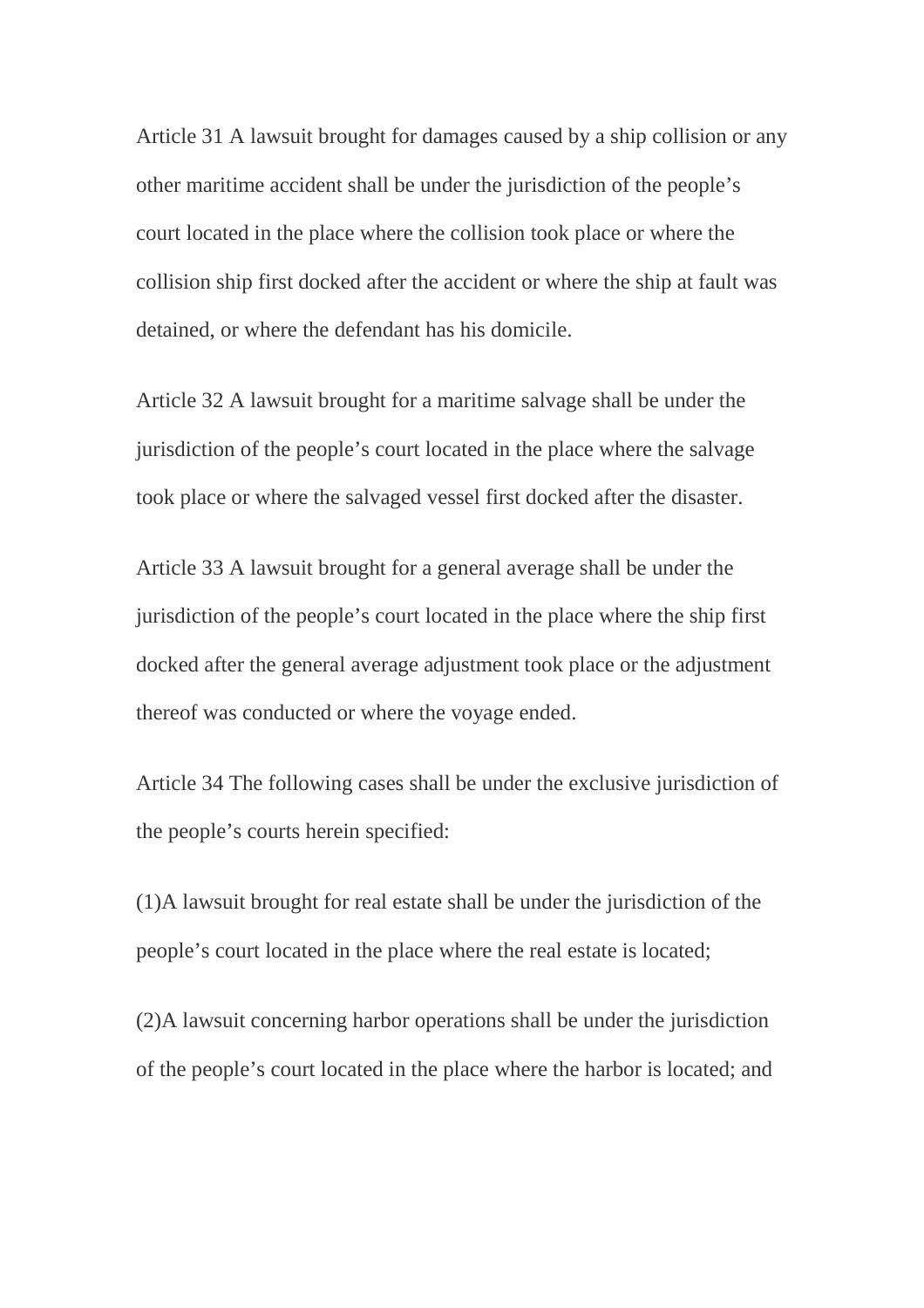(3)A lawsuit concerning an inheritance shall be under the jurisdiction of the people's court located in the place where the decedent had his domicile upon his death, or where the principal portion of his estate is located.

Article 35 When two or more people's courts have jurisdiction over a lawsuit, the plaintiff may bring his lawsuit in one of these people's courts; if the plaintiff brings the lawsuit in two or more people's courts that have jurisdiction over the lawsuit, it shall be handled by the people's court that accepts the case first.

Section 3 Jurisdiction by Transfer and Jurisdiction by Designation

Article 36 If a people's court discovers that a case it has accepted is not under its jurisdiction, it shall transfer the case to the people's court that does have jurisdiction over the case. The people's court to which a case has been transferred shall accept the case, and if it considers that, according to relevant regulations, the transferred case is not under its jurisdiction, it shall report to a superior people's court for the designation of jurisdiction and shall not transfer the case to another people's court without authorization.

Article 37 If a people's court which has jurisdiction over a case is unable to exercise the jurisdiction for a special reason, the superior people's court shall designate another court to exercise the jurisdiction.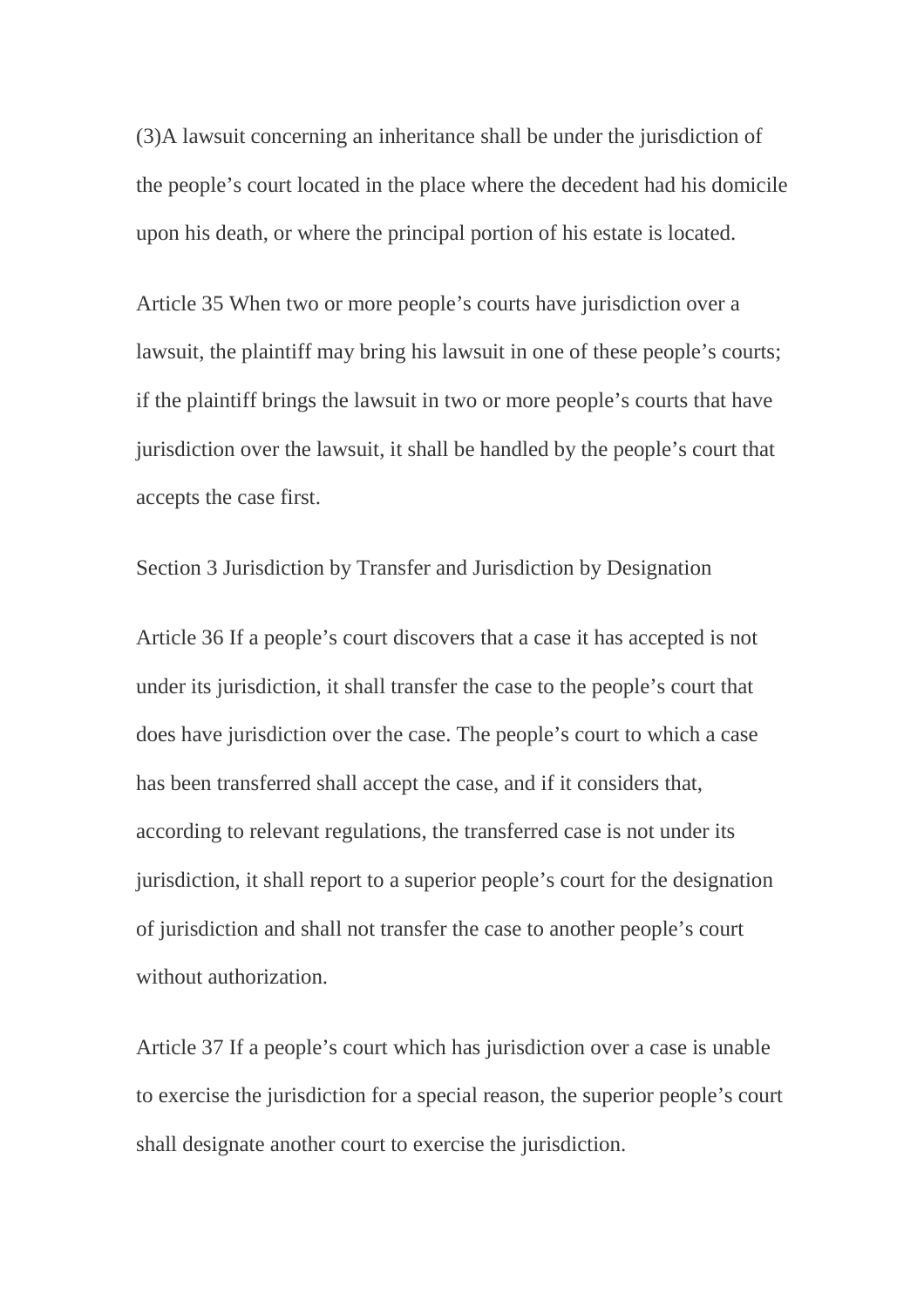If there is a dispute over a jurisdiction among people's courts, it shall be resolved by the disputing parties through consultation; if the dispute cannot be resolved through consultation, the disputing courts shall ask their superior people's court to designate the jurisdiction.

Article 38 If a party rejects the jurisdiction of his case after the case was accepted by a people's court, the party shall raise the rejection during the period for submitting briefs. The people's court shall examine such objection. If the objection is tenable, the people's court shall rule that the case be transferred to the people's court that does have jurisdiction over the case; if the rejection is untenable, the people's court shall overrule the objection.

Article 39 People's courts at higher levels shall have the authority to try civil cases over which people's courts at lower levels have jurisdiction as courts of first instance; they may also transfer civil cases over which they themselves have jurisdiction as courts of first instance to people's courts at lower levels for adjudication.

If a people's court at a lower level deems it necessary for a civil case of first instance under its jurisdiction to be tried by a people's court at a higher level, it may request such a people's court to adjudicate the case.

Chapter 3 Trial Organization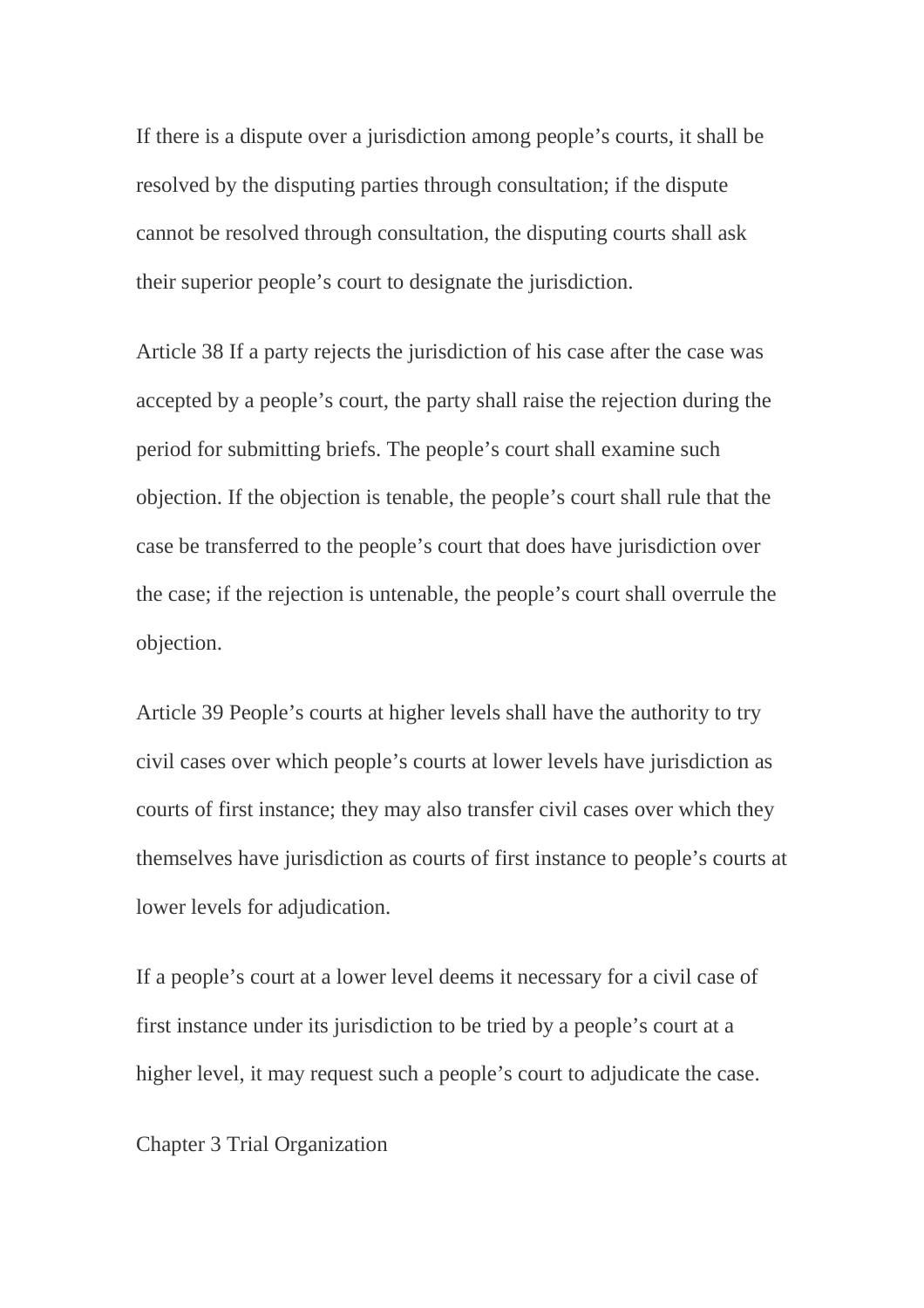Article 40 Civil cases of first instance shall be tried in a people's court by a collegial bench consisting of both judges and assessors or of judges alone. The numbers of members of a collegial bench shall be odd.

Civil cases to which summary procedure is applied shall be tried by a single judge alone.

When carrying out their duties as assessors, the assessors shall have equal rights and obligations as the judges.

Article 41 Civil cases of second instance shall be tried in a people's court by a collegial bench of judges. The numbers of members of a collegial bench shall be odd.

For the retrial of a remanded case, the people's court of first instance shall form a new collegial bench according to the procedure of first instance.

If a case for retrial was originally tried at first instance, a new collegial bench shall be formed according to the procedure of first instance; if the case was originally tried at second instance or was removed to a people's court at a higher level for trial, a new collegial bench shall be formed according to the procedure of second instance.

Article 42 The president of the court or the chief judge of a division shall designate a judge to serve as the presiding judge of the collegial bench; if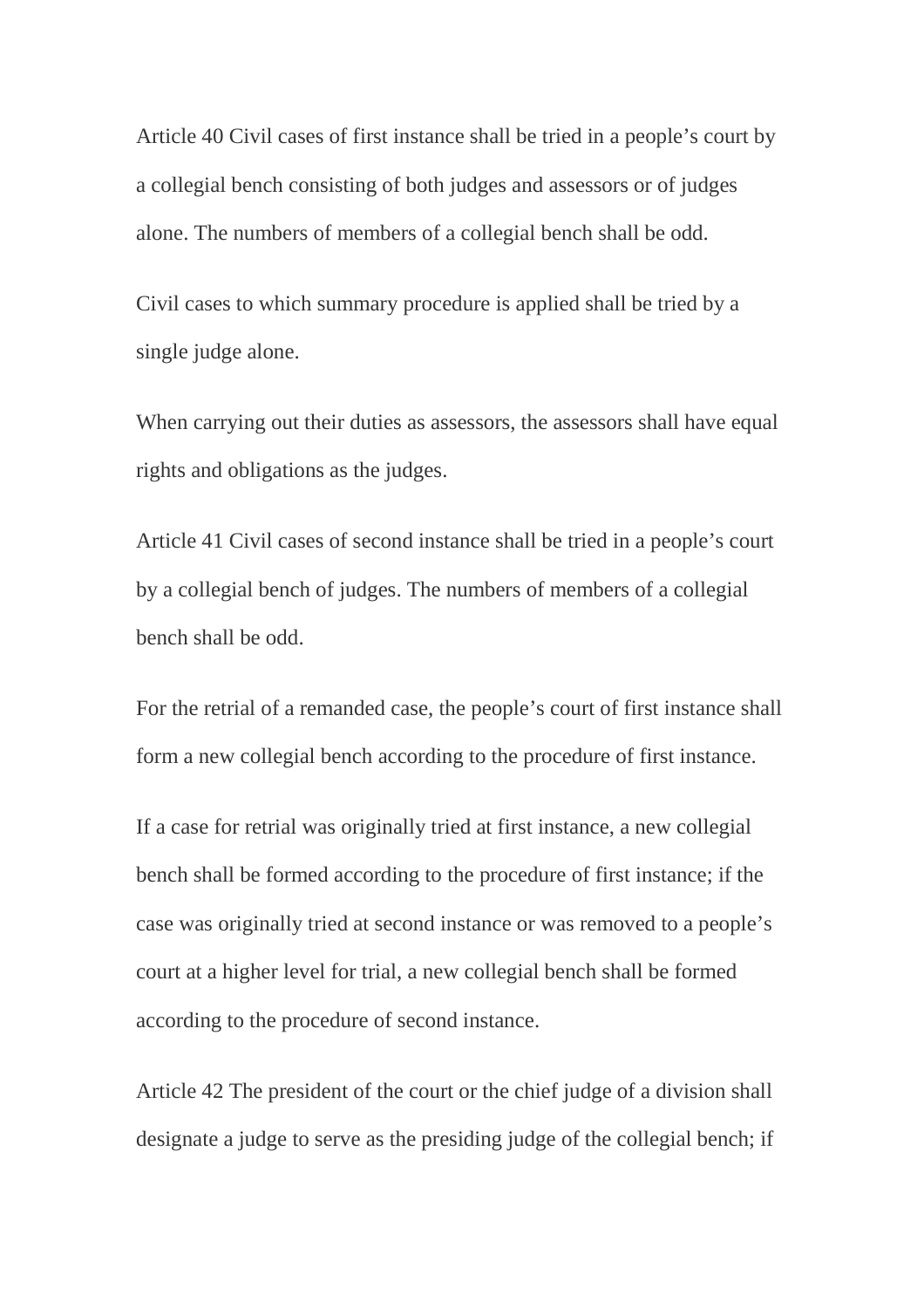the president or the chief judge participates in trial, he himself shall serve as the presiding judge.

Article 43 When deliberating a case, a collegial bench shall observe the principle of minority obeying majority. The deliberations shall be recorded in writing, and the transcript shall be signed by the members of the collegial bench. The dissenting opinions in the deliberations shall be truthfully recorded in the transcript.

Article 44 The adjudicating personnel shall handle the case impartially and according to law.

The adjudicating personnel shall not accept a treat or gift from the parties or their agents.

Any adjudicating personnel who commits embezzlement, accepts bribes, practices favoritism for himself or relatives, twists the law in rendering judgment shall be investigated for legal responsibility; if a crime is committed, the offender shall be investigated for criminal responsibility according to law.

Chapter 4 Recusal of Adjudicating Personnel

Article 45 Any member of the adjudicating personnel in any of the following circumstances shall be disqualified, and the litigation parties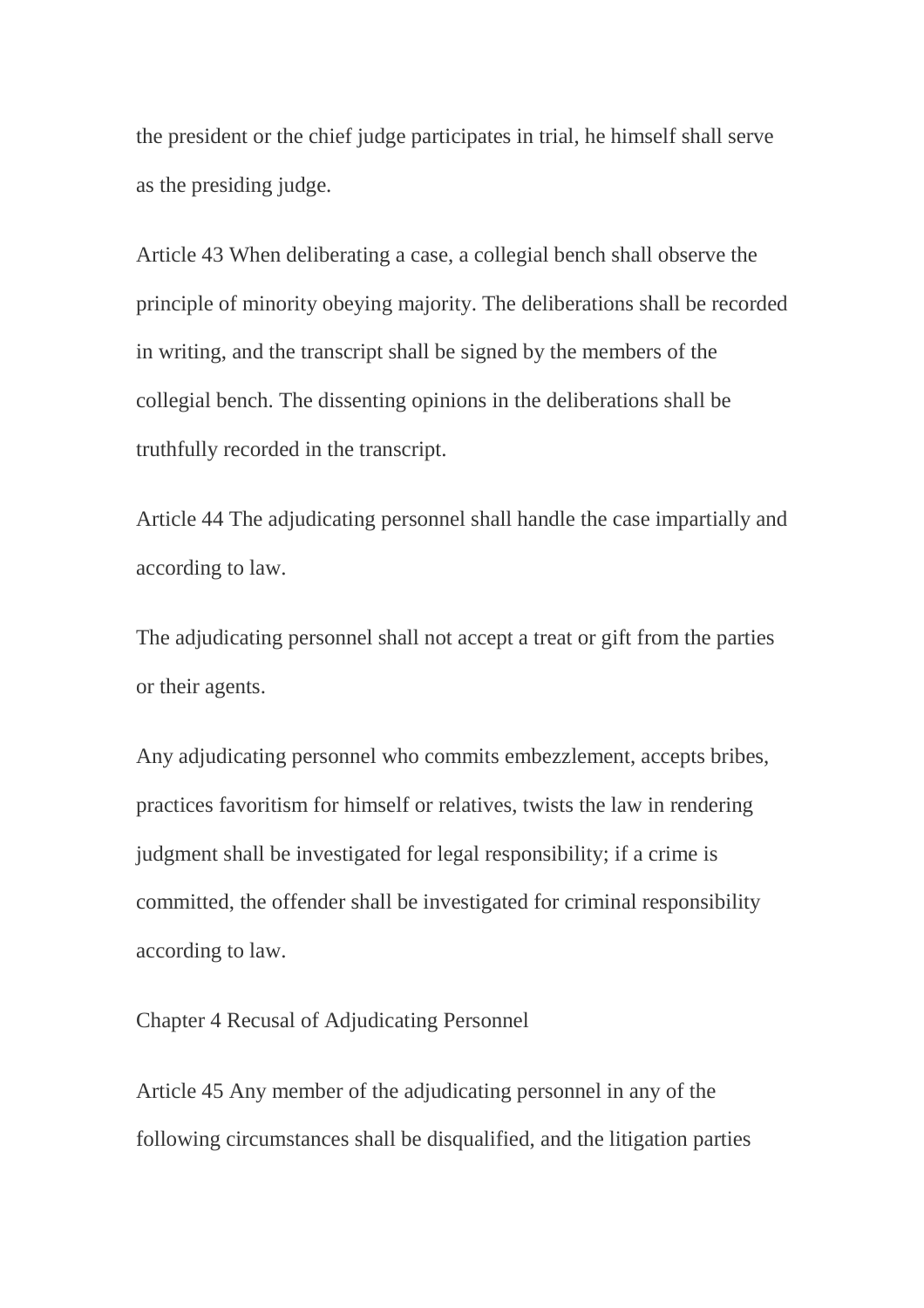shall also have the right to request, orally or in writing, such an adjudicator to be withdrawn from this case. The relevant circumstances are:

(1)He is a party or a near relative of a party or a near relative of a litigation representative to the case;

(2)He has a personal interest in the case; or

(3)He has some other relationship with a party to the case, which could influence the impartial adjudication.

The above provisions shall also apply to clerks, interpreters, expert witnesses, and examiners.

Article 46 When a party makes a request to disqualify an adjudicator, he shall make an explanation and submit the request at the beginning of the proceedings; a request for recusal may also be submitted before the end of court debate if the recusal reason is uncovered after the proceeding begins.

If a recusal decision is waiting for a people's court to decide, the personnel who have been requested to be disqualified shall temporarily be suspended from participating in the proceedings, but with the exception of cases that require emergency measures.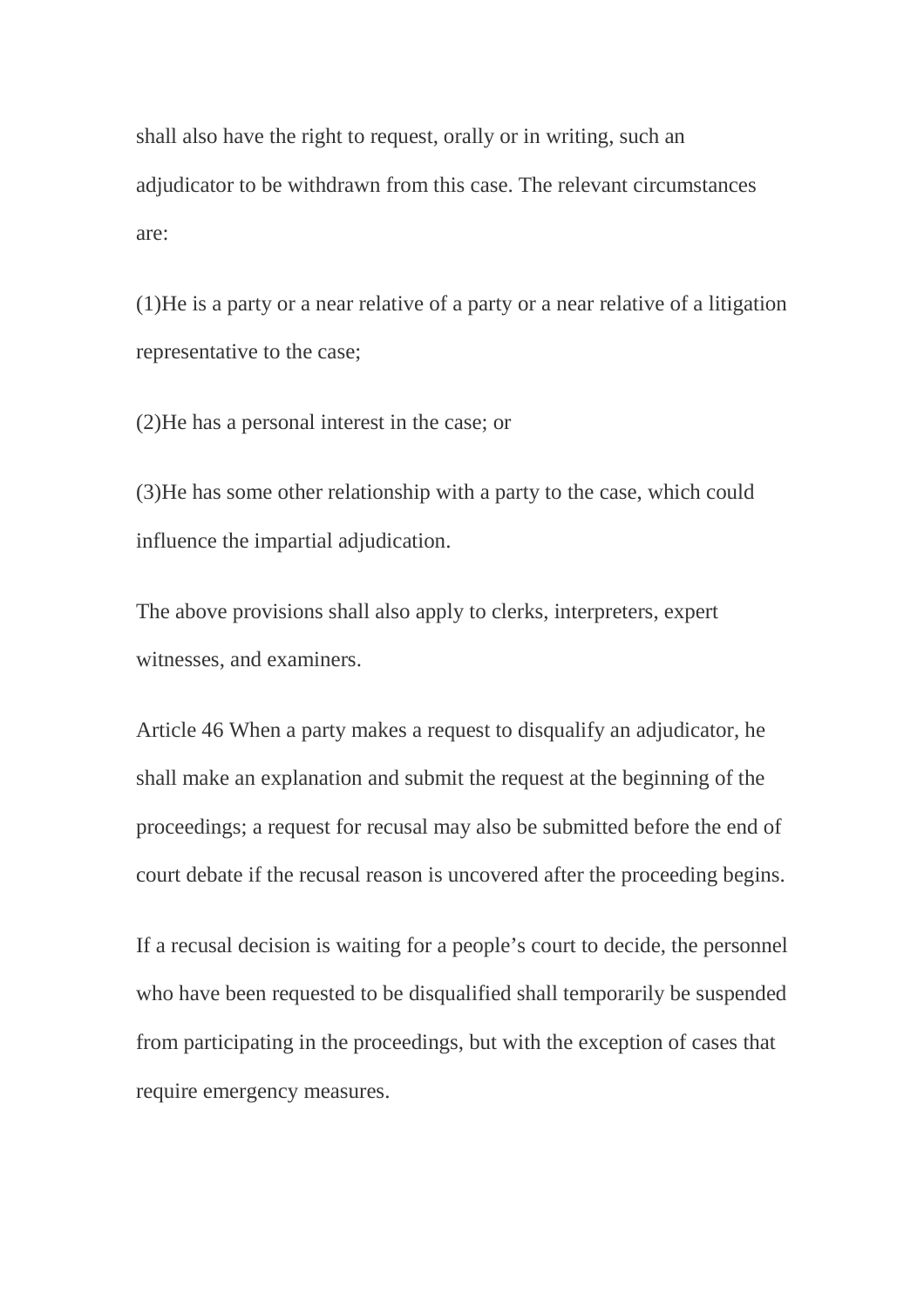Article 47 The recusal of a court president who serves as the presiding judge shall be decided by the adjudicating committee; the recusal of adjudicators shall be decided by the court president; the recusal of other personnel shall be decided by the presiding judge.

Article 48 The decision of a people's court on a request for recusal shall be made orally or in writing within three days after the request was made. If a party is not satisfied with a recusal decision, it may apply for reconsideration once. During the period of reconsideration, the personnel who have been requested to be disqualified shall not be suspended from participating in the proceedings. The decision of a people's court on an application for reconsideration shall be made within three days after receiving the application and the person who has made the application for reconsideration shall be notified of the decision.

Chapter 5 Litigation Participants

## Section 1 Parties

Article 49 Any citizen, legal person or any other organization may become a party to a civil lawsuit.

Legal persons shall be represented by their legal representatives in litigation. Other organizations shall be represented by their principal leading personnel in litigation.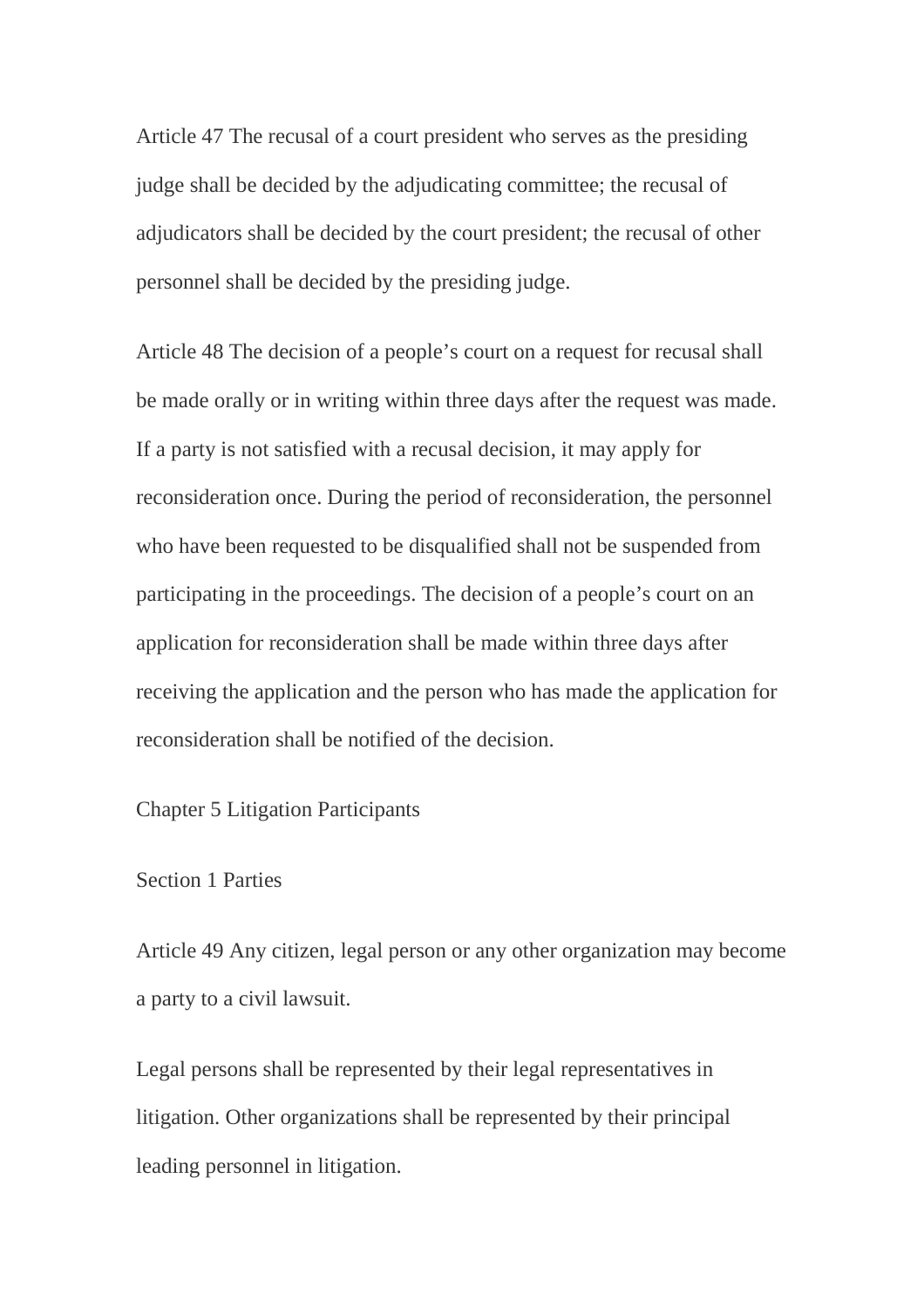Article 50 The parties shall have the right to appoint representatives, request recusals of adjudicating personnel, collect and provide evidence, engage in debate, request mediation, file an appeal, and apply for an enforcement of judgments.

The parties may consult the materials relating to the court proceedings of the case and copy the materials and other legal documents pertaining to the case. However, materials involving state secrets, trade secrets, or the private affairs of individuals shall be exceptions.

The parties must exercise their litigation rights according to the law, observe litigation procedures and carry out legally effective written judgments or orders and mediation statements.

Article 51 The two parties may reach a settlement agreement on their own.

Article 52 The plaintiff may relinquish or modify his claim. The defendant may confirm or repudiate the claim and shall have the right to file a counterclaim.

Article 53 When one party or both parties consist of two or more persons and the subject matter of the action is the same or under the same category, the people's court may adjudicate them together upon the consent of all the parties. Such adjudication is called joint litigation.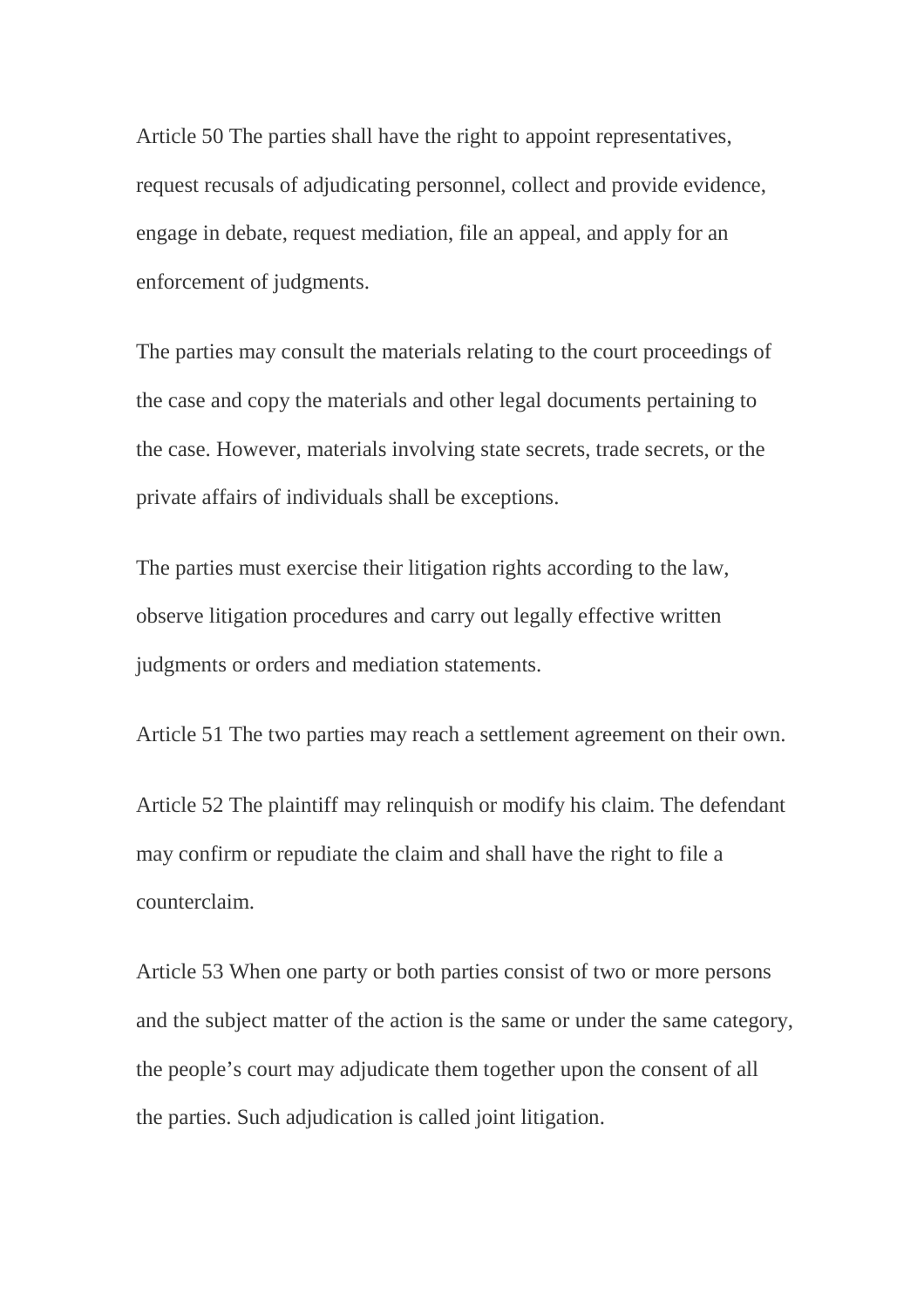If a party of two or more persons of a joint litigation who have the common rights and obligations with respect to the subject matter of action and the act of any of them is recognized by the others of the party, such an act shall bind the rest of the party; if a party of two or more persons have no common rights and obligations with respect to the subject matter of action, any acts taken by any one of them shall not bind the rest of the party.

Article 54 A joint litigation in which one party has numerous litigants may be brought by the representatives elected by the litigants of the party. The act of litigation taken by these representatives shall bind all litigants of the party whom they represent. However, any substitution of representatives, relinquishing claims, acceptance of claims of the opposing party, or negotiating settlement shall be approved by the litigants of the party.

Article 55 Where the subject matters of an action is under the same category and one of the parties has numerous litigants but the exact number of the litigants is uncertain when the lawsuit is filed, the people's court may issue a public notice to explain the nature of the case and the claims of the litigation and informing those interested persons who are entitled to the claim to register their rights with the people's court within a fixed period of time.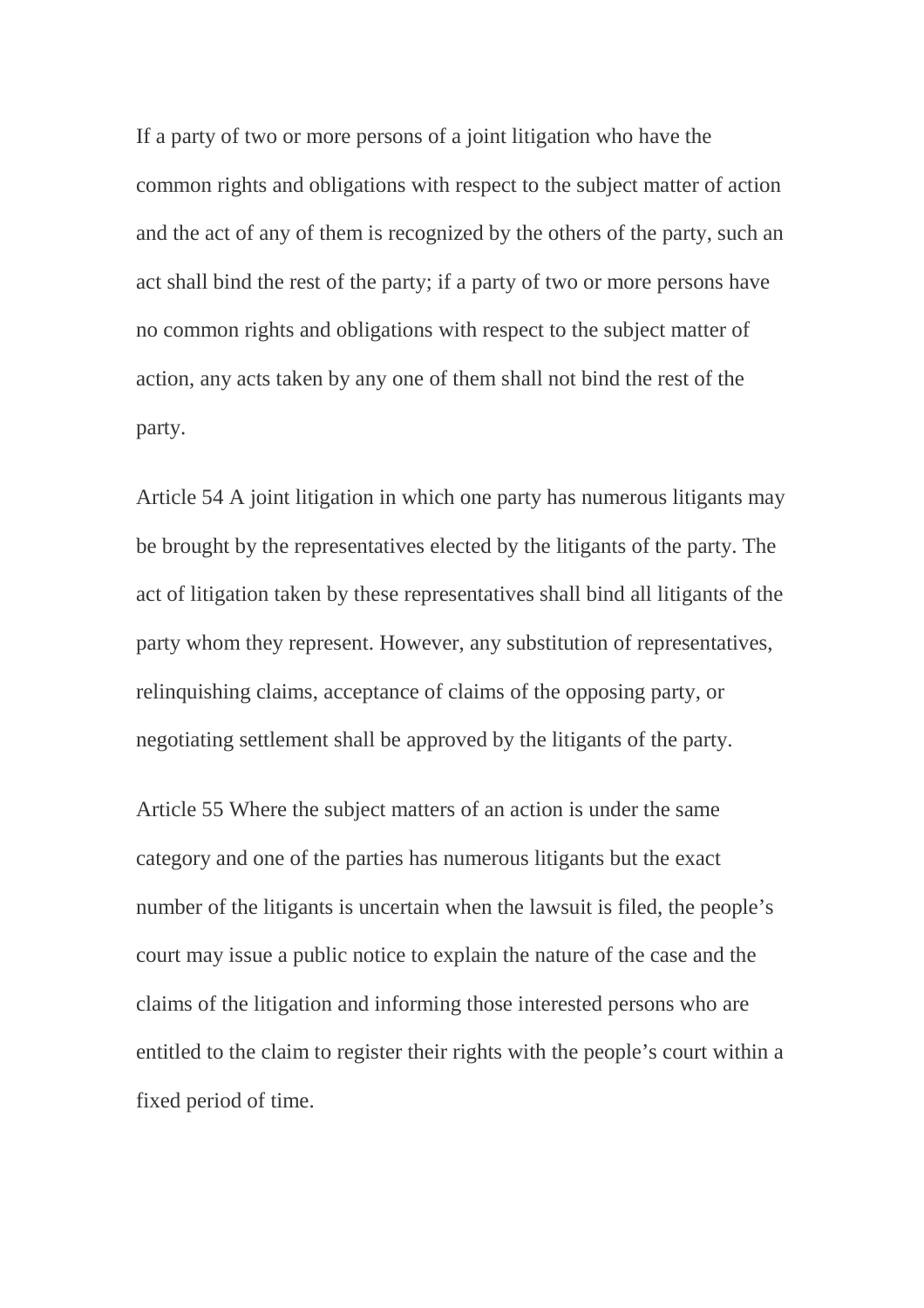Those who have registered their rights with the people's court may elect representatives from among themselves to proceed with the litigation; if the election fails its purpose, such representatives may be determined by the people's court through consultation with those who have registered their rights with the court.

The acts of litigation taken by these representatives shall bind all litigants of the party whom they represent. However, any substitution of representatives, relinquishing claims,

acceptance of claims of the opposing party, or negotiating settlement shall be approved by the litigants of the party.

The judgments or written orders rendered by the people's court shall bind all those interested persons who have registered their rights with the court. Such judgments or written orders shall apply to those who have not registered their rights but have instituted legal proceedings during the time of the statute of limitation.

Article 56 If a third party considers that he has the independent right to claim the subject matter of the action of both parties, he shall have the right to bring an action.

If a third party does not have the independent right to claim the subject matter of the action of both parties but the outcome of the case will affect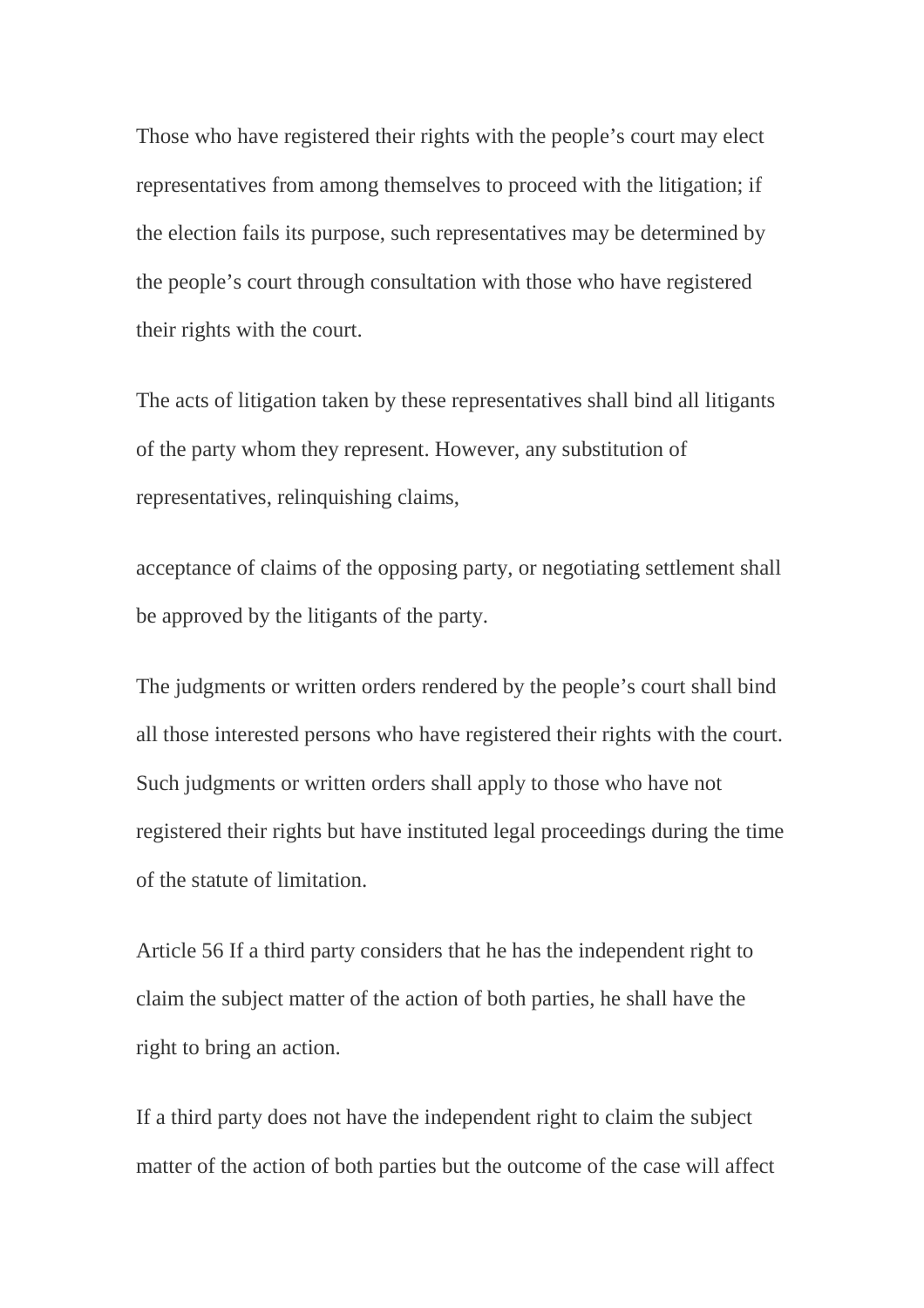his legal interest, it may file a request to join the litigation or the people's court may notify him to join the litigation. If a people's court holds a third party to bear a civil liability, such a third party shall have the litigation rights as a party to the litigation.

Section 2 Litigation Representatives

Article 57 For litigation-incompetent persons, their guardians shall be their legal representative in their litigations. If all legal representatives try to avoid their duties of representation, the people's court may appoint one of them as the litigation represent.

Article 58 Each party or legal representative may appoint one or two persons to act as his litigation representatives.

Lawyers, a party's near relatives, persons recommended by relevant public organizations or the units to which a party belongs, or any other citizens approved by a people's court may be entrusted as the party's litigation representatives.

Article 59 When a party entrusts a person to be his litigation representative, he shall submit a power of attorney bearing his signature or seal to the people's court.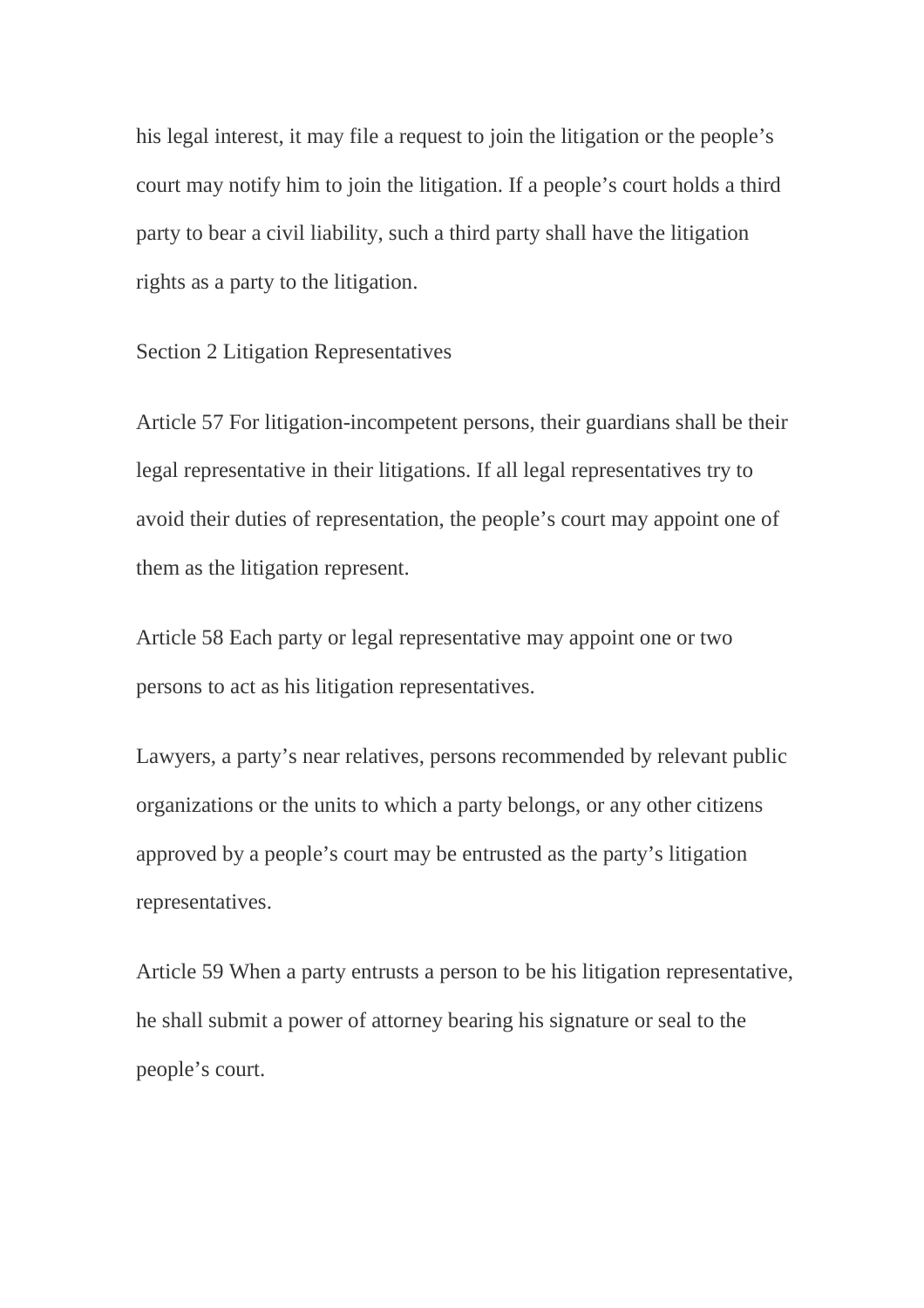The power of attorney must specify the matters and authority scopes entrusted. A litigation representative must possess special authorization from his principal to be able to accept, relinquish, or modify the claim, to reach a settlement, or bring a counterclaim or an appeal.

When a citizen of the People's Republic of China, who is residing abroad, mails or entrusts someone to deliver a power of attorney to China, he shall have the power of attorney certified by the Chinese embassy or consulate to that country. If there is no Chinese embassy or consulate in that country, he shall have the power of attorney certified by an embassy or a consulate of a third country, which has diplomatic relations with the People's Republic of China and is stationed in the country, and then be transferred to the embassy or consulate of the People's Republic of China stationed in

that third state for verification; he may have the power of attorney certified by a local patriotic overseas Chinese organization.

Article 60 A party who changes or revokes the authority of his litigation representative shall inform the people's court in writing and the court shall notify the other party of the change or revocation.

Article 61 Lawyers who serve as litigation representatives or other litigation representatives shall have the right to investigate and collect evidence, and may consult relevant materials to the case. The scopes and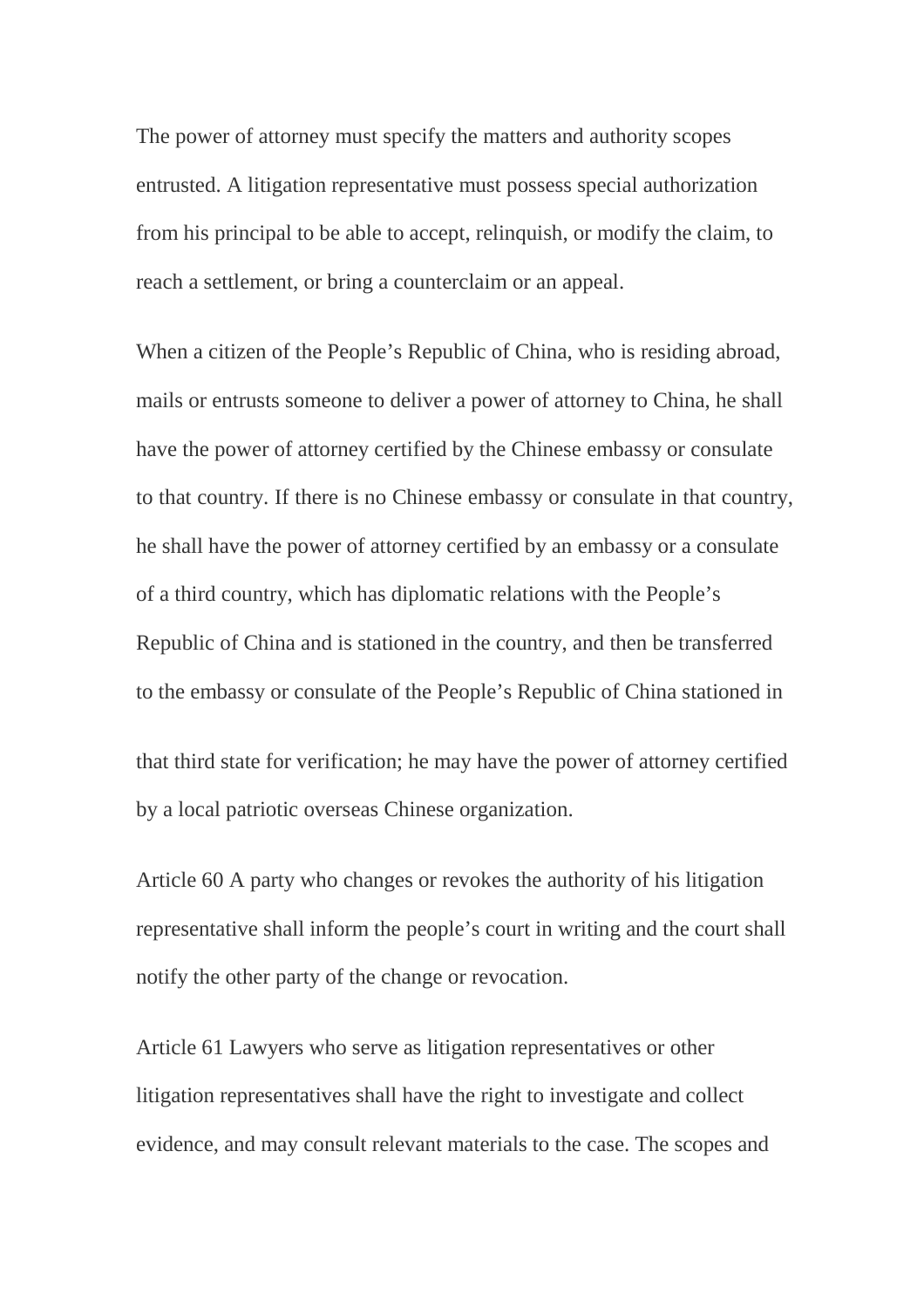measures of consulting relevant materials to a case shall be regulated by the Supreme People's Court.

Article 62 For a divorce case in which a party has appointed a litigation representative, that party shall appear in court in person unless he is incapable of expressing his own opinion. A party who is truly unable to appear in court due to a special reason shall submit his opinion in writing to the people's court.

Chapter 6 Evidence

Article 63 Evidence shall be classified as follows:

(1)documentary evidence;

(2)physical evidence;

(3)audio and visual material;

(4)testimony of witnesses;

(5)statements of involving parties;

(6)conclusions of expert witnesses; and

(7)transcripts of inspection and examination.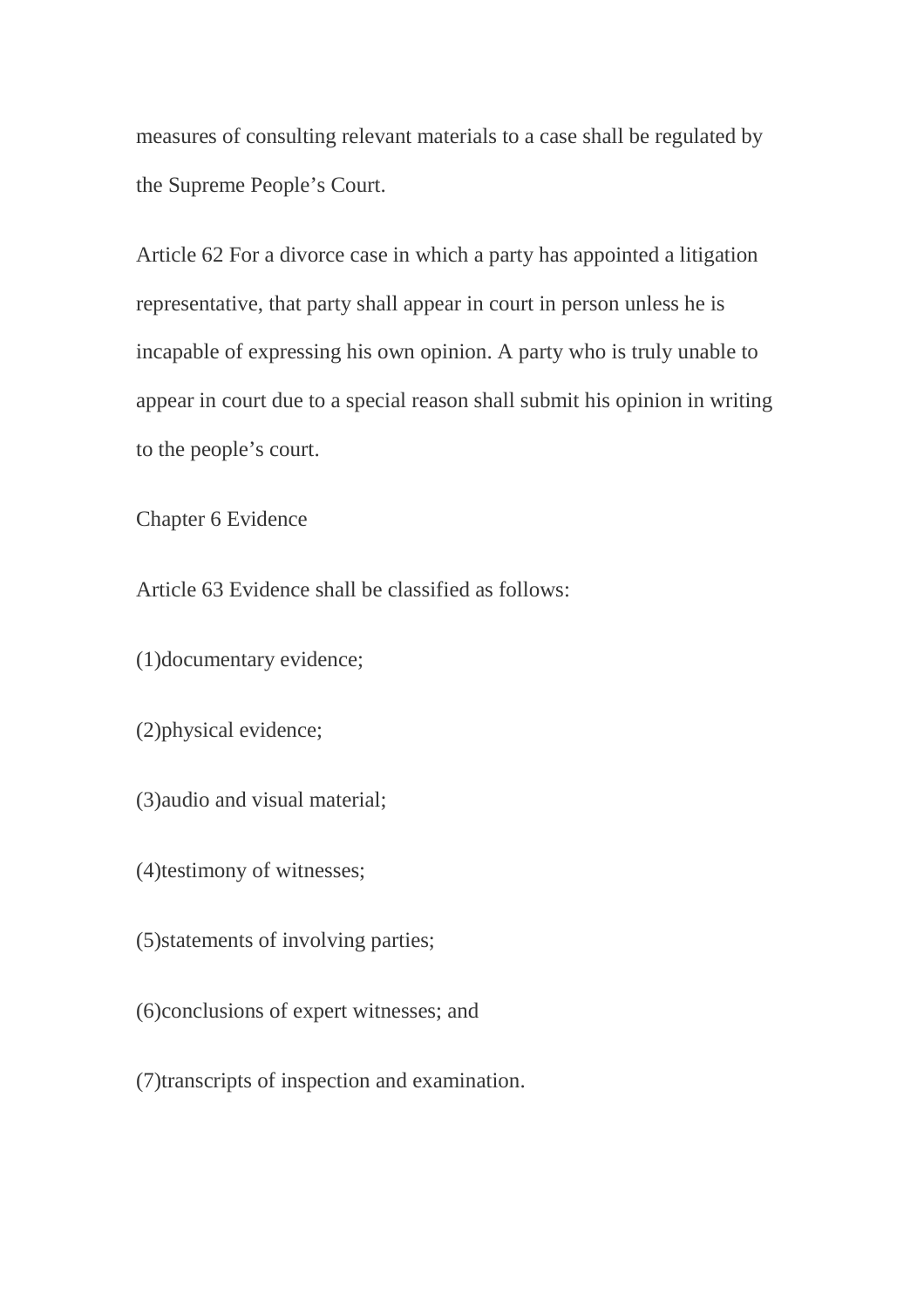Any of the above-mentioned evidence must be verified before it can be taken as a basis for finding a fact.

Article 64 A party shall have the responsibility to provide evidence in support of its own propositions.

For the evidence that cannot be obtained by any parties or their litigation representatives because of some realistic reasons or for the evidence that the people's court considers necessary for adjudicating the case, the people's court shall investigate and collect such evidence.

The people's court shall, according to the procedure prescribed by law, collect and examine evidence comprehensively and objectively.

Article 65 The people's court shall have the authority to obtain evidence from any relevant units or individuals, and such units or individuals may not refuse to provide evidence.

The people's court shall verify and determine the validity of documentary evidence provided by relevant units or individuals.

Article 66 Evidence shall be presented in the court and cross-examined by parties, however, evidence that involves state secrets, trade secrets, or individual privacy shall not be presented in an open court session.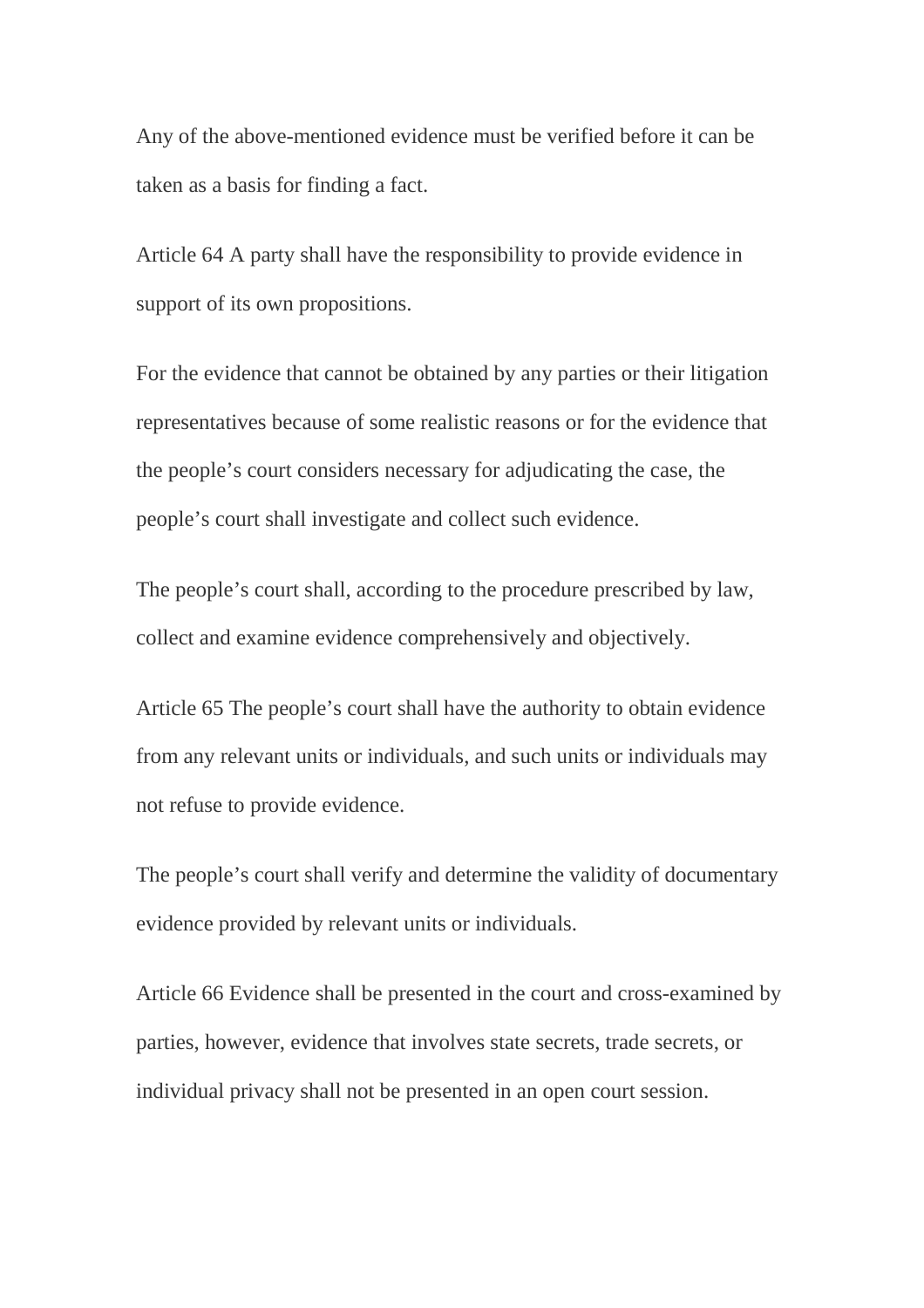Article 67 The people's court shall admit the legal acts, legal facts and documents that are notarized according to legal procedures as a basis for finding facts, except when there is contrary evidence that is sufficient to invalidate the notarization.

Article 68 Any document submitted as evidence shall be the original one. Physical evidence shall also be original. If it is truly difficult to present the original document or physical evidence, then duplications, photographs, copies, or extracts of the original evidence may be admitted.

If a document in a foreign language is submitted as evidence, a Chinese translation shall be appended.

Article 69 The people's court shall authenticate audio and visual materials and decide whether they can be admitted as a basis for finding the facts after examining them and comparing them with other evidence of the same case.

Article 70 All units and individuals who have information about a case shall have the obligation to testify in court. The responsible persons of relevant units shall encourage the witnesses to give testimony. When it is truly too difficult for a witness to appear in court, he may, with the approval of the people's court, submit a written testimony.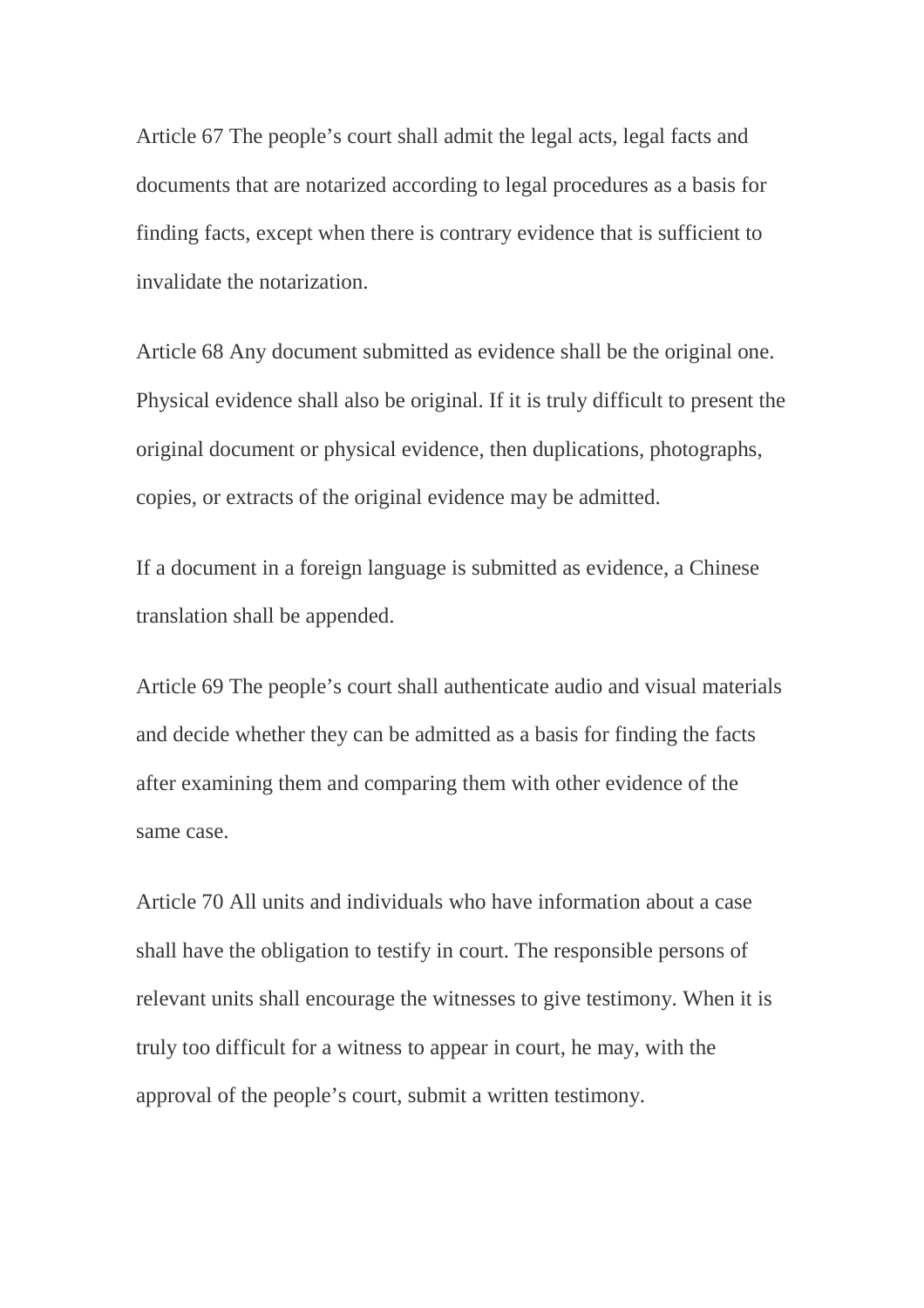Any person who is incapable of expressing his opinion properly shall not testify.

Article 71 The people's court shall examine the statements of the parties in connection with other evidence of the case to decide whether such statements can be taken as a basis for finding the facts.

The refusal of a party to make a statement shall not prevent the people's court from finding the facts of a case based on other evidence.

Article 72 When a people's court deems it necessary to make an evaluation of a specialized issue, it shall refer the issue to an authentication department authorized by

law for the evaluation. In the absence of such department, the people's court shall appoint an authentication department to make the evaluation.

The authentication department and the expert witness designated by the department shall have the right to consult the case materials necessary for the evaluation and direct inquiries to the parties and witnesses when circumstances require.

An authentication department and expert witness shall present its or his conclusion of the evaluation in writing and sign it or put his seal on it. With respect to an evaluation made by an expert witness, the unit to which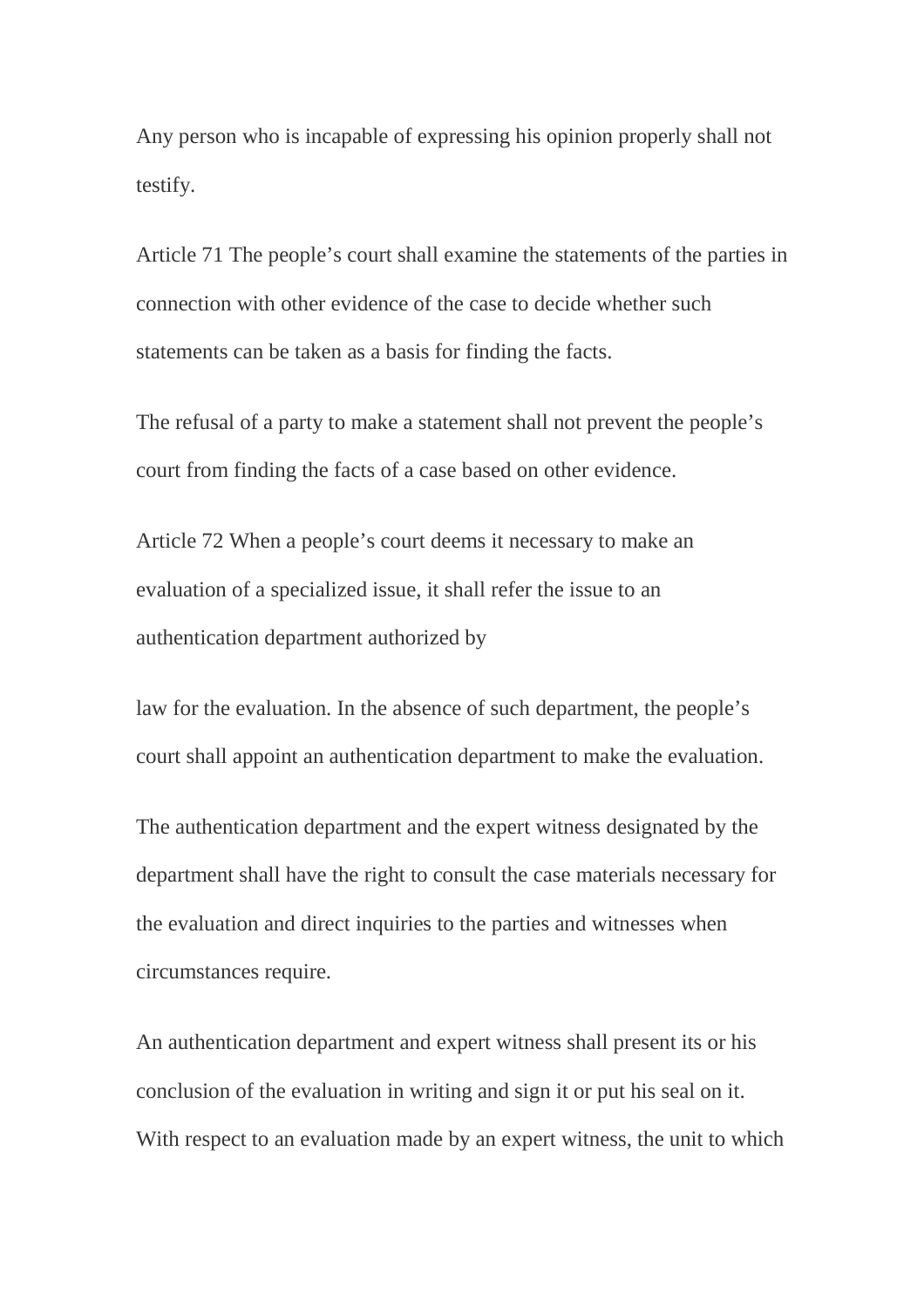the expert witness belongs shall certify his status by affixing its seal to the expert conclusion.

Article 73 When inspecting or examining physical evidence on site, the inspector must show his credentials issued by a people's court. He shall invite the local basic organization or the relevant unit to send personnel to participate in the inspection. The parties concerned or the adult members of their families shall be present; however, their refusal to appear on the scene shall not prevent the inspection from proceeding.

Upon notification by the people's court, the relevant units and individuals shall have the obligation to preserve the site and provide assistance for the inspection.

The inspector and examiner shall prepare a written record for the circumstances and results of the inspection or examination. The inspector, examiner, the party concerned and the invited participants shall affix their signatures or seals to the record.

Article 74 Under circumstances where there is a likely-hood that evidence may be destroyed, lost or too difficult to obtain later on, any litigation participants may apply to the people's court for the preservation of the evidence. The people's court may also take initiative to preserve such evidence.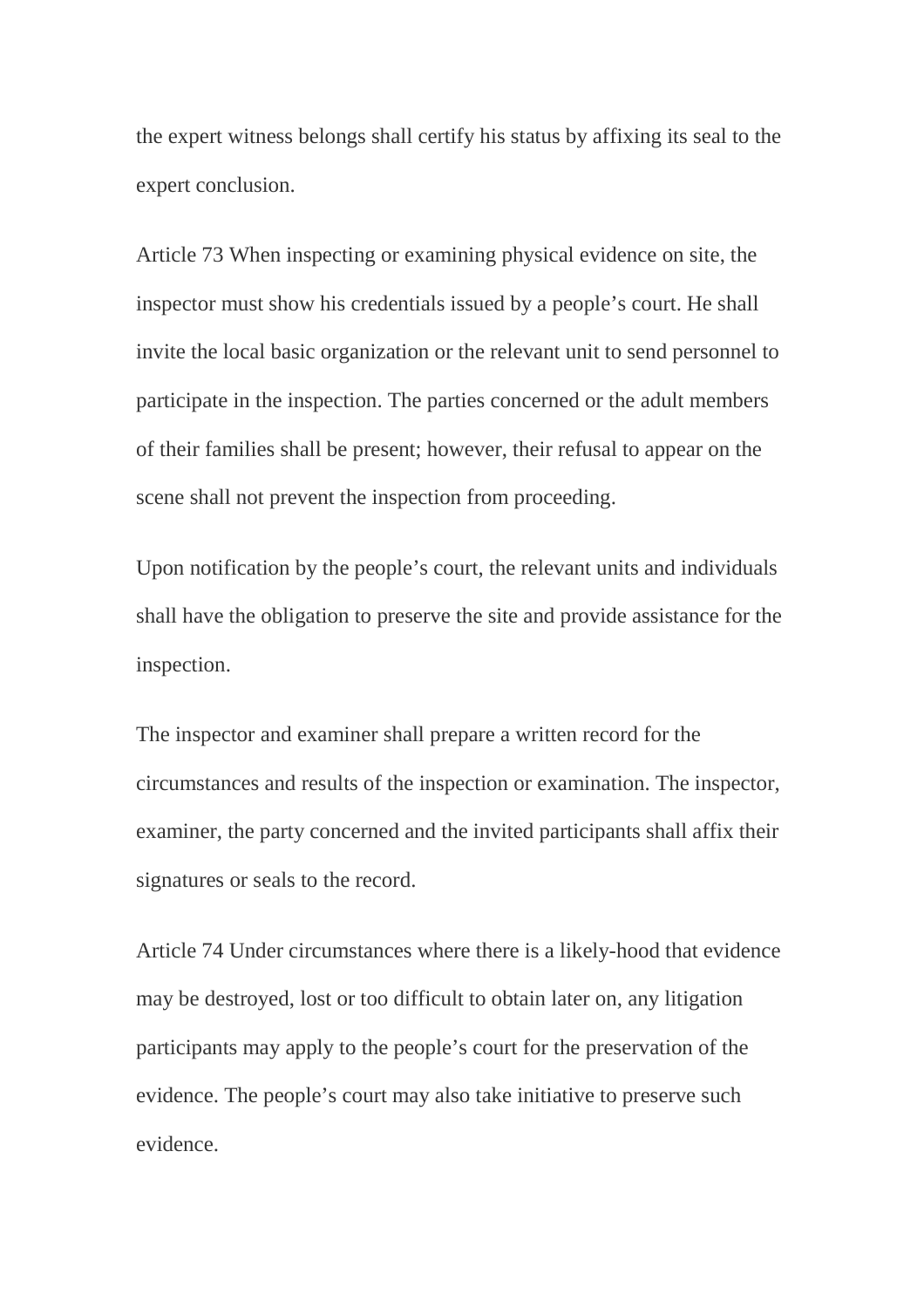Chapter 7 Time Periods and Service

Section 1 Time Periods

Article 75 Time periods shall include those prescribed by law and those designated by a people's court.

Time periods shall be computed by hour, day, month, and year. The hour and day from which a time period begins shall not be computed as within that time period.

If the expiration date of a time period falls on a holiday, the day immediately following the holiday shall be regarded as the expiration date.

A statutory time period shall not include the time spent in transmittal of documents. A litigation document that is mailed before a deadline shall not be regarded as overdue.

Article 76 If a party fails to meet a deadline due to reasons beyond his control or other justifiable reasons, he may petition for an extension of the time limit within 10 days after the obstacle is removed. The requested extension shall be subject to approval by a people's court.

Section 2 Service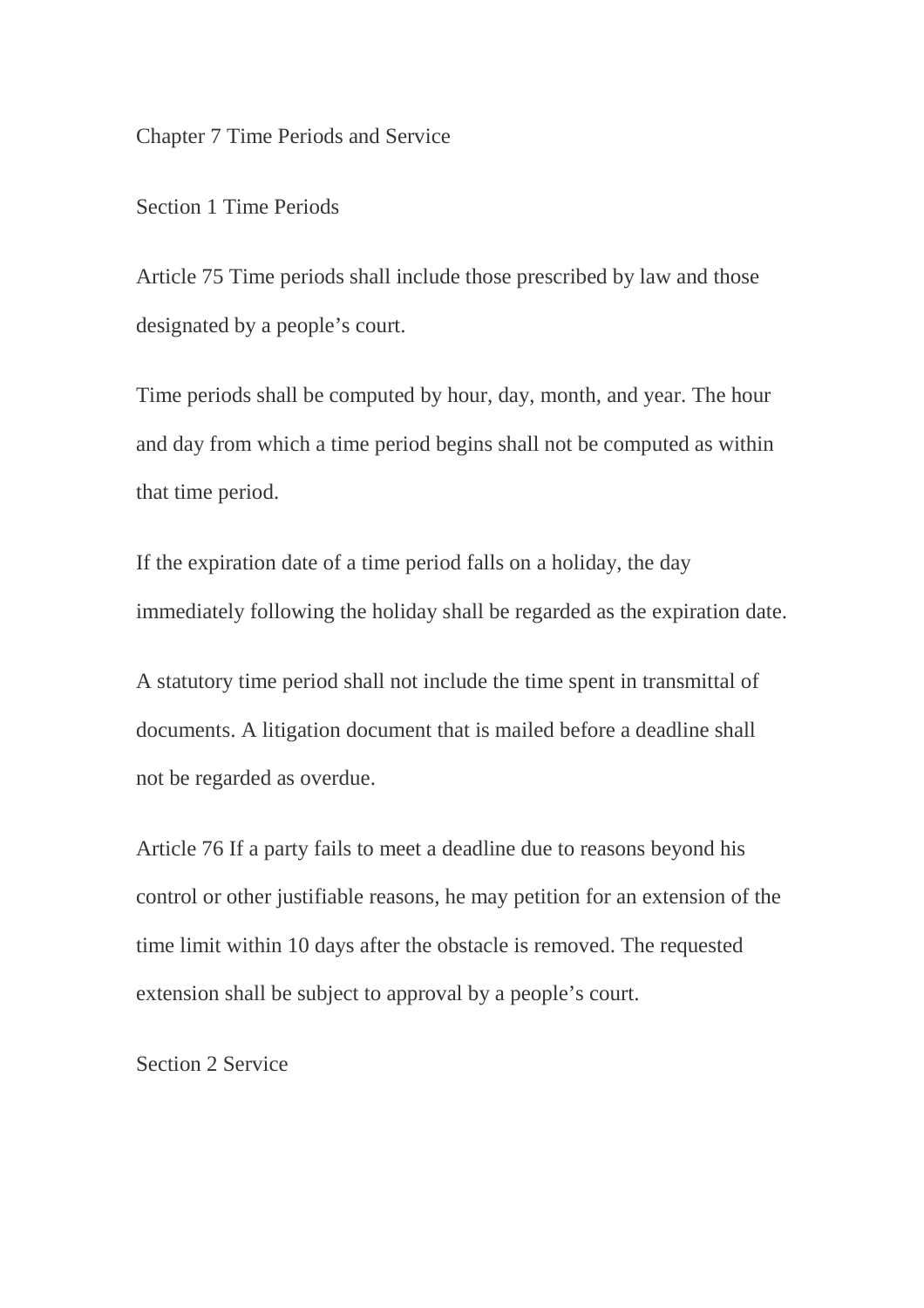Article 77 A receipt shall be required for every litigation document that is served and it shall bear the signature or seal of the recipient of the service and the date of receipt.

The date of receipt as signed by the recipient of the service shall be regarded as the date the document is served.

Article 78 Litigation documents shall be served directly on the recipient of the service. If the recipient of the service is a citizen, the documents may, in the case of his absence, be served on an adult member of the recipient's family who lives with him. If the recipient of the service is a legal person or any other organization, the document shall be served on the legal representatives of the legal person, the principal leading personnel of any other organization, the personnel of the legal person or any other organization in charge of receiving such documents; If the recipient of the service has a litigation representative, the documents may be served on the litigation representative. If the recipient of the service has designated an agent to receive his litigation documents and has informed the people's court of it, the documents may be served on the agent.

The date of receipt as signed by the adult family member living with the recipient of service, or persons in charge of receiving documents of the legal persons or other organizations, or litigation representative, or agents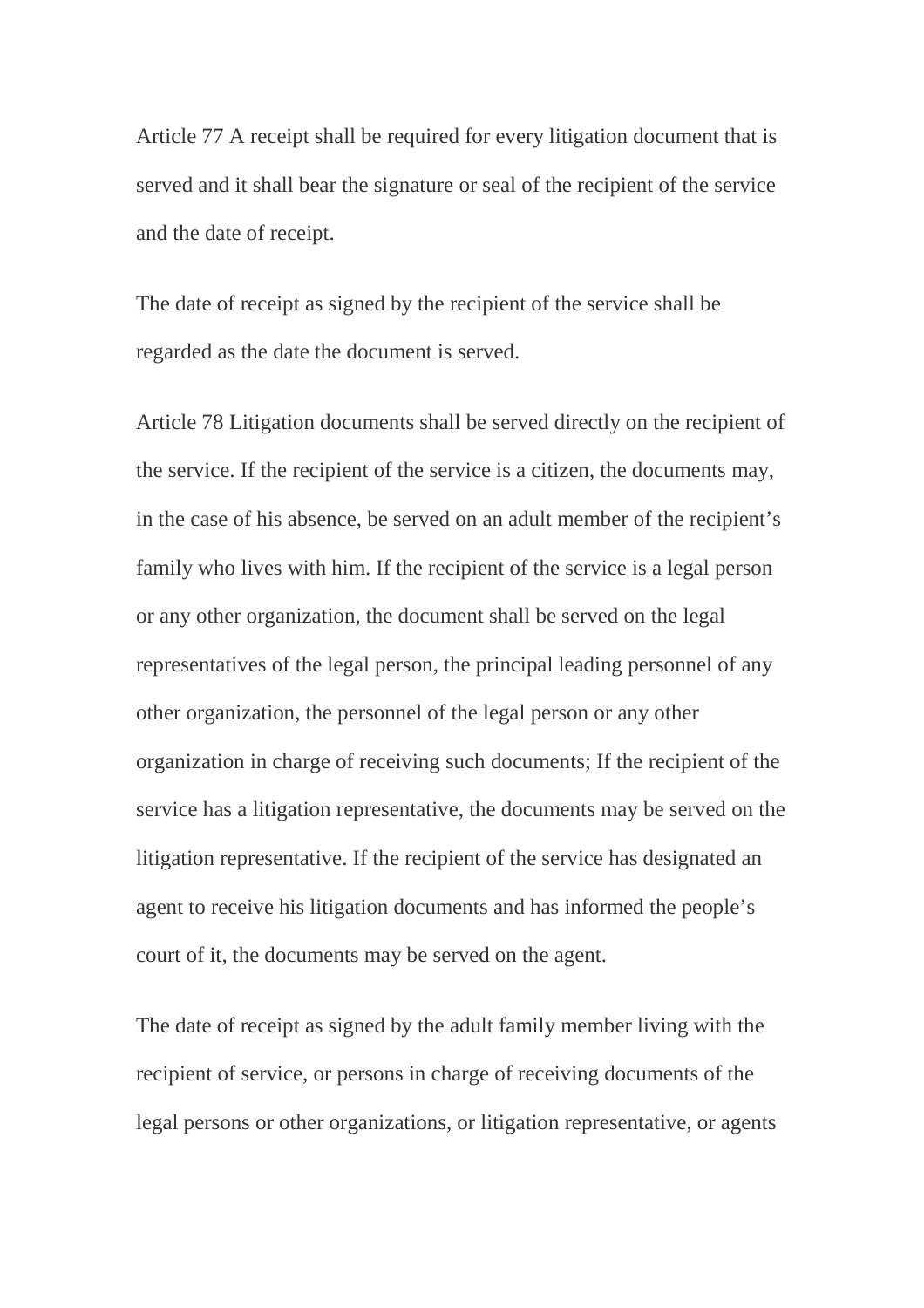designated to receive his documents shall be regarded as the date the document is served.

Article 79 If the recipient of a service or any of his adult family members living with him refuses to accept a legal document, the person serving the document shall ask the representatives of the relevant basic organization or unit to which the recipient of the service belongs to appear on the scene, explain the situation to them, and record the reasons of the refusal and the date on the receipt. After the person serving the document and the witnesses have affixed their signatures or seals on the receipt, the document may be left at the place where the recipient of the service stays and the service shall be considered completed.

Article 80 If direct delivery service of a litigation document proves too difficult, such a service may be entrusted to the other people's court, or it may be served by postal service. If a document is served by post, the date as stated on the receipt shall be regarded as the date the document is served.

Article 81 If the recipient of a service is in the military, the document shall be forwarded to him via the political organ at or above the regimen level in the unit to which the recipient belongs.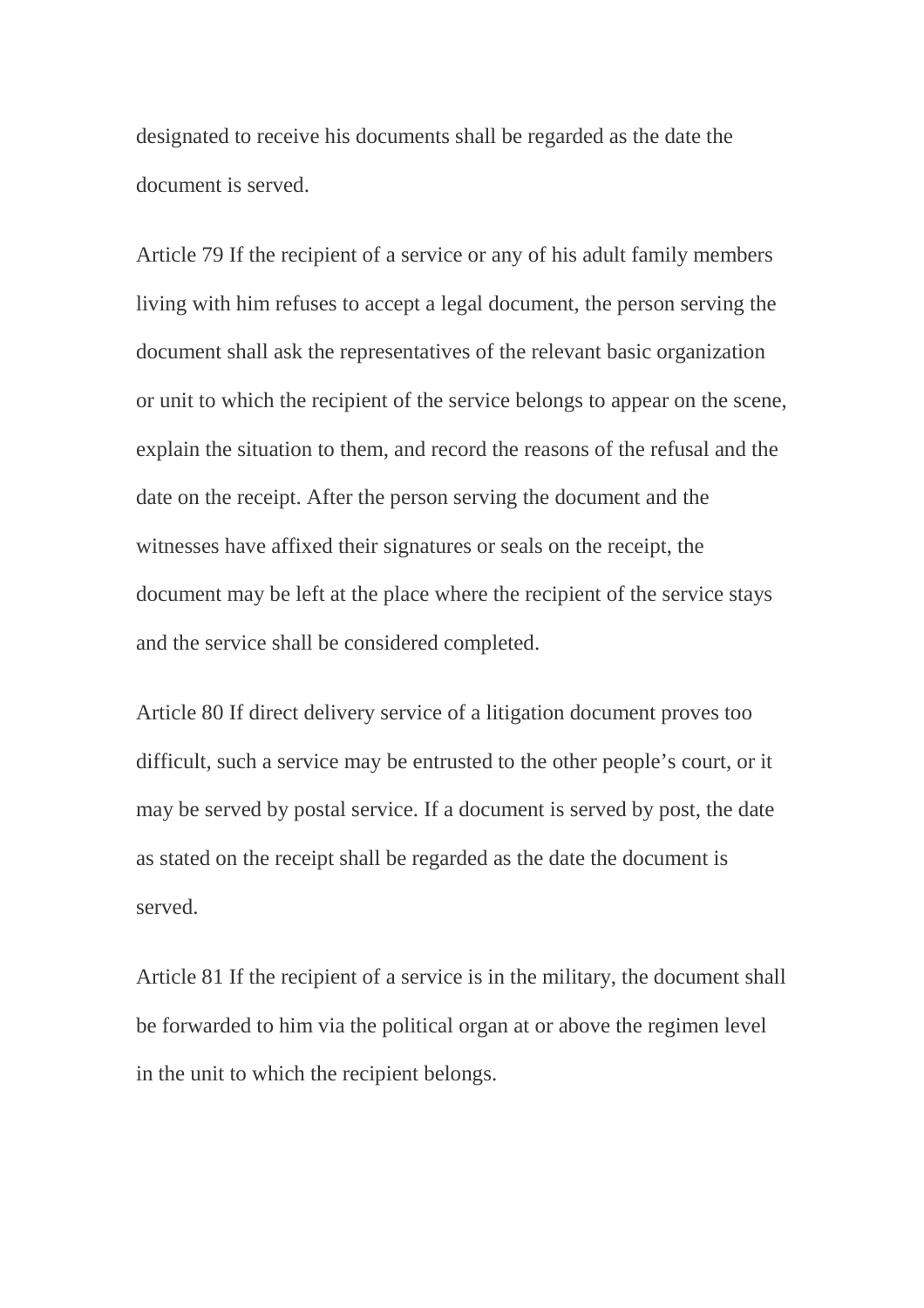Article 82 If the recipient of the service is undergoing imprisonment, the document shall be forwarded to him via the prison or the unit of rehabilitation through labor where he is serving his sentence.

If the recipient of the service is undergoing reeducation through labor, the document shall be forwarded to him via the unit supervising his reeducation through labor.

Article 83 Any organization or unit that receives a litigation document to be forwarded must immediately deliver it to the recipient of the service for a receipt. The date as stated on the receipt shall be regarded as the date the document is served.

Article 84 If the whereabouts of a recipient is unknown, or if a document cannot be served by the other methods prescribed in this section, the document shall be served by public announcement. Sixty days after the date of the public announcement, the document shall be deemed to have been served.

The reasons for service by public announcement and the procedures taken shall be recorded in the case files.

Chapter 8 Mediation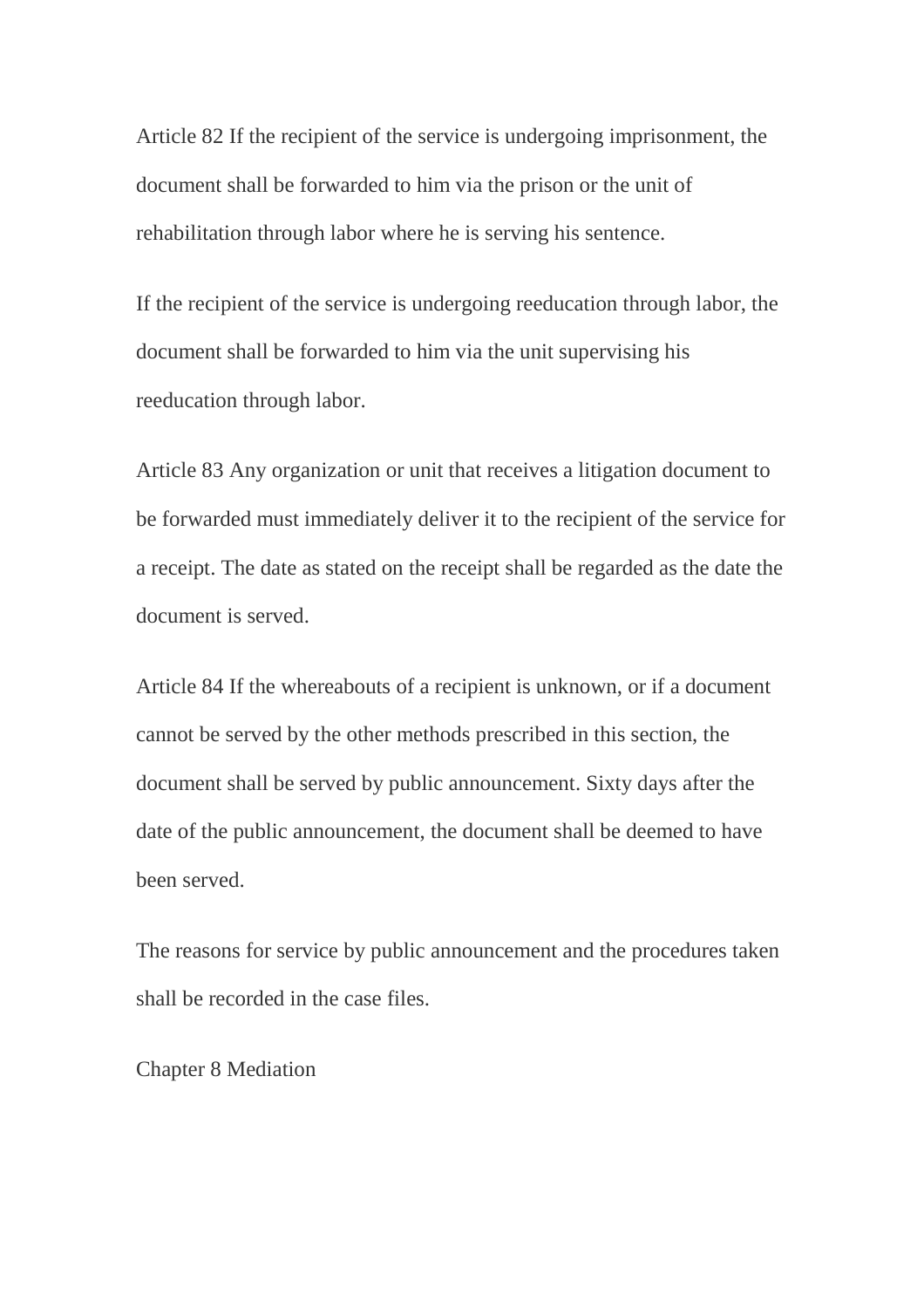Article 85 In handling civil cases, the people's court may distinguish between right and wrong and mediate disputes according to the principle of parties' voluntariness and based on clear facts.

Article 86 When a people's court conducts mediation, a single judge or a collegial bench may preside in the mediation. Mediations shall be conducted locally whenever possible.

When a people's court conducts mediation, it may employ simplified methods to notify the parties and witnesses to appear in court.

Article 87 When a people's court conducts mediation, it may request assistance from relevant units or individuals. The invited units or individuals shall assist the people's court in mediation.

Article 88 A mediation agreement must be based on voluntariness of both parties, and shall not be reached through compulsion. The content of the mediation agreement may not contravene the law.

Article 89 When a mediation agreement is reached, the people's court shall draw up a written mediation agreement. A mediation agreement shall clearly set forth the claims of the action, the facts about the case, and the result of the mediation.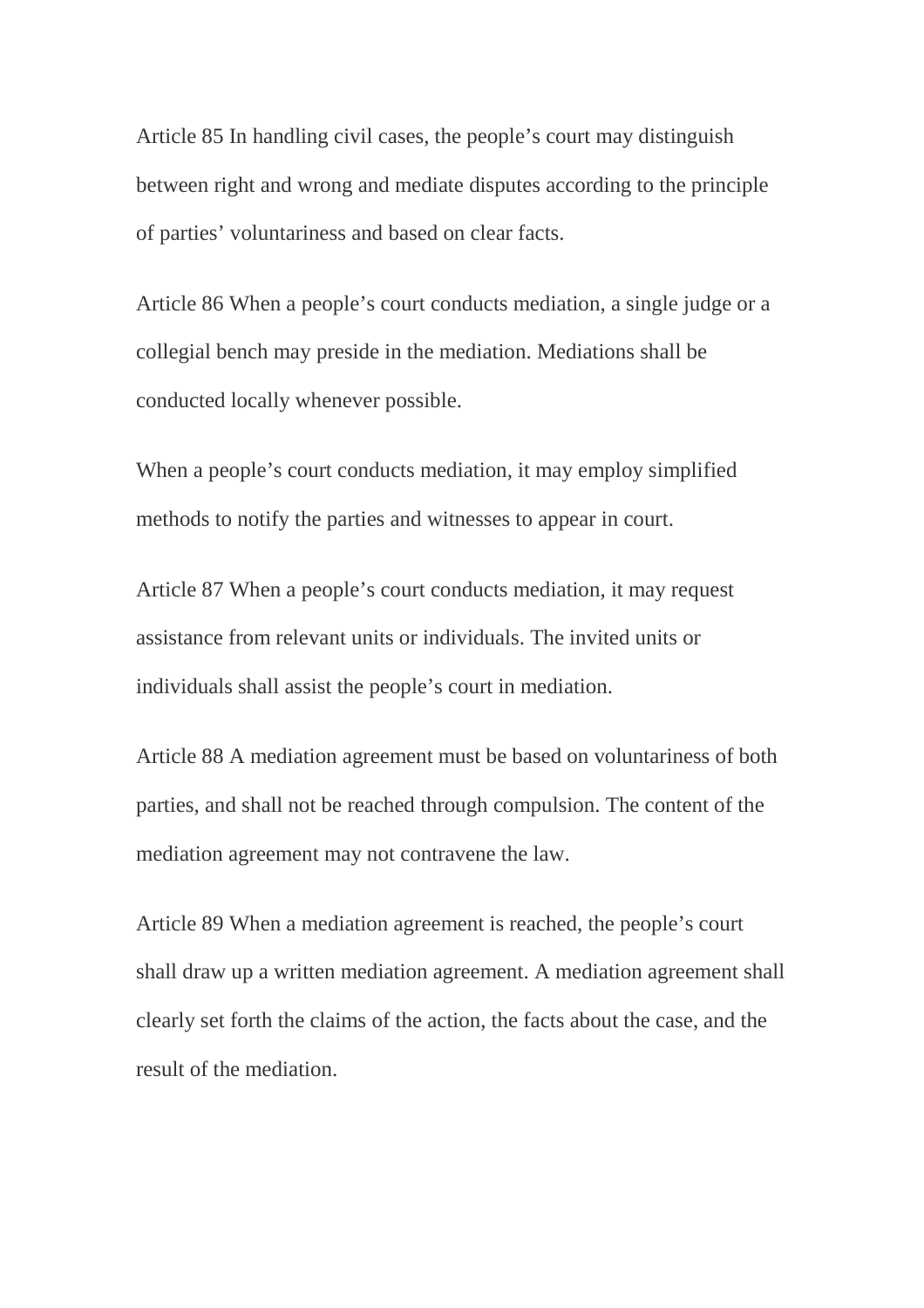The mediation statement shall be signed by the judge and the court clerk, sealed by the people's court, and served on both parties.

Once the mediation agreement is signed and exchanged by both parties, it shall become legally binding.

Article 90 The people's court need not draw up a mediation agreement for the following cases when an agreement is reached through mediation:

(1)Divorce cases in which both parties have become reconciled after mediation;

(2)Adoption cases in which adoptive relationship has been retained through mediation;

(3)Cases in which the claims can be immediately satisfied; and

(4)Other cases that do not require mediation statements.

Any agreement that does not require a mediation agreement shall be entered into the transcript and become legally effective after the transcript is signed or sealed by both parties, the judge, and the court clerk.

Article 91If no agreement is reached through mediation or if one party retracts his reconciliation before the mediation agreement is served, the people's court shall render a judgment without delay.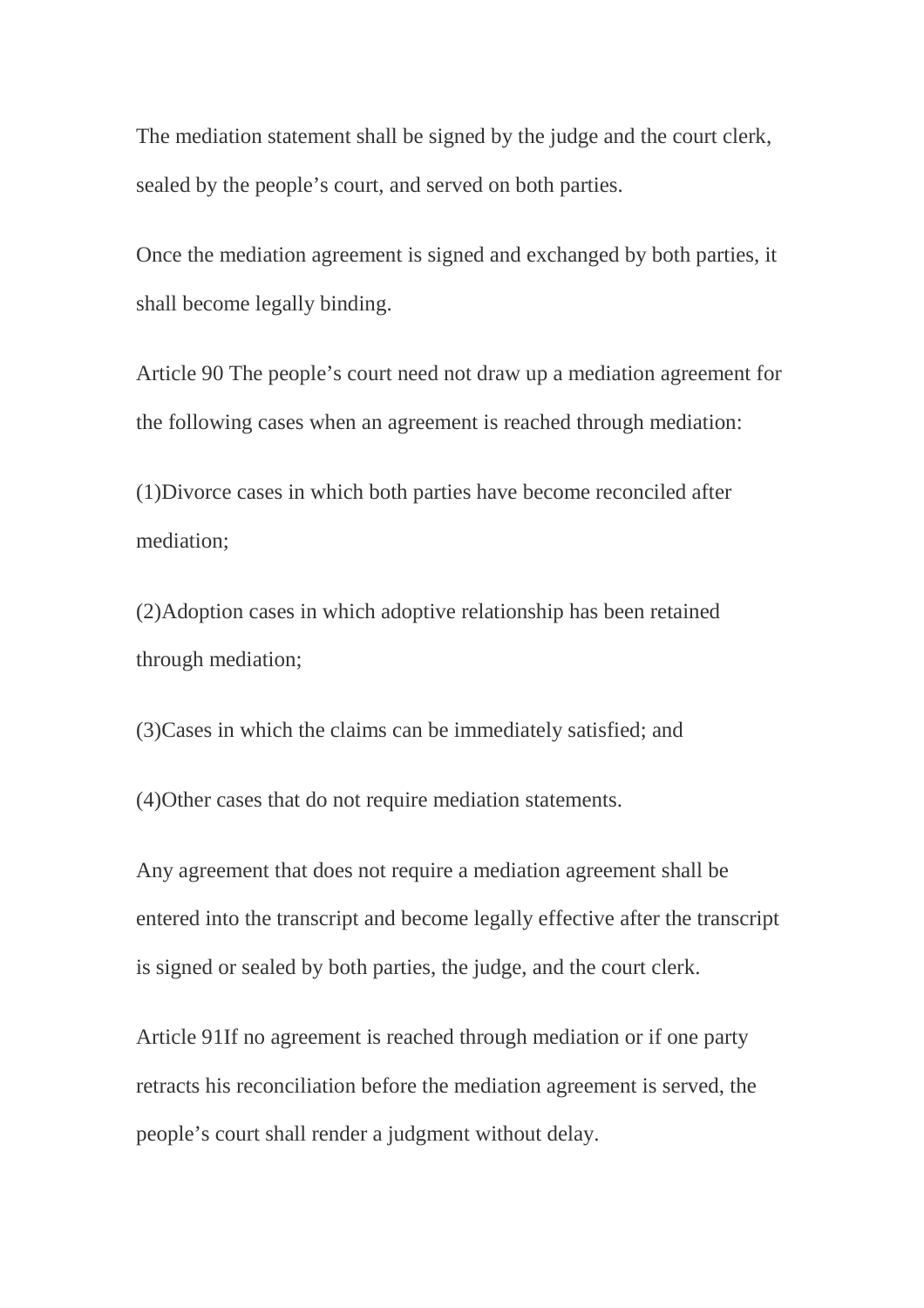Chapter 9 Property Preservation and Advance Enforcement

Article 92 If it becomes impossible or difficult to enforce a judgment because of the acts taken by one of the parties or for other reasons, the people's court may, upon the request of the other party, make an order to preserve the property. In the absence of such requests, the people's court may, when necessary, also order to adopt property preservation measures.

When a people's court has decided to adopt property preservation, it may instruct the applicant to provide a surety; if the applicant fails to do so, his application may be rejected.

After receiving a party's application, if the case is urgent, the people's court must make an order regarding property preservation within 48 hours; if a people's court makes an order for property preservation, it shall enforce the preservation immediately.

Article 93 Any interested party whose lawful rights and interests, due to urgent circumstances, would suffer from un-remediable harms if he fails to petition for property preservation immediately, may, before filing the lawsuit, petition to the people's court for the adoption of property preservation measures. The petitioner shall provide a surety; if the petitioner fails to do so, his petition may be rejected.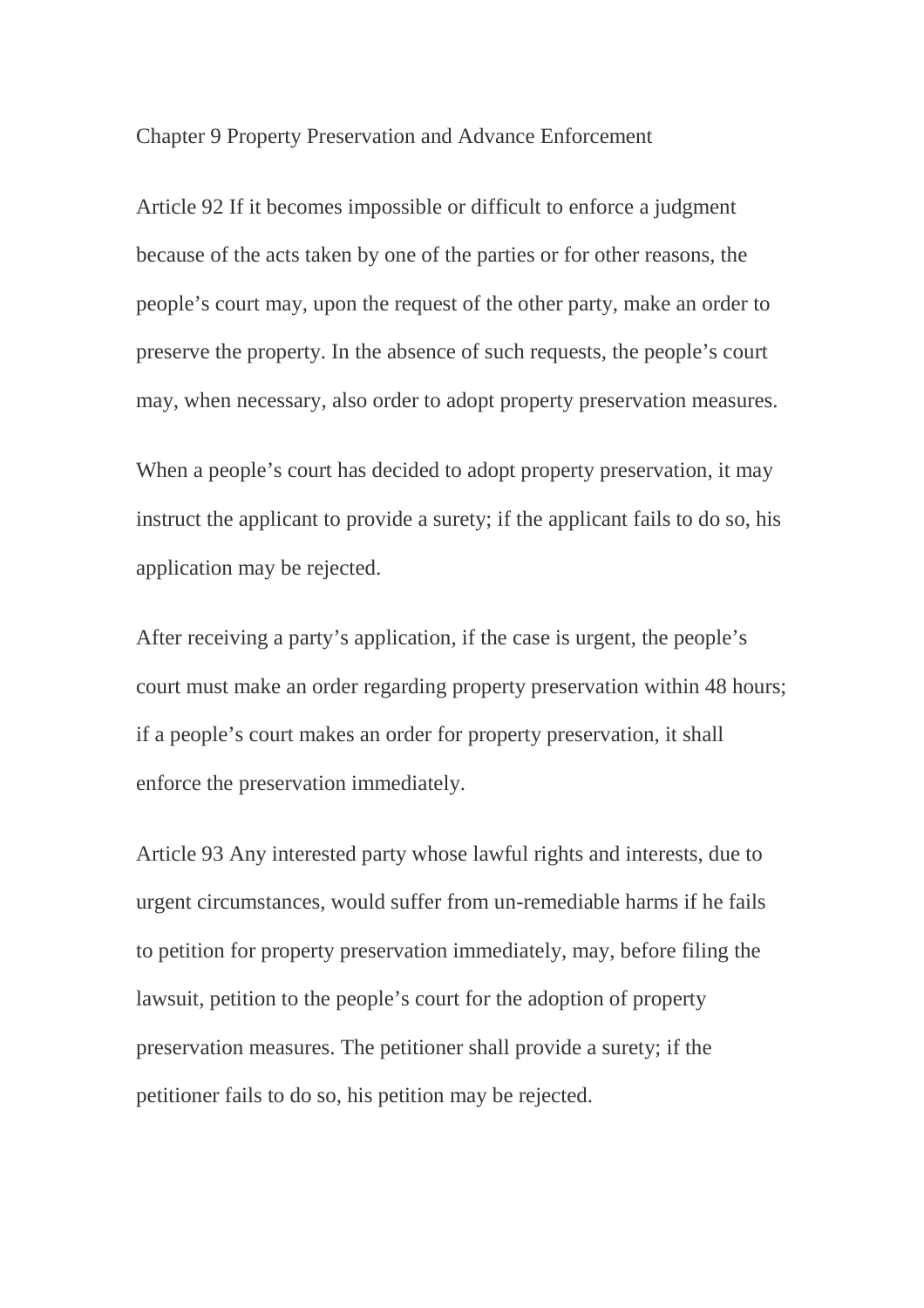After receiving a party's petition for property preservation, the people's court shall make a ruling within 48 hours; if property preservation is granted by a ruling, the preservation thereof shall be enforced immediately.

If the petitioner fails to file a lawsuit within 15 days after the people's court has adopted the preservation measures, the people's court shall cancel the property preservation.

Article 94 Property preservation shall be limited to the scope of the claim or to the property related to the case.

The measures of property preservation may include seizure, detain, freeze, or other methods as prescribed by law.

When a people's court freezes a property, it shall notify the person whose property is frozen.

Those properties that have already been seized, detained, or frozen shall not be seized or frozen again.

Article 95 If the defending party whose property is preserved provides a security, the people's court shall cancel the property preservation.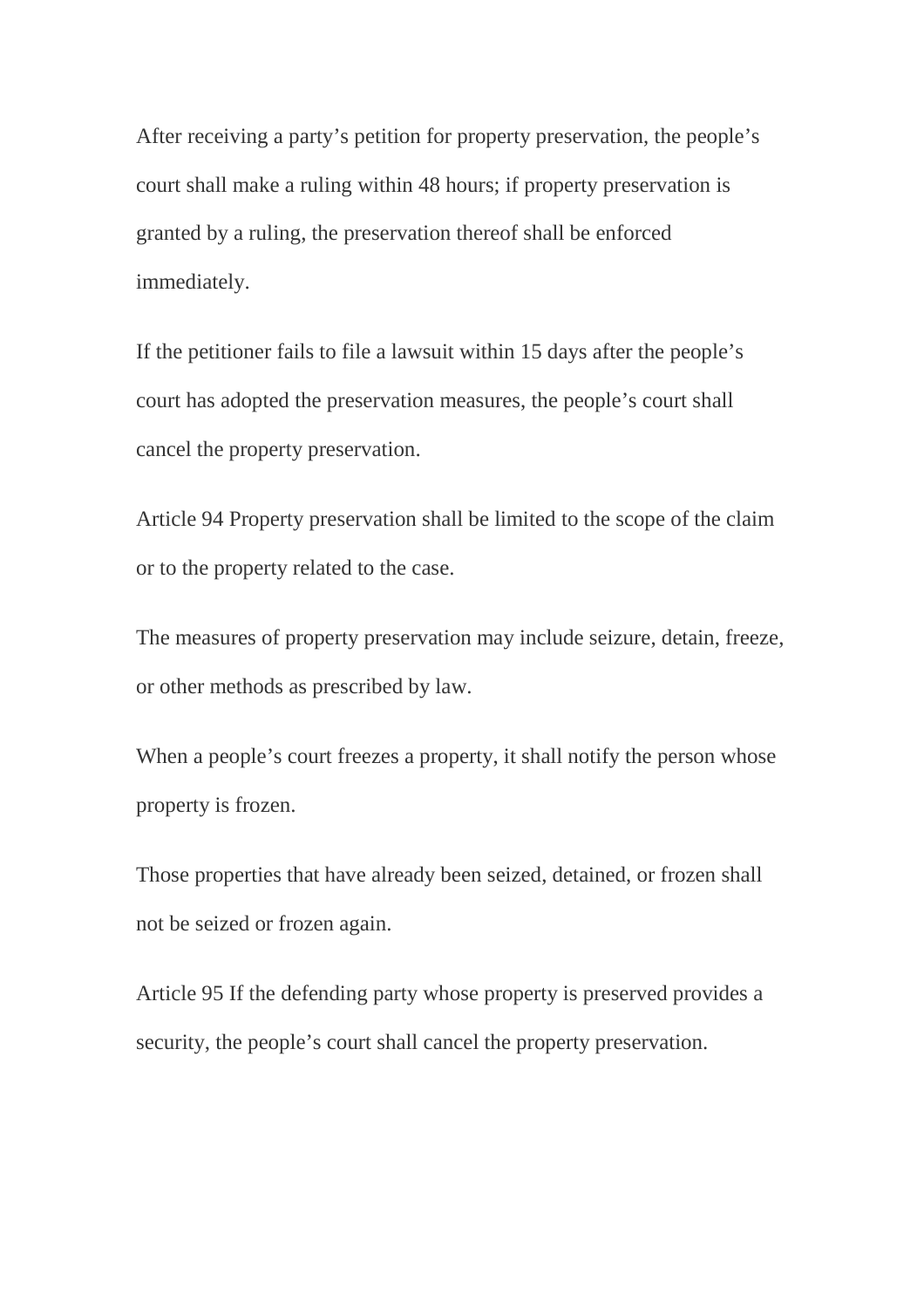Article 96 Where a petition is wrongfully made, the petitioner shall compensate the defending party for any loss incurred from the property preservation.

Article 97 The people's court may, at the request of a party, order the measures for the following cases to be enforced in advance:

(1)Cases involving claims of alimonies, supports for children or elders, pension for the disabled or the family of a decedent, or expenses for medical care;

(2)Cases involving claims of wages; and

(3)Cases involving urgent circumstances that require enforcement in advance.

Article 98 The people's court shall make sure the following conditions are met before making a ruling to enforce the property preservation in advance:

(1)The relationship of rights and obligations between the parties is definite, and the refusal of advance enforcement would seriously affect the life or business operation of petitioners; and

(2)The defending party whose property would be preserved is capable of fulfilling the obligations involved in the advance enforcement.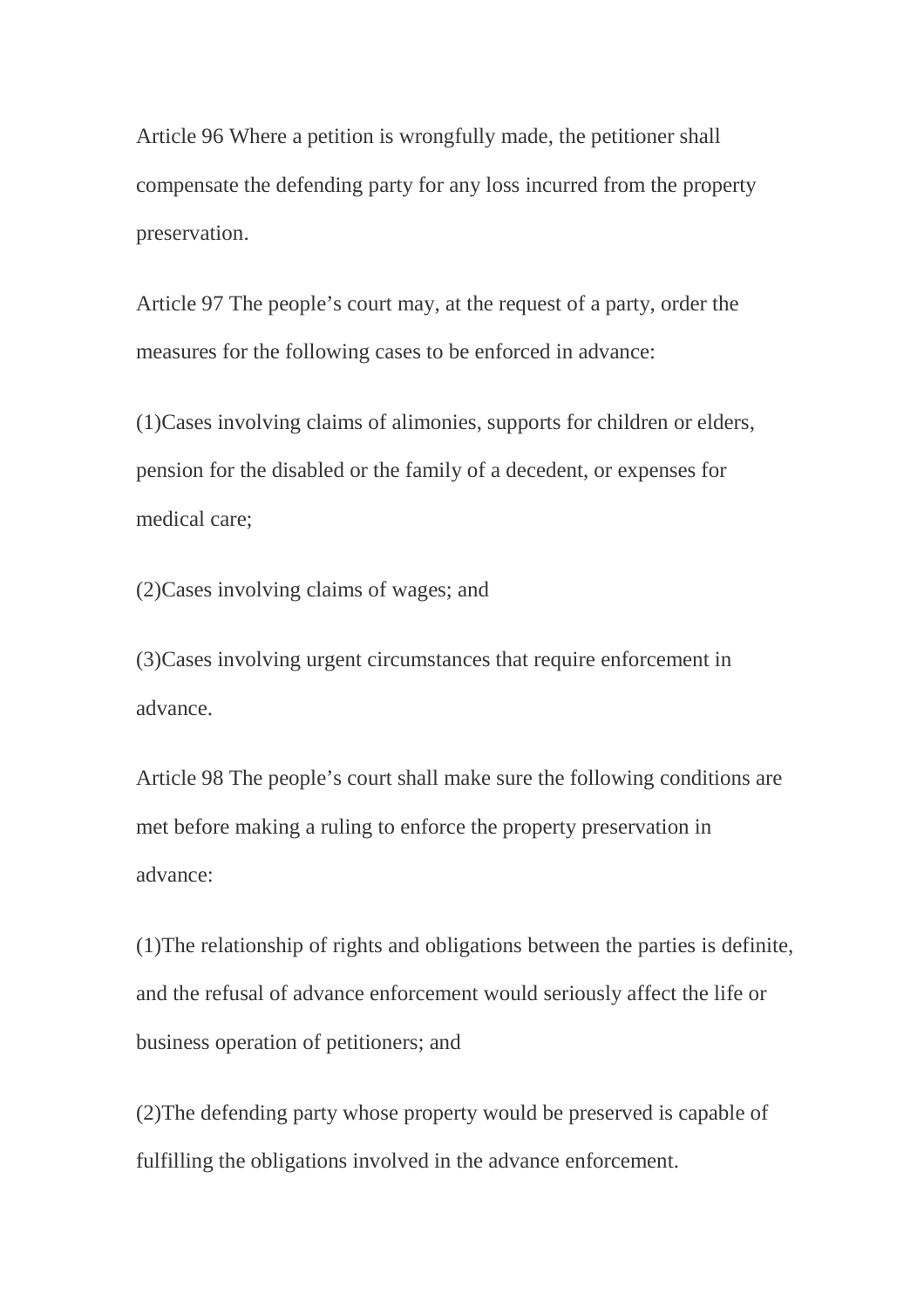The people's court may order the petitioners to provide sureties; if a petitioner fails to do so, his petition may be rejected. If the petitioner loses the lawsuit, he shall compensate the defending party whose property was preserved for any loss incurred from the advance enforcement.

Article 99 If a party is not satisfied with an order on property preservation or advance enforcement, he may petition for reconsideration that can be granted only once. However, the enforcement of the order shall not be suspended during the time of reconsideration.

Chapter 10 Compulsory Measures against Obstruction of Civil Actions

Article 100 If a defendant who is required to appear in court has been served twice with subpoena but still refuses to appear in court without legitimate reason, the people's court may summon him to court by force.

Article 101 All litigation participants and other persons shall abide by the court rules.

For those persons who violate the court rules, the people's courts may reprimand them, evict them from the courts, or impose a fine or detention on them.

For those persons who create uproars, disturb courtrooms, insult, slander, threat, or assault adjudicating personnel, or seriously disrupt the order of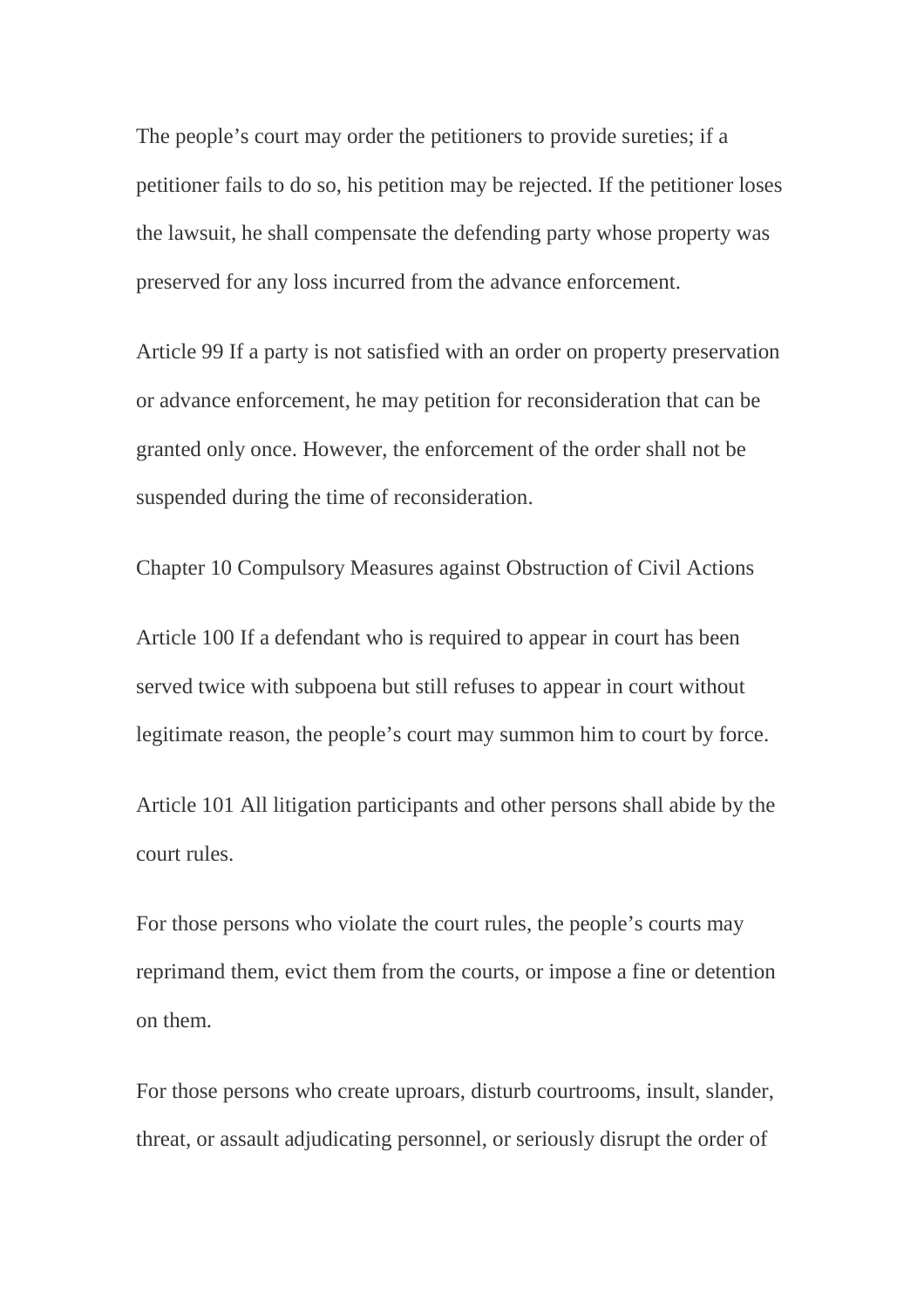courtrooms, the people's court shall investigate them for criminal liabilities according to law; if the circumstances are minor, a fine or detention may be imposed on the offender.

Article 102 Where any litigation participants or any other persons commit any of the following acts, the people's courts shall impose a fine or detention on them based on the circumstances; if a crime is committed, the people's court shall investigate them for criminal liabilities according to law.

(1)Forging or destroying significant evidence, which would obstruct the a people's court's adjudication of a case;

(2)Using violence, threats, or bribery to hinder a witness from giving testimony, or instigating, bribing, or coercing others to commit perjury;

(3)Concealing, transferring, selling, or destroying any properties that have been seized or detained, or any properties that have been inventoried and ordered by a court under the offenders' custody, or transferring the property that has been frozen;

(4)Insulting, slandering, incriminating with false charges, beating up, or retaliating adjudicating personnel, litigation participants, witnesses, interpreters, experts witnesses, inspectors, or personnel assisting in enforcement; or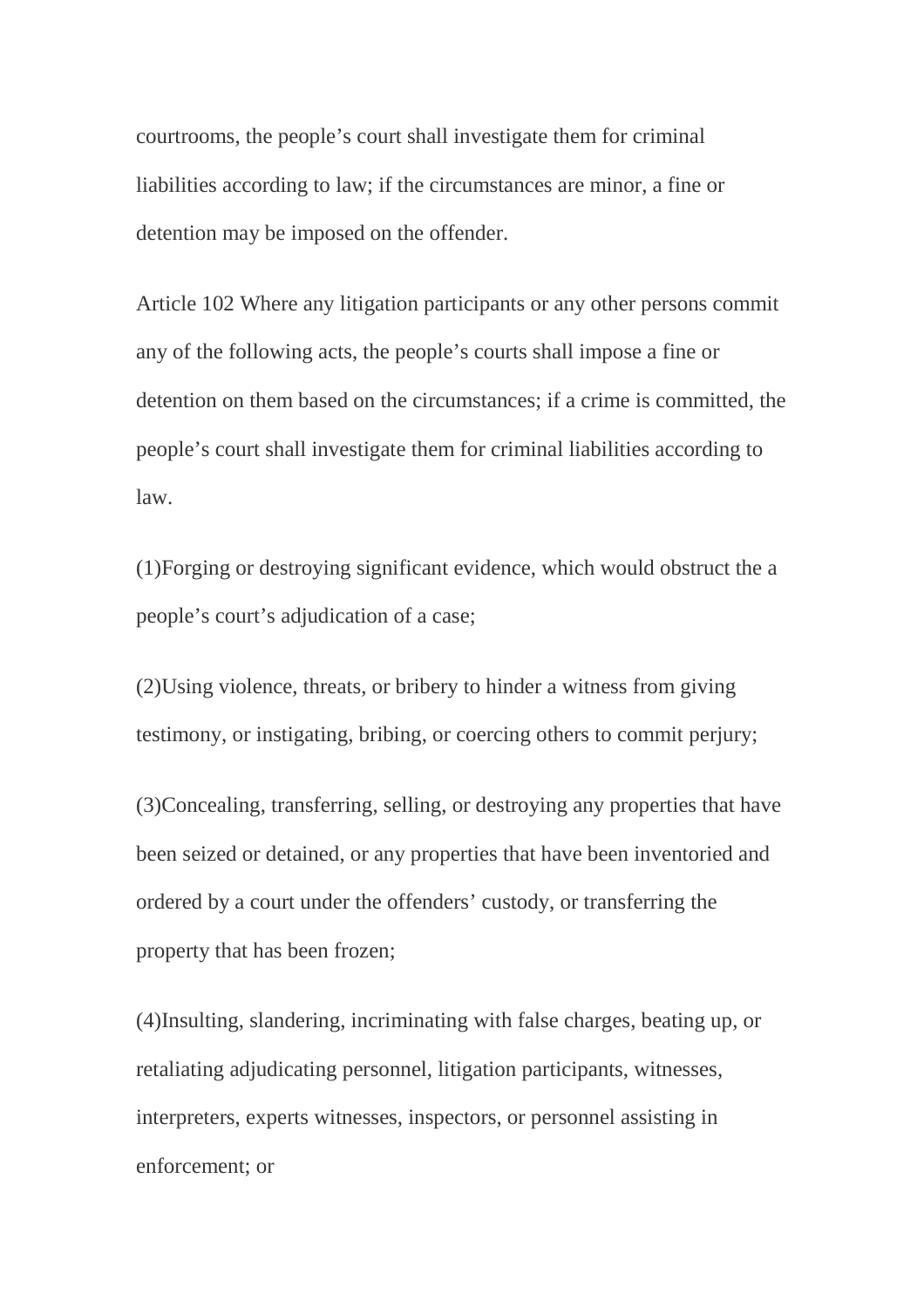(5)Using violence, threats, or other means to hinder adjudicating personnel from performing their duties; or

(6)Refusing to comply with legally effective judgments or orders rendered by a people's court.

Where a unit commits any of the following acts stipulated in the preceding paragraph, the people's courts may impose a fine or detention on the principal leading personnel of the unit or the person directly responsible; if a crime is committed, the people's court shall investigate them for criminal liabilities according to law.

Article 103 If a unit that has an obligation to assist in judicial investigation or enforcement commits any of the following acts, the people's court may order the unit to perform its obligation but also impose a fine on the unit:

(1)Refusing or obstructing a people's court from investigation or collecting evidence;

(2)Where the unit is a bank, credit union, or other institution engaging in saving deposit business, refusing to assist in inquiring, freezing, or transferring funds after receiving a notification from the people's court for enforcement assistance;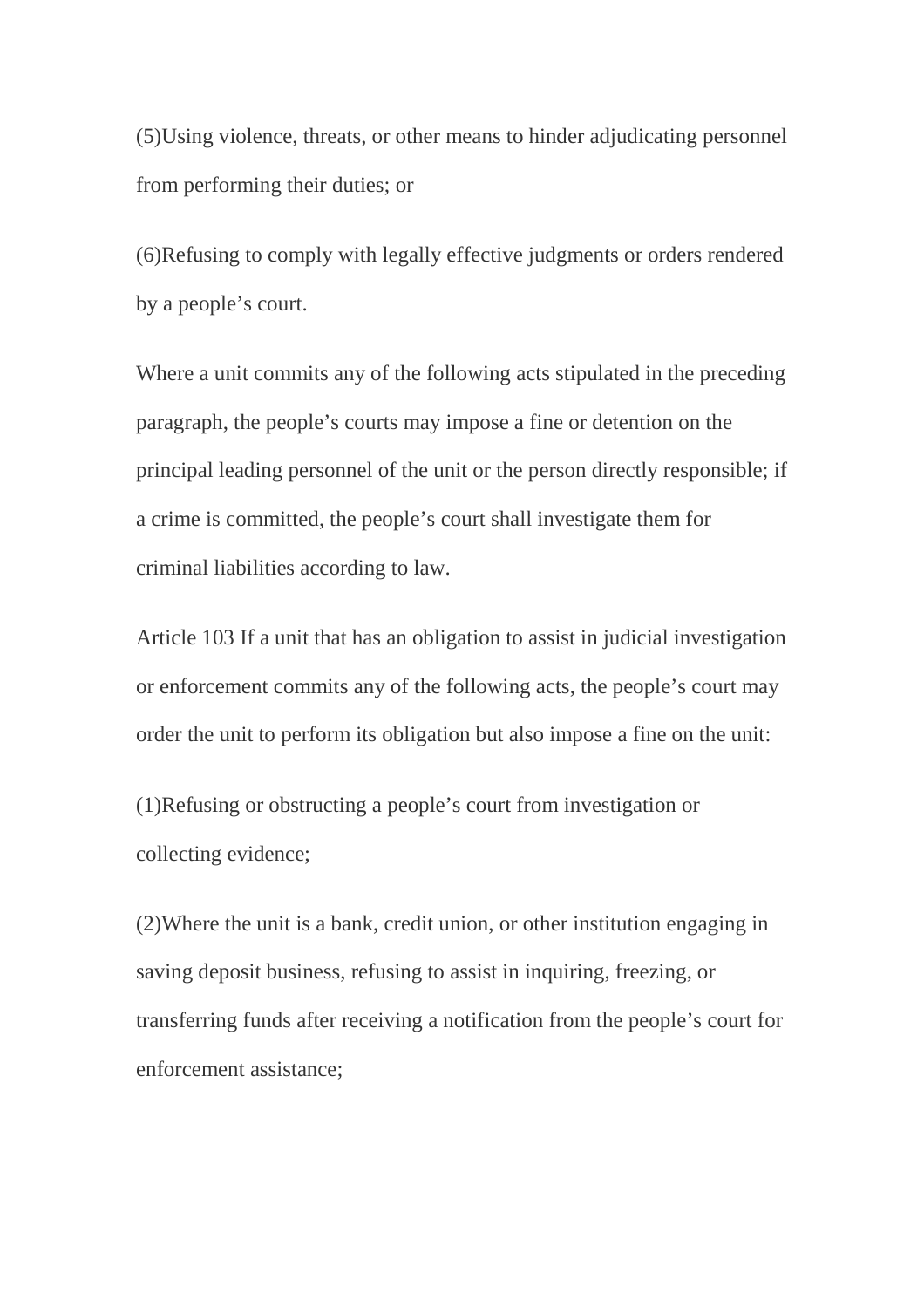(3)After receiving a notification on assistance in enforcement from the people's court, refusing to assist in withholding the income of a defending party whom is ordered to pay or handling the transfer of property titles, relevant negotiable instruments, certificates and licenses, or other properties; or

(4)Refusing to provide other assistance in enforcement order by court.

With respect to a unit that commits any of the acts specified in the preceding paragraph, the people's court may impose a fine on the principal leading personnel of the unit or the person directly responsible; and may detain them if they still fail to perform the obligation to provide assistance; and may also make judicial suggestions to the supervisory organ or other relevant organs on imposing a disciplinary sanction on the unit.

Article 104 A fine on an individual shall be not more than Renminbi 10, 000 Yuan. A fine on a unit shall be not less than Renminbi 10,000 Yuan and not more than Renminbi 300,000 Yuan.

A detention period shall not be longer than fifteen days.

The people's court shall deliver detainees to a public security organ for custody. The people's court may decide to grant the detainee an early release if he admits and is willing to correct his wrongdoing.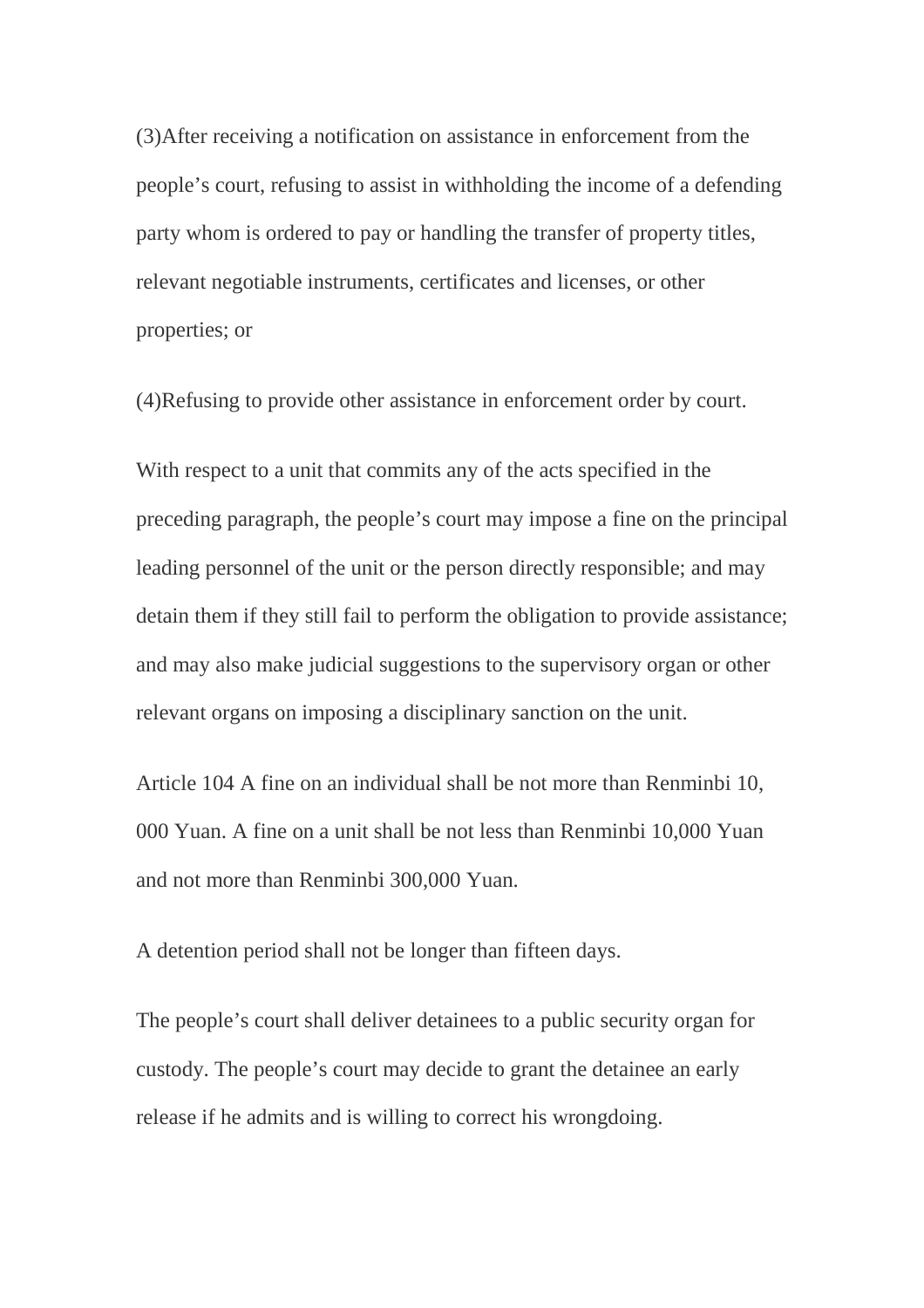Article 105 Any summons by force, fines, or detentions shall be approved by the president of a people's court.

A warrant shall be issued before carrying out a summon by force.

The rulings of fines and detentions shall be issued in written letter form. If a party does not agree with a decision, he may apply to a people's court at a higher level for reconsideration and the reconsideration can be granted only once. However, the enforcement of the decision shall not be suspended during the time of reconsideration.

Article 106 Any decision on the adoption of compulsory measures against obstruction of civil actions shall be made by the people's court. Any unit or individual pressing a debt payment by unlawfully detaining a person or illegally seizing other people's property shall be investigated for criminal liabilities according to law or may be punished by detention or fine.

# Chapter 11 Litigation Expenses

Article 107 Any party filing a civil lawsuit shall pay a case handling fee according to relevant regulations. For cases involving property, the party shall pay other litigation expenses, in addition to case handling fee.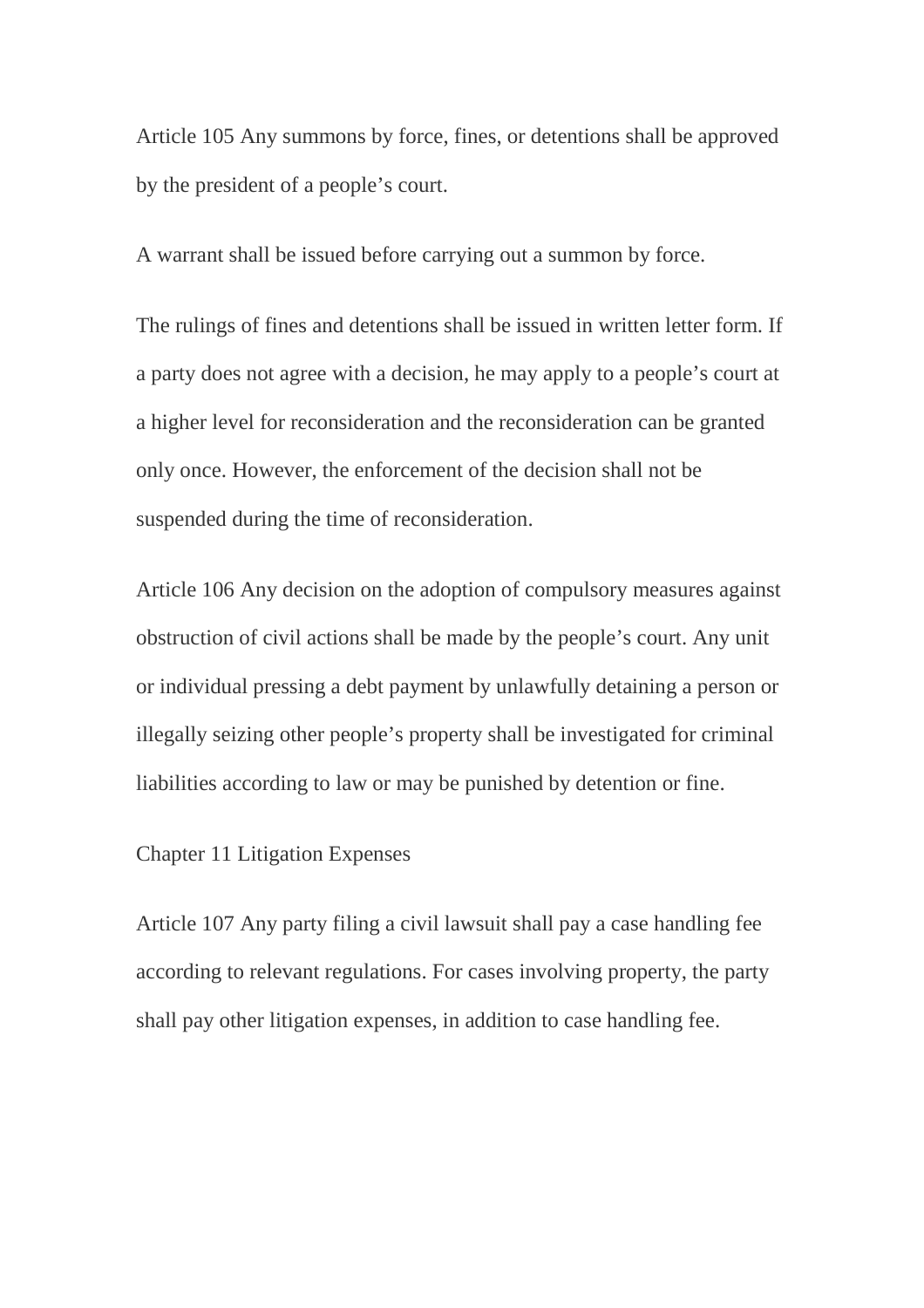Parties who truly have difficulties to pay litigation expenses may, according to relevant regulations, petition the people's court to postpone, reduce, or wave the payment.

Procedures for the payment of litigation expenses shall be formulated separately.

Part Two Trial Procedure

Chapter 12 Ordinary Procedure of First Instance

Section 1 Filing and Accepting Lawsuits

Article 108 The following conditions must be met before a lawsuit is filed:

(1)The plaintiff must be a citizen, legal person, or an organization having a direct interest with the case;

(2)There must be a specific defendant;

(3)There must be a concrete claim, a factual basis, and a cause for the lawsuit; and

(4)The lawsuit must be within the scope of civil lawsuits to be accepted by the people's courts and within the jurisdiction of the people's court to which the lawsuit is filed.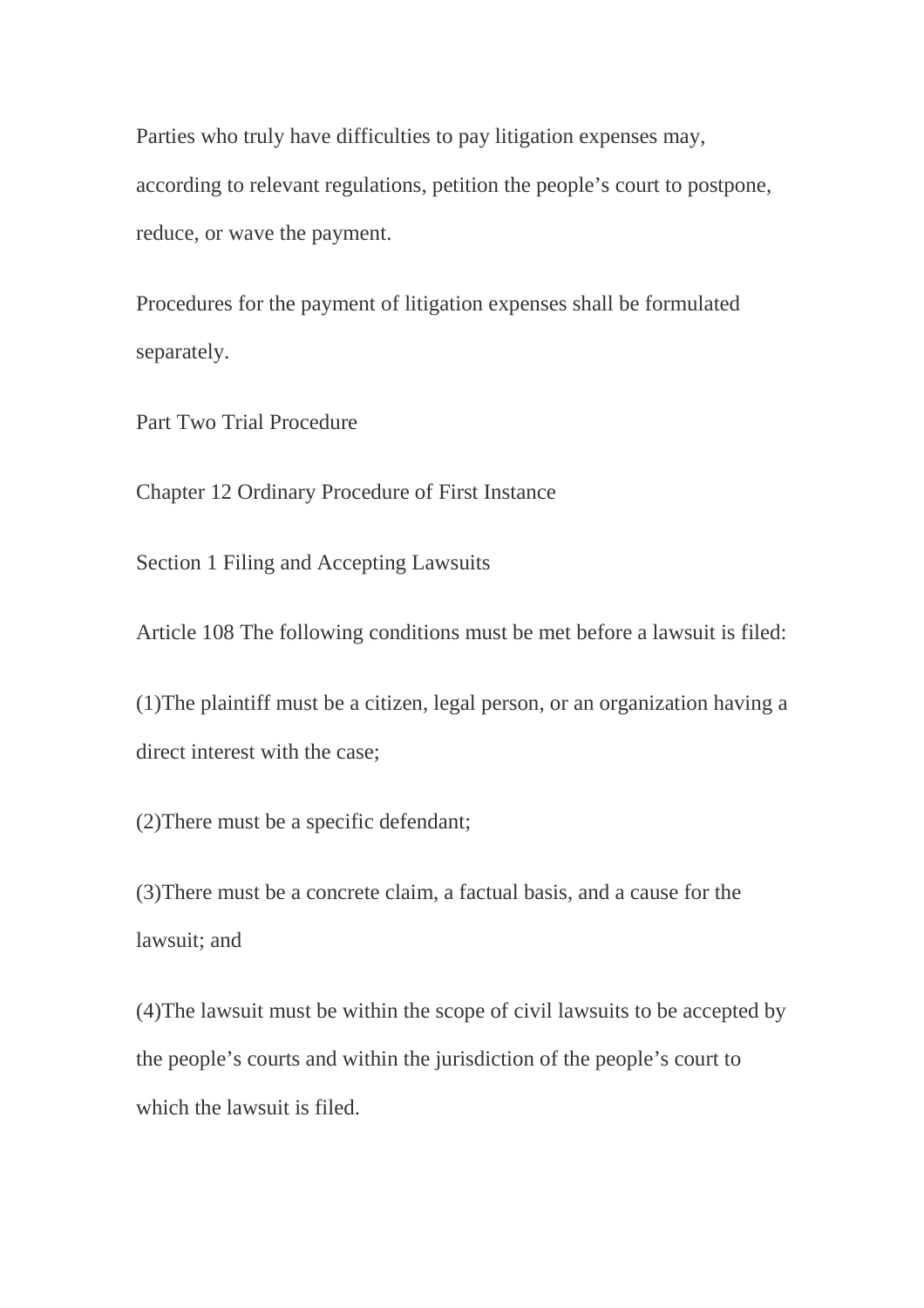Article 109 When filing a lawsuit, the motion of complaint shall be submitted to the people's court with enough copies of the motion for all members of defendants.

If a plaintiff is truly difficult to write a motion of complaint, he may file his complaint orally, and the court shall record his complain in the transcript and inform the other party.

Article 110 A motion of complaint shall clearly state the following items:

(1)The name, sex, age, ethnicity, occupation, working unit, and address of parties or, if the parties are legal persons or organizations, their names and addresses and the names and positions of their legal representatives or principal leading personnel;

(2)The claims of the lawsuit and the facts and grounds on which the lawsuit is based; and

(3)Evidence and its source, as well as the names and addresses of witnesses.

Article 111 People's courts shall accept the lawsuits filed in conformity with the provisions of Article 108 of this Law. For the lawsuits described below, people's courts shall handle them according to their specific circumstances: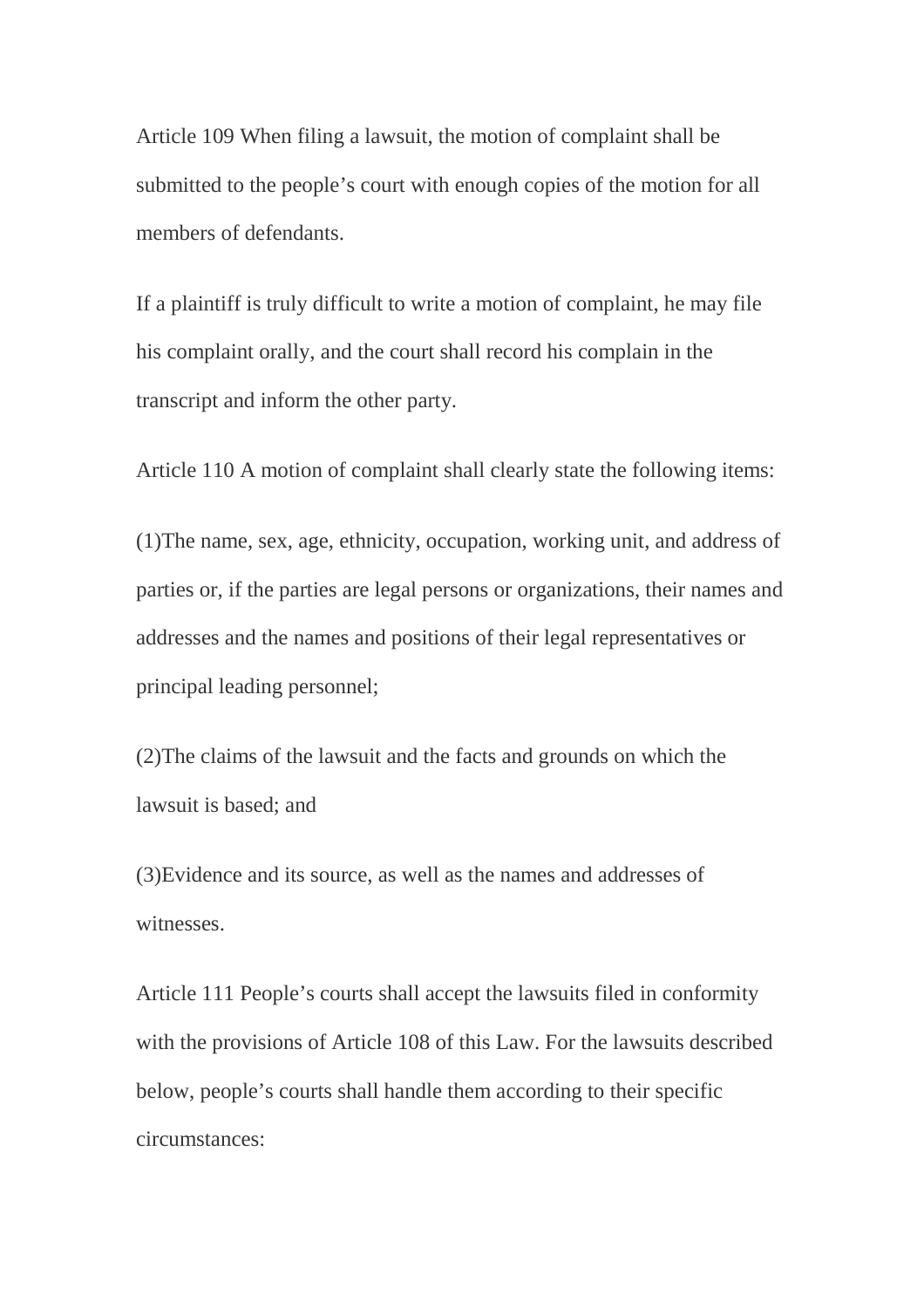(1)For the cases within the scope of administrative lawsuits according to the provisions of the Administrative Procedure Law, the plaintiffs shall be informed to file administrative lawsuits;

(2)For the cases where both parties have voluntarily reached a written agreement according to law to submit their contract disputes to an arbitration agency for an arbitration, no one shall file a lawsuit in a people's court and the plaintiffs shall be notified to submit the disputes to the arbitration agencies for arbitration;

(3)For the disputes which, according to law, should be handled by other organs, the plaintiffs shall be notified to petition the relevant organs for settlement;

(4)For the cases that are not within their jurisdictions, the people's courts shall notify the plaintiffs to bring their lawsuits to the proper people's courts that have the jurisdictions;

(5)Where one side of the parties file lawsuits against the same cases in which their judgments or orders have become legally effective, the people's courts shall notify the plaintiffs to file a grievance instead except those cases in which the orders rendered by the people's courts to allow the lawsuits to be withdrawn;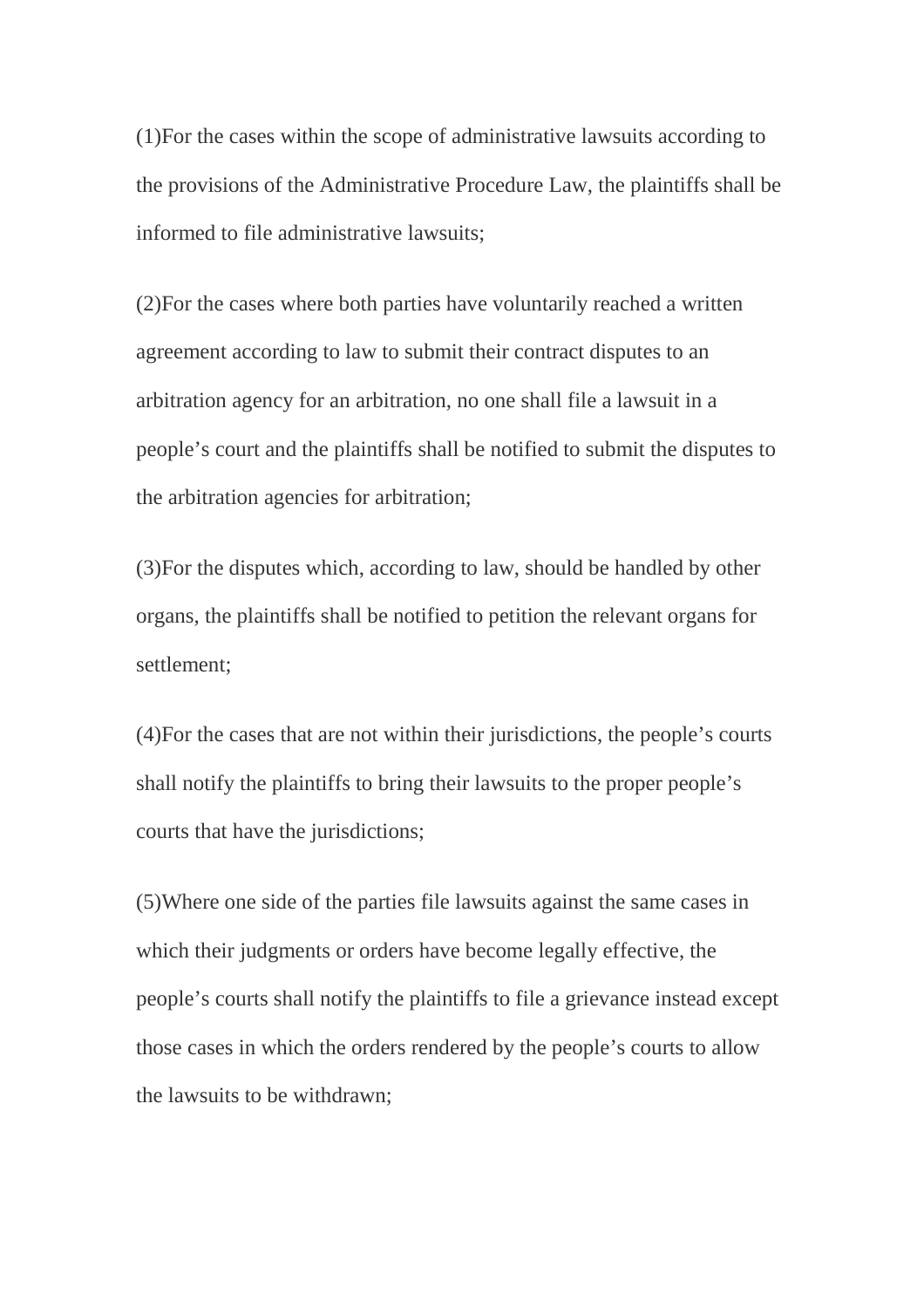(6)If cases that are not permitted by law to be filed within a specified period of time are filed during the same period of time, they shall not be accepted by any courts; or

(7)For those divorce cases in which the judgments did not grant divorce or both parties have become reconciled after mediation and for those adoption cases in which the judgments have been given to maintain the adoptive relationship or that have been mediated to maintain the adoptive relationship, if there is no new developments or reasons, the plaintiffs are bared from filing new lawsuits regarding the same cases in six months.

Article 112 When a people's court receives a motion of complaint or an oral complaint and finds the complaint meets the requirements of a civil lawsuit after reviewing the

complaint, the court shall accept the case within seven days and notify the parties involved; if the complaint does not meet the requirements of a civil lawsuit, the court shall, within seven days, make a ruling to reject the complaint. If the plaintiff does not agree with the ruling, he may appeal on the ruling.

### Section 2 Pretrial Preparation

Article 113 The people's court shall deliver a copy of a motion of complaint to the defendant within five days from its acceptance of a case,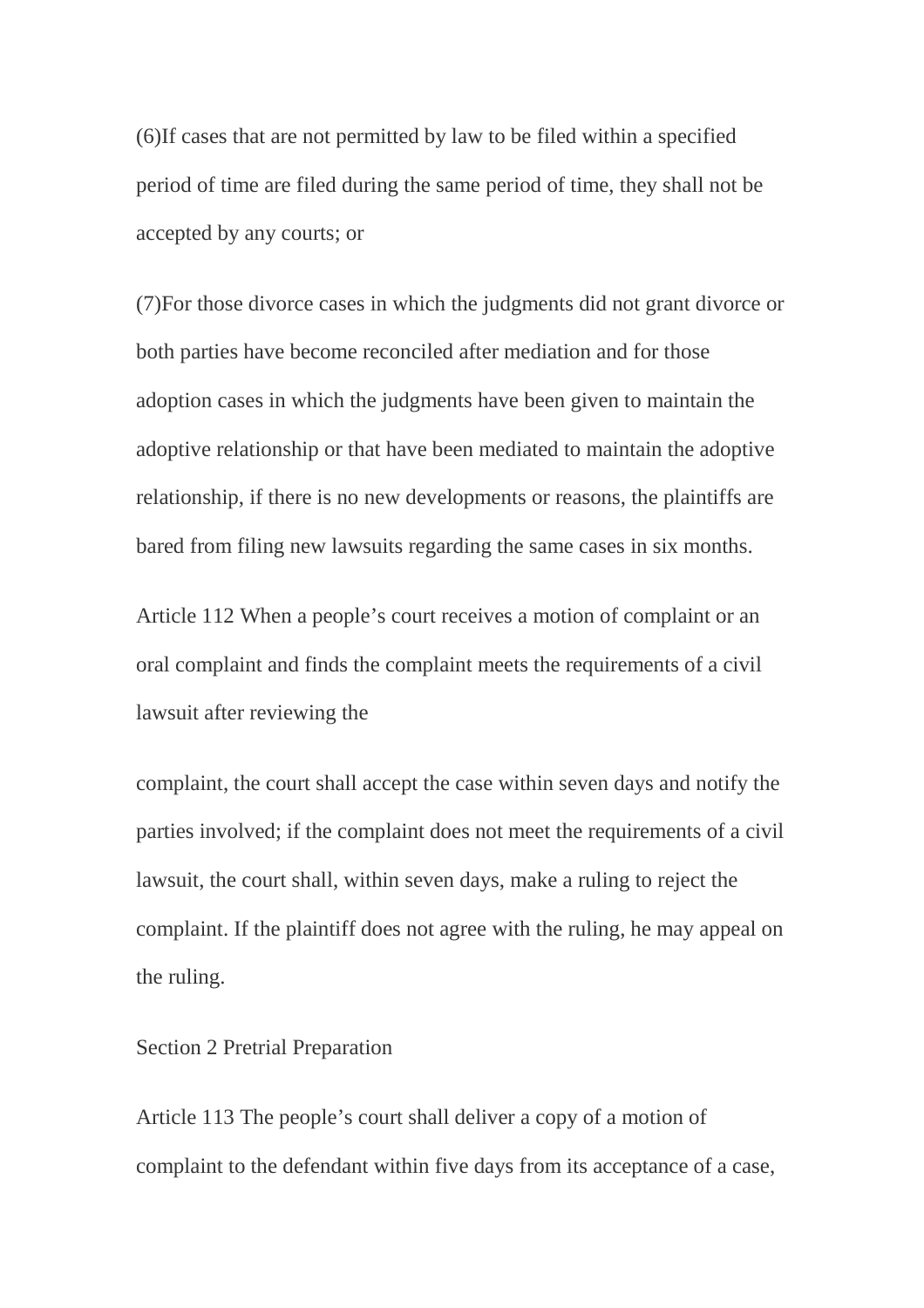and the defendant shall file a motion of defense within 15 days after receiving the copy of the motion of complaint.

If the defendant files a motion of defense, the people's court shall deliver a copy of the motion of defense to the plaintiff within five days after receiving the motion of defense. If the defendant fails to file a motion of defense, it shall not prevent the case from being heard by the people's court.

Article 114 When a people's court decides to accept a case, the court shall inform the parties orally or in the notice of case acceptance or in the notice of litigation response, with their rights and obligations to the litigation.

Article 115 The parties shall be promptly notified after the members of a collegial bench are decided.

Article 116 The adjudicating personnel shall carefully examine the case materials and carry out investigation and collection of necessary evidence.

Article 117 The personnel sent by a people's court to conduct an investigation shall first show their credentials to the person being investigated. The written record of an investigation shall be checked by the person investigated and then signed or sealed by both the investigator and the investigated.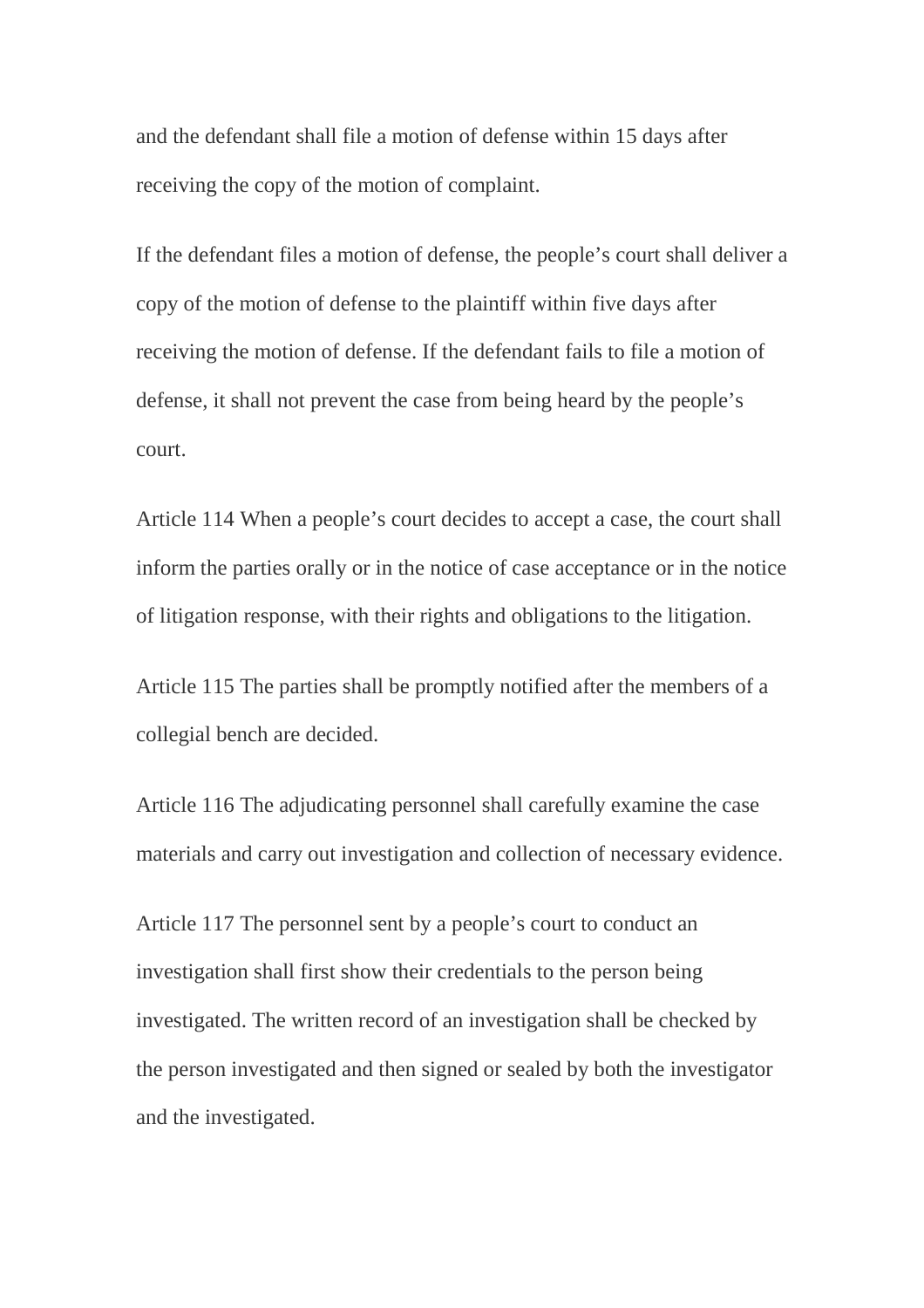Article 118 A people's court may, when necessary, entrust a people's court in another locality to conduct an investigation.

The entrusting people's court shall clearly set out the matters and requirements of the entrusted investigation. The entrusted people's court may, on its own initiative, conduct further investigation.

The entrusted people's court shall complete the investigation within 30 days after receiving the letter to entrust the investigation. If for some reasons the entrusted court cannot complete the investigation, it shall notify the entrusting people's court in writing within the 30 days.

Article 119 When a party who must appear in a joint litigation but fails to do so, the people's court shall notify him to participate in the proceeding.

Section 3 Courtroom Trial

Article 120 Civil cases adjudicated by people's courts shall usually be heard publicly, except for the cases that involve state secrets or the private affairs of individuals, or are otherwise provided by law.

A divorce case or a case involving trade secrets may not be heard publicly if a party so requests.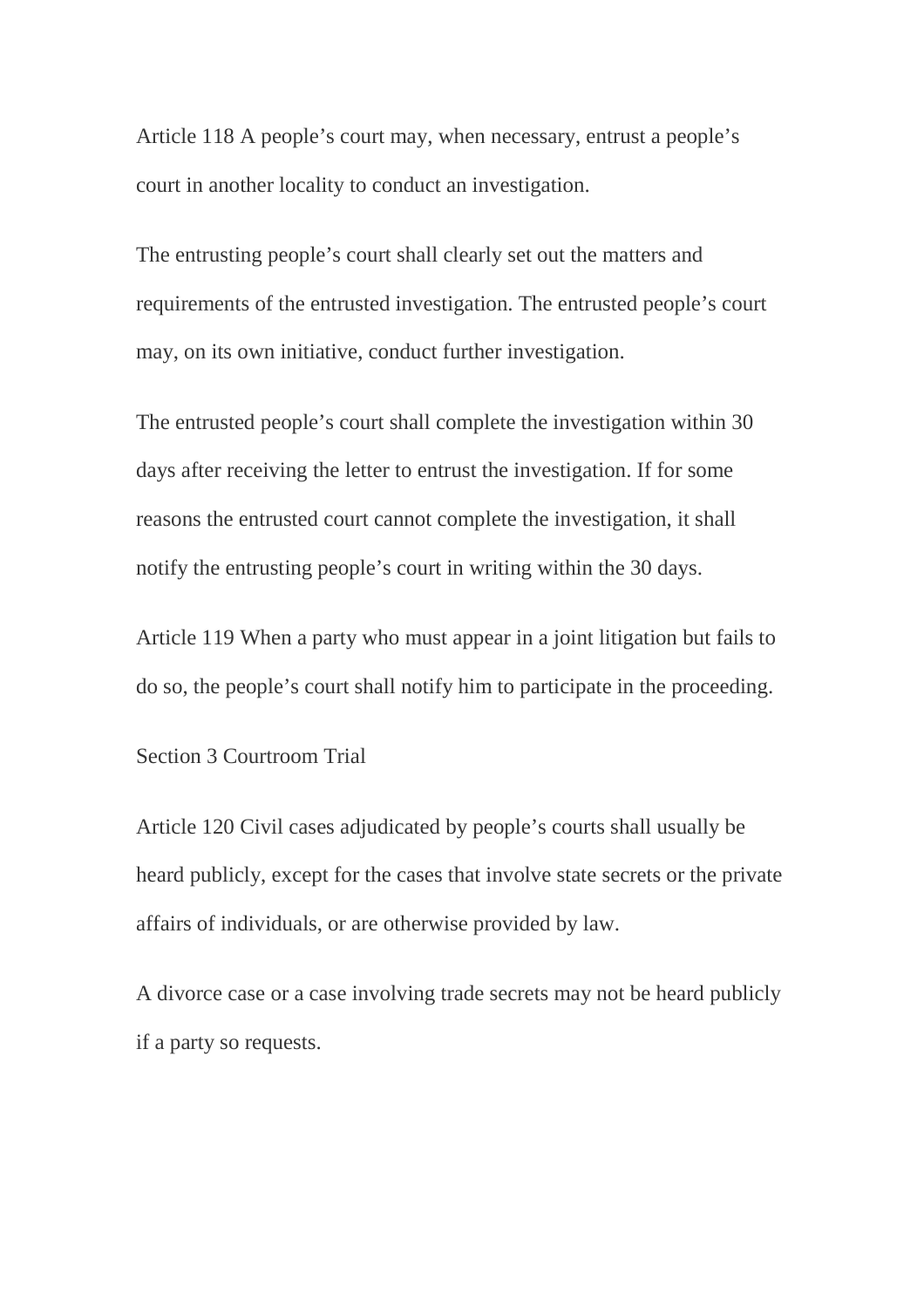Article 121 When adjudicating civil cases, the people's courts may, whenever necessary and possible, send out circuit tribunals to hold trials on the spot.

Article 122 The people's court shall notify the parties and other participants in a civil case three days before the opening of a court session. If a case is to be heard publicly, the names of the parties, the cause of action, and the time and location of the court session shall be announced publicly.

Article 123 Before a court session is called to order, the court clerk shall find whether or not the parties and other participants of the case are present and announce the rules of court order.

At the beginning of a trial, the presiding judge shall check the identities of parties who appear in court, announce the cause of action and the names of the adjudicating personnel and court clerks, inform the parties of their relevant litigation rights and obligations, and ask the parties whether or not they wish to apply for the withdrawal of any court personnel.

Article 124 Courtroom investigation shall be conducted in the following order: (1)Opening statements presented by both parties;

(2)Informing the witnesses of their rights and obligations, testimonies given by the witnesses, and reading the statements of absentee witnesses;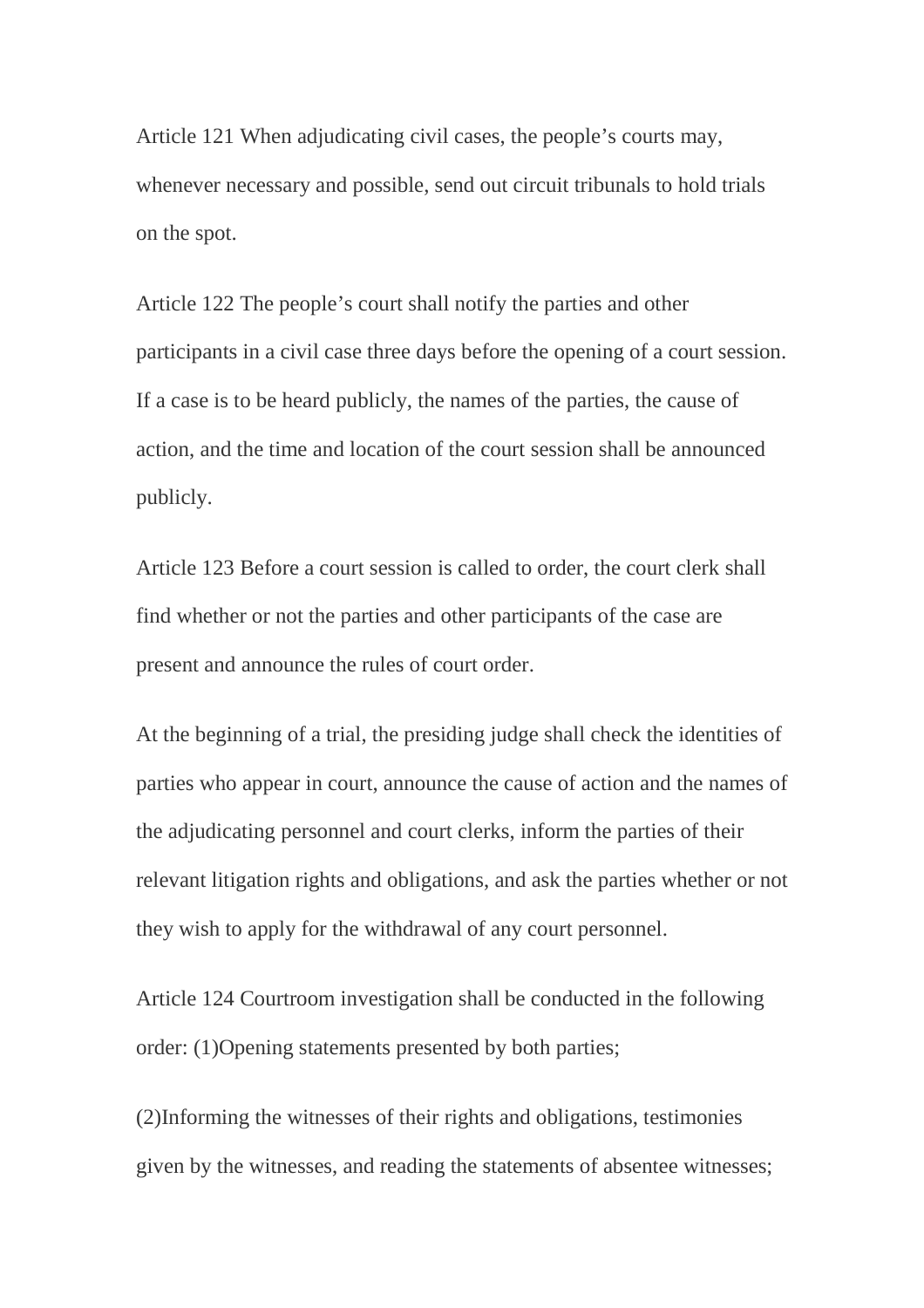(3)Presenting documentary evidence, physical evidence, and audio and visual reference material;

(4)Reading the conclusions of expert witnesses; and

(5)Reading the transcripts of investigation and examination.

Article 125 The parties may present new evidence during a court session.

With the permission of the court, the parties may cross-examine witnesses, expert witnesses, and inspectors.

The parties may request a new investigation, expert evaluation, or inspection and such requests are subject to the approval of the people's court.

Article 126 The additional claims of a plaintiff, the counterclaims of a defendant, and the claims of any third-party related to the same case may be combined and tried together.

Article 127 Courtroom debates shall be conducted in the following order:

(1)Opening statement presented by the plaintiff and his litigation representative;

(2)Responding statement presented by the defendant and his litigation representative;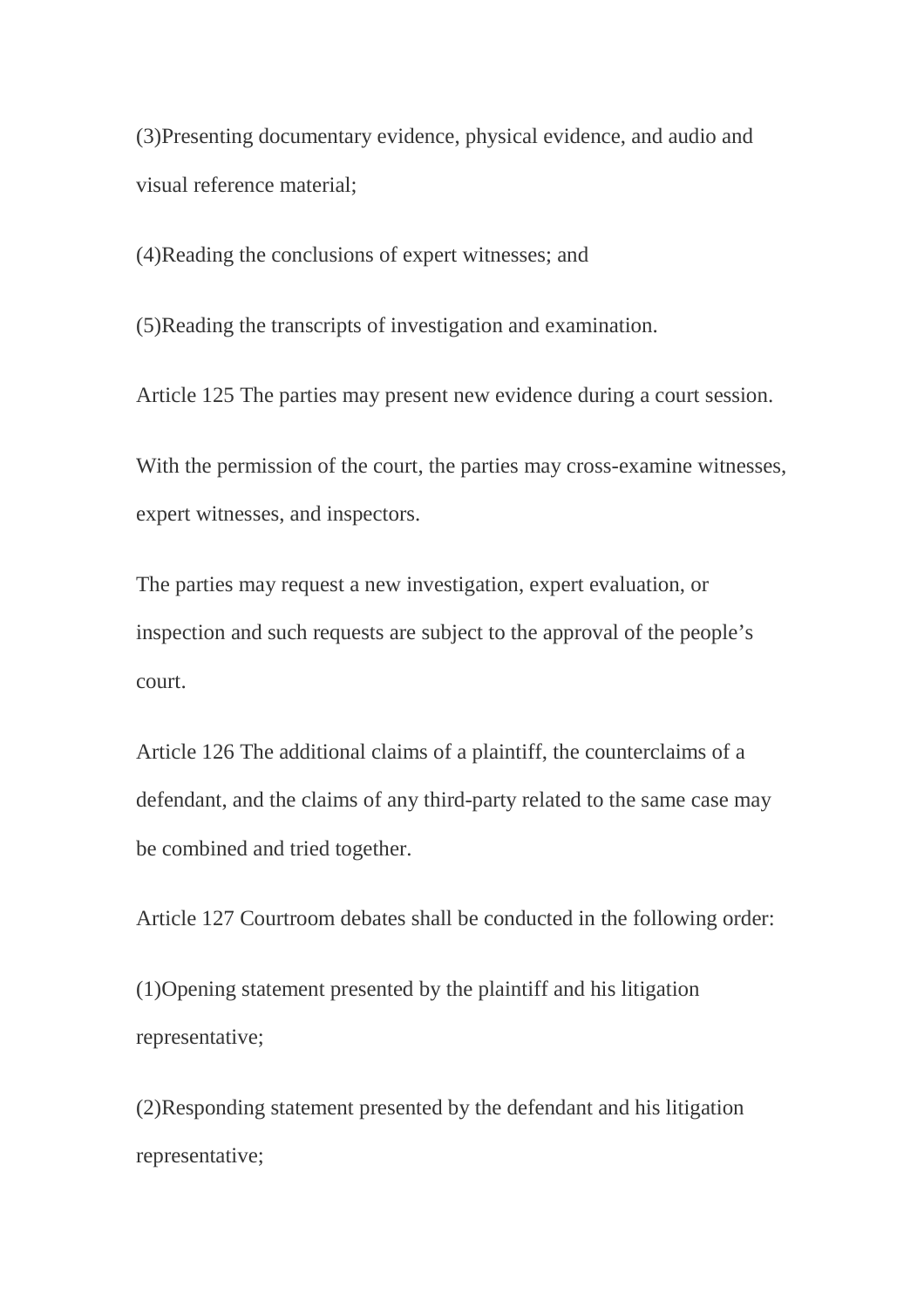(3)Statements or defending statements presented by third parties and their litigation representatives; and

(4)Debate between the two sides.

At the end of a courtroom debate, the presiding judge shall ask each side to present his final opinions in the order of plaintiff going first, defendant second, and third party last.

Article 128 At the end of a courtroom debate, a judgment shall be made according to law. Where mediation is possible prior to the rendering of a judgment, a session of mediation may be conducted; if mediation proves to be unsuccessful, a judgment shall be made without delay.

Article 129 If a plaintiff who has been served with a legal subpoena from a people's court refuses to appear in court without proper reason, or if he walks out during a court session without the permission of the court, the court may consider the plaintiff has withdrawn his complaint; under these two circumstances, if the defendant files a counterclaim, the court may enter a default judgment.

Article 130 If a defendant who has been served with a legal subpoena from a people's court refuses to appear in court without proper reason, or if he walks out during a court session without the permission of the court, the court may enter a default judgment.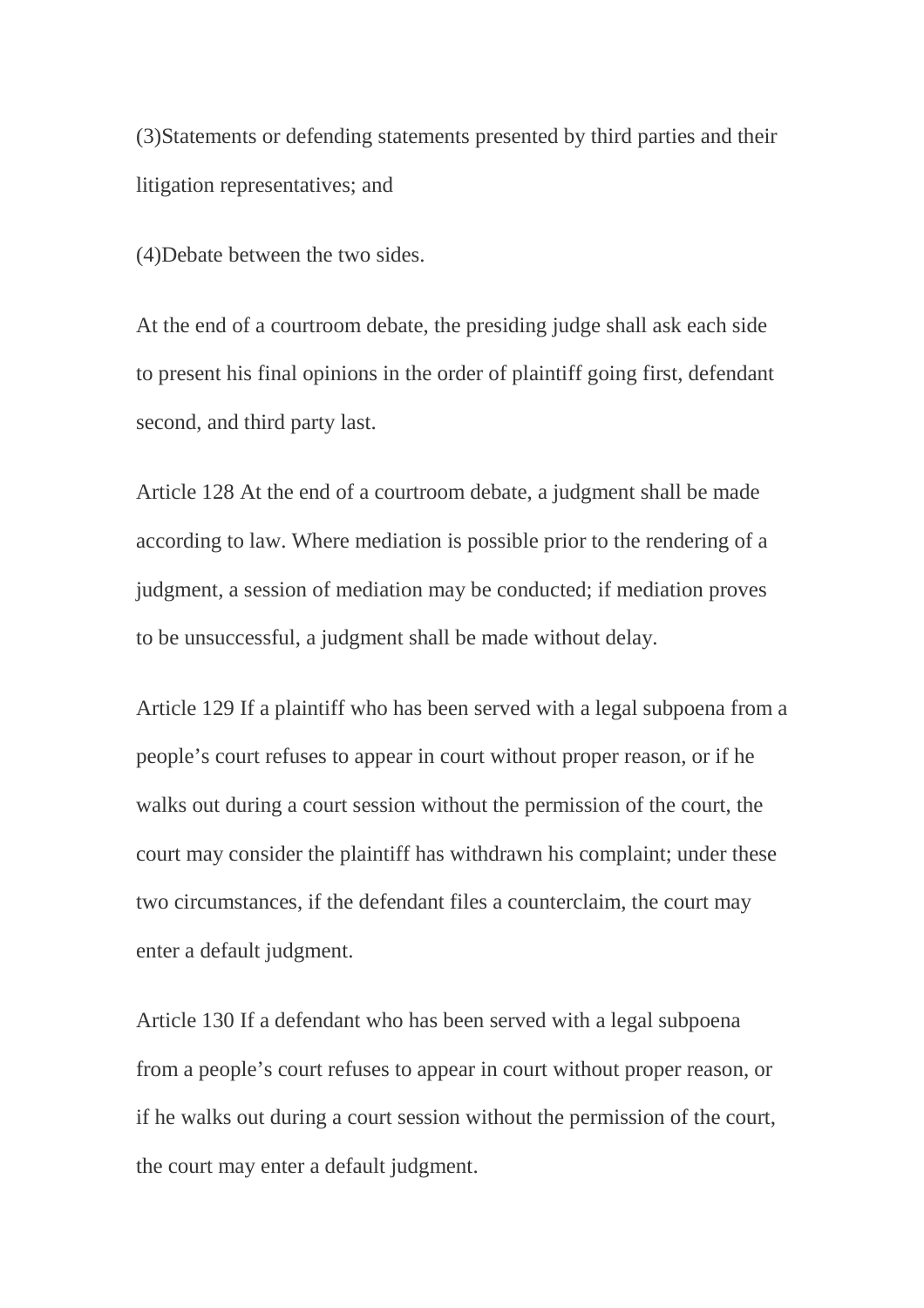Article 131 If a plaintiff applies to withdraw his complaints before a judgment is pronounces, the people's court shall make a ruling regarding the application.

If a people's court decides to reject an application of withdrawing a complaint and the plaintiff who has been served with a subpoena refuses to appear in court without proper reason, the people's court may enter a default judgment.

Article 132 Under any of the following circumstances, their trails at courtroom may be postponed:

(1)Parties and other litigation participants who must appear in court fail to appear in court without proper reasons;

(2)A party requests the recusal of an adjudicating personnel without an advance notice;

(3)It is necessary to summon new witnesses to court, collect new evidence, make a new expert evaluation, hold another examination, or make a supplementary investigation; or

(4)Their circumstances that warrant the postponement.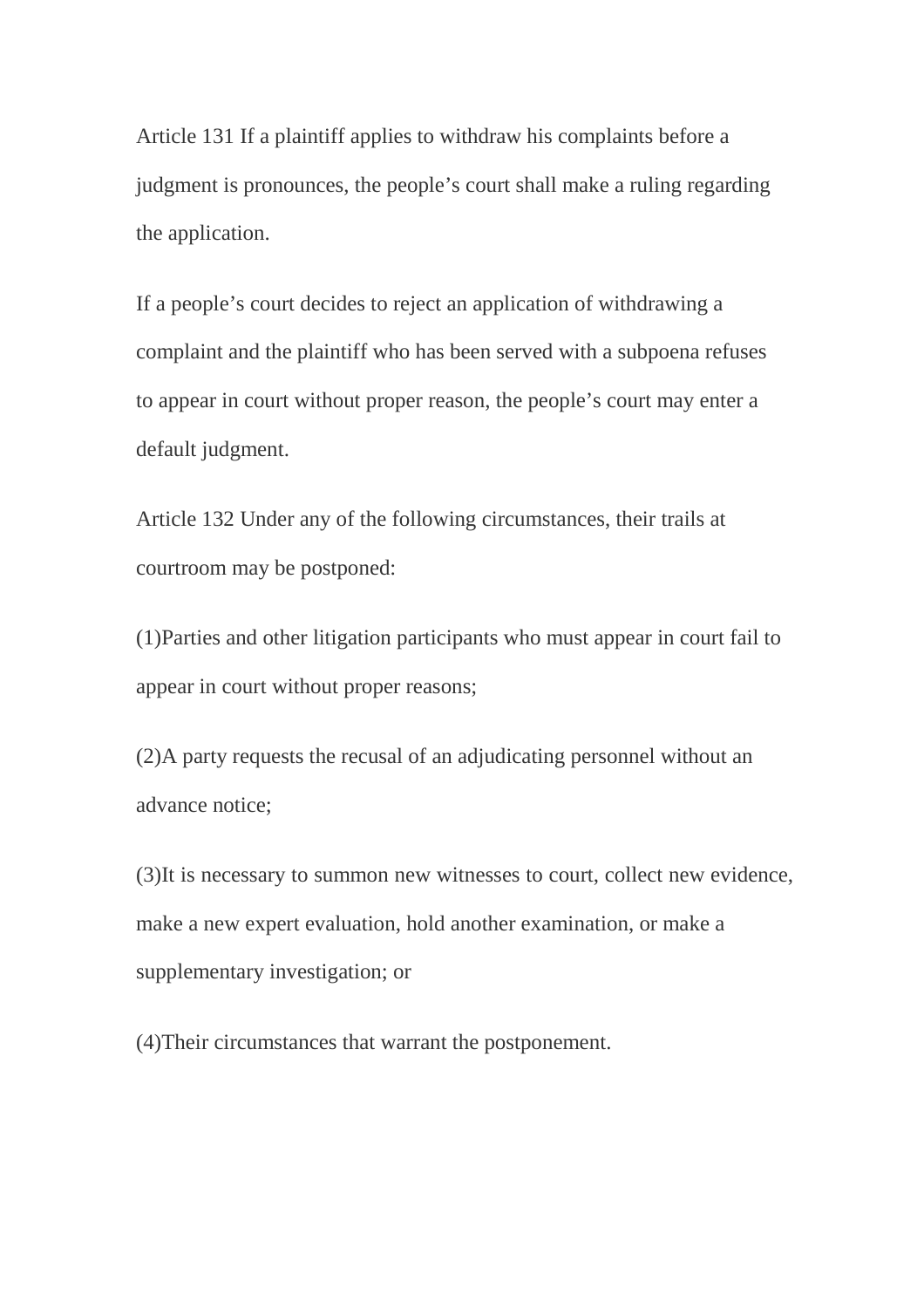Article 133 The court clerk shall record the entire court proceedings into a transcript and the transcript shall be signed by the adjudicating personnel and the court clerk.

The courtroom transcript shall be read out in court or the parties and other litigation participants may be notified to read the transcript while in court or come to court to read the transcript within five days. If a party or other litigation participants consider that there are omissions or errors in the transcript regarding their statements, they shall have the right to apply for additions or corrections. If such additions or corrections are not made, their application shall be recorded into the case file.

The courtroom transcript shall be signed or sealed by the parties and other litigation participants. If there is any refusal to do so, the refusal shall be recorded in a note to be attached to the file.

Article 134 People's courts shall publicly pronounce their judgments in all case regardless if the cases were tried publicly or privately.

If a judgment is pronounced in court, the written judgment shall be issued and delivered within ten days; if a judgment is pronounced later on a fixed date, the written judgment shall be issued immediately after the pronouncement.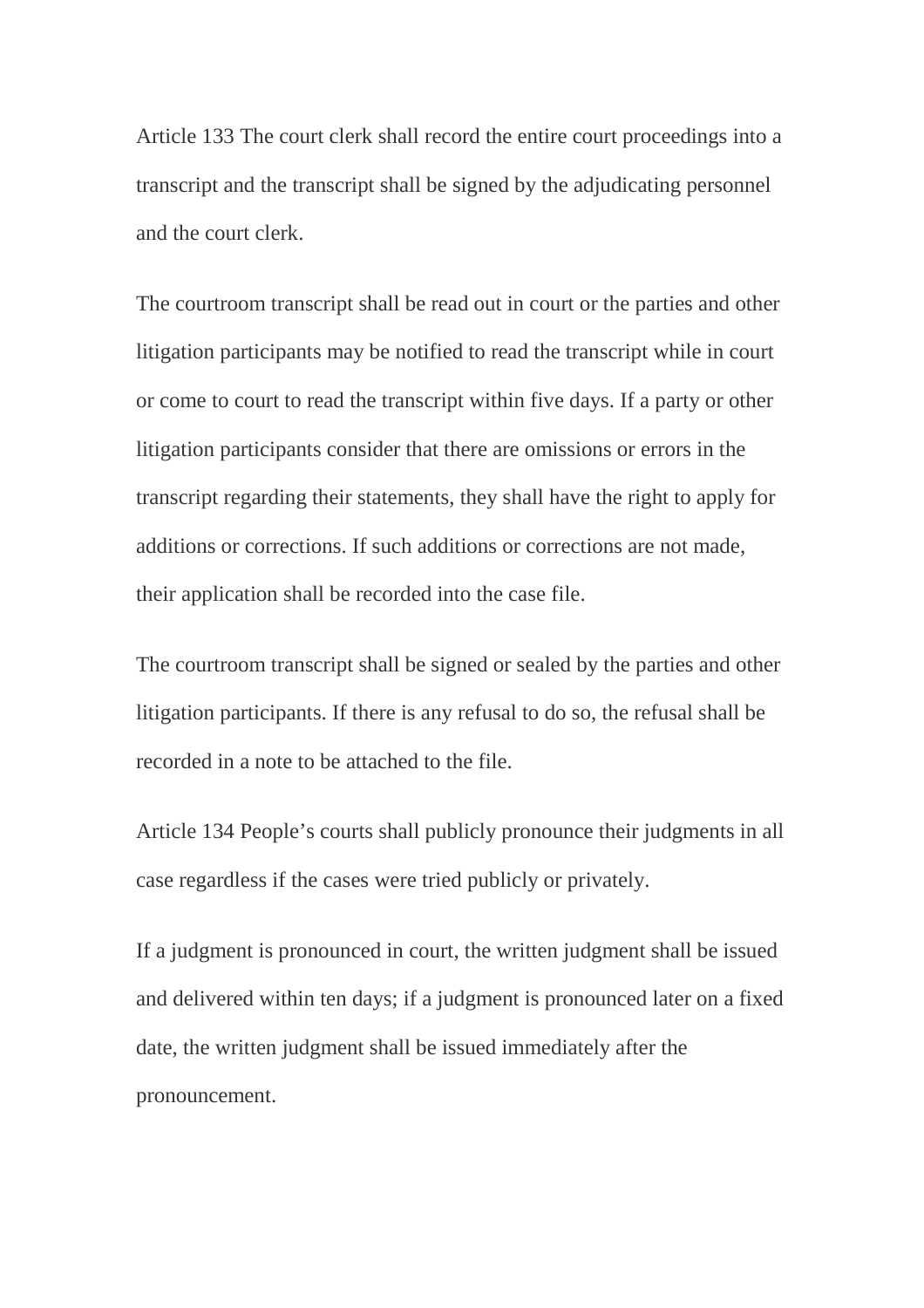Upon pronouncement of a judgment, the parties must be informed of their right of appeal, the time limit for appeal, and the court to which they may appeal.

Upon pronouncement of a divorce judgment, the parties must be informed that none of them can marry another person before the judgment takes legal effect.

Article 135 A people's court shall complete the adjudication of a case to which ordinary procedure is applied within six months after the case is accepted. Where an extension of the term is necessary for special circumstances, a six-month extension may be given upon the approval of the president of the court. Any further extension shall be reported to the people's court at a higher level for approval.

Section 4 Lawsuit Suspension and Conclusion

Article 136 A lawsuit shall be suspended if it involves any of the following circumstances:

(1)One of the parties dies and it is necessary to wait for his successor to express whether he would participate in the proceedings;

(2)One of the parties has lost the capacity to engage in litigation and his litigation representative has not been designated;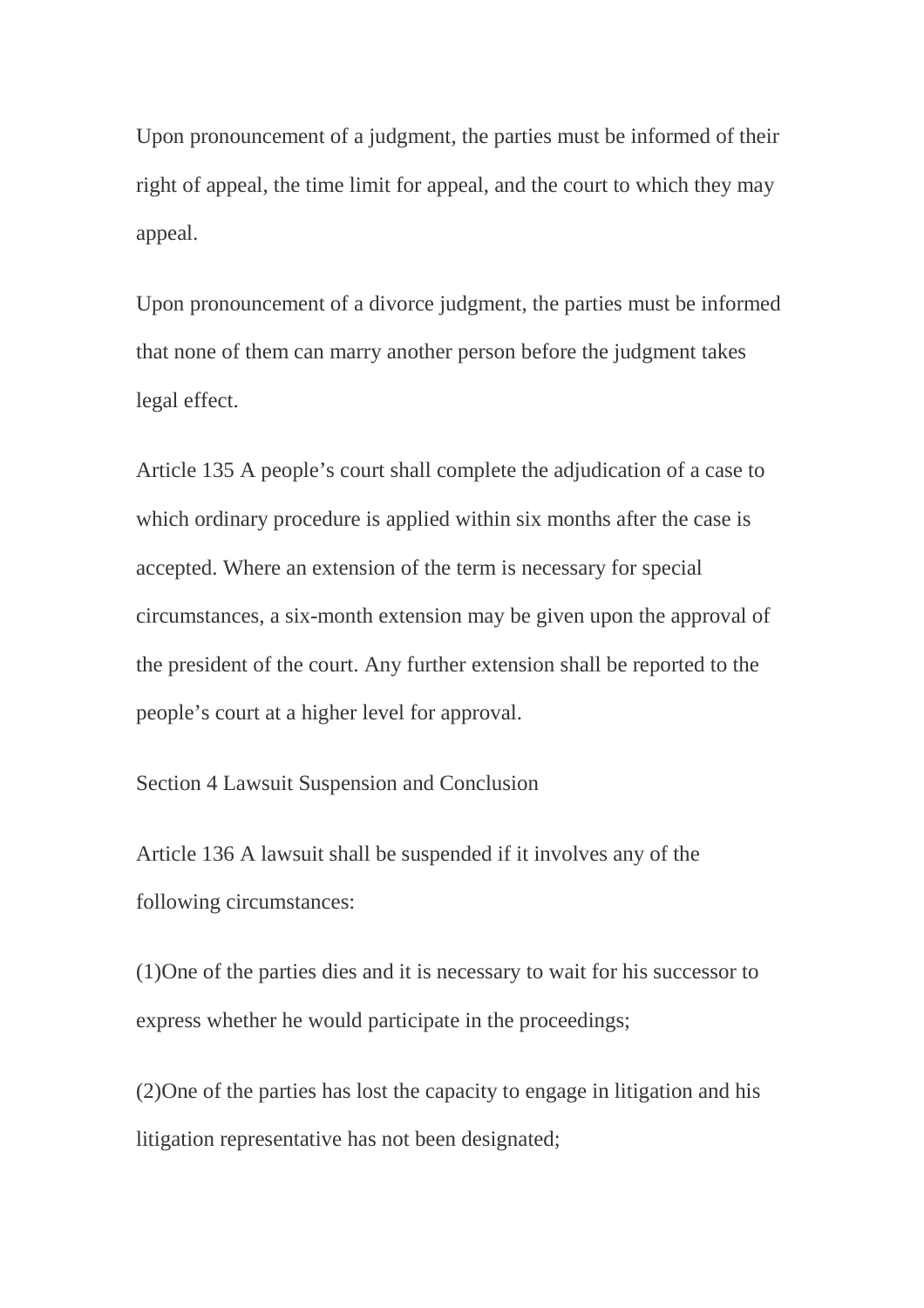(3)The legal person or any other organization as one of the parties has terminated, and the person succeeding to its rights and obligations has not been determined;

(4)One of the parties is unable to participate in the proceedings for reasons of force majeure;

(5)The current case is dependent on the results of the trial of another case that has not yet been concluded; or

(6)Other circumstances warrant the suspension of the lawsuit.

The proceedings shall resume after the causation of suspension is eliminated.

Article 137 A lawsuit shall be ended, if it involves any of the following circumstances:

(1)The plaintiff dies without a successor, or the heir waives his right of litigation;

(2)The defendant dies without estate or anyone to assume his obligations;

(3)In a divorce case, one of the parties dies, or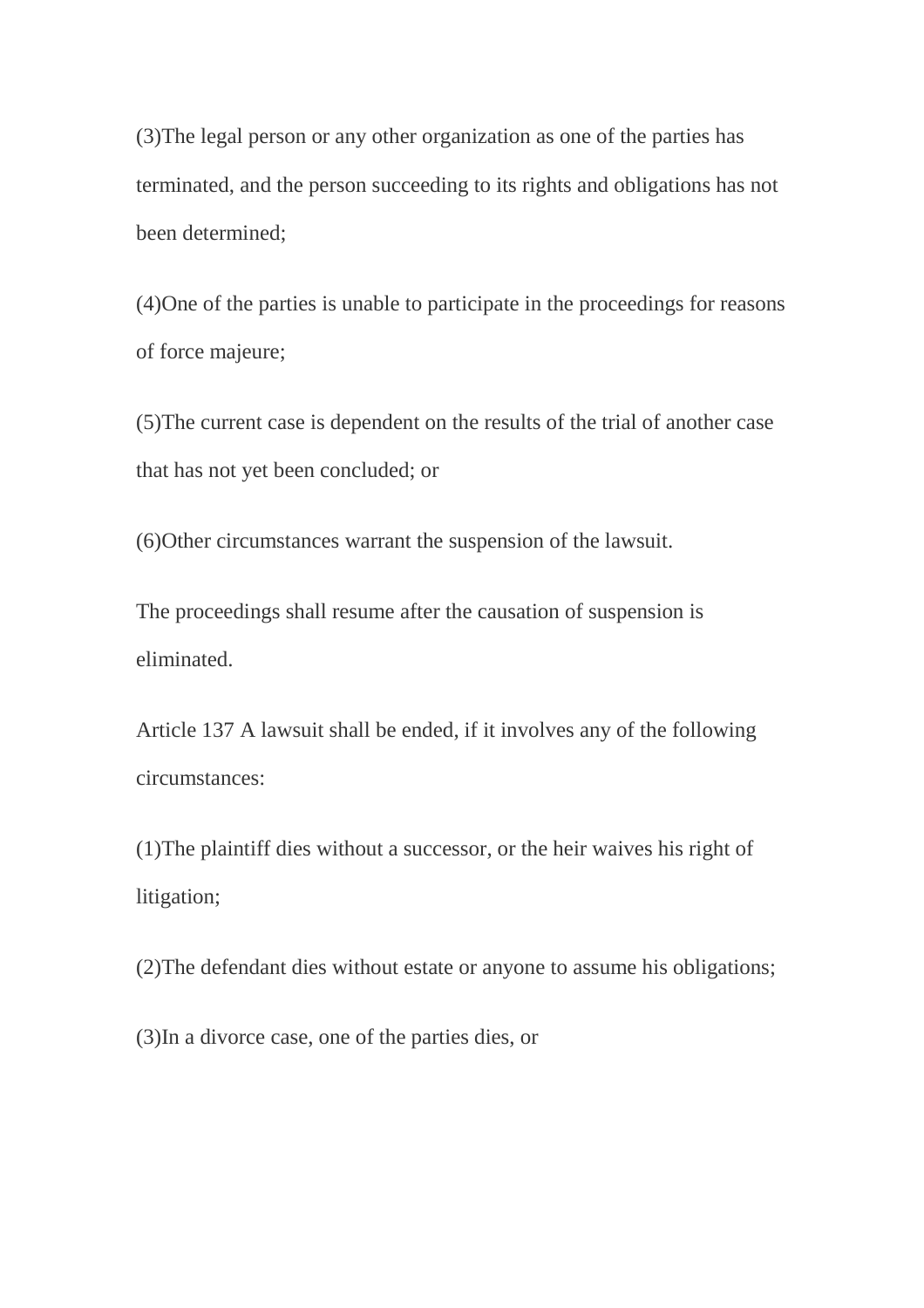(4)In a case involving claims for overdue alimony, support of children or elders, or a claim for the termination of adoptive relationship, one of the parties dies.

### Section 5 Judgments and Rulings

Article 138 A judgment shall clearly set forth the following: (1) The cause of action, claims, and the facts and reasons of disputes; (2) The facts and reasons on which the judgment is based and the laws to which are applied; (3) The consequences of a judgment and the obligation of litigation costs; and (4) The time limit for filing an appeal and the appellate court with which the appeal shall be filed.

The judgment shall be signed by the adjudicating personnel and the court clerk, and the seal of the people's court shall be affixed to it.

Article 139 If some of the facts in a case being adjudicated by a people's court have already been clear, the court may render judgments regarding these facts first.

Article 140 Rulings shall be applicable to the following: (1) Rejection of a lawsuit; (2) Objection to the jurisdiction of a court; (3) Rejection of a complaint; (4) Property preservation and advance enforcement; (5) Approval or disapproval of withdrawal of a lawsuit; (6) Suspension or ending of a lawsuit; (7) Correction of typos in a judgment; (8) Suspension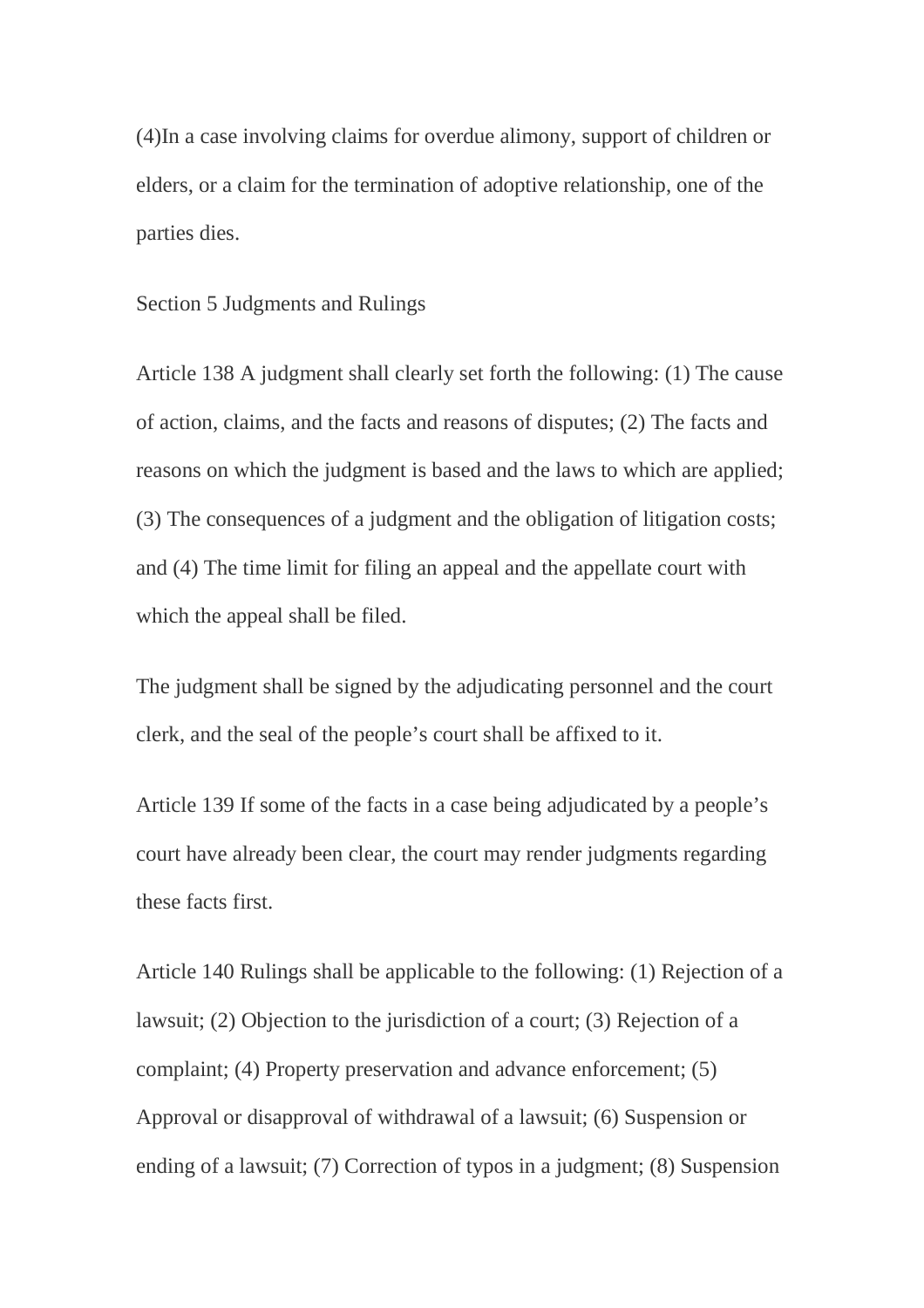or termination of enforcement; (9) Cancellation or refusal of enforcing an arbitration award; (10) Refusal of enforcing a document of creditor's rights issued by a notary office; or (11) Other matters to be decided by a ruling.

An appeal may be filed against a ruling against items 1, 2, or 3 of the preceding paragraph.

A written ruling shall be signed by the adjudicating personnel and the court clerk, and the seal of the people's court shall be affixed to it. If an order is issued orally, it shall be entered into the record.

Article 141 All judgments and rulings rendered by the Supreme People's Court, as well as judgments and rulings against which shall not be appealed according to law or have not been appealed within the prescribed time limit, shall be legally effective.

# Chapter 13 Summary Procedure

Article 142 When adjudicating simple civil cases in which facts are clear, the relations of rights and obligations are definite, and disputes are minor, the basic people's courts or their dispatched tribunals may apply the summary procedure stipulated in this Chapter.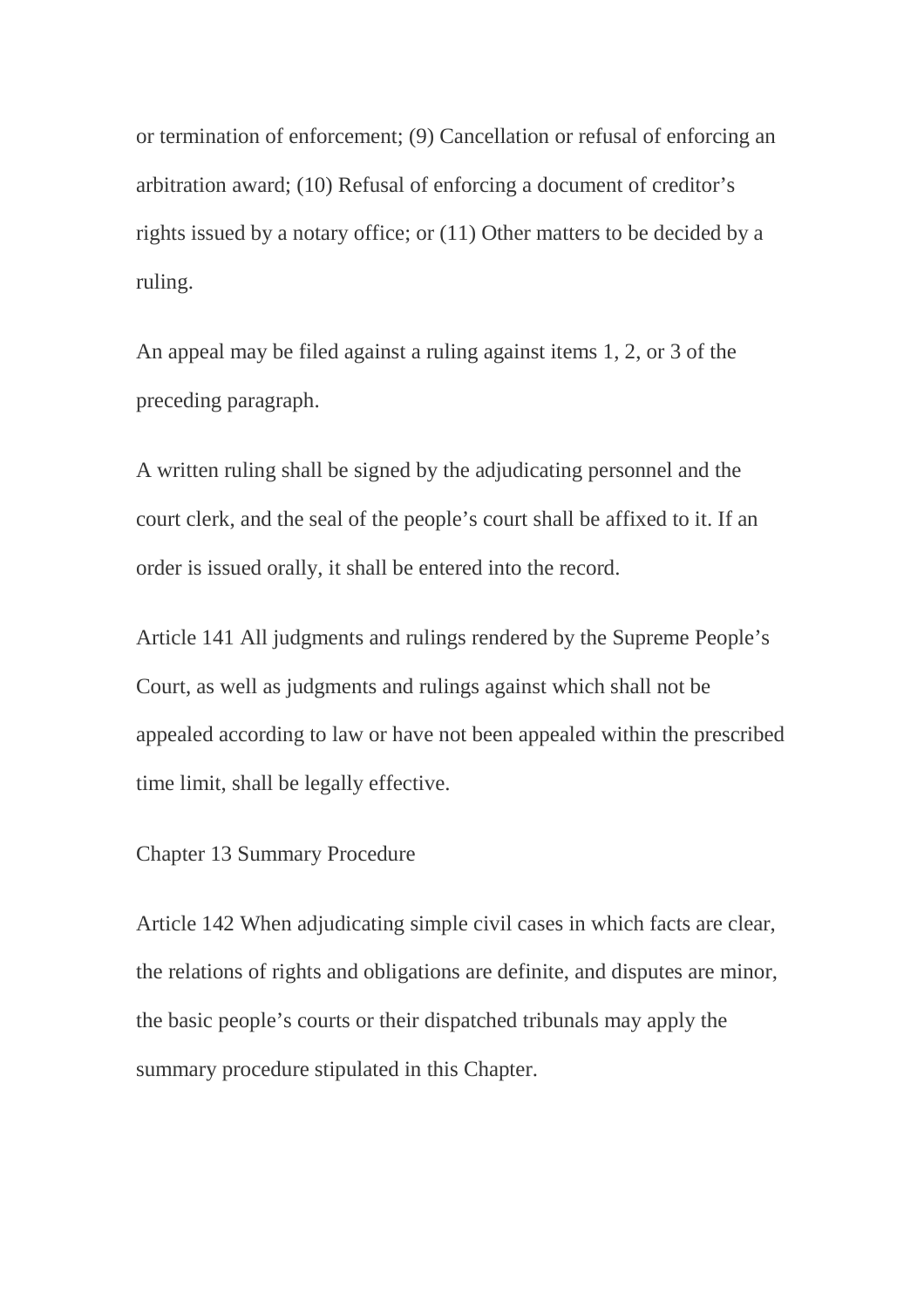Article 143 For simple civil cases, their plaintiffs may file their complaints orally.

Both parties may appear at the same time in a basic people's court or its dispatched tribunal for a solution of their dispute. The basic people's court or its dispatched tribunal may adjudicate the case immediately or set a date for the trial.

Article 144 When adjudicating a simple civil case, the basic people's court or its dispatched tribunal may, at any time, use simplified methods to summon the parties and witnesses.

Article 145 A simple civil case shall be tried by one judge alone and the trial of such cases shall not be restricted by the provisions of Articles 123, 125, and 128 of this Law.

Article 146 The people's court shall complete the adjudication of a case to which the summary procedure is applied within three months after the case is accepted.

Chapter 14 Procedure of Second Instance

Article 147 If a party disagrees with a judgment rendered by a local people's court of first instance, he shall have the right to file an appeal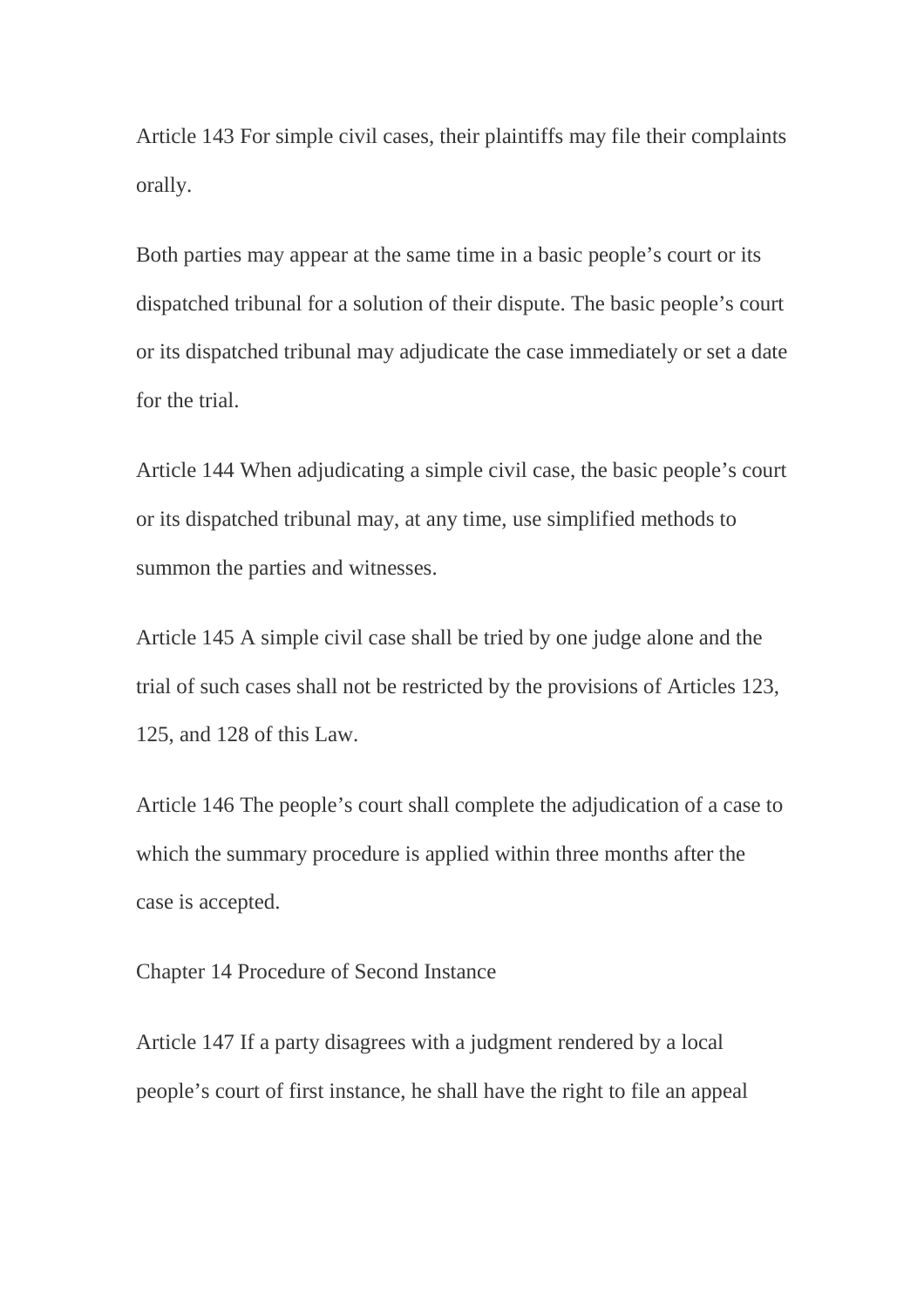with the people's court at the next higher level within 15 days from the date when the written judgment is served.

If a party disagrees with a ruling made by a local people's court of first instance, he shall have the right to file an appeal with a people's court at the next higher level within 10 days from the date when the written ruling is served.

Article 148 When filing an appeal, a motion of appeal shall be submitted. A motion of appeal shall include the names of all parties, the names of legal persons and their legal representatives, or the names of other organizations and their principal leading personnel; the name of the people's court where the case was originally tried, the docket number, and the cause of action; and the claims and reasons of appeal.

Article 149 A motion of appeal shall be submitted via the people's court that originally tried the case and the copies of the motion shall be prepared according to the number of people or representatives in the opposing party.

If a party appeals directly to a people's court of second instance, the court shall, within five days, transfer the motion of appeal to the people's court that originally tried the case.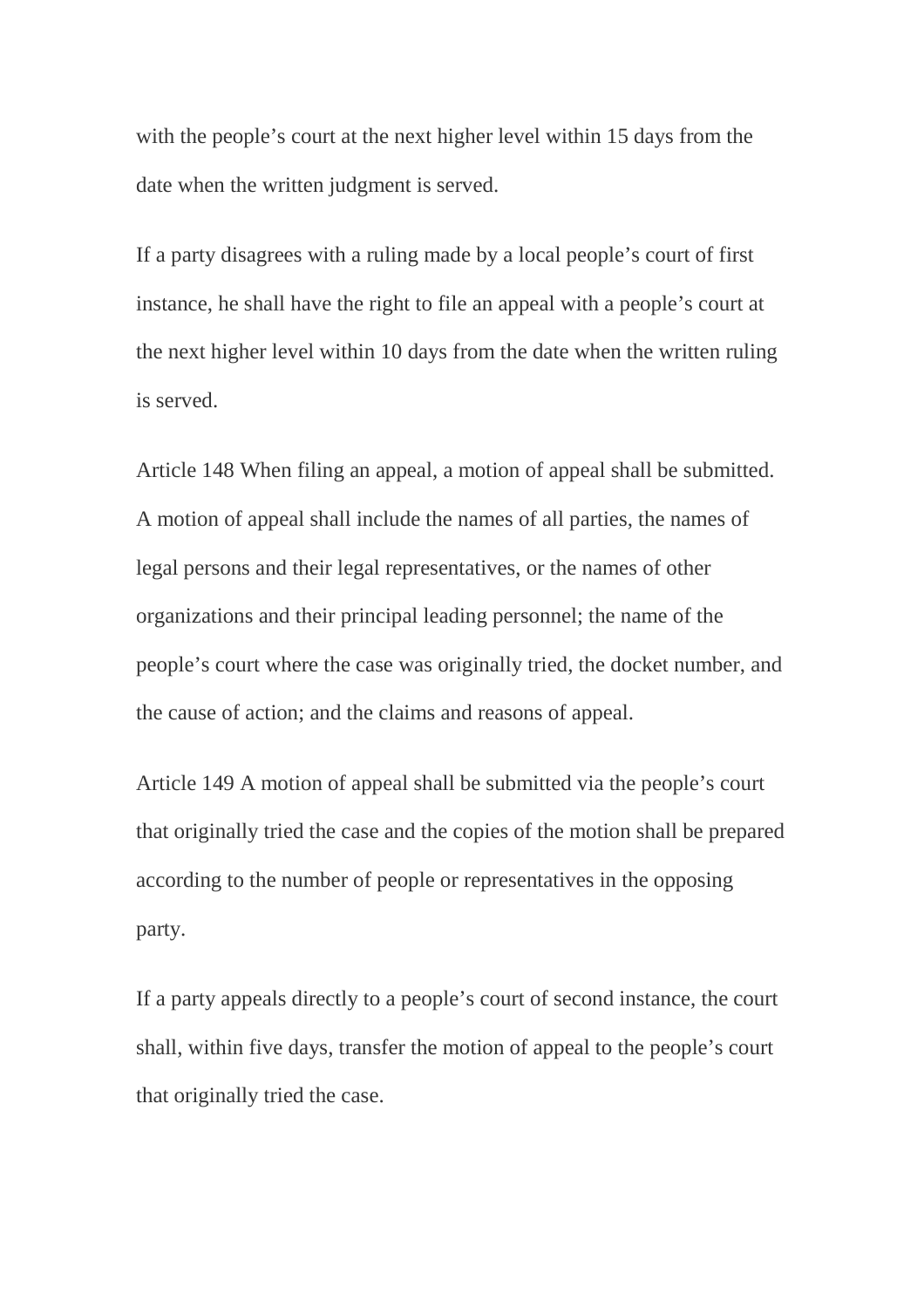Article 150 Within five days after receiving a motion of appeal, the people's court that originally tried the case shall deliver the copies of the motion of appeal to the appellee. After receiving the copies of the motion of appeal, the appellee shall submit its motion of defense within 15 days. The people's court shall, within five days from receiving the motion defense, deliver the copies of the motion of defense to the appellant. Failure by the appellee to submit a motion of defense shall not prevent the case from being adjudicated by the people's court.

After receiving the motion of appeal and the motion of defense, the people's court that originally tried the case shall, within five days, deliver them together with the entire case file and evidence to the people's court of second instance.

Article 151 A people's court of second instance shall review the facts and the law used in an appellate case.

Article 152 When handling an appellate case, the people's court of second instance shall form a collegial bench to adjudicate the case. After verifying the facts of the appellate case by consulting the files, making necessary investigations, and questioning the parties, if the collegial bench believes that it is not necessary to hold a trial, it may make a judgment or ruling without a trial.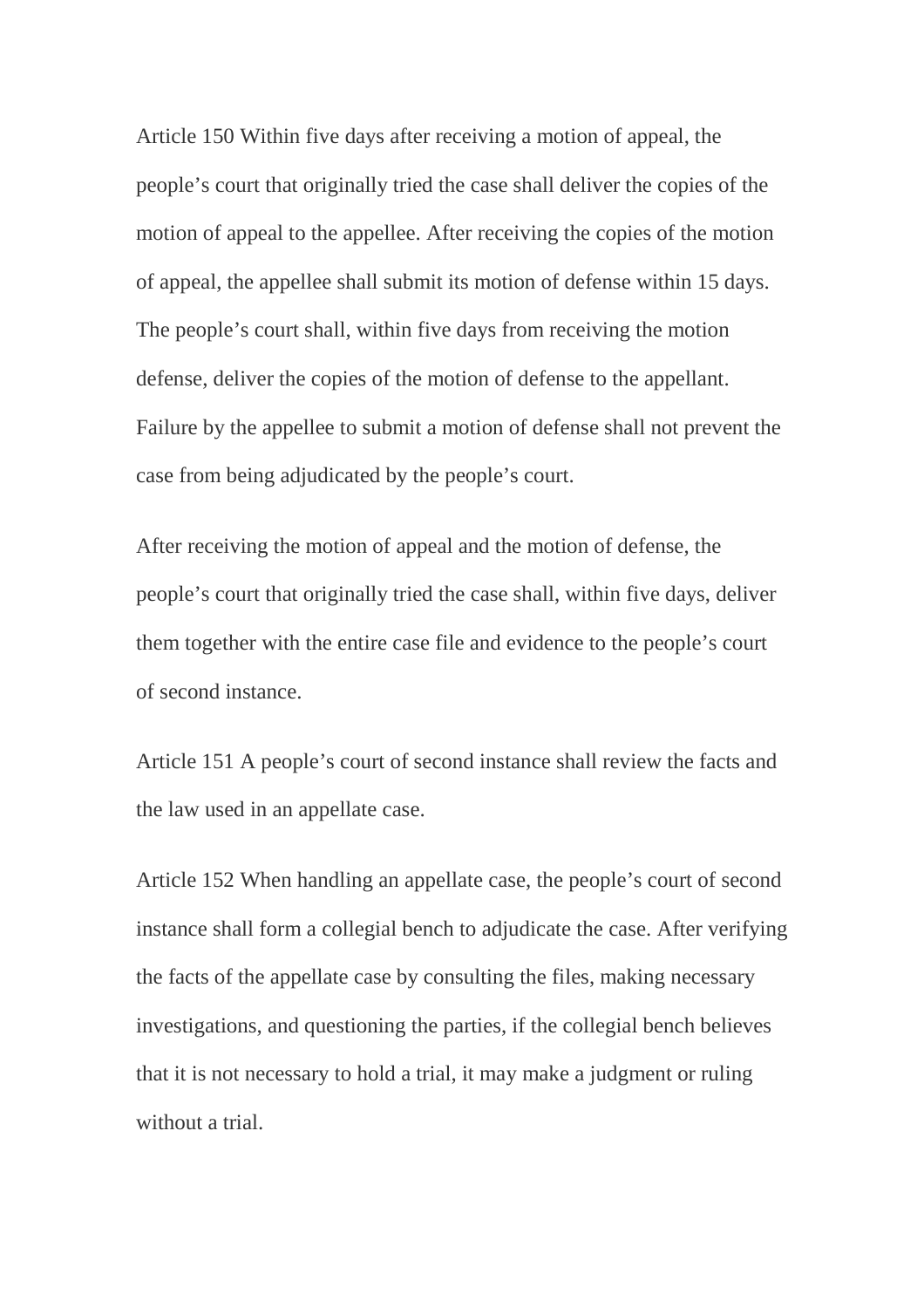A people's court of second instance may try an appellate case in its own courthouse or in the place where the case originated or where the people's court that originally tried the case is located.

Article 153 After hearing an appellate case, the people's court of second instance shall handle the case respectively according to the following circumstances: (1) If the facts were clearly found and the law was correctly applied in the original judgment, the appeal shall be rejected by a judgment and the original judgment shall be sustained; (2) If the law was incorrectly applied in the original judgment, the judgment shall be amended according to law; (3) If in the original judgment the facts were incorrectly found or were not clearly found and the evidence was inconclusive, the judgment shall be rescinded and the case remanded by an order to the original people's court for a retrial, or the people's court of second instance may amend the judgment after investigating and clarifying the facts; or (4) If in the original judgment a violation of the prescribed procedure may have affected the correctness of the judgment, the judgment shall be rescinded and the case remanded by an order to the original people's court for a retrial.

The parties may appeal against the judgment or ruling rendered in a retrial of their case.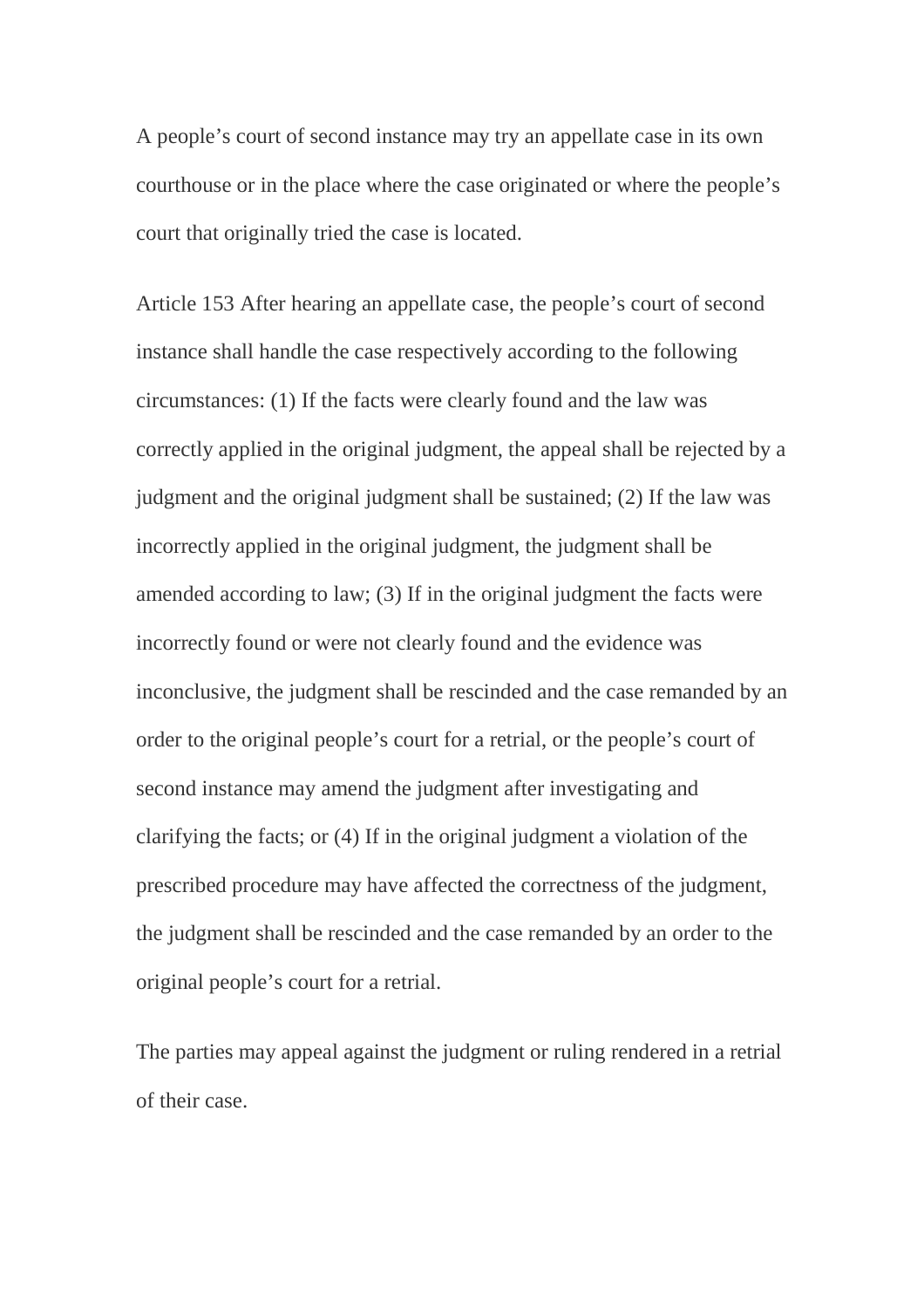Article 154 A people's court of second instance shall use rulings to rule on all appellate cases that appealed against the rulings made by the people's court of first instance.

Article 155 When adjudicating an appellate case, the people's court of second instance may offer mediation for the parties. If an agreement is reached through mediation, a mediation statement shall be made and signed by the adjudicating personnel and the court clerk, and the seal of the people's court shall be affixed to it. After the mediation statement has been delivered, the judgment rendered by the people's court that originally tried the case shall be considered rescinded.

Article 156 If an appellant requests to withdraw his appeal before the people's court of second instance pronounces its judgment, the court shall rule to approve or disapprove such a request.

Article 157 When a people's court of second instance adjudicates an appeal, it shall apply the ordinary procedure of first instance unless otherwise stipulated in this Chapter.

Article 158 The judgments and rulings of a people's court of second instance shall be final.

Article 159 When adjudicating an appeal from a judgment, the people's court shall make a final judgment within three months after the appeal was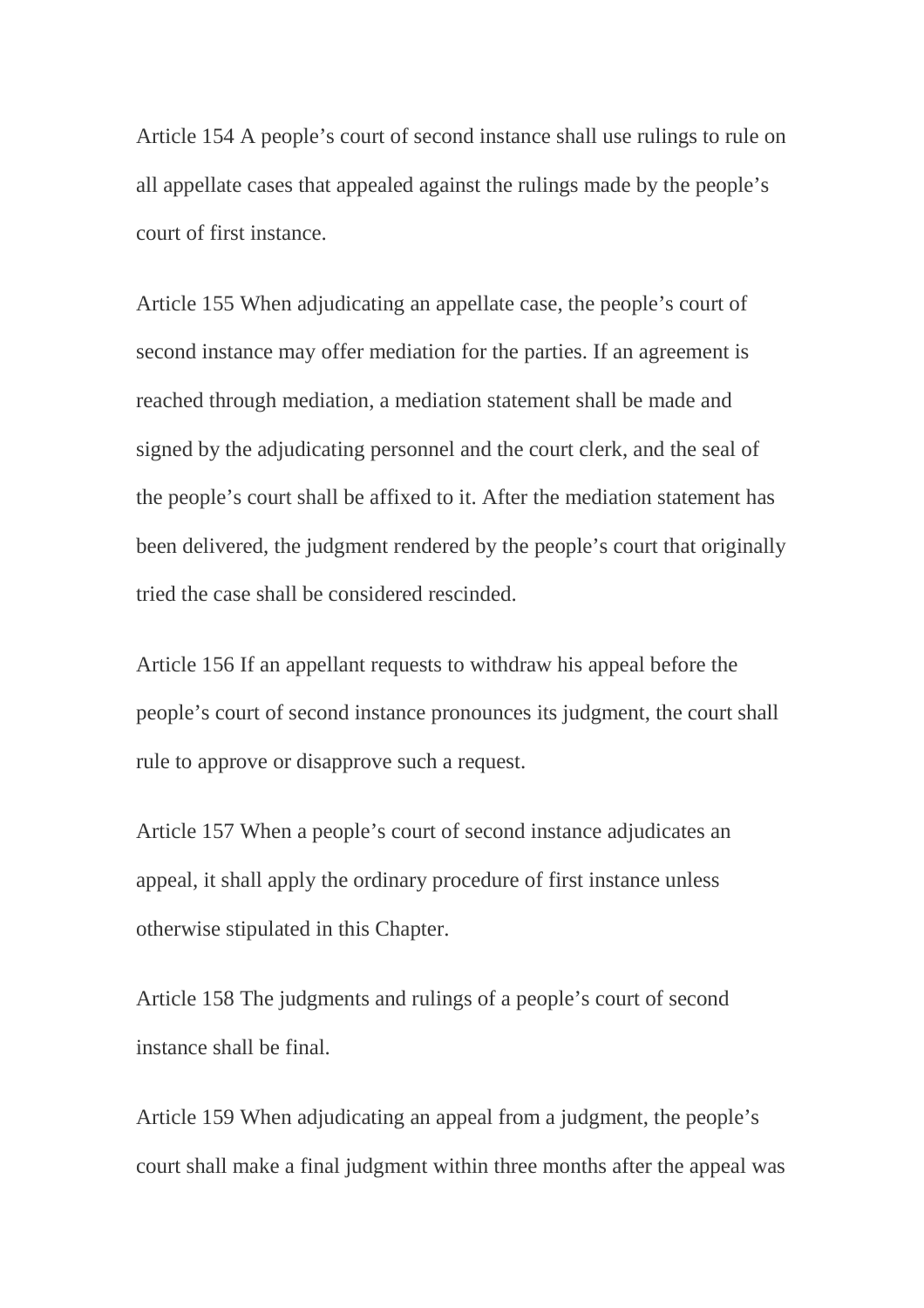accepted for an adjudication of second instance. Any extension of the term necessitated by special circumstances shall be subject to the approval of the president of the court.

When adjudicating an appeal from a ruling, the people's court shall make a final ruling within 30 days after the case was accepted for an adjudication of second instance.

Chapter 15 Special Procedure

Section 1 General Stipulations

Article 160 When a people's court adjudicates cases concerning the credentials of voters, the declaration of a missing or dead person, the civil capacity of a citizen (incompetent or limited capacity in civil conduct), or the ownership of unclaimed property, the provisions of this Chapter shall be applicable. For matters not covered in this Chapter, the relevant provisions of this Law and other laws shall be applicable.

Article 161 For cases to be adjudicated according to the procedure stipulated in this Chapter, the system of one trial to conclude a case shall be applied. A collegial bench of judges shall be formed for the adjudication of any cases involving the credentials of voters, or any major, difficult, or complicated cases; and all the other kinds of cases shall be tried by one judge alone.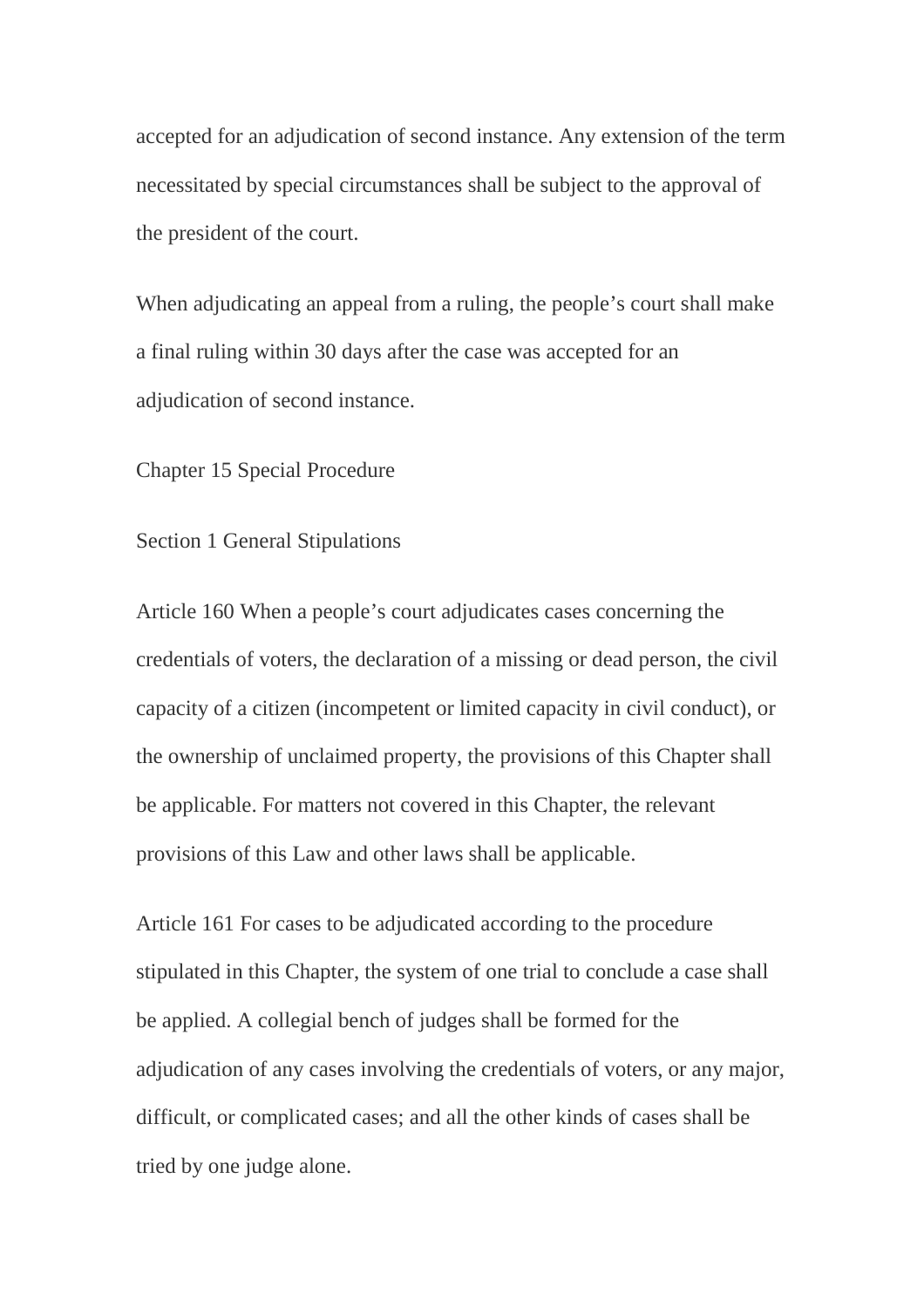Article 162 If a people's court, while adjudicating a case according to the procedure stipulated in this Chapter, discovers that the case involves a dispute over civil rights and interests, it shall make a ruling to terminate the special procedure and inform the interested parties that they may bring a new lawsuit.

Article 163 When adjudicating a case to which special procedure is applied, the people's court shall conclude the adjudication within one month after the case is accepted or within one month from expiration of the term set forth in the public announcement. Any extension of the term necessitated by special circumstances shall be subject to the approval of the president of the court. However, this article does not apply to the adjudication of voters' credentials.

### Section 2 Cases Concerning the Credentials of Voters

Article 164 If citizens refuse to accept an election committee's decision on an appeal concerning the credentials of voters, they may, in five days before the election day, bring a lawsuit in the basic people's court located in their electoral districts.

Article 165 After a people's court has accepted a case concerning the credentials of voters, it must conclude the case before the election day.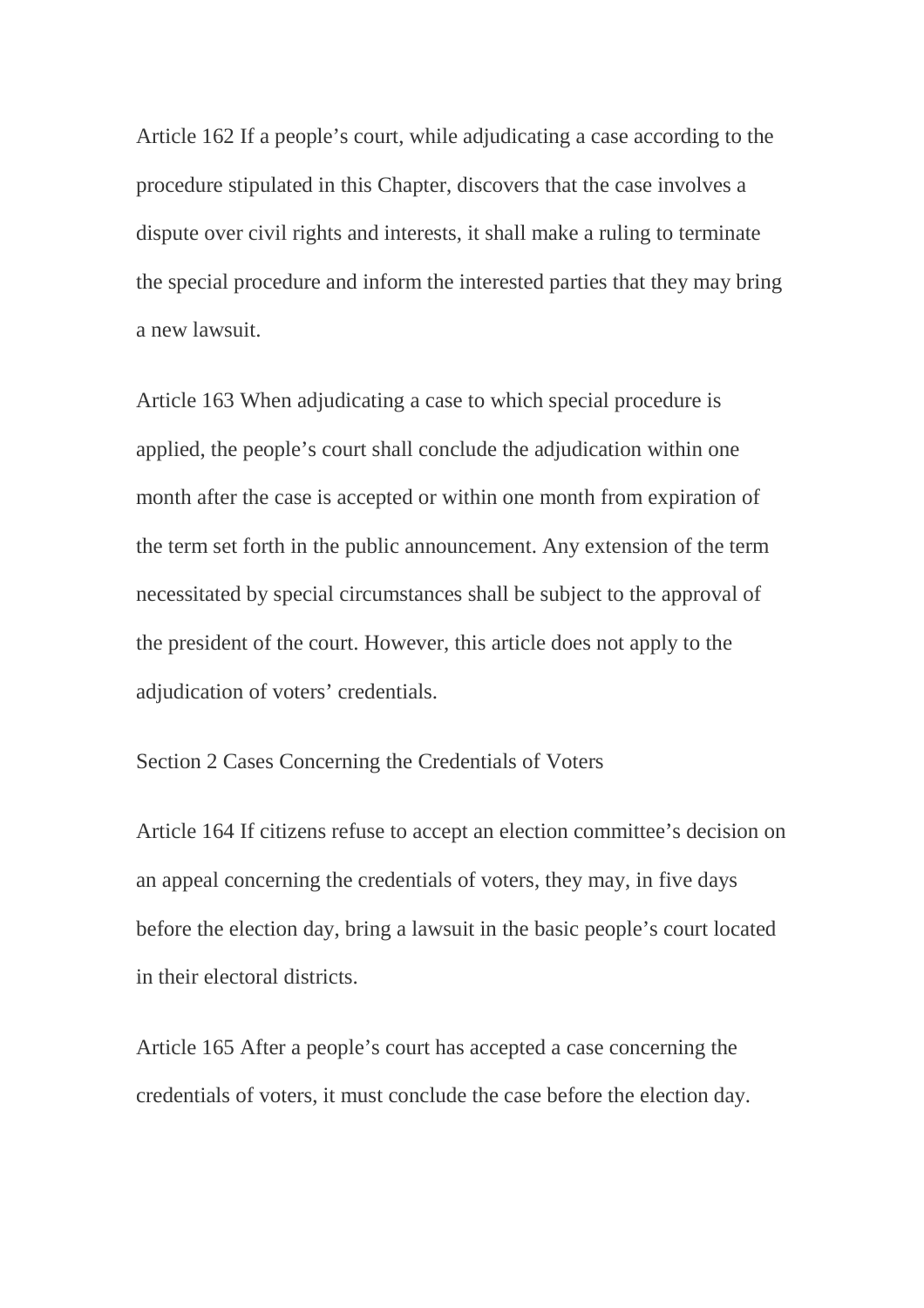The plaintiff, the representative of the election committee, and the relevant citizens shall participate in the proceedings.

The written judgment of the people's court shall be delivered to the election committee and the plaintiff before the election day, and the relevant citizens shall be notified of the judgment.

Section 3 Cases Concerning the Declaration of Missing or Dead Persons

Article 166 Where a citizen whose whereabouts have been unknown for two years and the interested party pleads for the declaration of the person to be missing, the pleading shall be filed with the basic people's court in the locality where the missing person has his domicile.

The pleading shall clearly state the facts and time of the disappearance as well as the action requested, and documentary evidence from a public security organ or other relevant organs concerning the disappearance of the citizen shall be appended.

Article 167 Where a citizen whose whereabouts have been unknown for four years or whose whereabouts have been unknown for two years after an accident in which he was involved, or whose whereabouts have been unknown after an accident in which he was involved and whose surviving chance is impossible based on the evaluation of a relevant authority, and if the interested party pleads for the declaration of the citizen to be dead, the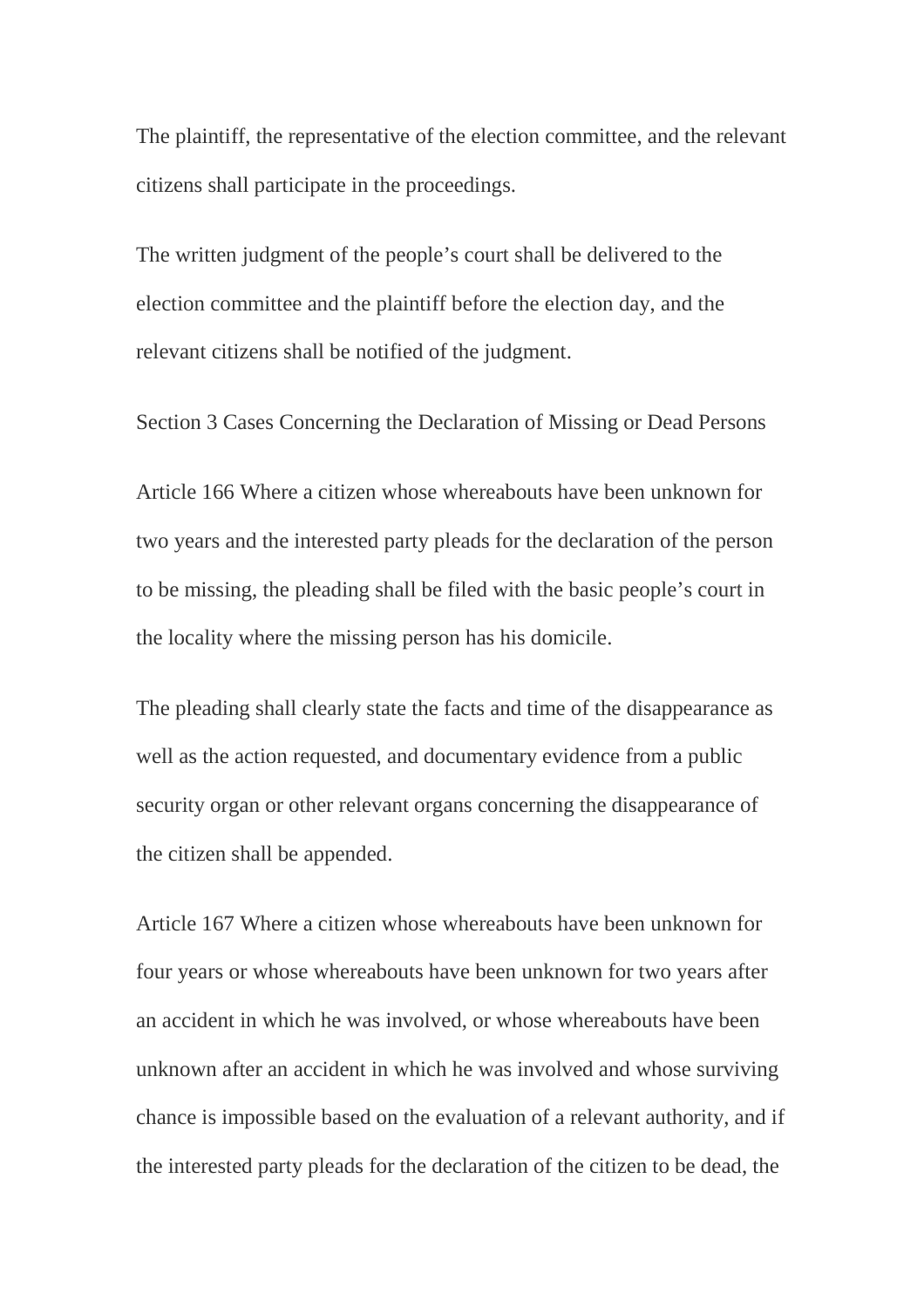pleading shall be filed with the basic people's court in the locality where the missing person has his domicile.

The pleading shall clearly state the facts and time of the disappearance as well as the action requested, and documentary evidence from a public security organ or other relevant organs concerning the disappearance of this citizen shall be appended.

Article 168 After accepting a case concerning a declaration of a missing or dead person, the people's court shall issue a public announcement to search for the missing person. The time period to declare a person is missing shall last for three months, and the time period to declare a person is dead shall last for one year. Where a citizen's whereabouts have been unknown after an accident in which he was involved and his surviving chance is impossible based on the evaluation of a relevant authority, the time limit to declare such a person is dead shall be three months.

Upon the expiration of the time period for the public announcement, the people's court shall, depending on whether the facts about the missing or death of a person can be confirmed, make a judgment to declare the person is missing or dead, or make a judgment to reject such a pleading.

Article 169 Should a citizen who was declared as a missing or dead person by a people's court reappear, the people's court shall, upon the application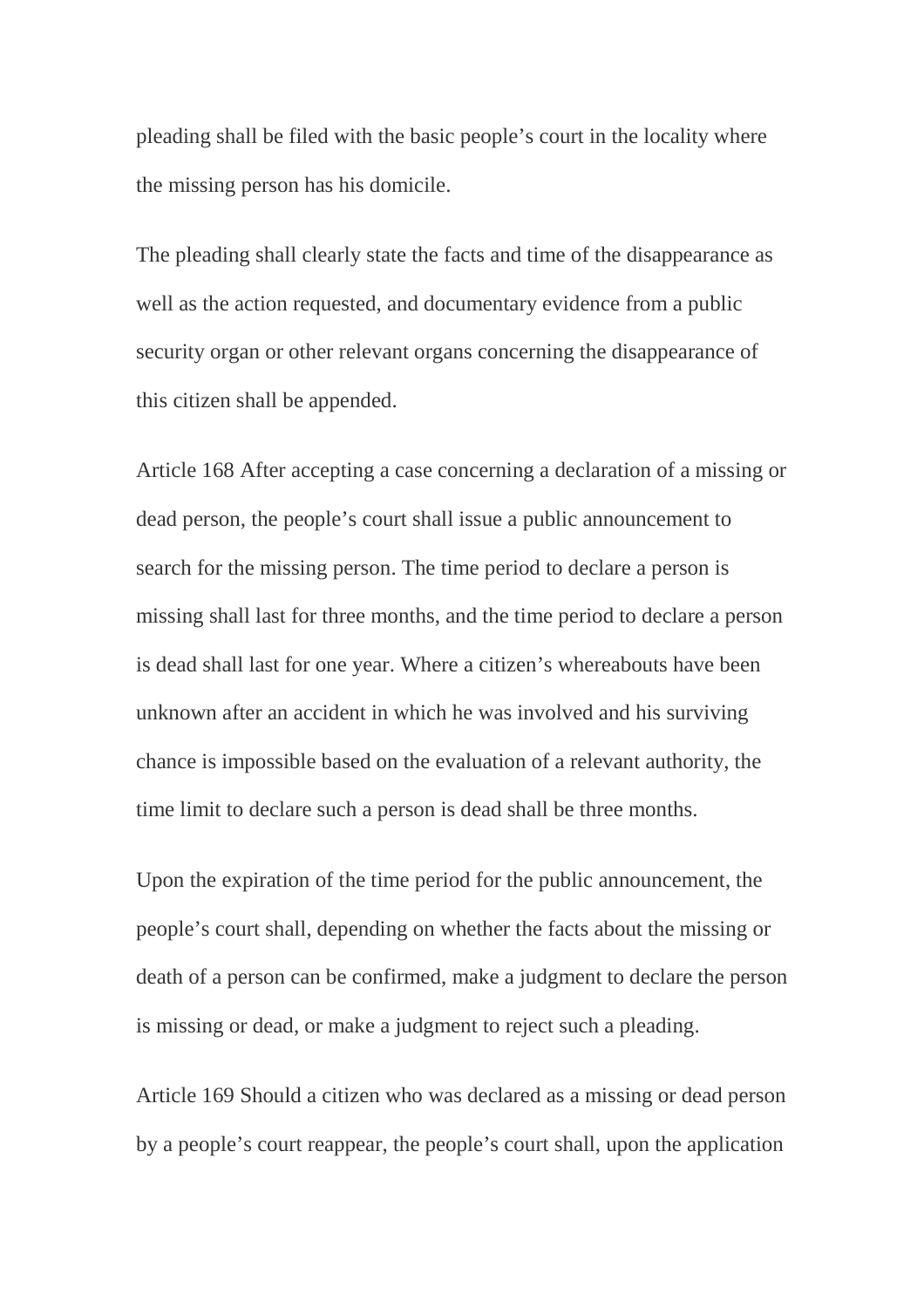of that person or an interested party, make a new judgment to nullify the previous one.

Section 4 Cases Concerning the Determination of Citizens' Capacities in Civil Conducts

Article 170 A pleading for determining if a citizen has limited capacity or does not have capacity in civil conduct shall be filed by the citizen's close relatives or any other interested party with the basic people's court in the locality where the citizen has his domicile.

The pleading shall clearly state the facts and grounds on which the citizen's incompetence or limited capacity in civil conducts is claimed.

Article 171 After accepting such a pleading, the people's court shall, when necessary, appoint an expert to perform an evaluation on the citizen whom is pleaded to have incompetent or limited capacity in civil conducts; if the petitioner has already provided an evaluation conclusion, the people's court shall review the conclusion.

Article 172 When a people's court adjudicates a case to determine if a citizen has incompetent or with limited capacity in civil conduct, a close relative of the citizen shall be the litigation representative unless he is also the petitioner. If none of the close relatives are willing to assume the responsibility as the litigation representative, the people's court shall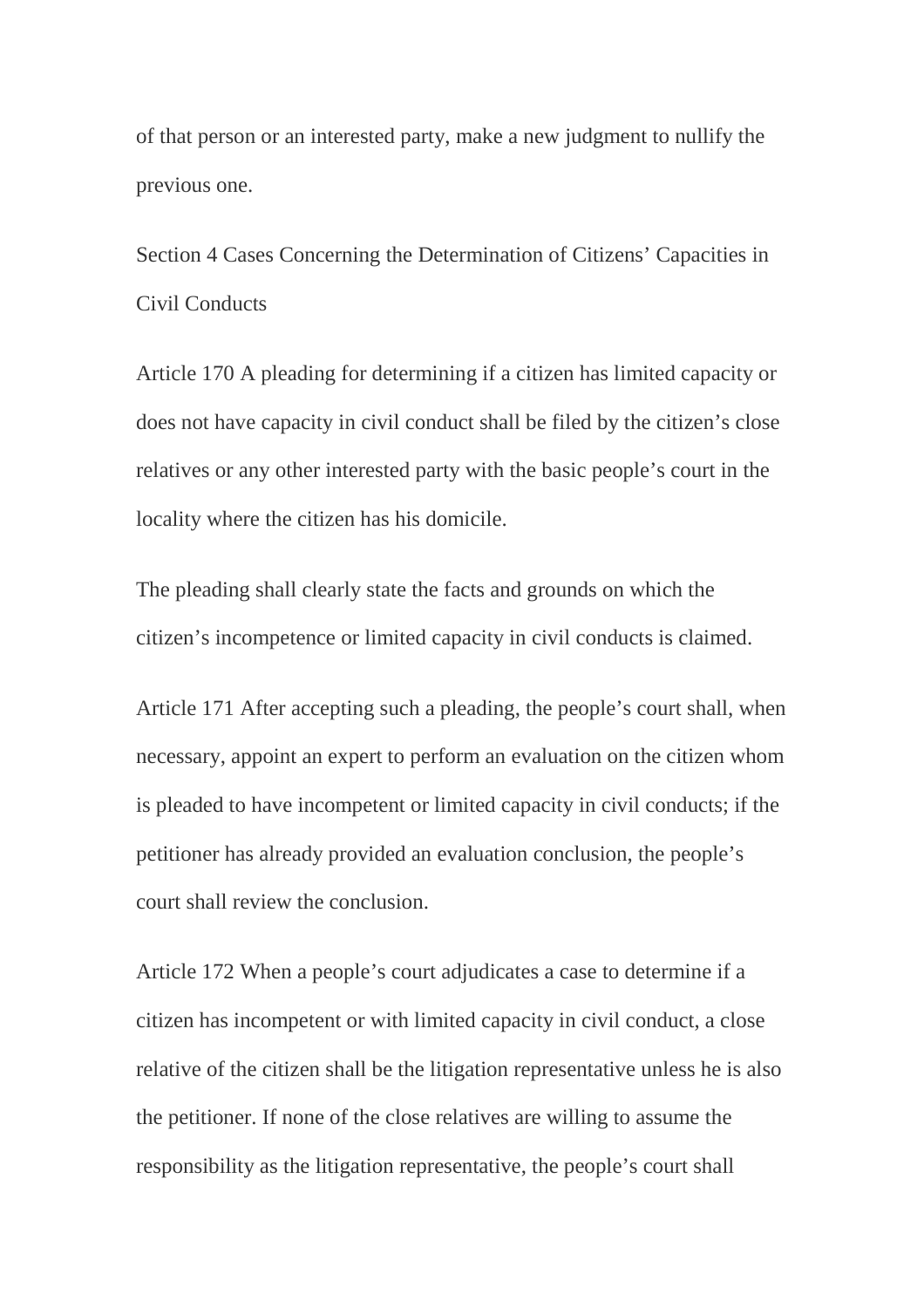appoint one of them as a litigation representative for the citizen. If the citizen's state of health permits, the people's court may also question the citizen.

If the people's court is convinced, after adjudication, that the pleading is based on facts, it shall make a judgment to determine the citizen has incompetent or limited capacity in civil conduct; if the court finds that the pleading is not based on facts, it shall make a judgment to reject the plead.

Article 173 Based on a pleading filed by a person who was found to have incompetent or limited capacity in civil conduct or filed by his guardian, if the people's court finds that the causation that makes the person to have incompetent or limited capacity in civil conduct has disappeared, it shall make a new judgment to nullify the previous one.

Section 5 Cases Concerning the Determination of Ownerless Property

Article 174 A petition for determining a property to be ownerless shall be filed by a citizen, legal person, or an organization with the basic people's court located in the place where the property is located.

The petition shall clearly state the type and quantity of the property and the grounds on which the petition for determining the property to be ownerless is filed.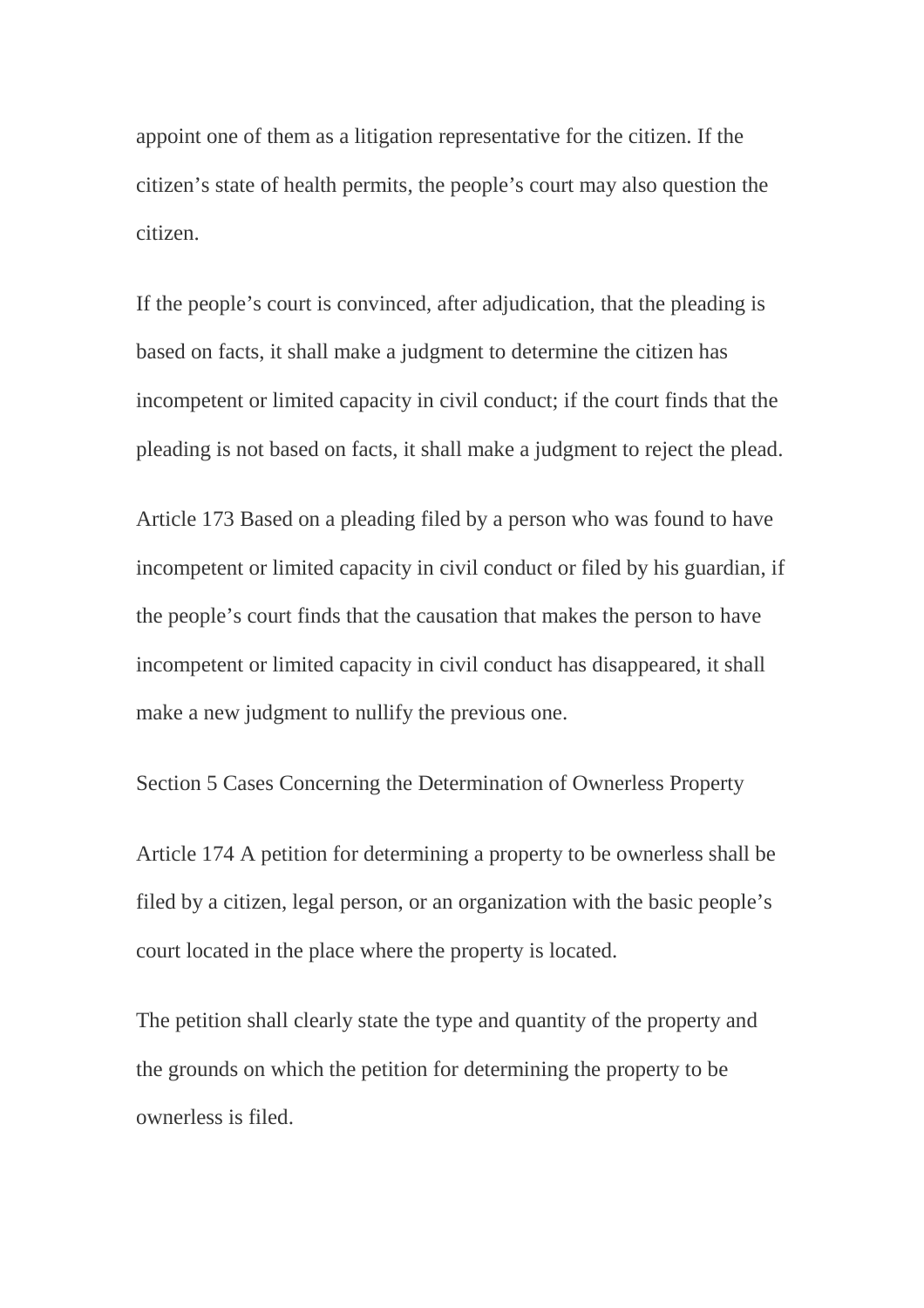Article 175 After accepting such a petition, the people's court shall review and verify the petition and then issue a public announcement to see if anyone would claim the property. If no one claims the property for a year after the public announcement was issued, the people's court shall make a judgment to declare the property is ownerless and turn the property over to the treasury of the state or a collective unit.

Article 176 After a property was determined by a judgment to be ownerless, if the owner of the property or his successor emerges, he may claim the property within the statutory limitation proscribed in the General Principle of Civil Law, the people's court shall, after examination and verification, make a new judgment to nullify the previous one.

Chapter 16 Procedure of Adjudication Supervision

Article 177 If the president of a people's court at any level finds some definite errors in a legally effective judgment or ruling rendered by his court and deems it is necessary to have the case re-adjudicated, he shall refer the case to the adjudication committee for discussion and decision.

If the Supreme People's Court finds some definite errors in a legally effective judgment or rulings rendered by a local people's court at any level, or if a people's court at a higher level finds some definite errors in a legally effective judgment or ruling of a people's court at a lower level,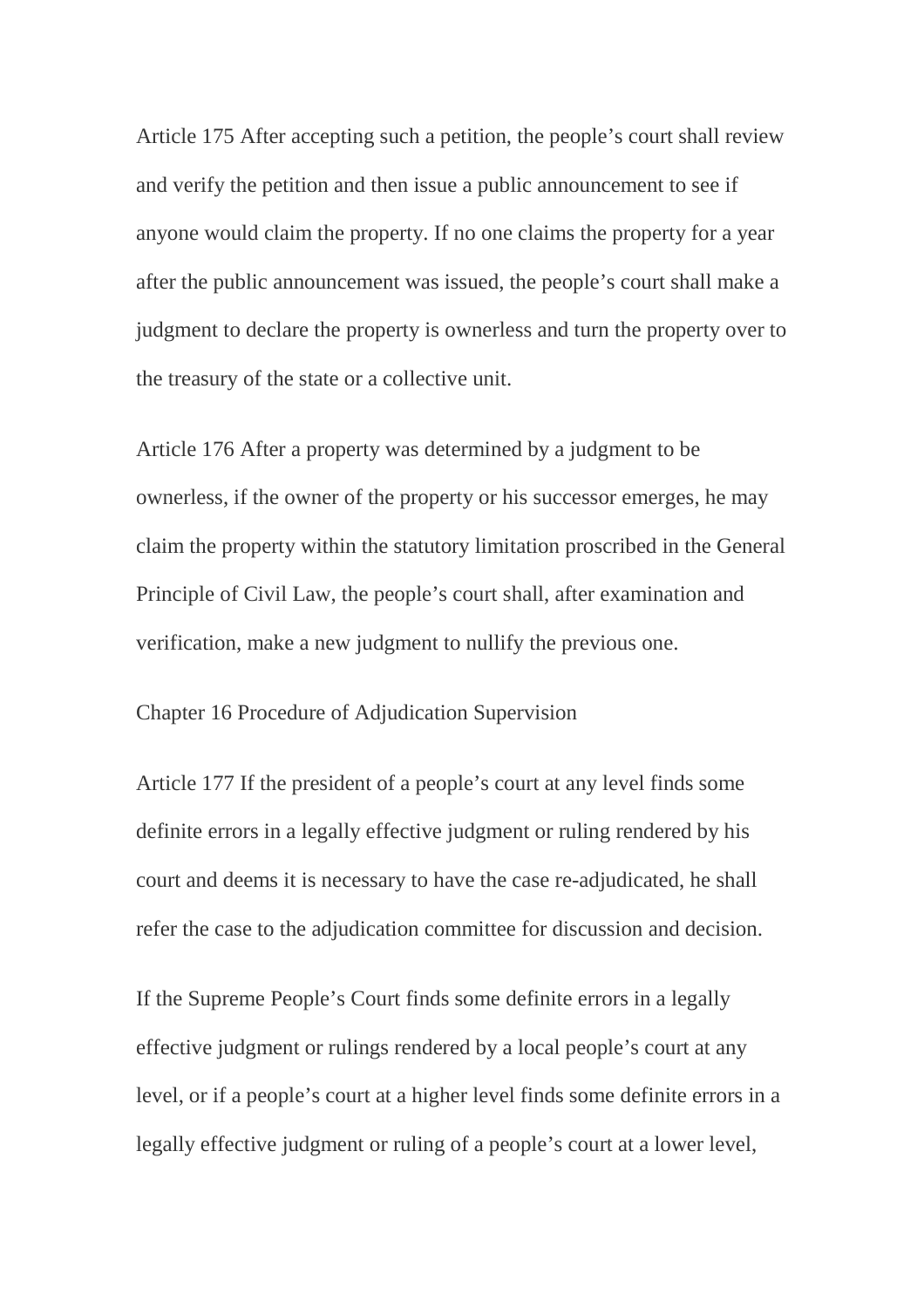the Supreme People's Court or the people's court at the higher level shall have the power to bring the case up to be re-adjudicated by itself or direct the people's court at a lower level to conduct a re-adjudication.

Article 178 If a party considers that a legally effective judgment or ruling has some errors, he may petition the people's court at the next higher level for retrial; however, the enforcement of the judgment or ruling shall not be suspended.

Article 179 If a petition for retrial made by a party involves any of the following circumstances, the people's court shall retry the case: (1) There is new evidence which is conclusive enough to overrule the original judgment or ruling; (2) The main evidence used in the original judgment or ruling to find the facts was insufficient; (3) The main evidence used in the original judgment or ruling to find the facts was forged; (4) The main evidence used in the original judgment or ruling to find the facts was not cross-examined; (5) Any party to a lawsuit is unable to obtain the evidence necessary for adjudicating the case because of some realistic reasons and has applied to the people's court for investigation and collection of such evidence in writing, but the people's court fails to investigate and collect such evidence; (6) There was an error in the application of the law in the original judgment or ruling; (7) The jurisdiction was in violation of legal provisions and was improper; (8) The trial organization was unlawfully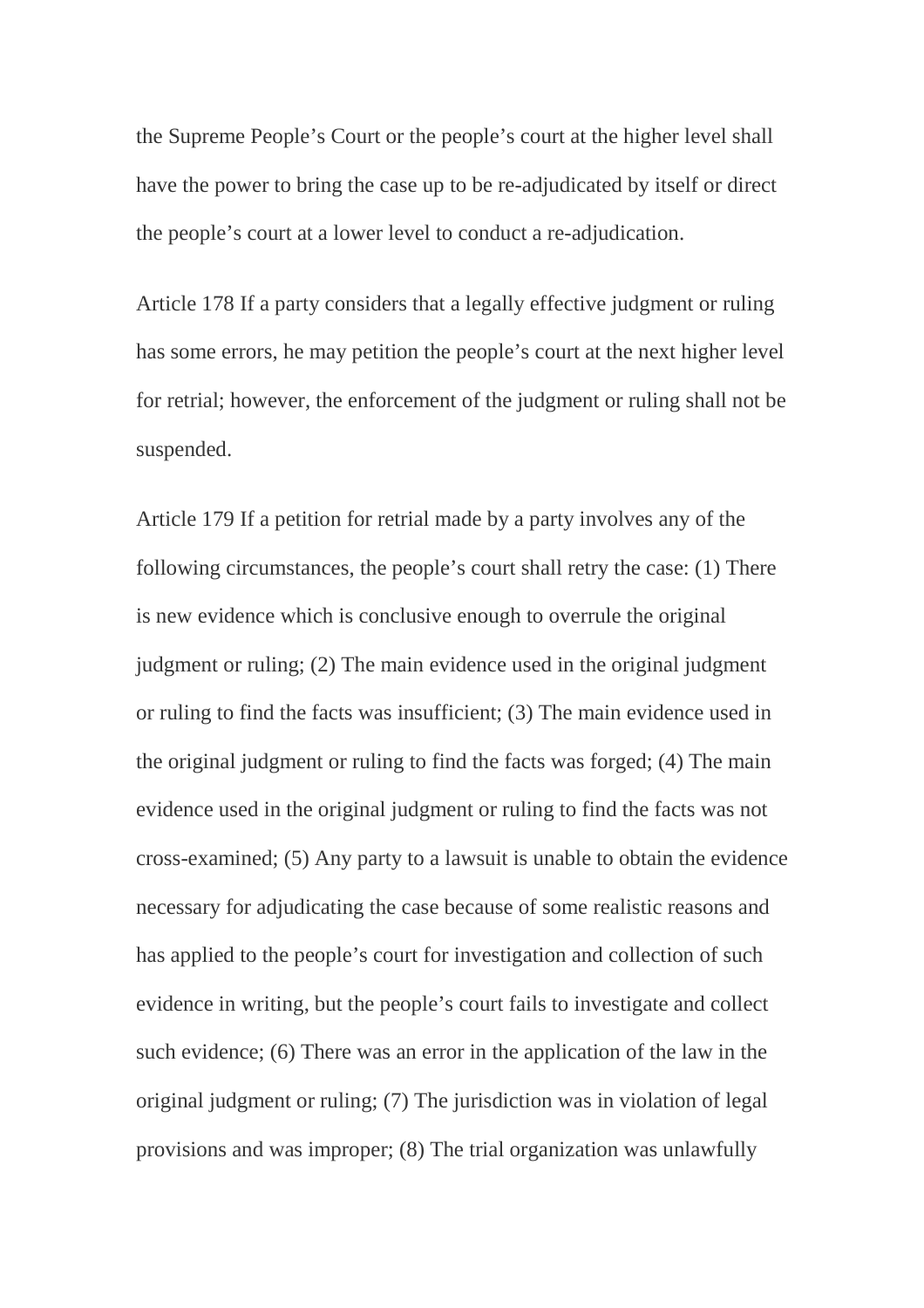formed or the adjudicators that should withdraw have not done so; (9) The person incapable of action is not represented by a legal agent, or the party that should participate in the litigation failed to do so because of the reasons not attributable to himself or his legal agent; (10) The party's right to debate was deprived of in violation of the law; (11) The default judgment in the absence of the party was made whereas that party was not served with summons; (12) Some claims were omitted or exceeded in the original judgment or ruling; or (13) The legal document on which the original judgment or ruling was made is cancelled or revised.

With respect to a violation of the legal procedure by a people's court that may have affected the correctness of the judgment or ruling in the case or the situation that adjudicating personnel involved themselves in any conduct of embezzlement, bribery, practicing favoritism for himself or relatives, or twisting the law in rendering judgment, the people's court shall retry the case.

Article 180 A party that applies for retrial shall submit a retrial petition and other materials. The people's court shall, within five days after receiving the retrial petition, serve the duplicate of the retrial petition on the opposing party. The opposing party shall submit written opinions within 15 days after receiving the duplicate of the retrial petition; and the failure to submit written opinions will not affect the review by the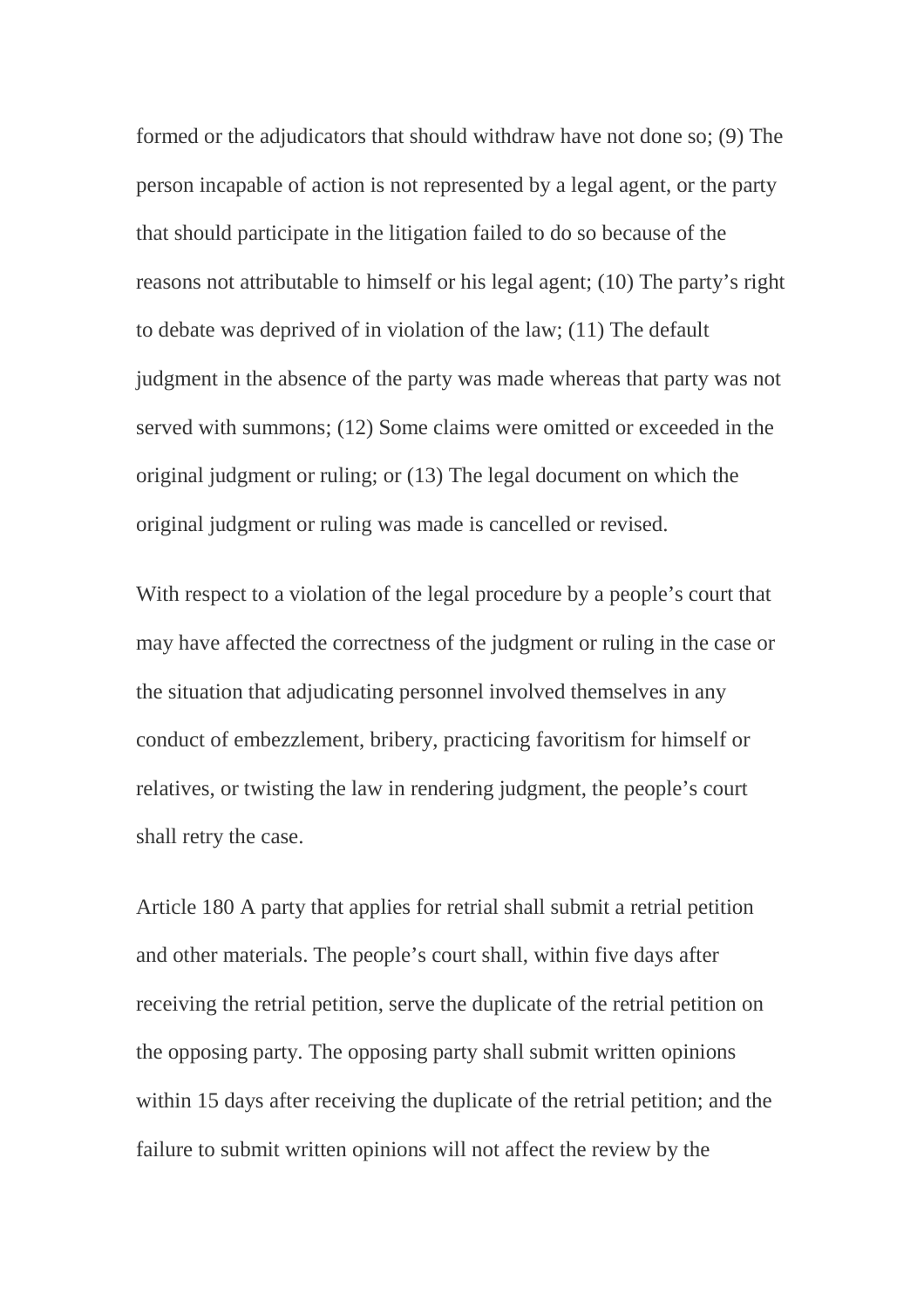people's court. The people's court may require the applicant and the opposing party to supplement relevant matters and may inquire about relevant matters.

Article 181 The people's court shall review a retrial petition within three months after receiving it, and rule to retry the case if the retrial petition is under any of the circumstances specified in Article 179 of this Law; or rule to reject the petition if the retrial petition is not under any of the circumstances specified in Article 179 of this Law. Where an extension of the term is necessary for special circumstances, it shall be subject to the approval of the president of the court.

If a case is ruled to be retried upon application of a party involved, the case shall be retried by an intermediate people's court or a people's court at a higher level. If a case is ruled to be retried by the Supreme People's Court or a higher people's court, the case shall be retried by the court that ruled the retrial or any other people's court, or may be retried by the people's court that originally tried the case.

Article 182 For a legally effective mediation statement, if evidence provided by a party proves that the mediation violates the principle of voluntariness and the content of the mediation statement is in violation of the law, the party may plead for a re-adjudication. The people's court shall, upon examination and verification, re-adjudicate the case.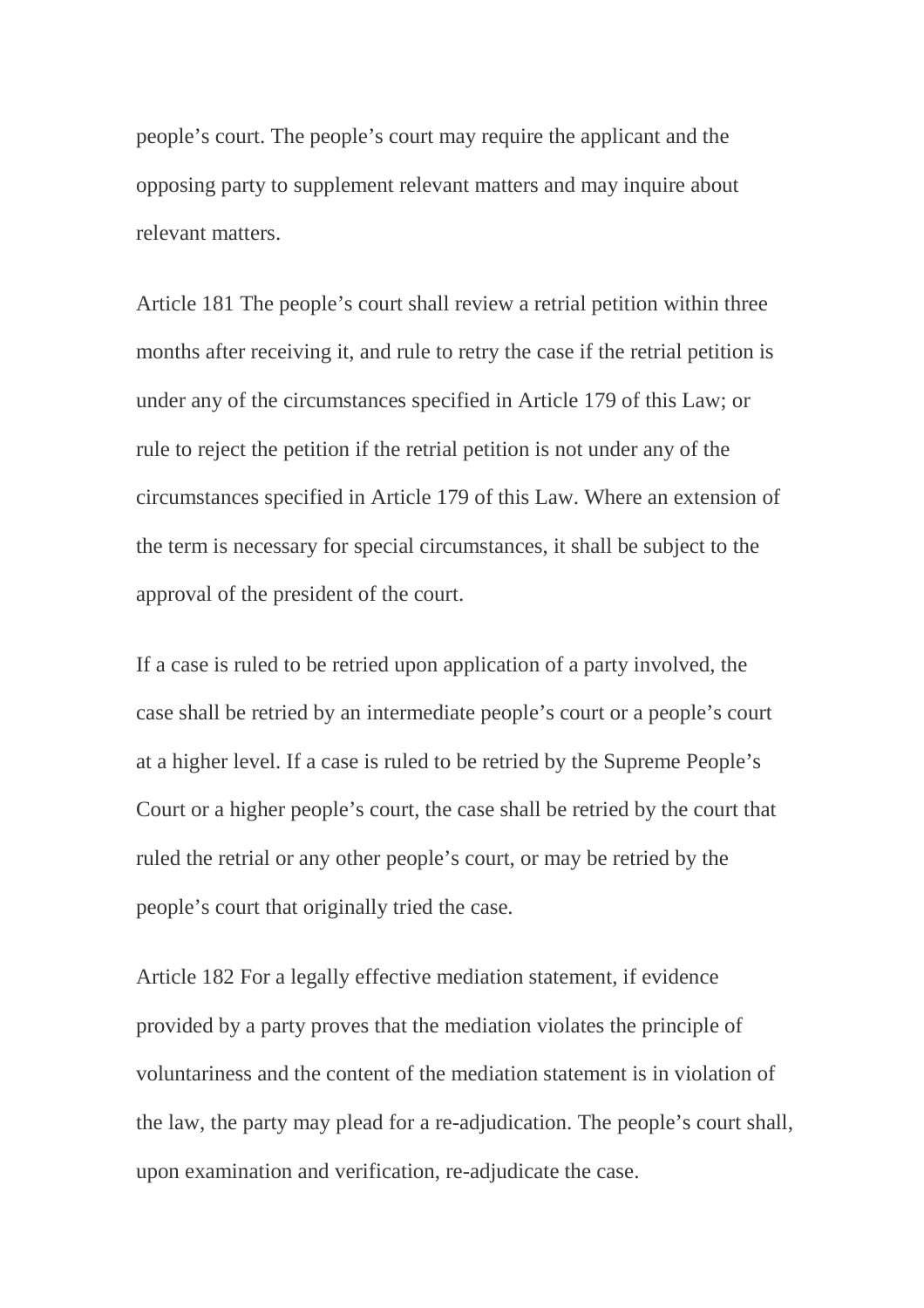Article 183 For a legally effective judgment on dissolution of marriage, no party shall apply for a re-adjudication.

Article 184 Any retrial petition by a party shall be made within two years after the judgment or ruling becomes legally effective; or be made within three months after the party has known or should know that the legal document on which the original judgment or ruling was made is cancelled or revised or that the adjudicating personnel were involved in any conduct of embezzlement, bribery, practicing favoritism for himself or relatives, or twisting the law in rendering judgment after two years.

Article 185 When a decision is made to retry a case according to the procedure of adjudication supervision, the enforcement of the original judgment shall be ordered to be suspended. The order shall be signed by the president of the court, and the seal of the people's court shall be affixed to it.

Article 186 For a case to be retried by a people's court according to the procedure of adjudication supervision, if the legally effective judgment or ruling was made by a court of first instance, the case shall be retried according to the procedure of first instance, and the parties may appeal against the new judgment or ruling; if the legally effective judgment or ruling was made by a court of second instance, it shall be retried according to the procedure of second instance, and the new judgment or ruling shall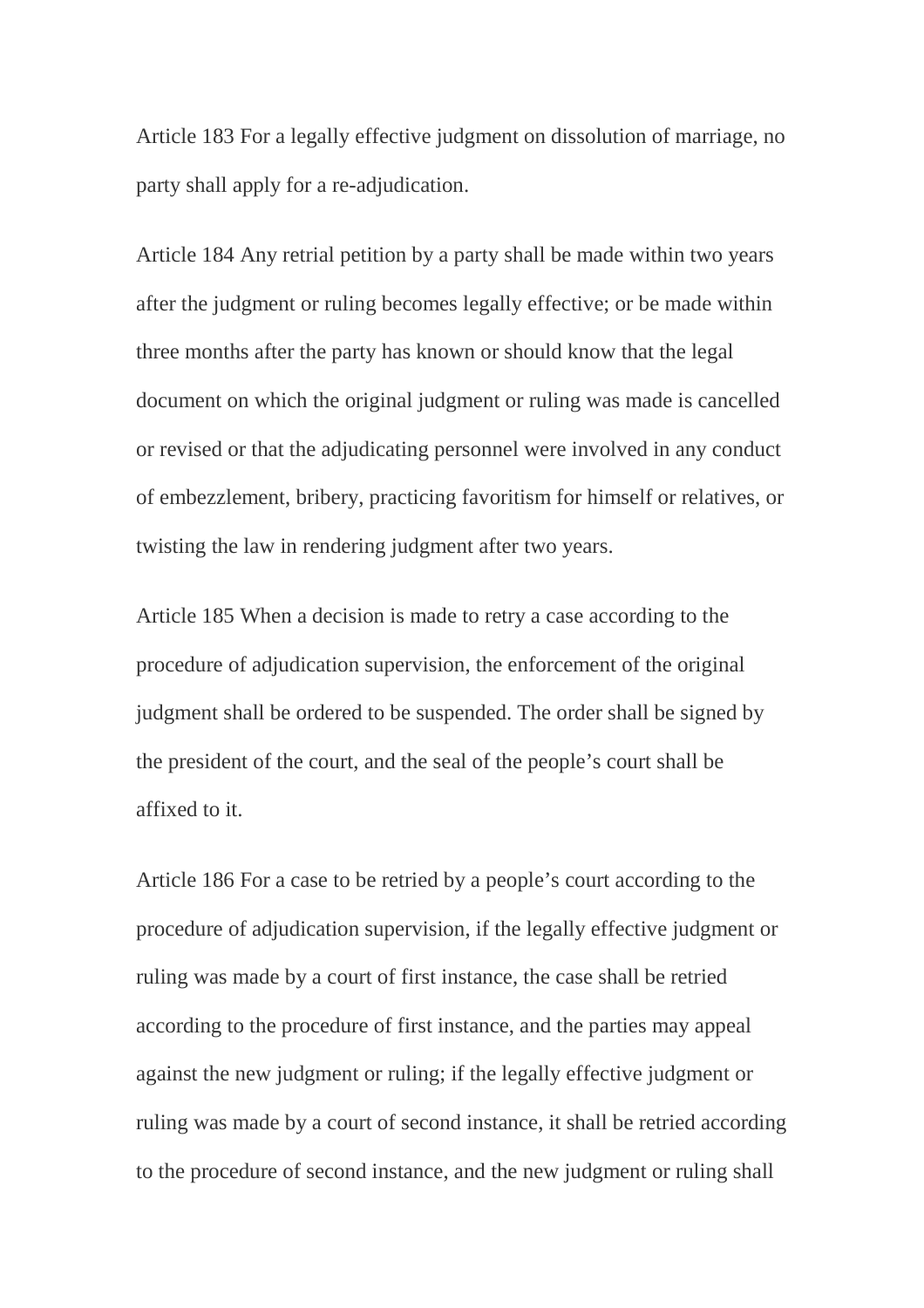be legally effective; if it is a case that was brought up for a retrial by a people's court at a higher level, it shall be retried according to the procedure of second instance, and the new judgment or ruling shall be legally effective.

The people's court shall, in retrying a case, form a new collegial bench.

Article 187 If the Supreme People's Procuratorate discovers that a legally effective judgment or ruling made by a people's court at any level, or if a people's procuratorate at a higher level discovers that a legally effective judgment or ruling made by a people's court at a lower level, involves any of the circumstances specified in Article 179 of this Law, the Supreme People's Procuratorate or the people's procuratorate at a higher level shall respectively file a protest.

If a local people's procuratorate at any level discovers that a legally effective judgment or ruling made by a people's court at the same level involves any of the circumstances specified in Article 179 of this Law, the people's procuratorate shall ask the people's procuratorate at a higher level to file a protest with the people's court at the same level.

Article 188 With respect to a case protested by a people's procuratorate, the people's court that has accepted the protest shall render a ruling for retrial within 30 days after receiving the protest; and a case under any of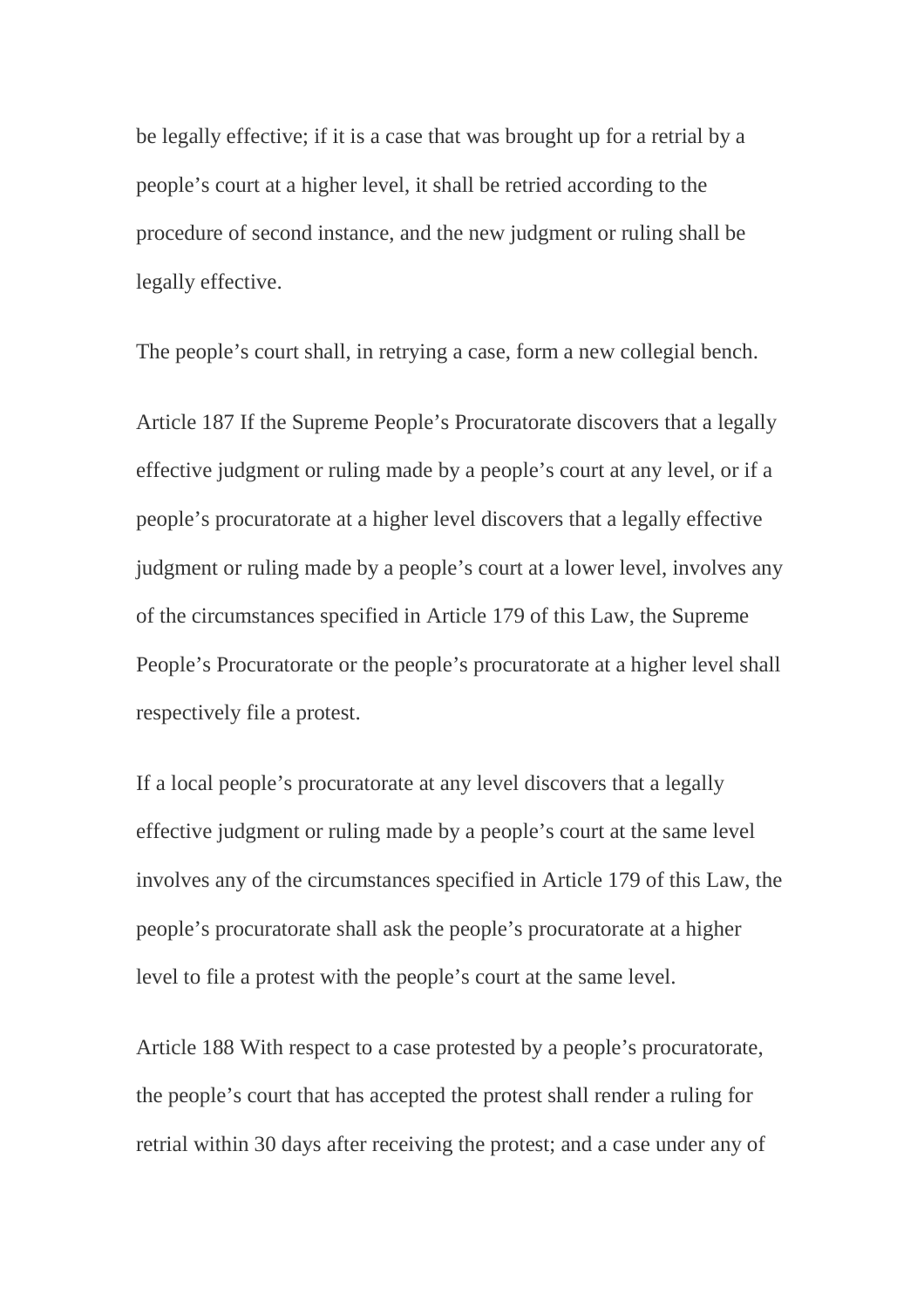the circumstances specified in Items (1) up to (5) of Paragraph 1 of Article 179 of this Law may be retried by the people's court at the next lower level.

Article 189 When the people's procuratorate decides to file a protest against a judgment or ruling made by a people's court, it shall produce a motion of protest.

Article 190 When a people's court hears a case protested by a people's procuratorate, the court shall notify the people's procuratorate to send personnel to the court.

Chapter 17 Procedure for Hastening Debt Recovery

Article 191 When a creditor requests his debtor to repay money or negotiable instrument, he may plead the basic people's court that has jurisdiction to issue a warrant for payment if the following requirements are met: (1) The creditor and the debtor are not involved in other debt disputes; and (2) The warrant for payment can be served on the debtor.

The pleading shall clearly state the requested amount of money or quantity of negotiable instrument and the facts and evidence on the basis of which the request is made.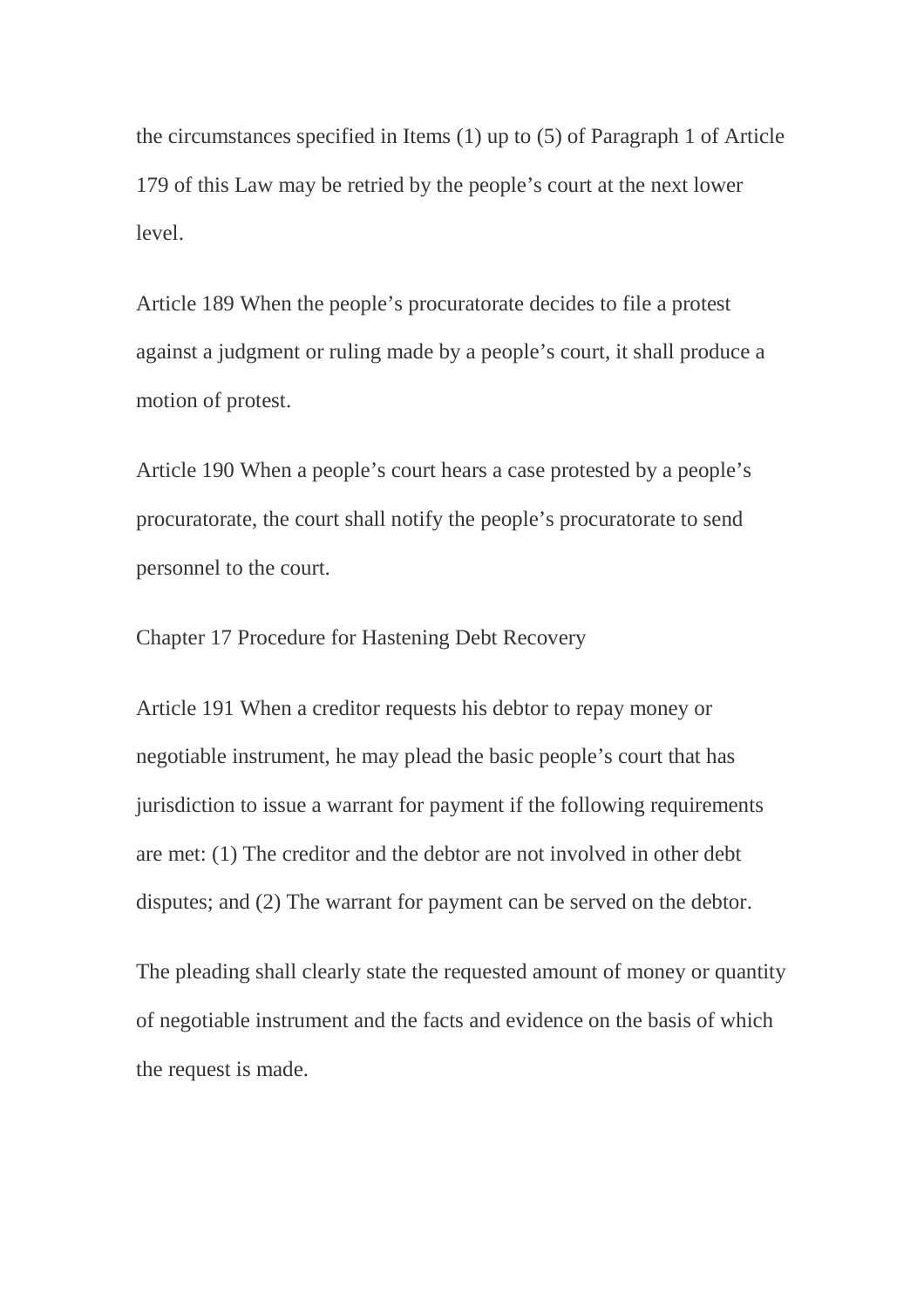Article 192 After a creditor files his pleading, the people's court shall, within five days, inform the creditor whether his pleading is accepted.

Article 193 After accepting such a pleading, the people's court shall, upon examination of the facts and evidence provided by the creditor, if the relationship of the creditor's rights and the debtor's obligations is definite and legitimate, issue a warrant for payment to the debtor within 15 days from accepting the pleading. If the pleading is untenable, the people's court shall make a ruling to dismiss it.

The debtor shall, within 15 days from the receipt of the warrant for payment, pay off his debts or submit a written objection to the people's court.

If the debtor has neither submitted an objection nor complied with the warrant for payment within the time limit specified in the preceding paragraph, the creditor may ask the people's court to enforce the warrant.

Article 194 The people's court shall, upon receiving the written objection submitted by the debtor, make a ruling to stop the procedure for supervising debt collection and the warrant for payment shall be invalidated automatically. However, the creditor may then file a lawsuit.

Chapter 18 Procedure of Public Summon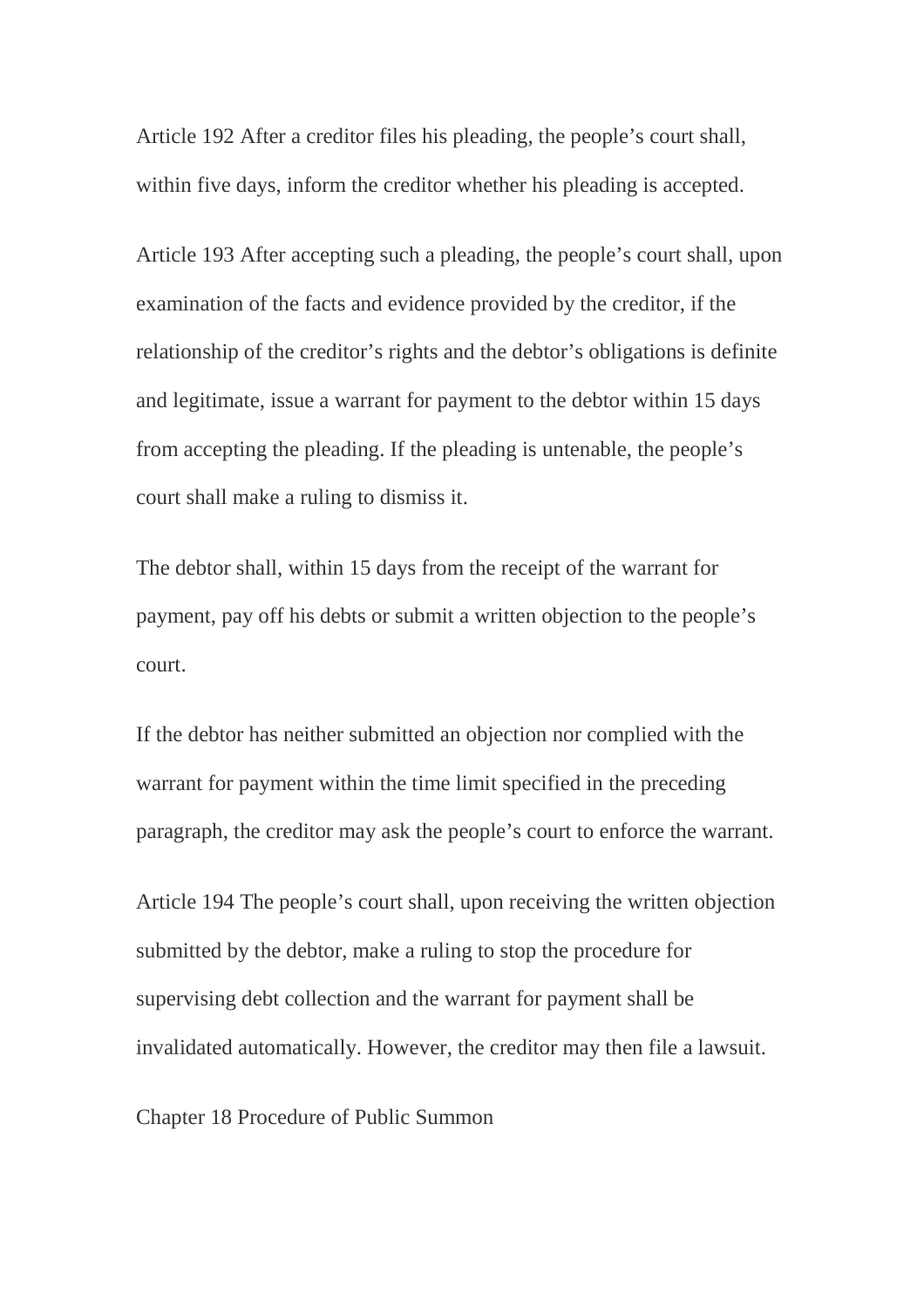Article 195 An owner of a transferable negotiable instrument according to regulations may, if the instrument is stolen, lost, or missing, plead the basic people's court located in the place where the instrument to be paid to issue a public summon. The provisions of this Chapter shall also be applicable to other matters related to public summon according to legal provisions.

Anyone who applies for a public summon shall submit to the people's court an application which shall clearly state the main contents of the bill such as the face value, the issuer, the holder, the endorser, and the grounds and facts on which the application is made.

Article 196 The people's court shall, upon deciding to accept the pleading, notify the payer to suspend the payment, and within three days, issue a public summon to invite the interested parties to claim their rights or interests. The time limit of the public summon shall be at the discretion of the people's court, however, it shall not be less than sixty days.

Article 197 The payer shall, upon receiving the notification of payment suspension issued by a people's court, suspend the payment till the conclusion of the procedure of public summon.

Within the time limit of a public summon, any act to transfer the rights of the disputed instrument shall have no legal effects.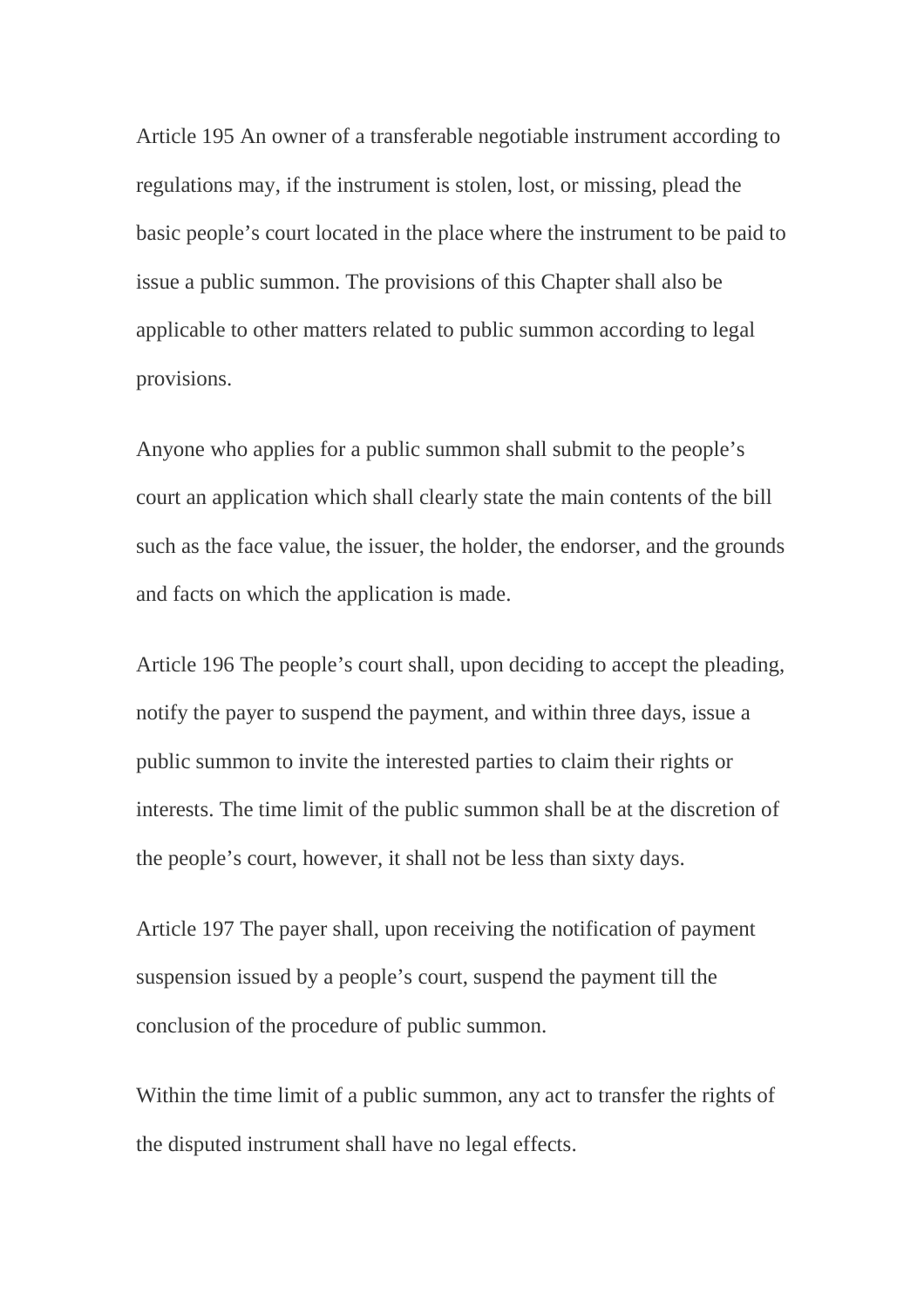Article 198 Any interested parties shall plead the people's court for asserting their claims within the time limit of a public summon.

After receiving a pleading of an interested party for asserting his claims, the people's court shall make a ruling to conclude the procedure of the public summon to invite the interested parties to assert their claims and notify the applicant and the payer.

The applicant or the claimant may institute a lawsuit in the people's court.

Article 199 If no one asserts a claim, the people's court shall make a judgment on the basis of the petition to declare the negotiable instrument null and void. The judgment shall be announced in a public notice, and the payer of the bill shall be notified of the judgment. As of the date of the public notice, the applicant shall be entitled to claim payment from the payer.

Article 200 If an interested party for a legitimate reason was unable to plead the people's court for asserting his claim before the judgment was made, he may, within one year from the day he knew or should have known of the public notice of the judgment, file a lawsuit in the people's court that made the judgment.

Part Three Procedure of Enforcement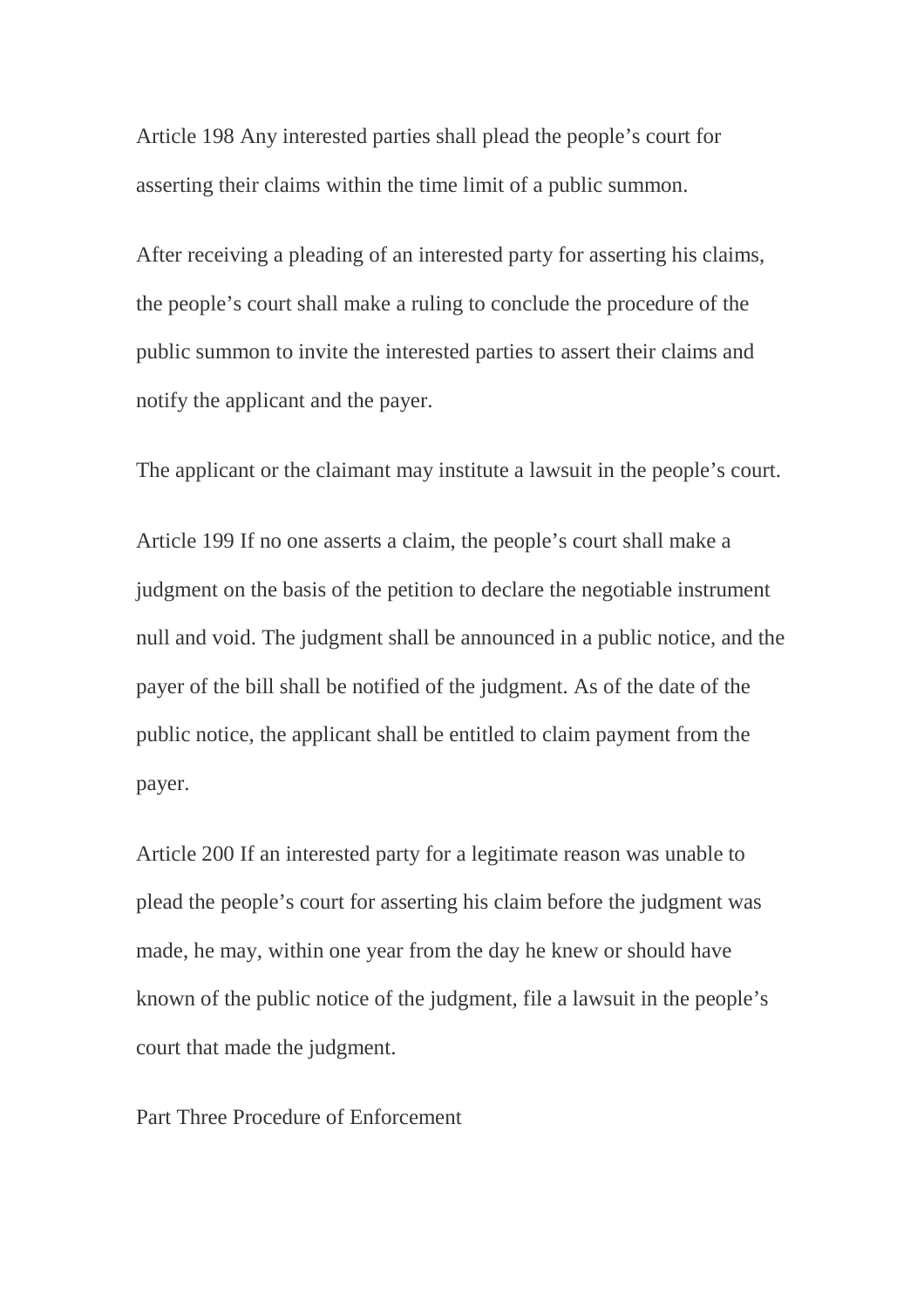## Chapter 19 General Stipulations

Article 201 Legally effective judgments or rulings of civil cases and the parts of judgments or rulings related to property in criminal cases shall be enforced by the people's court of first instance or the people's court at the same level where the property that is to be enforced is located.

Other legal documents that are to be enforced by a people's court as prescribed by law shall be enforced by the people's court located in the place where the person to be enforced has his domicile or where the property that is subject to the enforcement is located.

Article 202 If a party or any interested party considers that the enforcement is in violation of legal provisions, it may raise a written objection to the people's court in charge of the enforcement. If a party or any interested party raises a written objection, the people's court shall review the written objection within 15 days after receiving it. If the objection is tenable, the people's court shall rule to cancel or correct the enforcement; and if the objection is untenable, the people's court shall rule to reject the objection. If a party or any interested party is not satisfied with the ruling, it may apply for reconsideration to the people's court at the next higher level within 10 days after the ruling is served.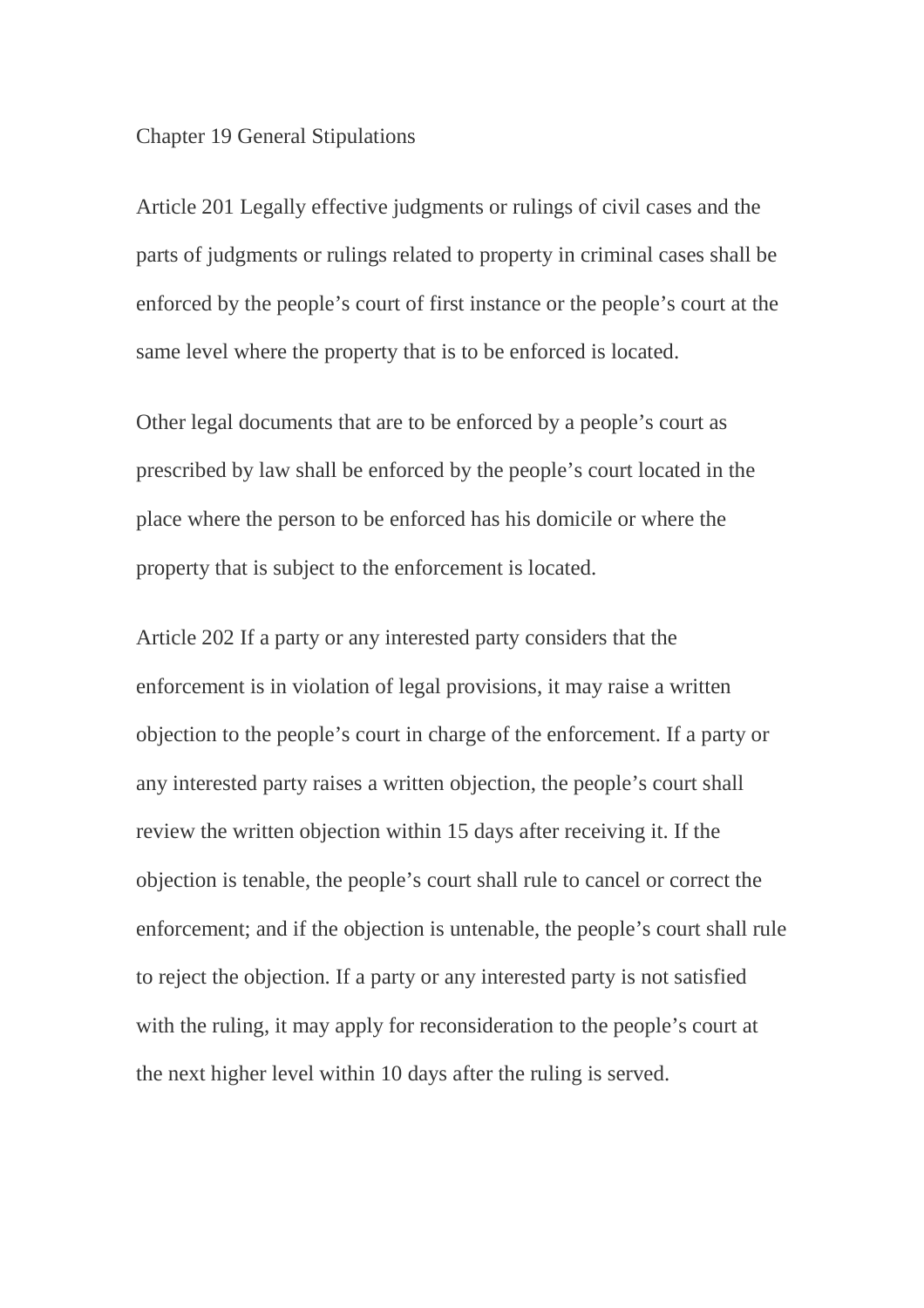Article 203 If the people's court fails to make enforcement within six months after receiving the application for enforcement, the person who has applied for the enforcement may apply for enforcement to the people's court at the next higher level. Upon review, the people's court at the next higher level may order the original people's court to make enforcement within a specified period of time, or may decide to make enforcement by itself or direct any other people's court to make enforcement.

Article 204 If, during the course of enforcement, a person who is not involved in the case raises a written objection to the subject matter of the enforcement, the people's court shall review the written objection within 15 days after receiving it. If the objection is tenable, the people's court shall rule to suspend the enforcement on the subject matter; and if the objection is untenable, it shall be rejected. If a person who is not involved in the case or a party involved is not satisfied with the ruling and considers that there is an error in the original judgment or ruling, it shall be dealt with according to the procedure of adjudication supervision; and if a written objection is irrelevant to the original judgment or ruling, the relevant party may file a lawsuit with the people's court within 15 days after the ruling is served.

Article 205 The enforcement shall be carried out by the enforcement officer.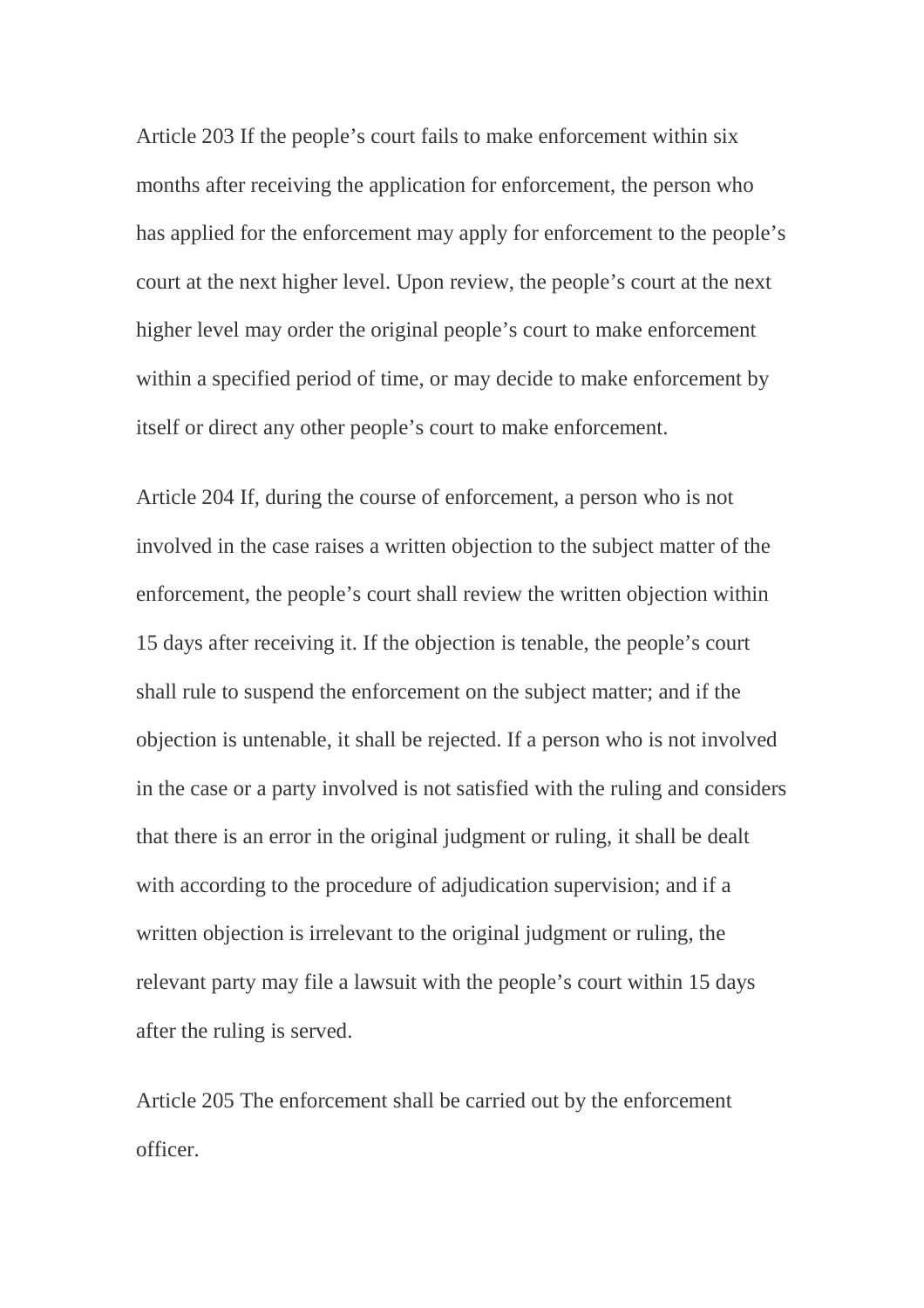In carrying out a compulsory enforcement measure, the enforcement officer shall show his credentials. After the enforcement is completed, the enforcement officer shall make a written record for the particulars of the enforcement, and have it signed or sealed by the persons concerned on the scene.

The people's court may, when necessary, establish executive organs.

Article 206 If a person or property to be subject to enforcement is in another locality, the people's court in that locality may be entrusted to enforce the enforcement. The entrusted people's court shall begin the enforcement within 15 days after receiving a power of attorney and shall not refuse to do so. After the enforcement has been completed, the entrusted people's court shall promptly inform the entrusting people's court with the result of the enforcement by writing. If the enforcement has not been completed within 30 days, the entrusted people's court shall also inform the entrusting people's court with the particulars of the enforcement by writing.

If the entrusted people's court fails to enforce the enforcement within 15 days after receiving the power of attorney, the entrusting people's court may request the people's court at a higher level of the entrusted people's court to instruct the entrusted people's court to enforce the enforcement.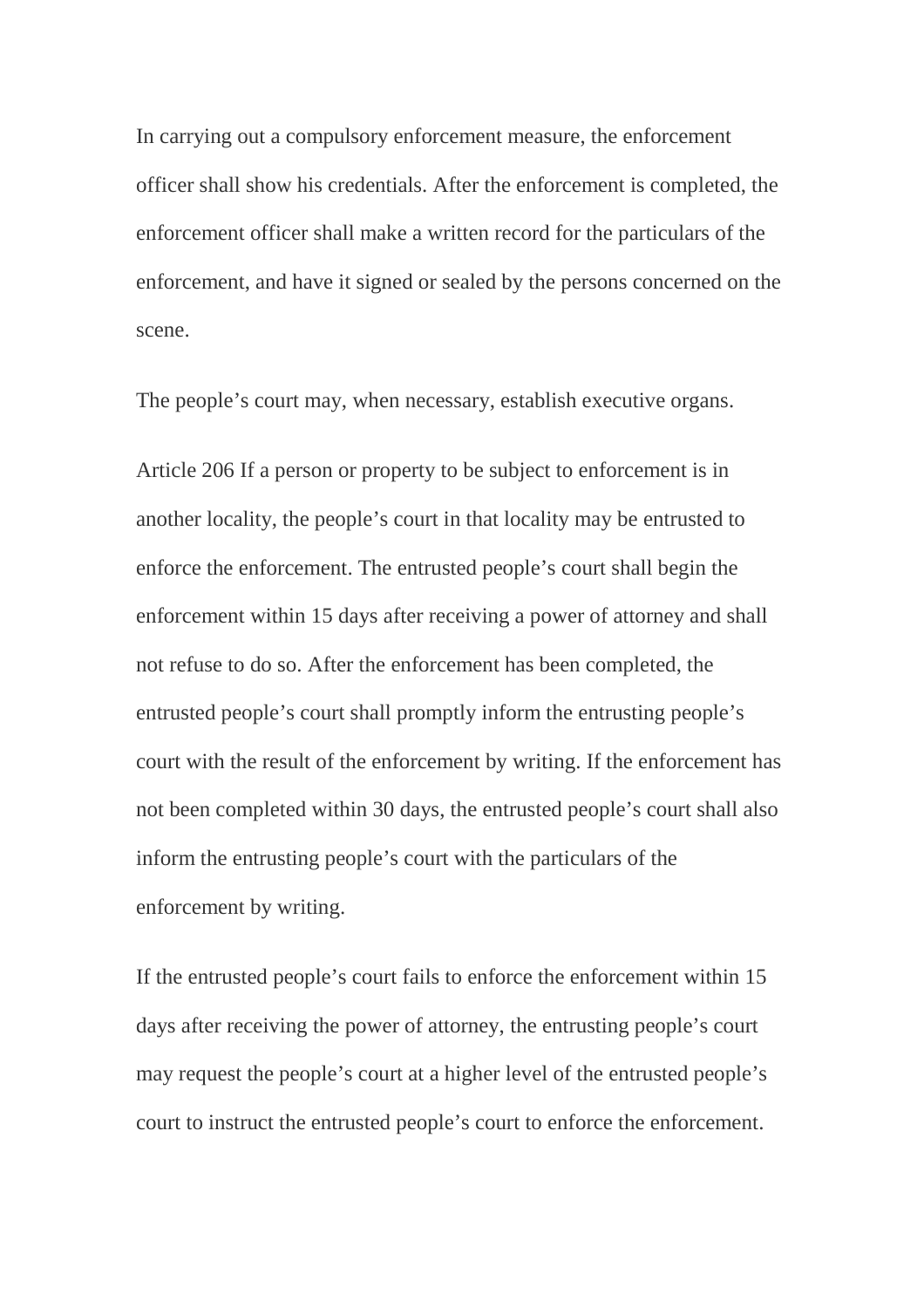Article 207 If, during the course of enforcement, both disputing parties reconcile themselves and reach a settlement agreement on their own initiative, the enforcement officer shall make a written record of the terms of the settlement and have both parties affix their signatures or seals onto the record.

If one party fails to fulfill the settlement agreement, the people's court may, at the request of the other party, resume the enforcement according to the original and effective legal document.

Article 208 During the course of enforcement, if the person to be enforced provides a surety, the people's court may, with the consent of the person who has applied for the enforcement, decide to postpone the enforcement or defer the time limit for the enforcement. If the person to be enforced fails again to perform his duty within the new time limit, the people's court shall have the power to enforce the guaranteed property of the person to be enforced or the property of the guarantor.

Article 209 If the citizen to be enforced dies, his debts shall be paid off from his estate; if a legal person or any other organization to be subject to enforcement is terminated, the party that succeeds to its rights and obligations shall fulfill the obligations.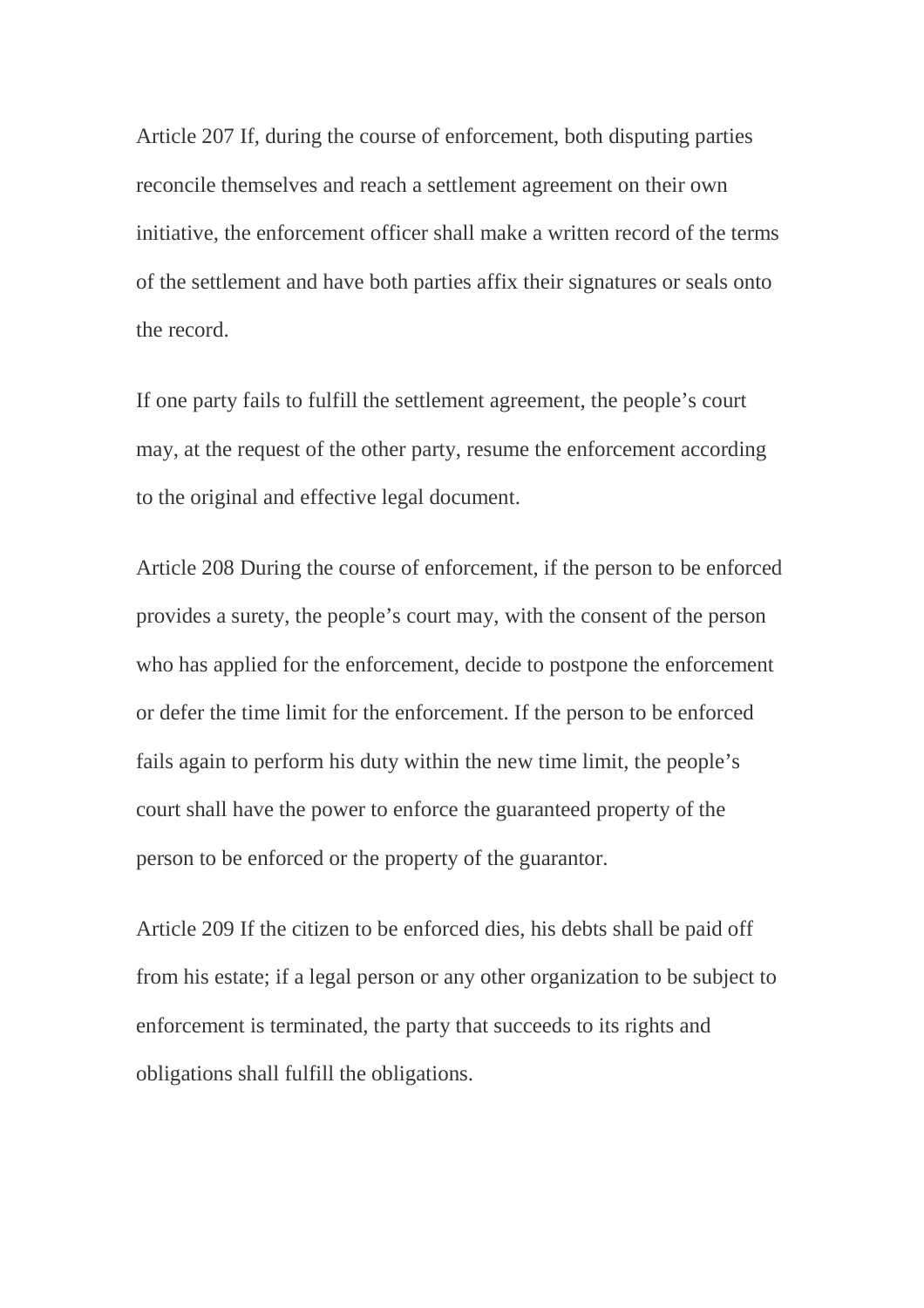Article 210 After an enforcement has been enforced according to a judgment, ruling, or legal document, if a definite error is discovered in such a judgment, ruling, or legal document and therefore such a judgment, ruling, or legal document has been revoked by a people's court, the people's court shall, with respect to the property which has been enforcement, make a ruling to order the person who has received the enforcement property to return the property. If he refuses to return the property, a compulsory enforcement shall be enforced on him.

Article 211 The provisions of this Part shall be applicable to the enforcement of a mediation agreement drawn up by a people's court.

Chapter 20 Application and Referral of Enforcement

Article 212 All the parties shall comply with a legally effective judgment or ruling in a civil case. If a party refuses to comply, the other party may apply to the people's court for enforcement, or the judge may refer the matter to an enforcement officer for enforcement.

All the parties shall also comply with a mediation agreement or other legal documents that are to be enforced by a people's court. If a party refuses to comply, the other party may apply to the people's court for enforcement.

Article 213 If a party fails to comply with an award made by an arbitration institution that was established according to law, the other party may apply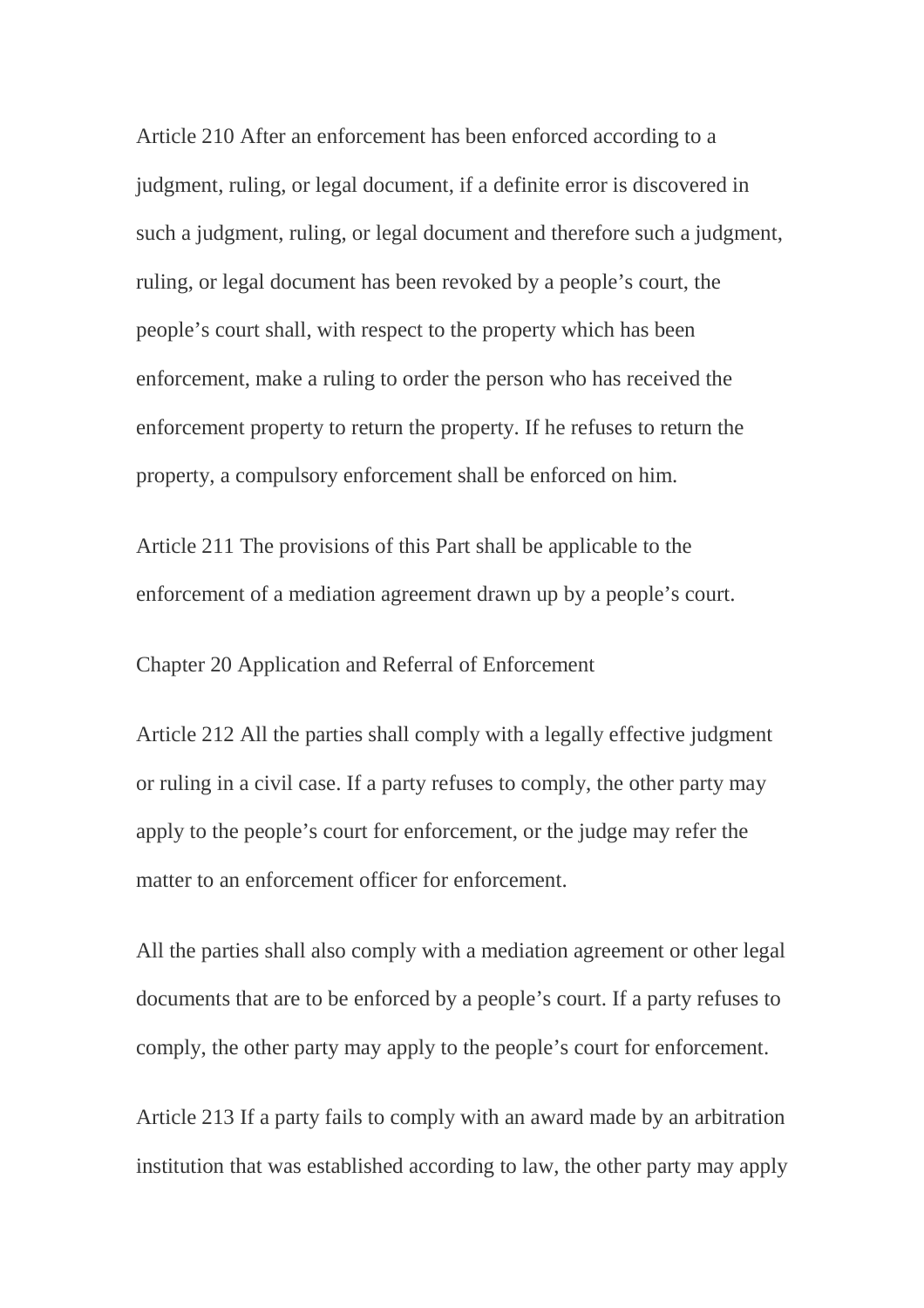for enforcement to the people's court which has jurisdiction over the case. The applied people's court shall enforce the award.

If the party whom the application of enforcement is filed against provides evidence to prove that the arbitration award involves any of the following circumstances, the people's court shall, after examination and verification by a collegial bench, rule to revoke the enforcement of the arbitration award: (1) Where the parties have not stipulated an arbitration clause in the contract or have not

subsequently reached a written agreement on arbitration; (2) Where the matters being arbitrated exceed the scope of the arbitration agreement or the authority of the arbitration agency; (3) Where the formation of an arbitration tribunal or the procedure of arbitration is not in conformity with the legal procedure; (4) Where the main evidence for finding the facts is insufficient; (5) Where there is an error in the application of the law; or (6) Where the arbitrators involved in any of conducts of embezzlement, bribery, practicing favoritism for himself or relatives, twisting the law in rendering arbitration award.

If a people's court determines that the enforcement of an arbitration award would contradict the social and public interest, it shall make a ruling of not to enforce the award.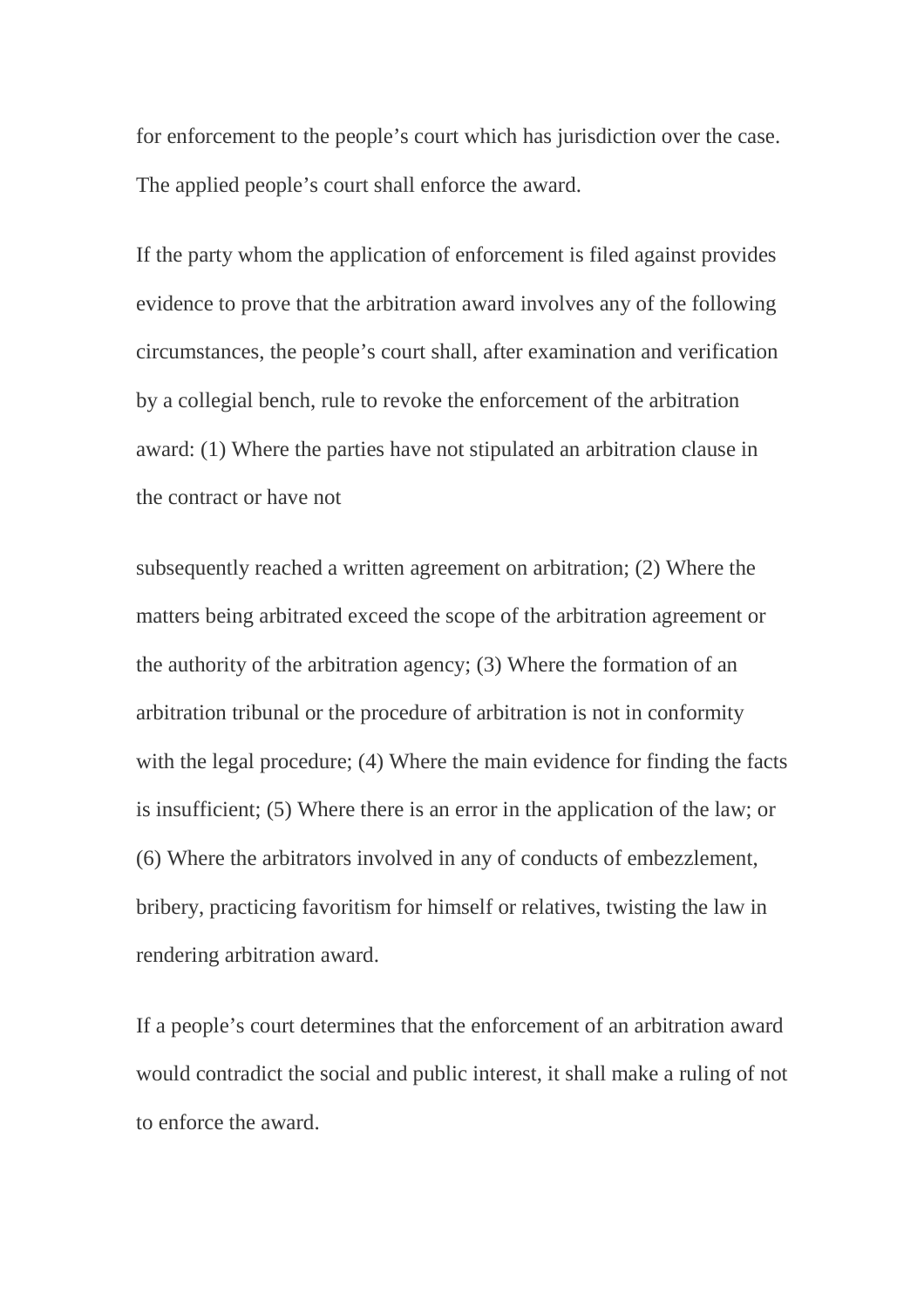The above-mentioned order shall be served on both parties and the arbitration agency.

Where an arbitration award is ruled by a people's court not to be enforced, the parties may, according to the written arbitration agreement reached by them, apply to the arbitration agency for a new arbitration or bring a lawsuit to a people's court.

Article 214 If a party fails to comply with a certificate of obligation enforcement by a notary office according to law, the other party may apply to the people's court that has the jurisdiction over the case for the enforcement of the obligation and the applied people's court shall enforce such an obligation.

If a people's court discovers a definite error in a notarized certificate of obligation, the people's court shall make a ruling not to enforce the obligation and serve the letter of the ruling to the both parties and the notary office.

Article 215 The time limit for the submission of an application for enforcement shall be two years. The suspension or termination of the time limit for the submission of an application for enforcement shall be governed by the provisions on the suspension or termination of the statute of limitation.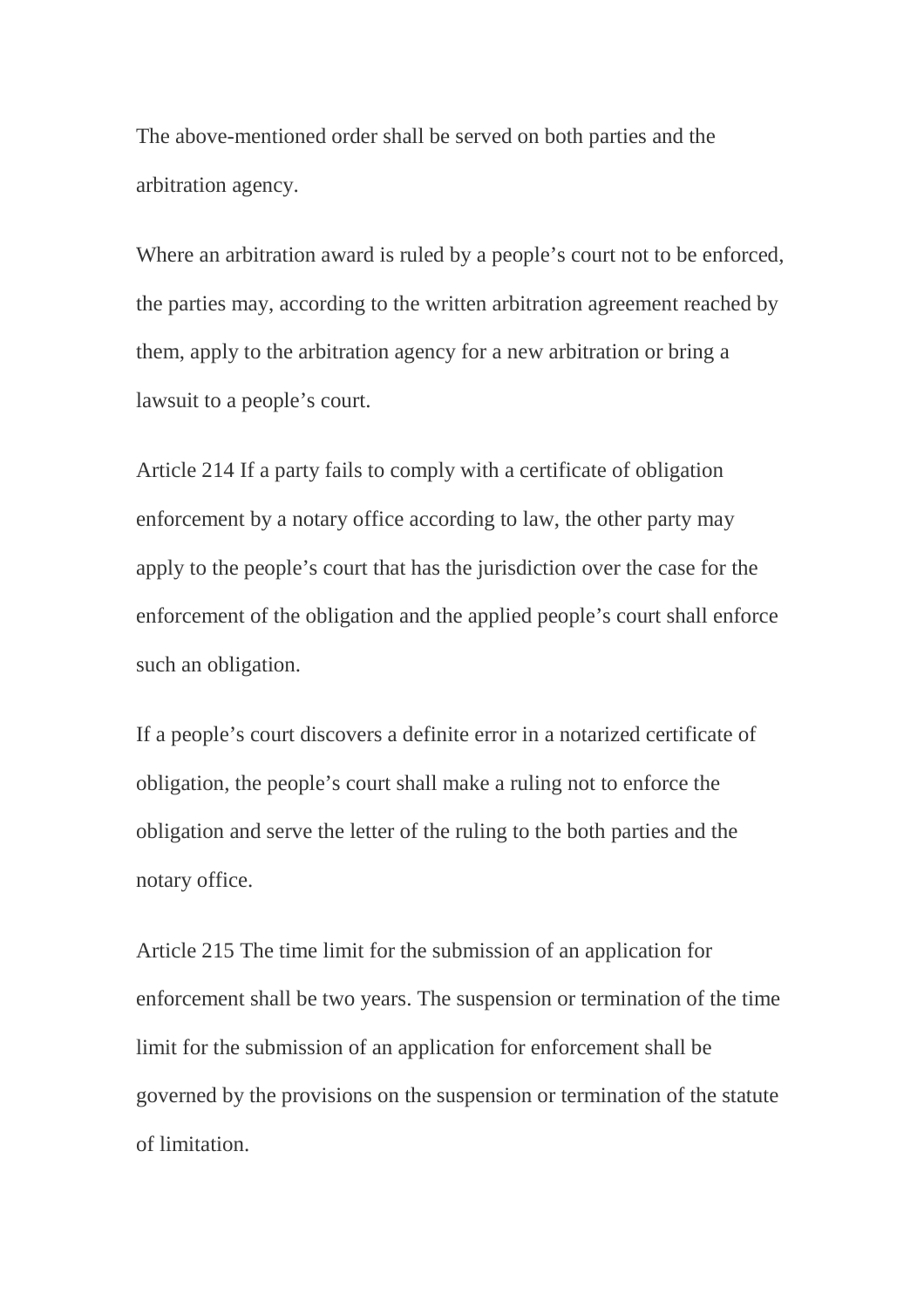The time limit prescribed in the preceding paragraph shall be calculated from the last day of the period specified by a legal document for its performance. If a legal document specifies an installment performance, the time limit shall be calculated from the last day of the period specified for each installment of performance. If a legal document does not specify the period of performance, the time limit shall be calculated from the day when the legal document takes effects.

Article 216 An enforcement officer shall, after receiving the application for enforcement or the writ of referral of enforcement, send an enforcement notice to the person to be enforced, instructing him to comply with the enforcement within the specified time limit. If the person fails to comply with the enforcement within the time limit, a compulsory enforcement shall be enforced.

If a person to be enforced fails to fulfill the obligations specified in a legal document and may hide or transfer his property, the enforcement officers may take the compulsory enforcement measure immediately.

## Chapter 21 Enforcement Measures

Article 217 If a person to be enforced fails to fulfill the obligations specified in a legal document as instructed by the enforcement notice, he shall report his property situation for the time being and one year before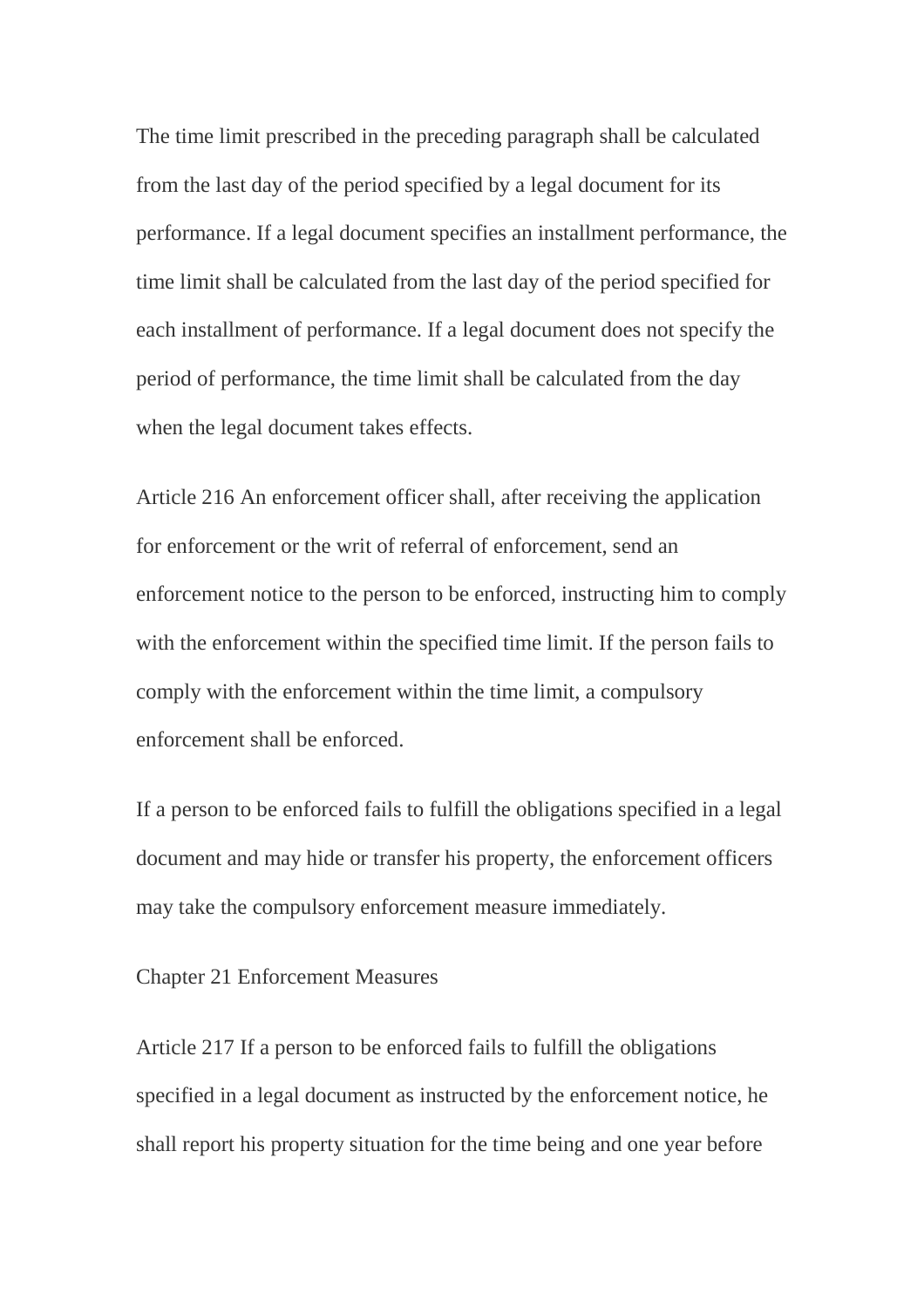he has received the enforcement notice. If a person to be enforced refuses to report his property situation or makes a false report, the people's court may, based on the circumstances, impose a fine or detention on the person to be enforced, his legal representative or the principal leading personnel of the unit or the person directly responsible.

Article 218 If a person to be enforced fails to fulfill the obligations specified in a legal document as instructed by the enforcement notice, the people's court shall have the power to make inquiries to the banks, credit unions or other units that deal with saving deposits about the savings deposited by the person subject to the enforcement, and shall also have the power to freeze and appropriate the savings deposited by the person subject to the enforcement, however, the inquiry, freeze, or appropriation of the deposits shall not exceed the scope of the obligation that the person subject to the enforcement should fulfill.

A people's court shall make a ruling to freeze or appropriate a deposit and issue a notice for assisting the enforcement. The banks, credit unions, or other units that deal with saving deposits shall comply with the notice.

Article 219 If a person to be enforced fails to fulfill the obligations specified in a legal documents instructed by an enforcement notice, the people's court shall have the power to withhold or withdraw the portion of his income to fulfill his obligation. However, the court shall leave the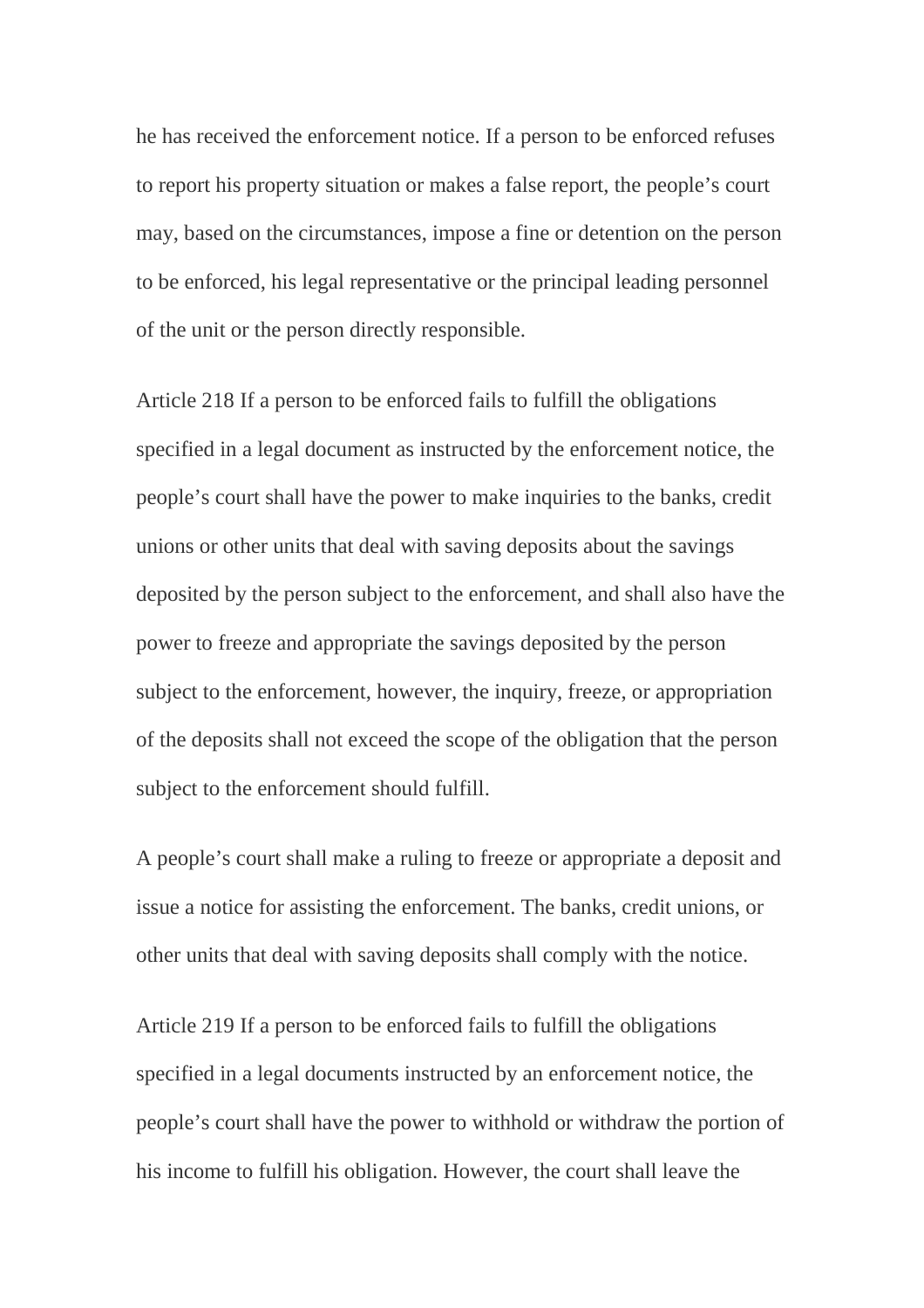necessary living expenses for the person and his dependent family members.

A people's court shall make a ruling to withhold or withdraw a person's income and issue a notice for assisting the enforcement. The unit for which the person to be enforced works, banks, credit unions, or other units that deal with savings deposits shall comply with the notice.

Article 220 If a person to be enforced fails to fulfill his obligation specified in a legal document instructed by the enforcement notice, the people's court shall have the power to seize, detain, freeze, auction, or sell the portion of his property in order to fulfill his obligations. However, the court shall leave the articles of daily necessity used by the person and his dependent family members.

The people's court shall make a ruling in order to take the measures specified in the preceding paragraph.

Article 221 When a people's court seizes or detains a property, if the person to be enforced is a citizen, the court shall notify the person or an adult member of his family to appear on the scene; if the person to be enforced is a legal person or another organization, the court shall notify its legal representatives or the principal leading personnel to appear on the scene. Their refusal to appear on the scene shall not prevent the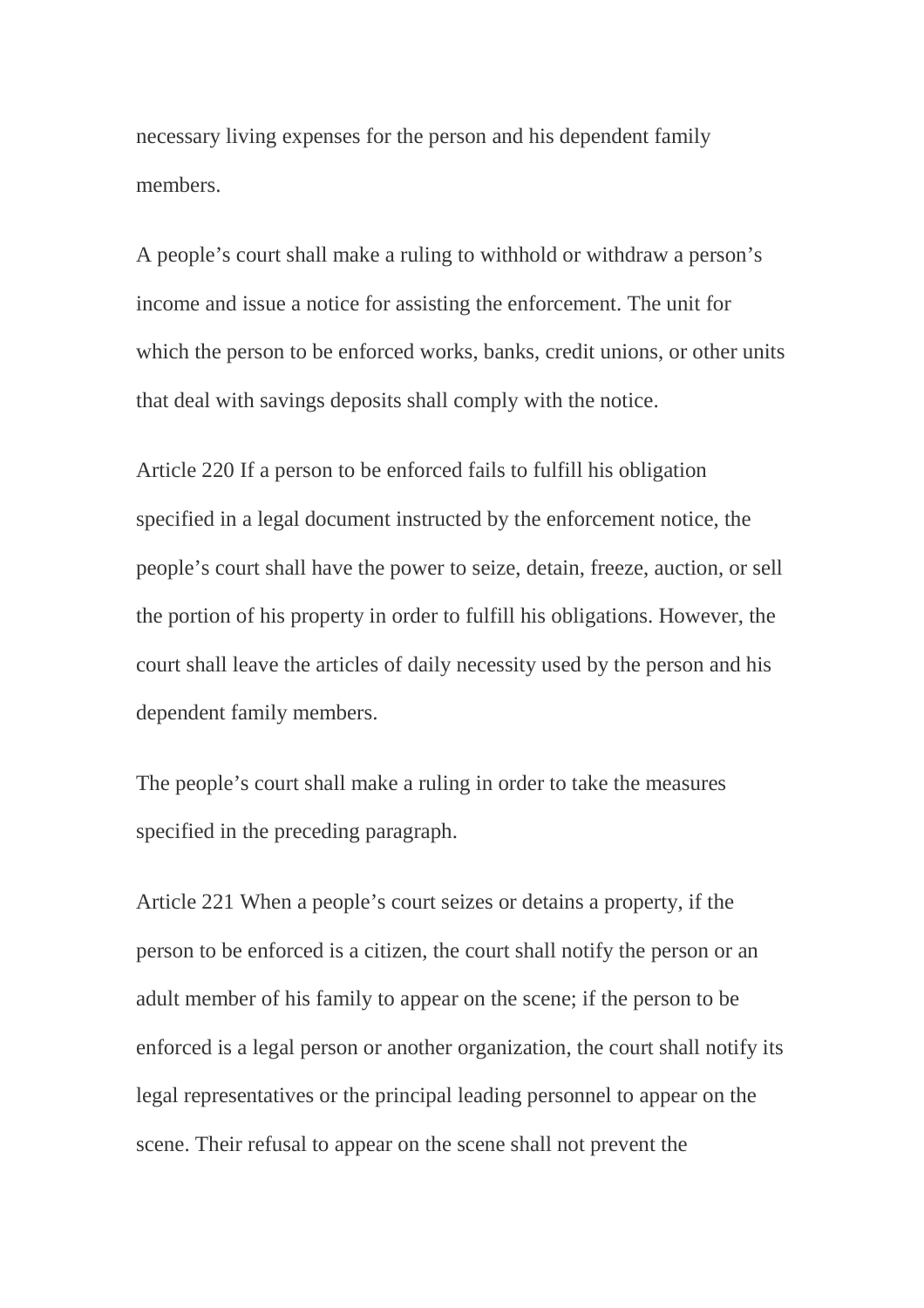enforcement. If a person to be enforced is a citizen, his unit or the basic-level organization in the place where his property is located shall send someone to the scene.

An inventory of the seized or detained property shall be made by the enforcement officer and, after the inventory has been signed or sealed by the persons on the scene, a copy of the inventory shall be given to the person subject to the enforcement. If the person subject to the enforcement is a citizen, a copy of the inventory may also be given to an adult member of his family.

Article 222 The enforcement officer may ask the person to be enforced to safeguard the seized property. The person who is subject to enforcement shall be held responsible for any losses incurred due to his fault.

Article 223 After a property has been seized or detained, the enforcement officer shall order the person to be enforced to fulfill, within the prescribed time limit, the obligations specified in a legal document. If the person fails to fulfill his obligations within the prescribed time limit, the people's court may, according to relevant regulations, ask the relevant units to auction or sell the seized or detained property. The articles that are prohibited from free trading by the state shall be purchased by the relevant units at the price fixed by the state.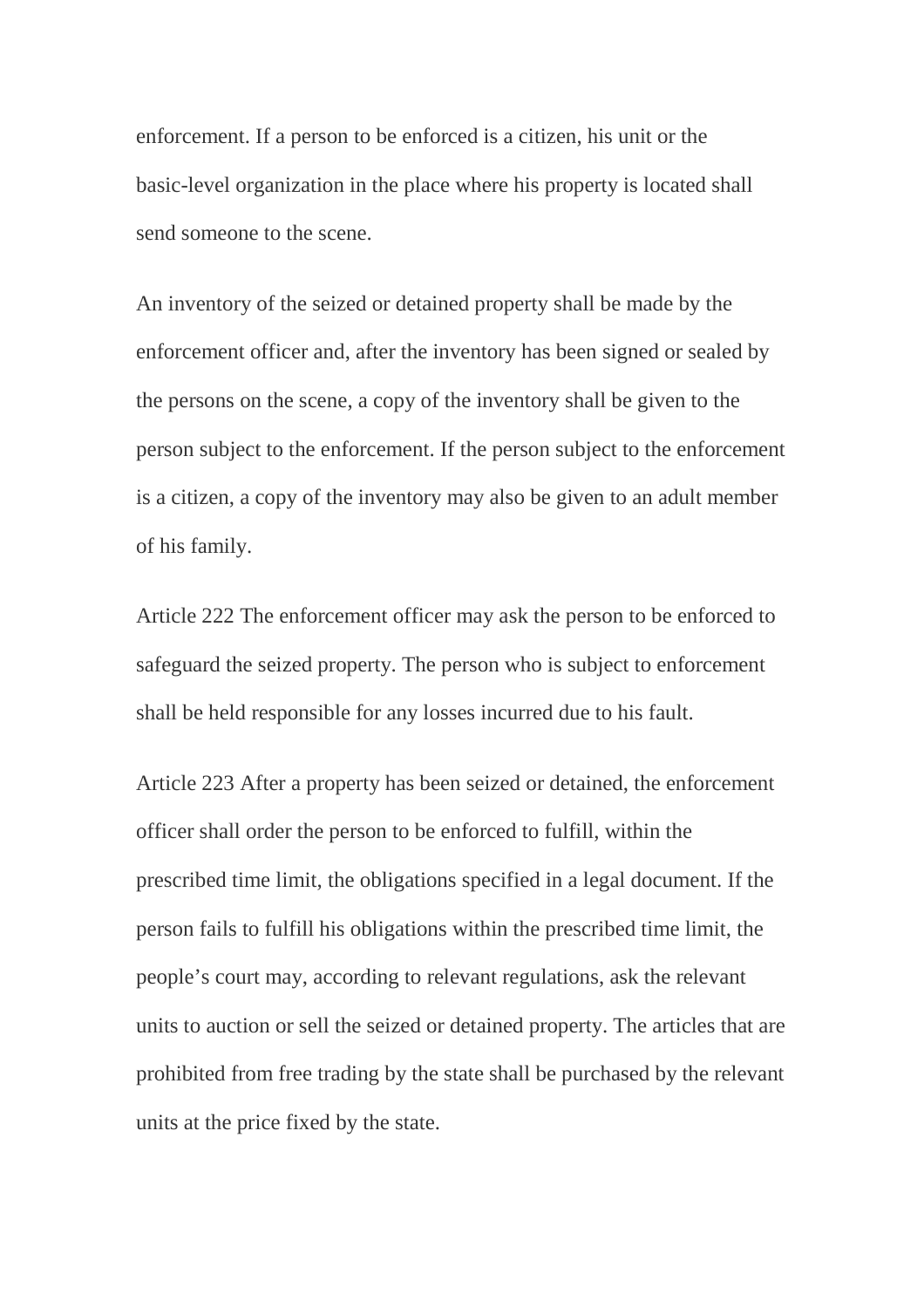Article 224 If a person to be enforced fails to fulfill his obligations specified in a legal document and conceals his property, the people's court shall have the power to issue a search warrant and search his domicile or the place where the property may be concealed.

The adoption of the measures mentioned in the preceding paragraph shall be subject to a search warrant signed by the president of the people's court.

Article 225 The delivery of property or negotiable instrument specified in a legal document shall be conducted in the presence of both parties summoned by the enforcement officer or the enforcement officer may deliver the property or the negotiable instrument to the recipient. The recipient of the property or the negotiable instrument shall sign a receipt.

Any unit that holds the property or negotiable instruments to be enforced shall pass it on according to the enforcement assistance notice issued by the people's court and the recipient shall sign a receipt.

If any citizen holds the property or negotiable instruments to be enforced, the people's court shall notify him to relinquish them. If he refuses to do so, a compulsory enforcement may be enforced.

Article 226 For a compulsory eviction from a building or a plot of land, the president of a people's court shall sign and issue a public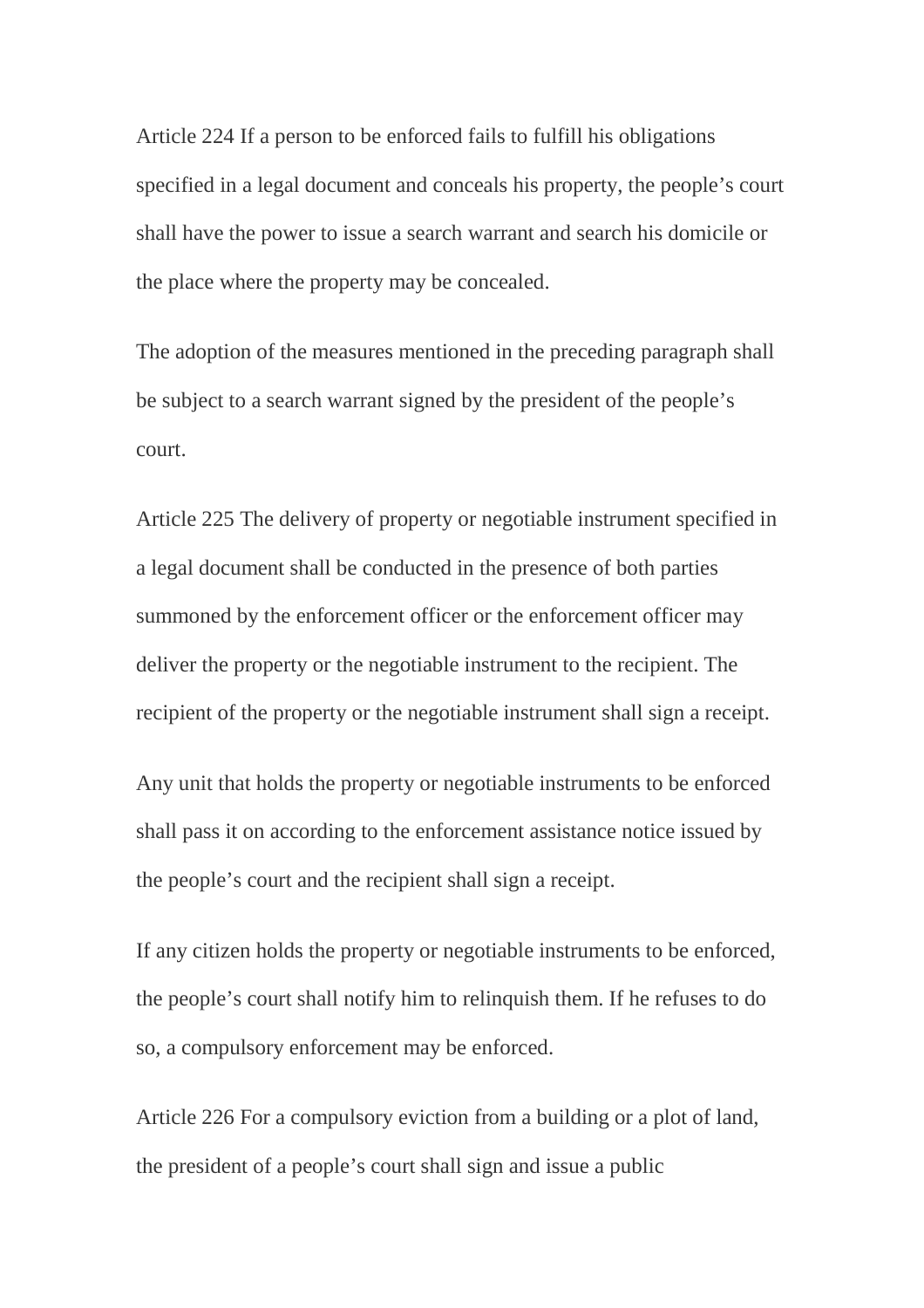announcement to order the person to be enforced to perform his obligations within a designated period of time. If the person fails to do so within the designated time, a compulsory enforcement may be enforced by the enforcement officer.

When a compulsory enforcement is being enforced, if the person subject to the enforcement is a citizen, the person or an adult member of his family shall be notified to be present on the scene; if the person subject to the enforcement is a legal person or any other organization, its legal representatives or principal leading personnel shall be notified to be present on the scene; their refusal to be present shall not stop the enforcement. If the person to be enforced is a citizen, his work unit or the basic-level organization in the locality of the building or the plot of land to be enforcement shall send people to participate in the enforcement. The enforcement officer shall make a written record of the particulars of the compulsory enforcement, and the people on the scene shall affix their signatures or seals to the record.

The people's court shall assign personnel to transport the properties involved in a compulsory eviction from a building to a designated location and deliver them to the person to be enforced or to an adult member of his family; if any loss is incurred due to the person's refusal to accept the properties, he shall be liable for the loss.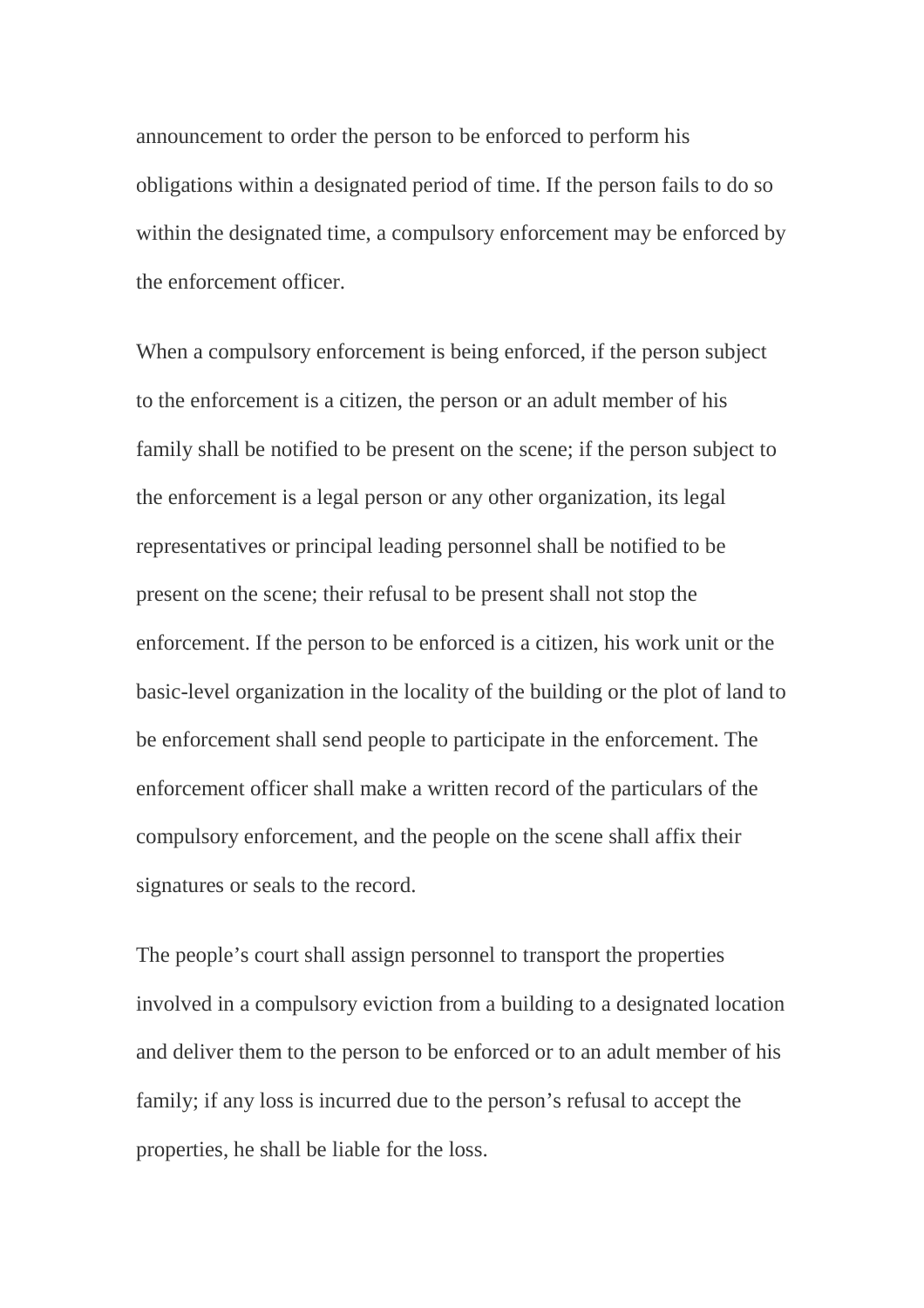Article 227 During the course of enforcement, if some formalities to transfer the certificates of titles need to be done, the people's court may issue an enforcement assistance notice to relevant units and these units shall comply with the notice.

Article 228 If a person to be enforced fails to fulfill his obligations prescribed in a judgment, ruling, or any other legal document as instructed by the notice of enforcement, the people's court may conduct a compulsory enforcement or entrust a relevant unit or other persons to carry out the enforcement and the person subject to the enforcement shall bear the expenses thus incurred.

Article 229 If a person to be enforced fails to fulfill his obligations of paying money within the time limit specified by a judgment, ruling, or any other legal documents, he shall pay a multiplied interest for the debt based on the default time. If the person subject to the enforcement fails to fulfill his other obligations within the time limit specified by a judgment, ruling, or any other legal documents, he shall pay a surcharge for the deferred performance.

Article 230 After a people's court adopts an enforcement measure stipulated in Articles 118, 119, and 120 of this Law, if the person subject to the enforcement is still unable to pay debts, he shall continue to fulfill his obligations. Once the creditor discovers that the person subject to the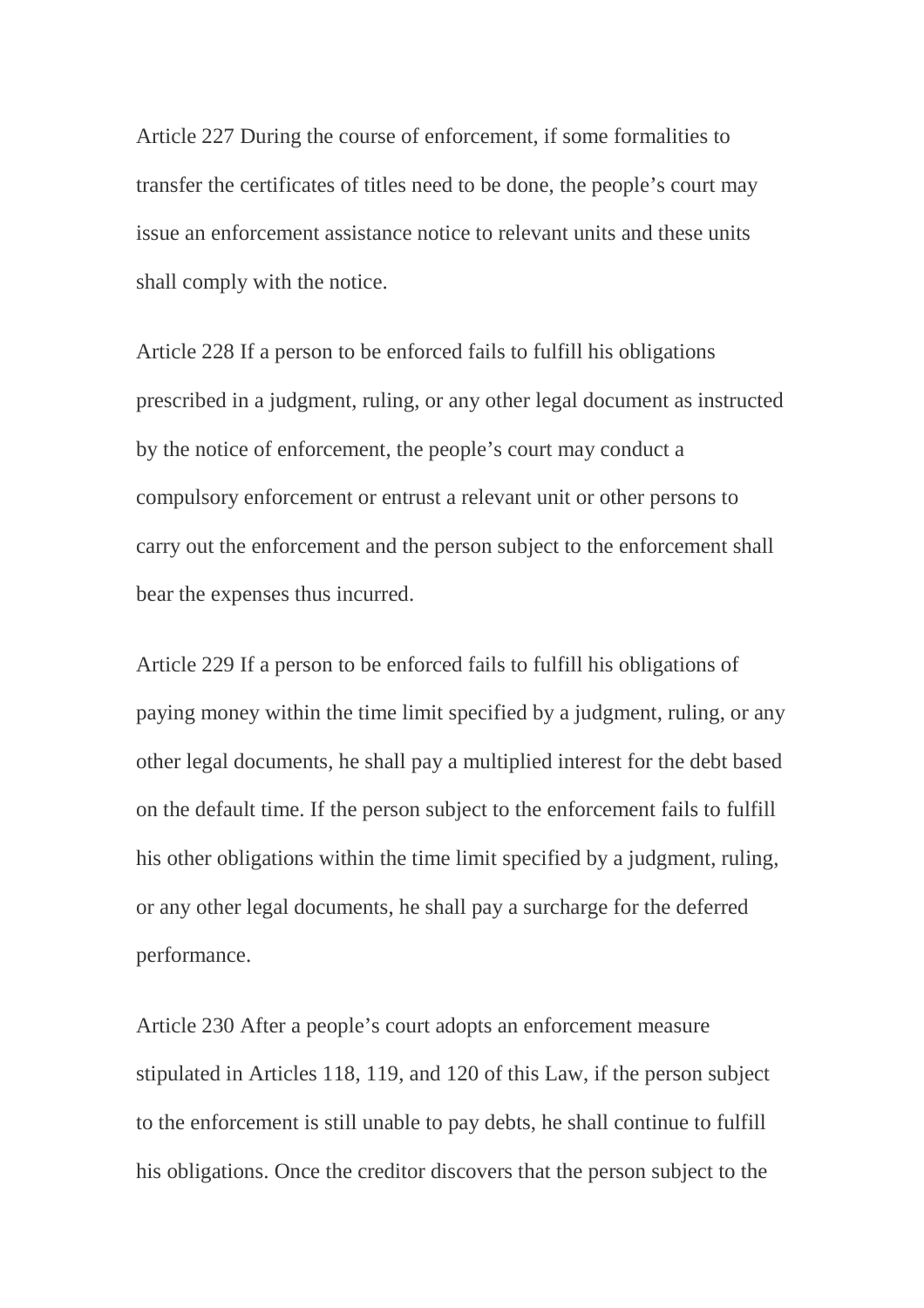enforcement has other properties, the creditor may at any time apply to the people's court for an enforcement of these properties.

Article 231 If a person to be enforced fails to fulfill the obligations specified in a legal document, the people's court may adopt or notify relevant units to assist to adopt the measure of restricting the exit, making records on the credit system, making public the information about nonperformance of duty through public media or any other measure stipulated by law.

Chapter 22 Suspension and Termination of Enforcement

Article 232 Under any of the following circumstances, the people's court shall make a ruling to suspend the enforcement: (1) The applicant indicates that the enforcement may be postponed; (2) A person not involved in the case raises a justified objection to the subject matter of the enforcement; (3) A citizen as one of the parties dies and it is necessary to wait for an heir to inherit the rights of the deceased or to succeed his obligations; (4) A legal person or any other organization as one of the parties ceases its existence, and the person succeeding to its rights and obligations has not been determined; or (5) Other circumstances that the people's court deems the enforcement should be suspended.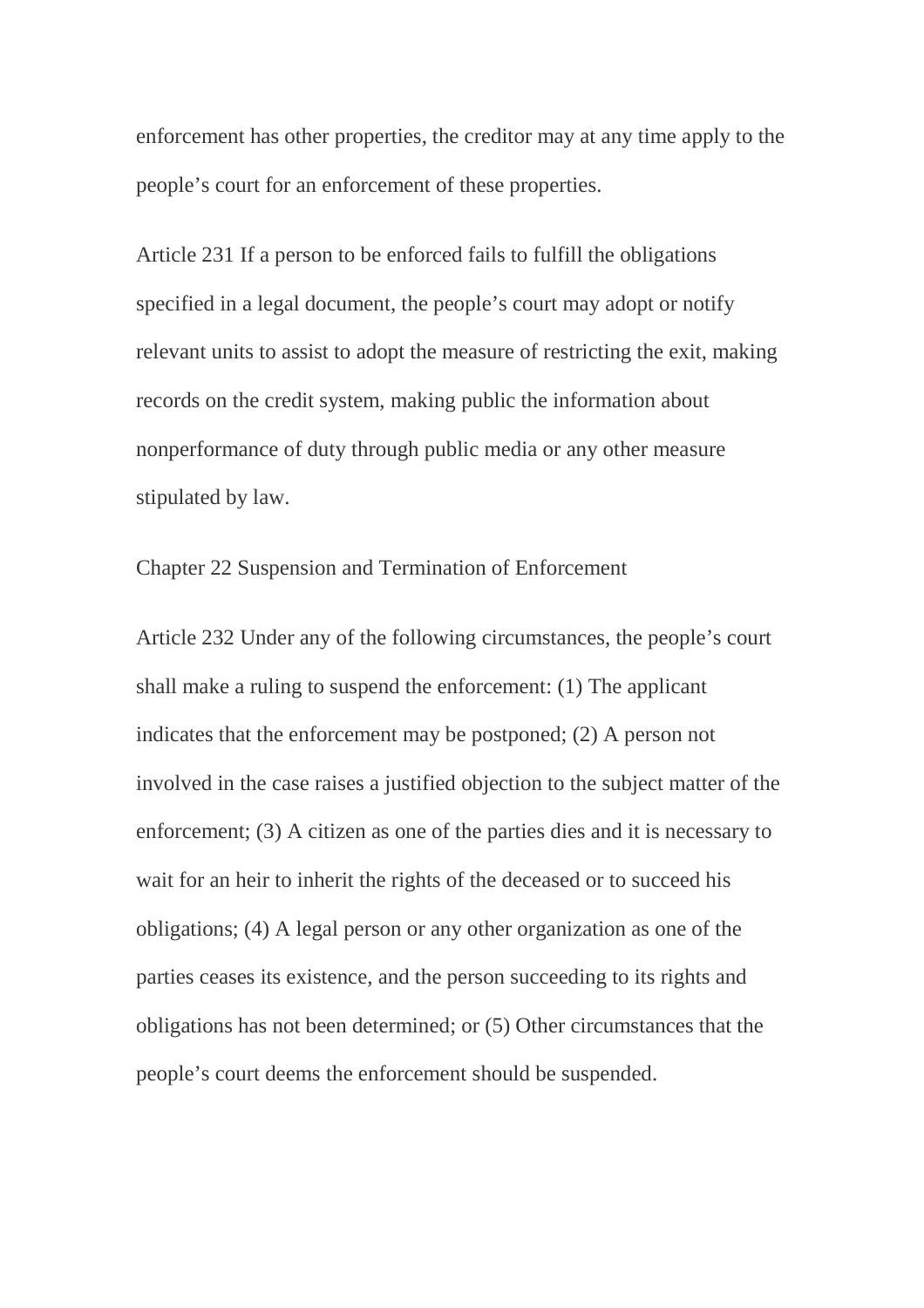Enforcement shall be resumed when the circumstances that caused the suspension of enforcement have disappeared.

Article 233 Under any of the following circumstances, the people's court shall make a ruling to terminate the enforcement: (1) The applicant has withdrawn his application of enforcement; (2) The legal document on which the enforcement is based has been repealed; (3) The citizen to be enforced dies and there is no estate to be enforced and no one to succeed his obligations; (4) The person who is entitled to alimony or supports for children or elders dies; (5) The citizen to be enforced is too poor to repay his debts, has no source of income, and loses his ability to work; or (6) Other circumstances that the people's court deems the enforcement should be concluded.

Article 234 A ruling to suspend or terminate the enforcement shall become effective immediately after being served on the parties concerned.

Part Four Special Provisions of the Civil Procedures Involving Foreign Elements

## Chapter 23 General Principles

Article 235 The provisions of this Part shall be applicable to any civil litigation involving foreign elements within the territory of the People's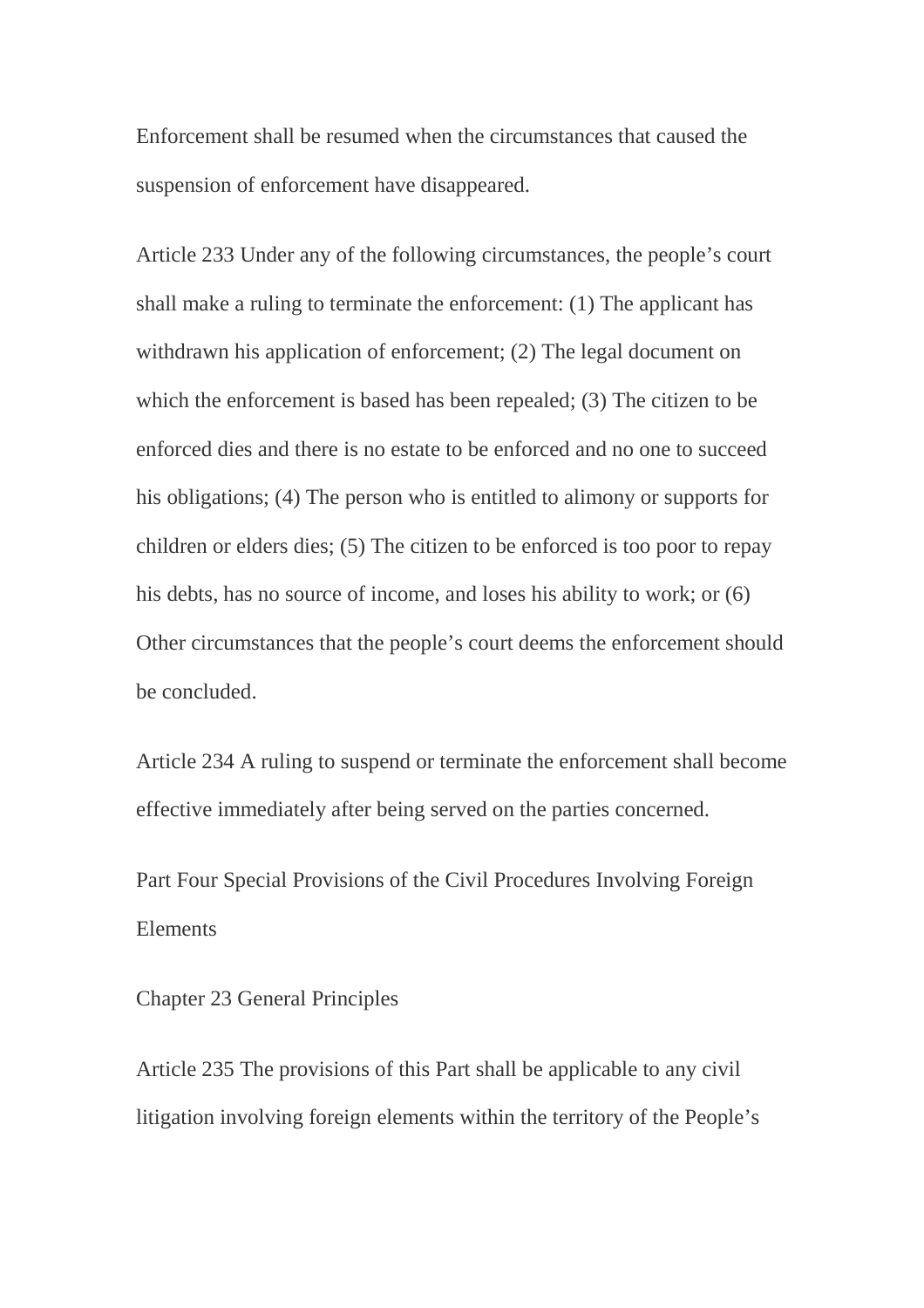Republic of China. Where it is not covered by the provisions of this Part, other relevant provisions of this Law shall apply.

Article 236 If an international treaty concluded or acceded to by the People's Republic of China contains provisions differing from those found in this Law, the provisions of the international treaty shall apply, unless the provisions are the ones on which China has announced reservations.

Article 237 Any civil lawsuits brought against a foreign national, a foreign organization, or an international organization that enjoys diplomatic privileges or immunities shall be dealt with according to the relevant laws of the People's Republic of China and with the international treaties concluded or acceded to by the People's Republic of China.

Article 238 A people's court shall use the spoken and written languages commonly used in the People's Republic of China to adjudicate civil cases involving foreign elements. Translation may be provided at the request of the parties concerned and the expenses of the translation shall be borne by the requesting parties.

Article 239 When foreign nationals, stateless persons, or foreign enterprises or organizations need to appoint lawyers for filing or respond to a lawsuit in a people's court, they shall appoint the lawyers of the People's Republic of China only.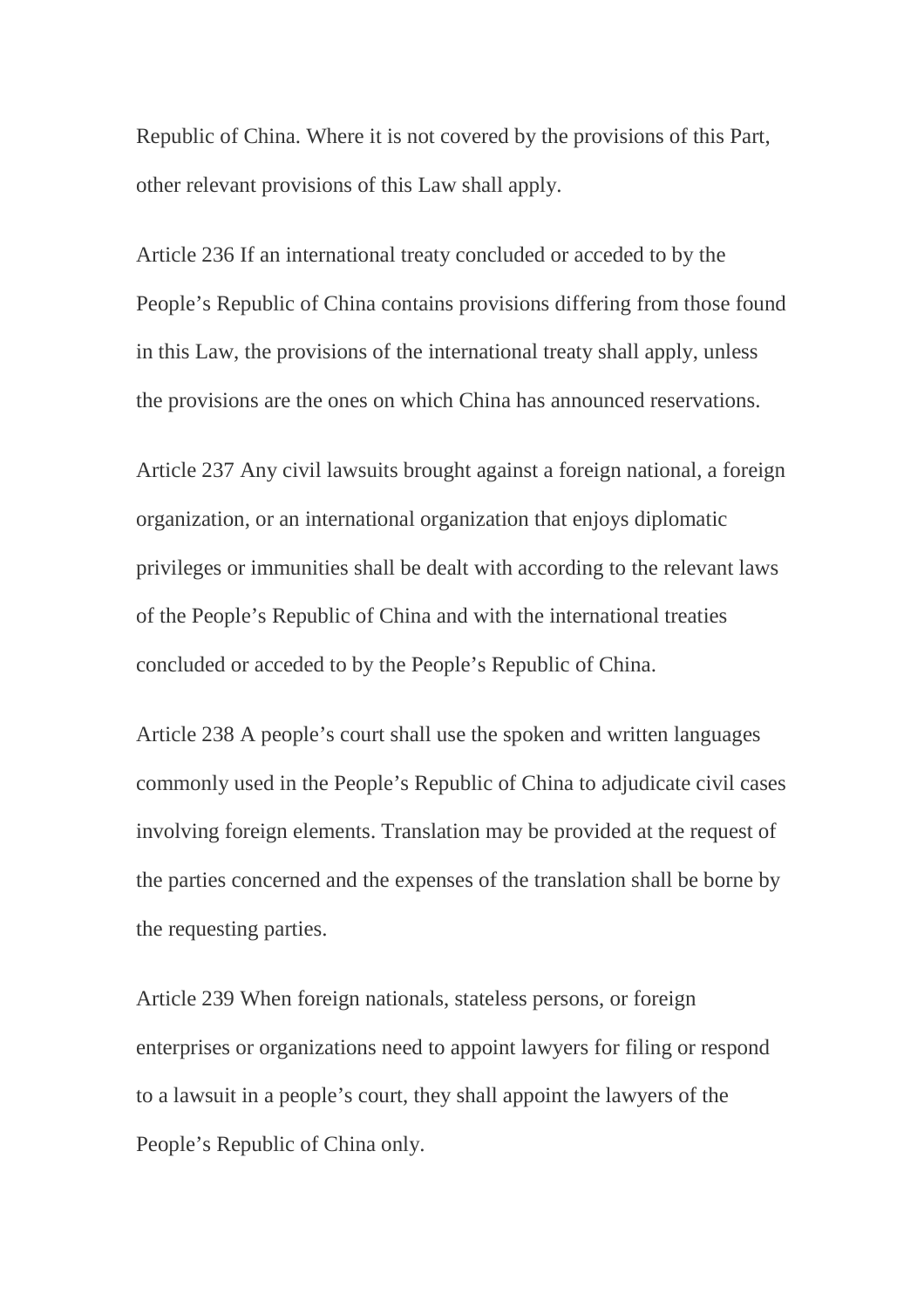Article 240 Any power of attorney mailed or forwarded from outside the territory of the People's Republic of China by a foreign national, stateless person, or a foreign enterprise or organization that has no domicile in the People's Republic of China to appoint a lawyer or any other person of the People's Republic of China as an litigation representative must be authenticated by a notary office in the country where that person, enterprise, or organization has domicile and confirmed by the Chinese embassy or consulate stationed in that country or shall go through the notary formalities stipulated in the relevant bilateral treaties between China and that country before the power of attorney becomes effective.

## Chapter 24 Jurisdiction

Article 241 A lawsuit brought against a defendant who has no domicile in the People's Republic of China concerning a contract dispute or other disputes over property rights and interests, if the contract is signed or performed within the territory of the People's Republic of China, or the object of the action is within the territory of the People's Republic of China, or the defendant has detainable property within the territory of the People's Republic of China, or the defendant has its representative agency, branch, or business agent within the territory of the People's Republic of China, may be under the jurisdiction of the people's court located in the place where the contract is signed or performed, the subject of the action is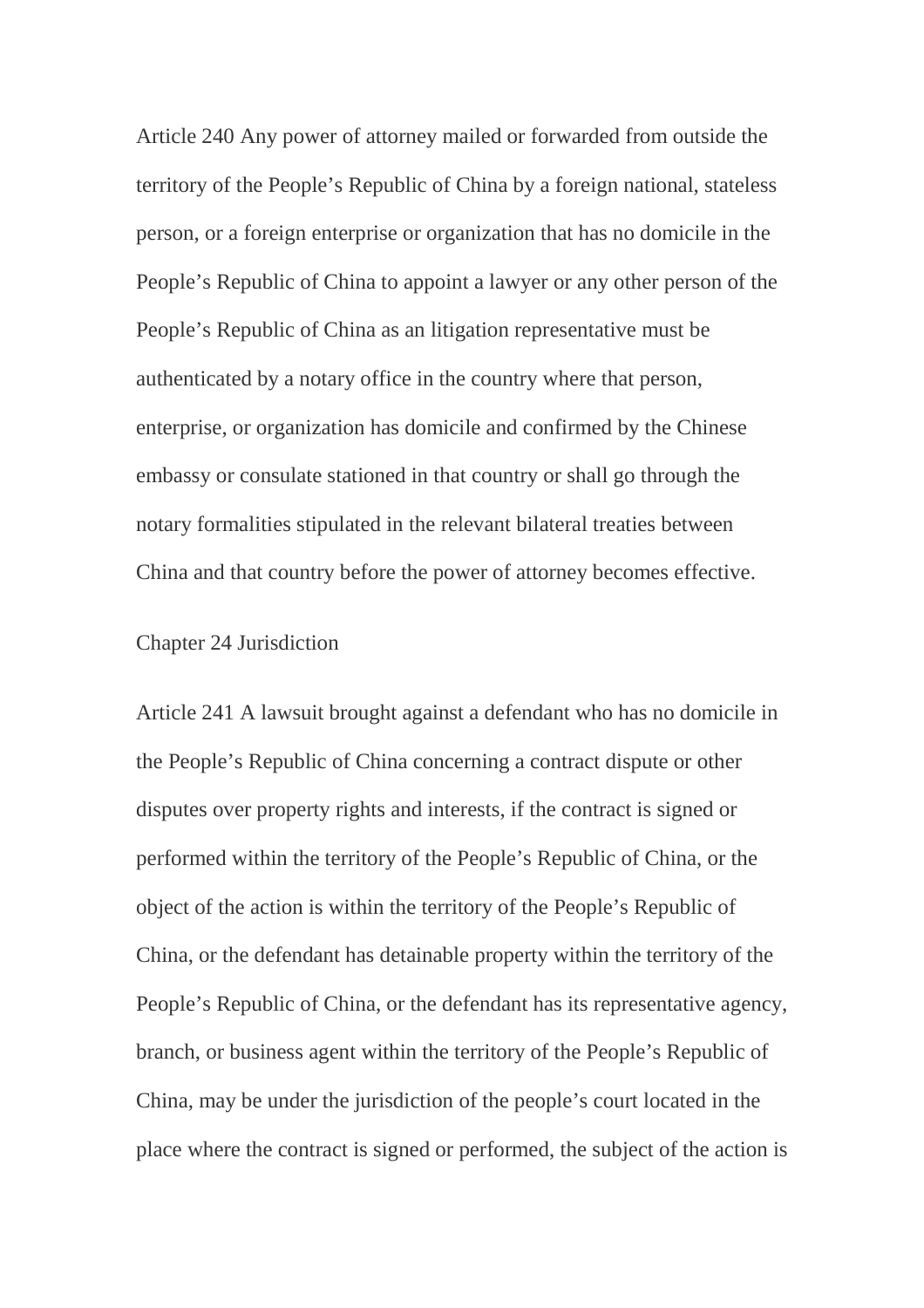located, the defendant's detainable property is located, the infringing act takes place, or the representative agency, branch or business agent is located.

Article 242 The parties to a disputed contract involving foreign elements or the parties having disputes over property rights and interests involving foreign elements may reach a

written agreement to choose the people's court located in the place that has actual connections with their disputes as the court to adjudicate their disputes. If a people's court of the People's Republic of China is chosen as the court having the jurisdiction, such a jurisdiction shall not contravene with the stipulations on the jurisdictions by level or the exclusive jurisdiction proscribed in this Law.

Article 243 If the defendant in a civil litigation involving foreign elements raises no objection to the jurisdiction of a people's court and files his defense with the court, he shall be deemed to have accepted that this people's court has jurisdiction over the case.

Article 244 Lawsuits brought for disputes arising from the performance of contracts for Chinese-foreign equity joint ventures, Chinese-foreign contractual joint ventures, or Chinese-foreign cooperative exploration and development of the natural resources in the People's Republic of China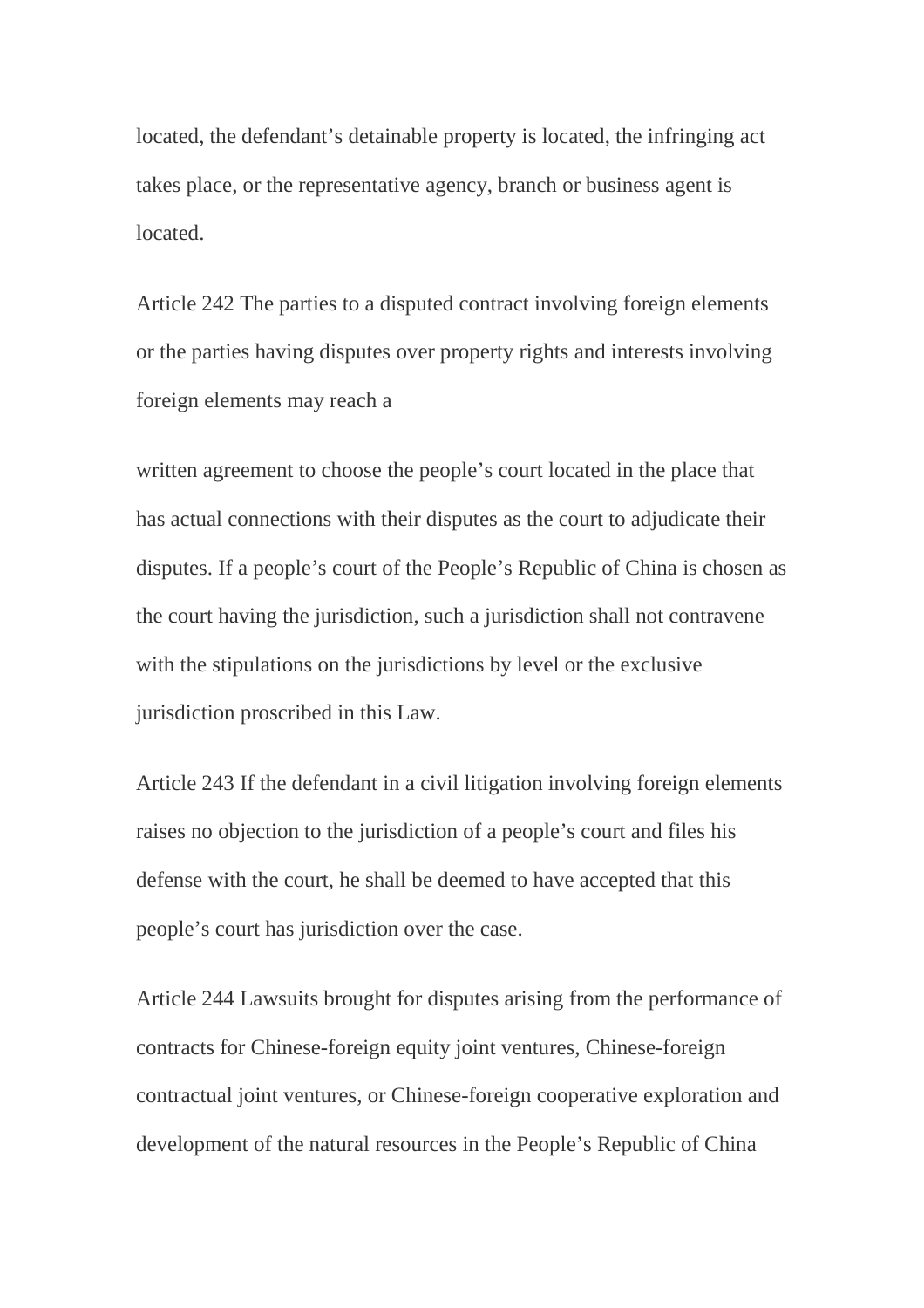shall be under the jurisdiction of the people's courts of the People's Republic of China.

Chapter 25 Service and Time Periods

Article 245 A people's court may serve litigation documents to a party who has no domicile within the territory of the People's Republic of China by the following methods: (1) By the method specified in the international treaties concluded or acceded to by both the People's Republic of China and the country where the recipient of service resides; (2) Through diplomatic channels; (3) By entrusting the service to the embassy or consulate of the People's Republic of China stationed in the country where the recipient of service resides; (4) Through the litigation representative who is empowered by the recipient of service to receive the service for it; (5) Through the party's representative agency, branch, or business agent whom are authorized to receive the service within the territory of the People's Republic of China; (6) Via postal service if the law of the country where the recipient of service resides permits serving litigation documents via postal service; in the event that no receipt is returned in six months after the date on which the document was posted, but various circumstances justify the assumption that it has been served, the service shall be deemed completed upon the expiration of the time limit; or (7) By public announcement if none of the above-mentioned methods can be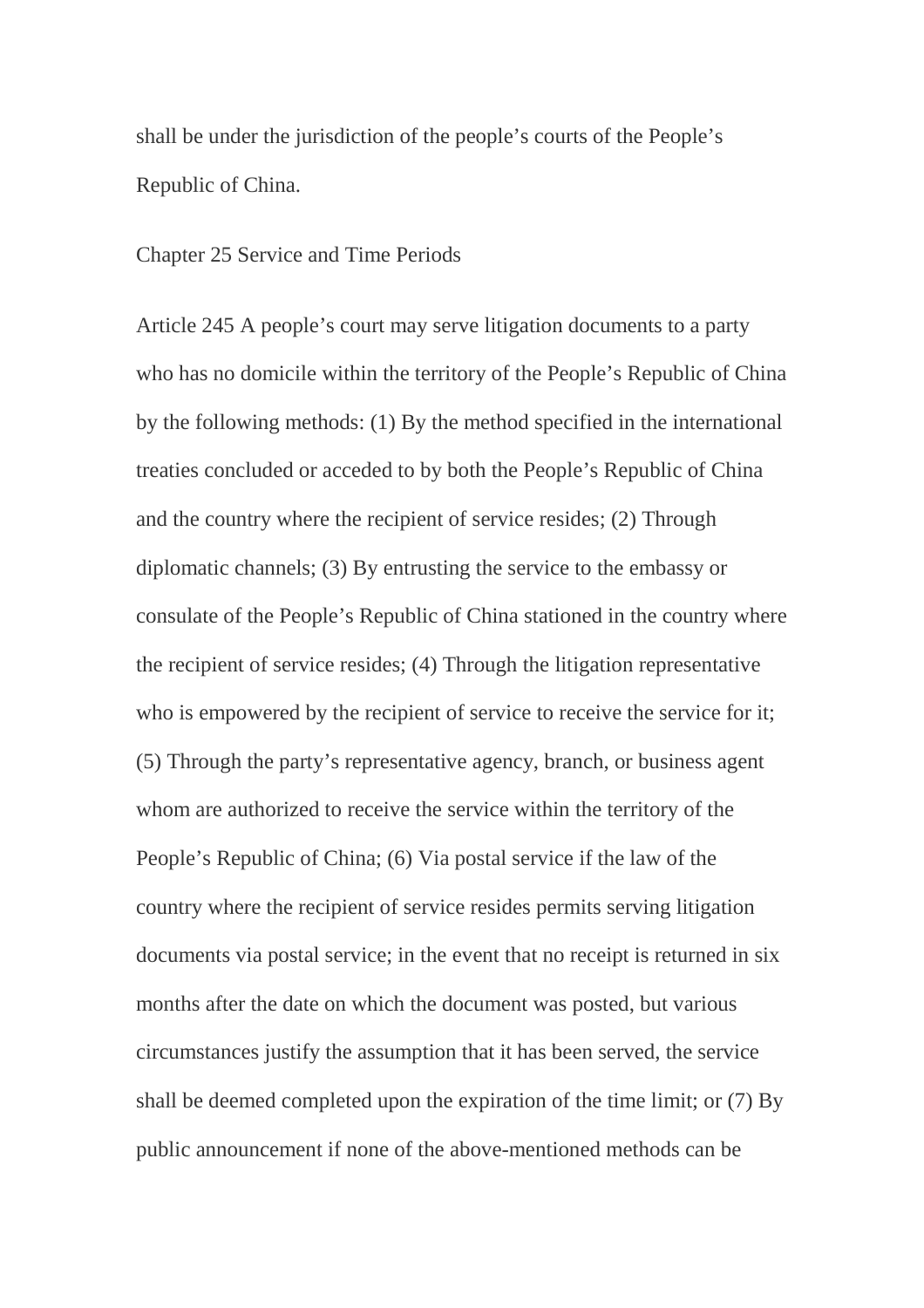employed and the service shall be considered completed in six months after the date when the public announcement was issued.

Article 246 If a defendant has no domicile in the People's Republic of China, the people's court shall serve a copy of the motion of complaint on the defendant and notify him to file his motion of defense within 30 days after he receives the copy of the motion of complaint. Any extension of the time requested by the defendant shall be at the discretion of the people's court.

Article 247 If any party who has no domicile in the People's Republic of China is dissatisfied with a judgment or ruling made by a people's court of first instance, he shall

have the right to file an appeal within 30 days from the date the written judgment or ruling is served. The appellee shall forward his motion of defense within 30 days after he has received a copy of the motion of appeal. If a party is unable to file an appeal or forward a motion of defense within the period of time prescribed by law and therefore requests an extension of the period, the people's court shall decide to approve or disapprove the request.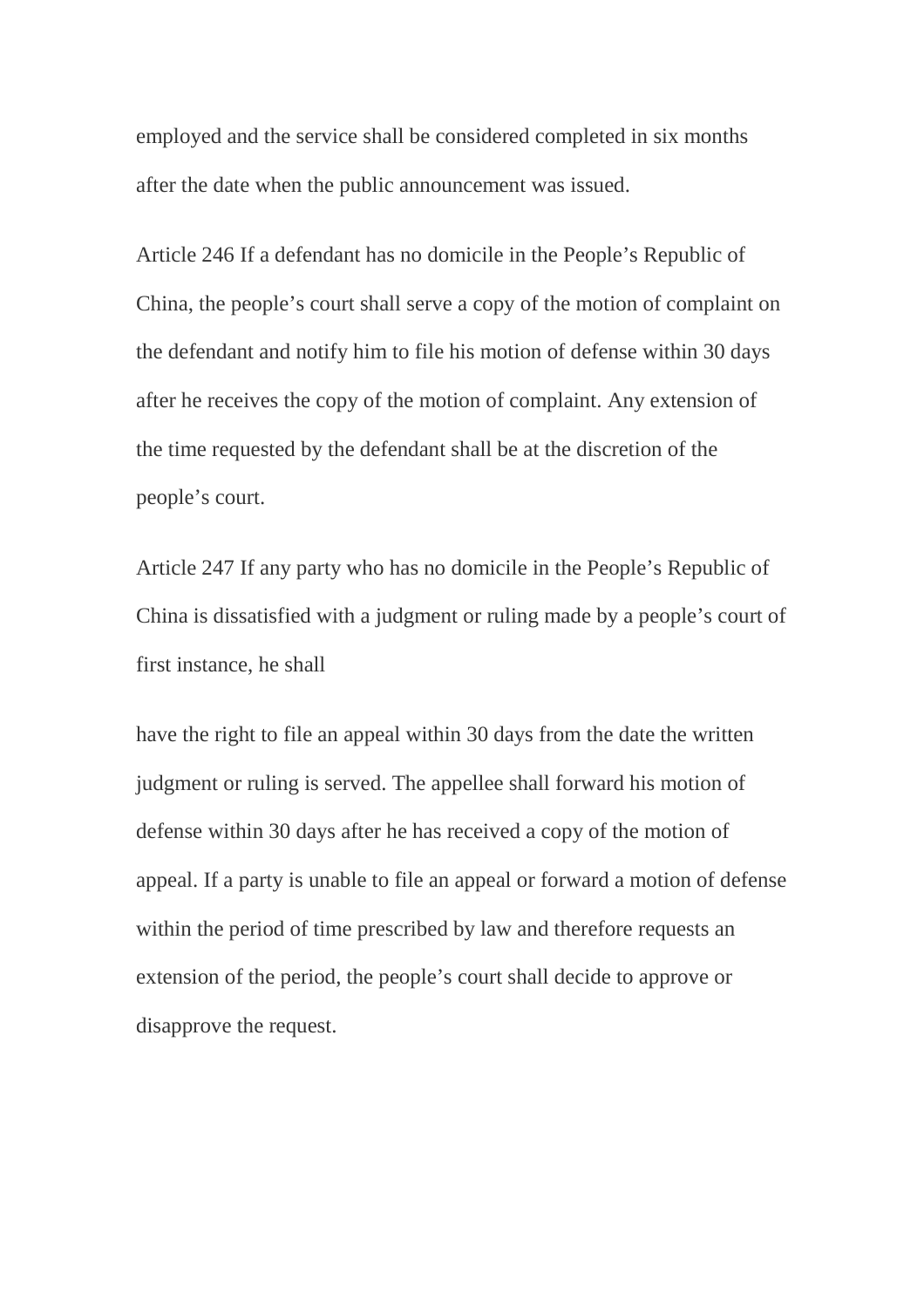Article 248 The time period for handling a civil case involving foreign elements by the people's court shall not be limited by the provisions of Article 135 and 159 of this Law.

Chapter 26 Property Preservation

Article 249 The parties may, according to the provisions of Article 92 of this Law, apply to the people's court for property preservation.

The interested parties may, according to the provisions of Article 94 of this Law, apply to the people's court for property preservation before a lawsuit is brought.

Article 250 After a people's court rules to grant a request for property preservation before litigation, the applicant shall bring a lawsuit within 30 days. If he fails to bring a lawsuit within the time limit, the people's court shall cancel the property preservation.

Article 251 After a people's court rules to grant a request for property preservation, if a surety is provided by the person against whom application for the property preservation is made, the people's court shall cancel the property preservation.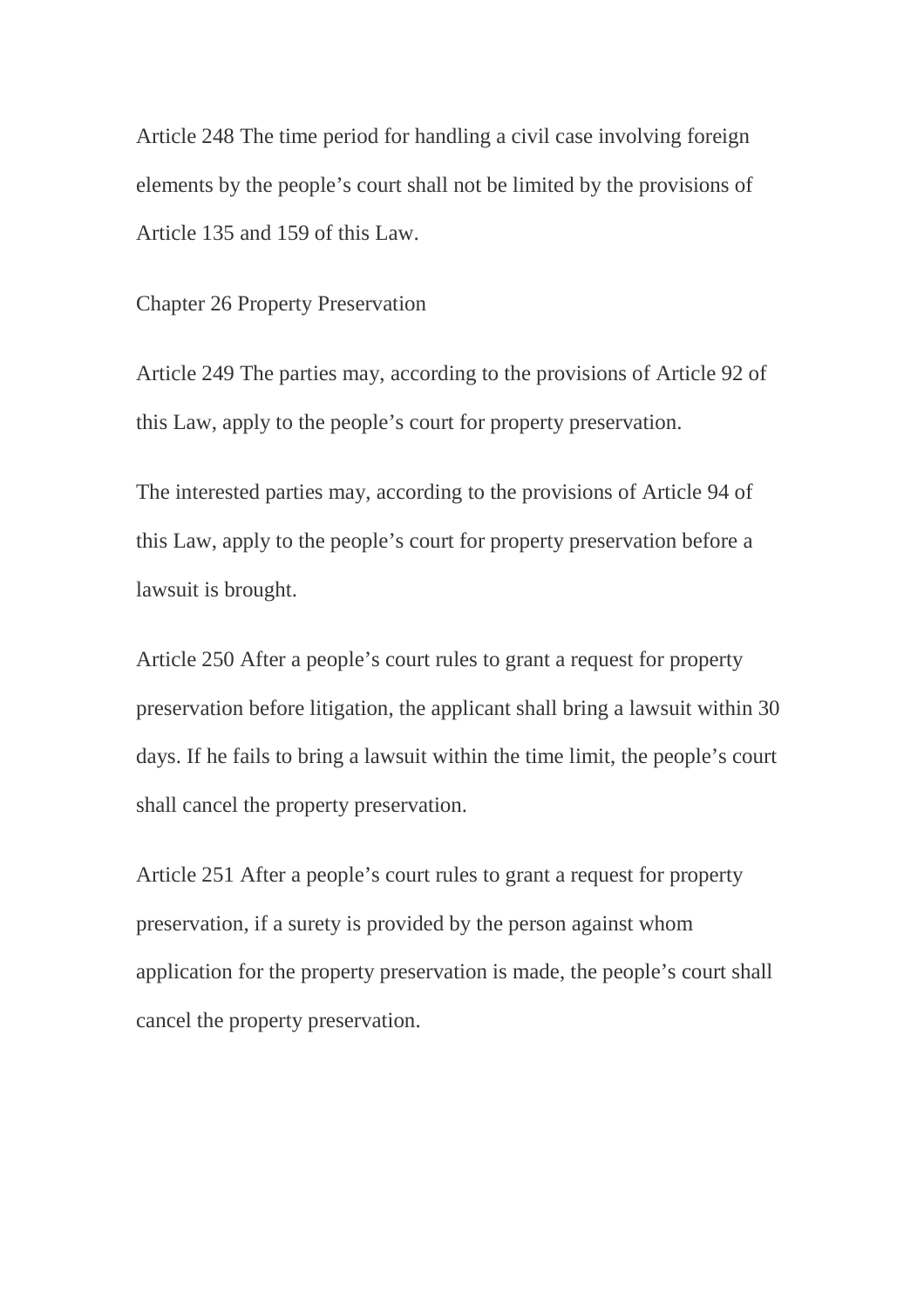Article 252 If an application is wrongfully made, the applicant shall compensate the person against whom the application is made for losses incurred by the property preservation.

Article 253 If a property preserved by a people's court needs to be kept under surveillance, it shall notify the unit concerned to be responsible for the surveillance, and the person against whom the application is made shall bear the expenses thus incurred.

Article 254 A ruling to cancel the preservation issued by a people's court shall be carried out by an enforcement officer.

Chapter 27 Arbitration

Article 255 For disputes involving foreign economic, trade, transport, or maritime activities, if the parties have stipulated clauses on arbitration in their contracts or have subsequently reached written agreements on arbitration, they shall submit such disputes for arbitration to the foreign-affair arbitration institutions of the People's Republic of China and shall not bring lawsuits in a people's court.

If the parties have not stipulated clauses on arbitration in the contract or have not subsequently reached a written agreement on arbitration, they may file a lawsuit in a people's court.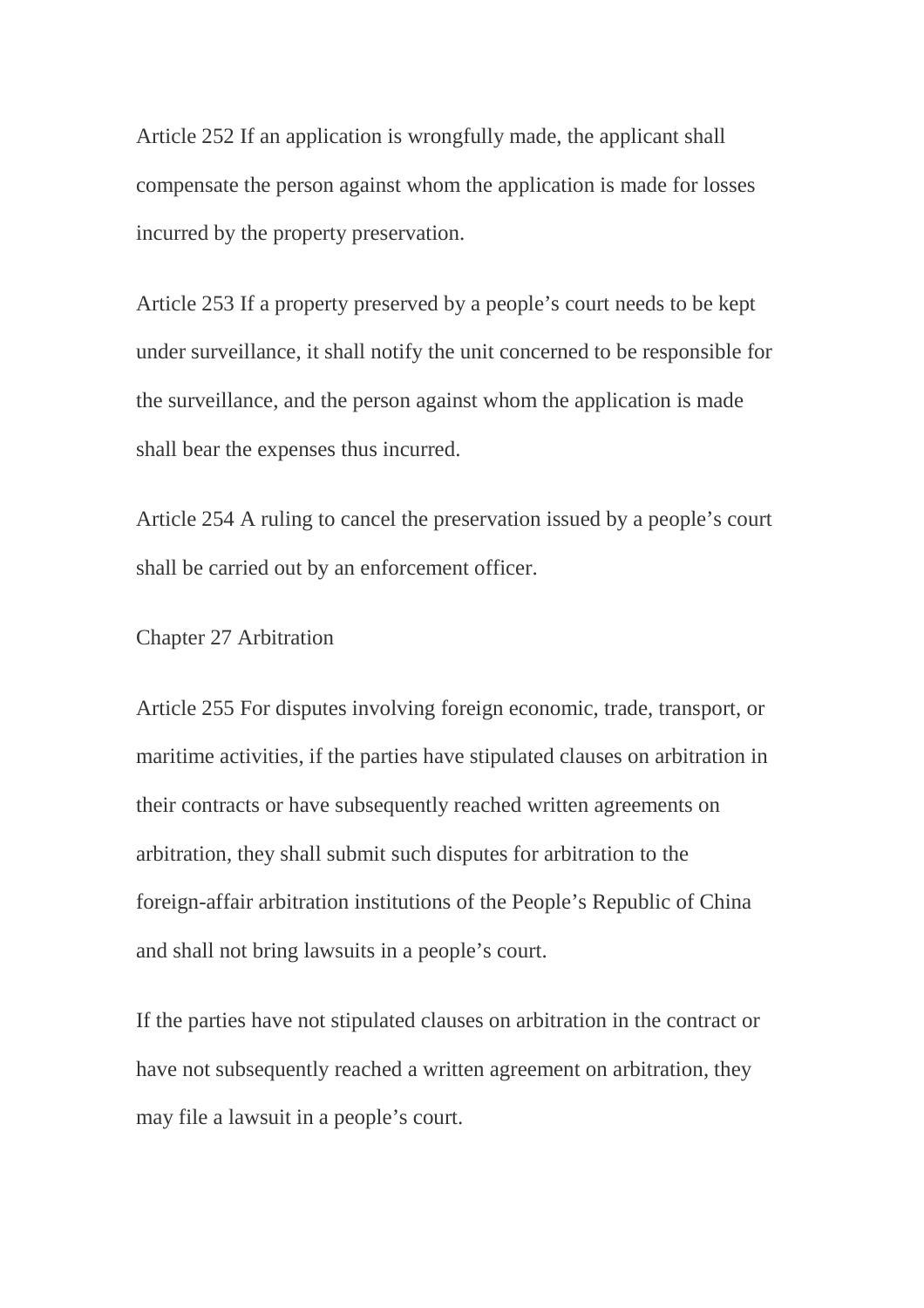Article 256 If a party applies for the adoption of property preservation measure, the foreign-affair arbitration institution of the People's Republic of China shall submit the party's application to the intermediate people's court located in the place where the person against whom the application for the property preservation is filed has his domicile or where the person's property is located.

Article 257 If one party fails to comply with the award made by a foreign-affair arbitration institution of the People's Republic of China, the other party may apply for the enforcement of the award to the intermediate people's court located in the place where the person against whom the application for the enforcement is made has his domicile or where the property of the person is located.

Article 258 If a defendant provides evidence to prove that the arbitration award made by a foreign-affair arbitration institution of the People's Republic of China involves any of the following circumstances, the people's court shall, after examination and verification by a collegial bench, rule to disallow the enforcement of the award: (1) The parties have not stipulated any clause regarding arbitration in their contract or have not subsequently reached a written agreement on arbitration; (2) The defendant is not duly notified of the appointment of the arbitrators or the arbitration proceeding, or the defendant fails to express his defense due to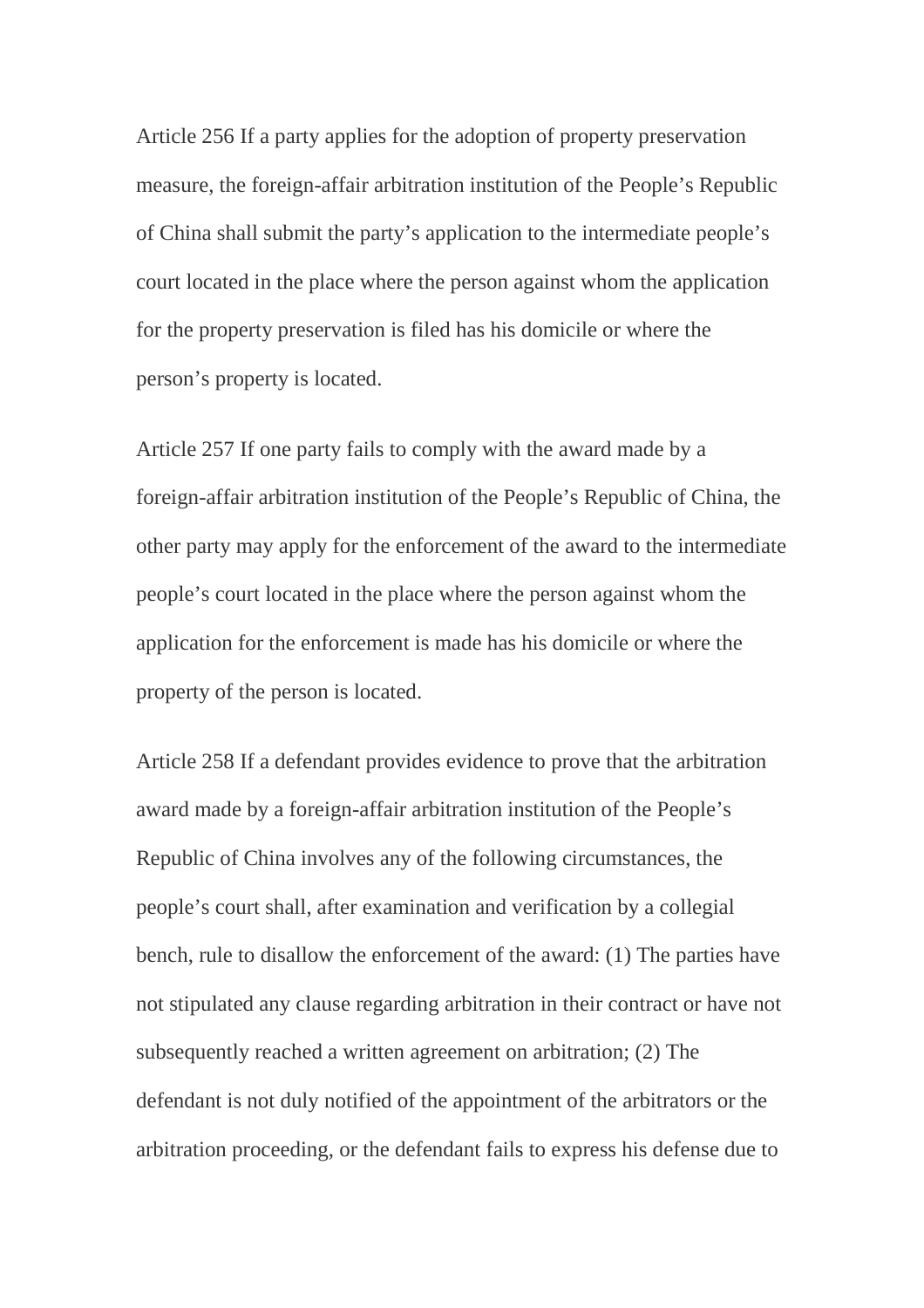the reasons for which he is not held responsible; (3) The formation of the arbitration panel or the arbitration procedure is not in conformity with rules of arbitration; or (4) The matters decided by arbitration exceed the scope of the arbitration agreement or the authority of the arbitration institution.

If a people's court determines that the enforcement of an award will violate the social and public interest, the court shall make a ruling to disallow the enforcement of the arbitration award.

Article 259 If the enforcement of an arbitration award is disallowed, the parties may reach a written agreement on arbitration to re-submit their dispute for a new arbitration or file a lawsuit in a people's court.

Chapter 28 Judicial Assistance

Article 260 According to the international treaties concluded or acceded to by the People's Republic of China or the principle of reciprocity, the people's courts of China and foreign courts may request each other's assistance in the service of legal documents, the investigation and collection of evidence, or other litigation actions.

If any matter requested by a foreign court for assistance would impair the sovereignty, security, or social and public interests of the People's Republic of China, the people's court shall refuse the request.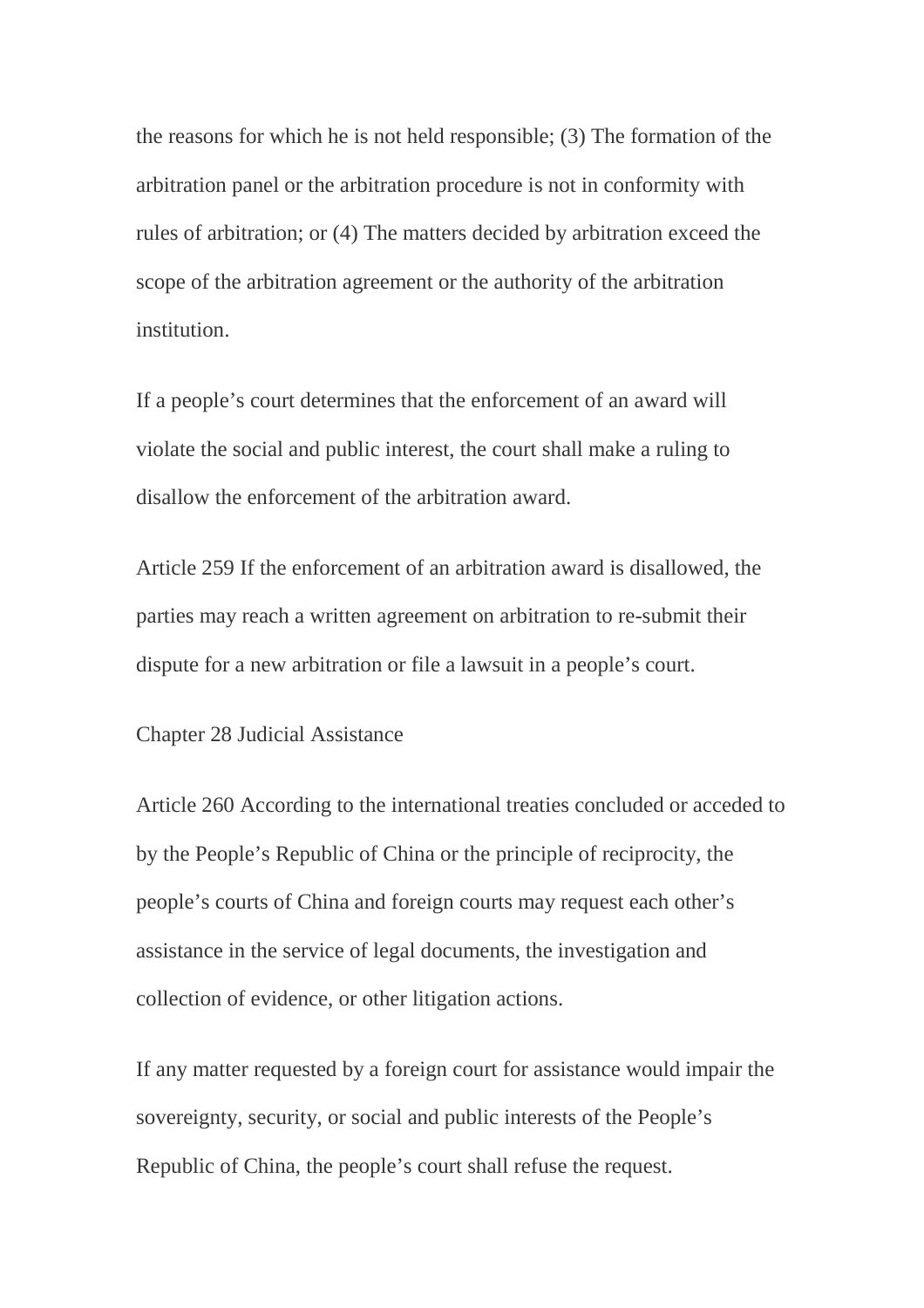Article 261 A request for providing of judicial assistance shall be conducted through channels stipulated in the international treaties concluded or acceded to by the People's Republic of China; if there is no treaty regarding judicial assistance between China and the foreign country, such a request may be made through diplomatic channels.

A foreign embassy or consulate to the People's Republic of China may serve legal documents to its citizens or conduct the investigation and collection of evidence on its citizens with the conditions of no laws of the People's Republic of China to be violated and no compulsory measures to be taken.

Except for the circumstances proscribed in the preceding paragraph, no foreign organ or individual may, without obtaining an approval from the relevant authorities of the People's Republic of China, serve documents or conduct any investigation and collection of evidence within the territory of the People's Republic of China.

Article 262 A letter of request for judicial assistance and its annexes submitted by a foreign court to a people's court shall be appended with Chinese translations or the texts in the language specified in the relevant international treaty.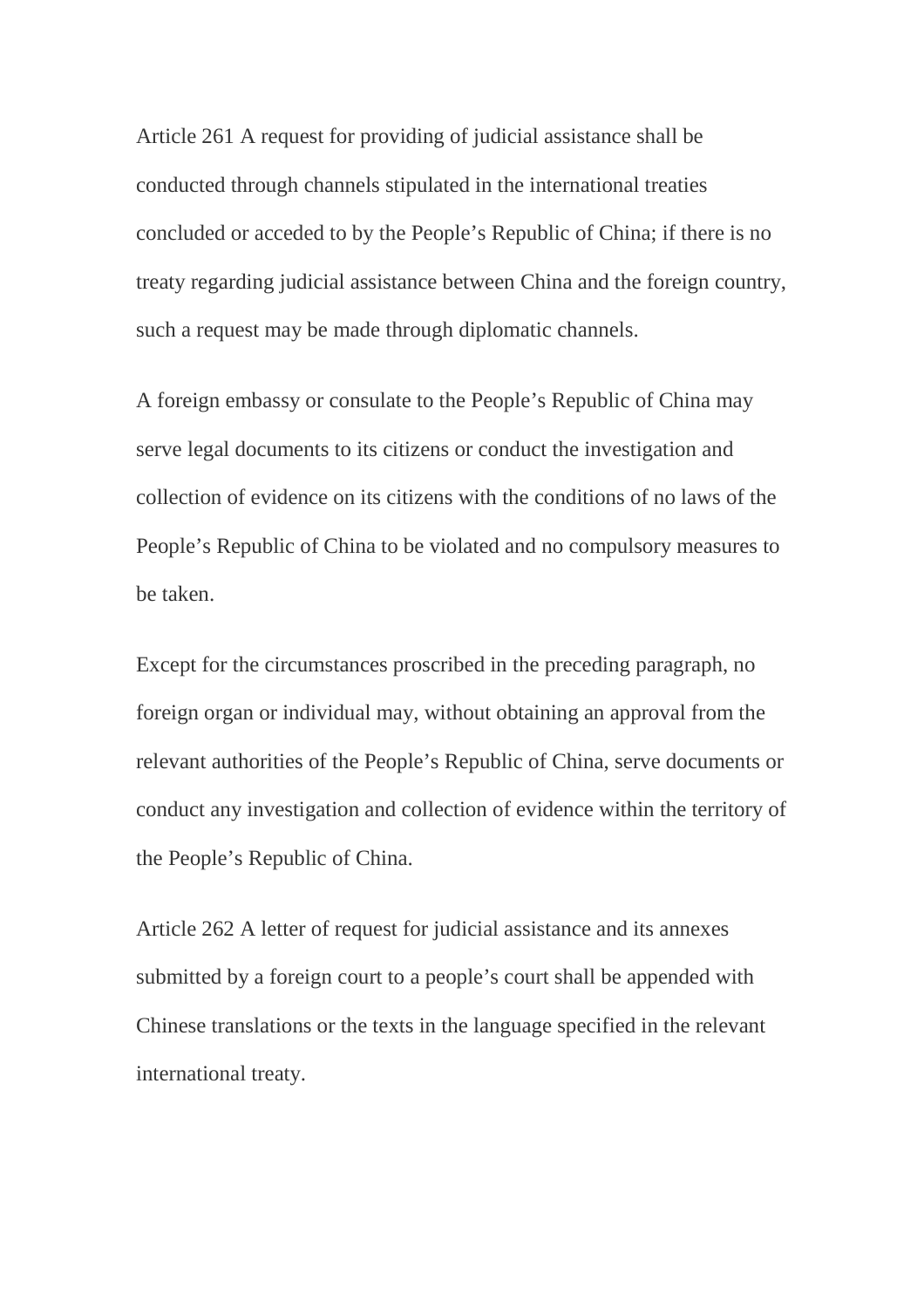A letter of request and its annexes submitted to a foreign court by a people's court for judicial assistance shall also be appended with the translations in the language of the country or the texts in the language specified in the relevant international treaty.

Article 263 The judicial assistance provided by the people's courts shall be carried out according to the procedure stipulated by the laws of the People's Republic of China. If a foreign court request for judicial assistance to be conducted in a special method, it may be conducted as requested as long as the special method does not violate any laws of the People's Republic of China.

Article 264 If a party applies for enforcement of a legally effective judgment or ruling made by a people's court and the party subject to the enforcement or its property is not within the territory of the People's Republic of China, the applicant may directly apply for the recognition and enforcement of the judgment or ruling to the foreign court that has jurisdiction over the case, or have the people's court request a foreign court to recognize and enforce the judgment or ruling according to the relevant provisions of the international treaties concluded or acceded to by China or on the principle of reciprocity.

If a party applies for the enforcement of a legally effective arbitration award made by a foreign-affair arbitration institution of the People's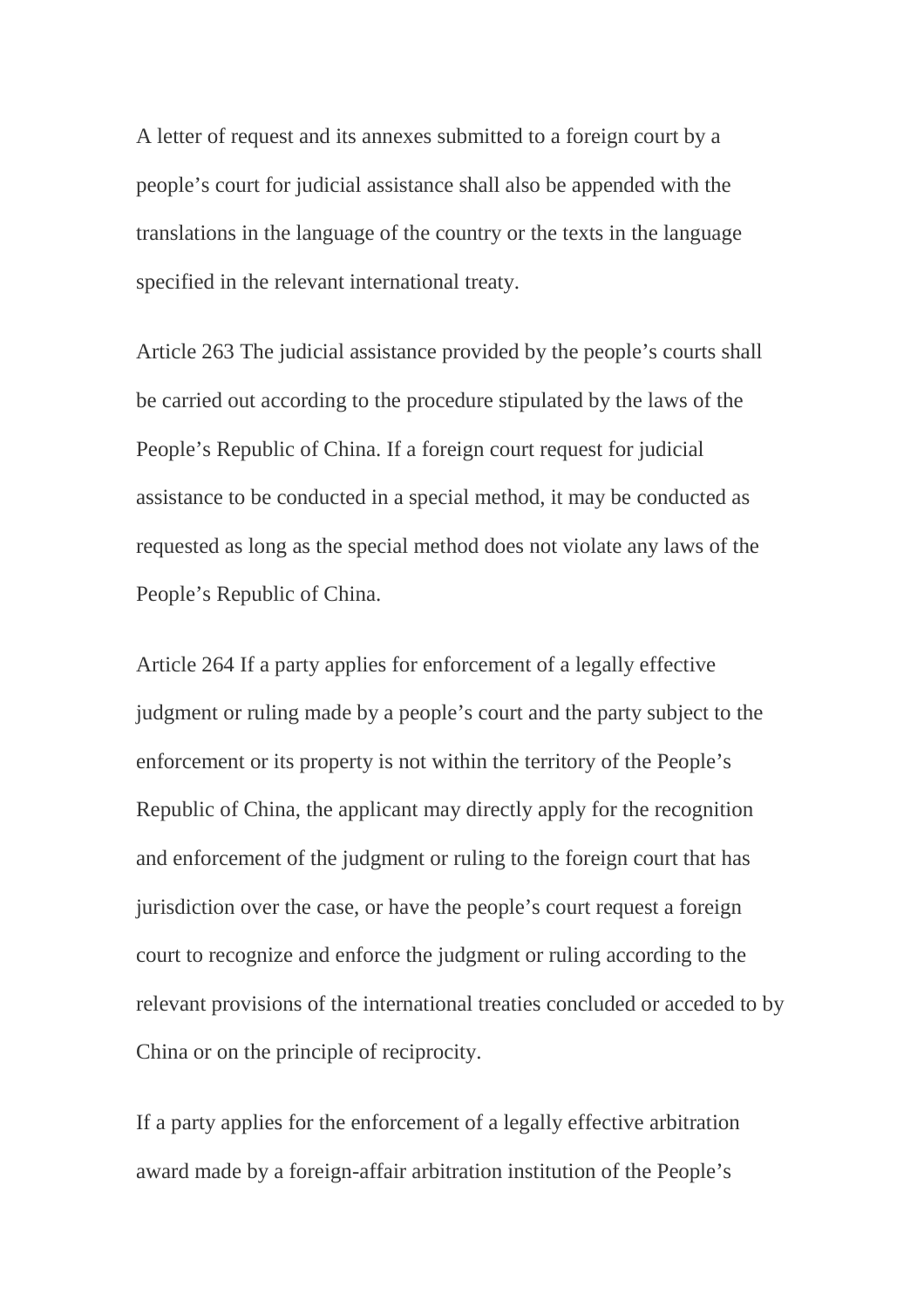Republic of China and the party subject to the enforcement or its property is not within the territory of the People's Republic of China, the applicant may directly apply for the recognition and enforcement of the arbitration award to the foreign court that has jurisdiction over the case.

Article 265 If a legally effective judgment or ruling made by a foreign court seeks the recognition and enforcement of a people's court of the People's Republic of China, the party may directly apply to the intermediate people's court of the People's Republic of China that has the jurisdiction over the case for the recognition and enforcement, or the foreign court may, according to the provisions of the international treaties concluded or acceded to by the People's Republic of China or based on the principle of reciprocity, request the recognition and enforcement of a people's court.

Article 266 After a people's court of the People's Republic of China reviews an application or pleading for the recognition and enforcement of a legally effective judgment or ruling rendered by a foreign court according to the international treaties concluded or acceded to by the People's Republic of China or based on the principle of reciprocity, if the court considers that such a judgment or ruling does not contradict the basic principles of the laws of the People's Republic of China nor violates the national, social, and public interest of China, the court may render a ruling